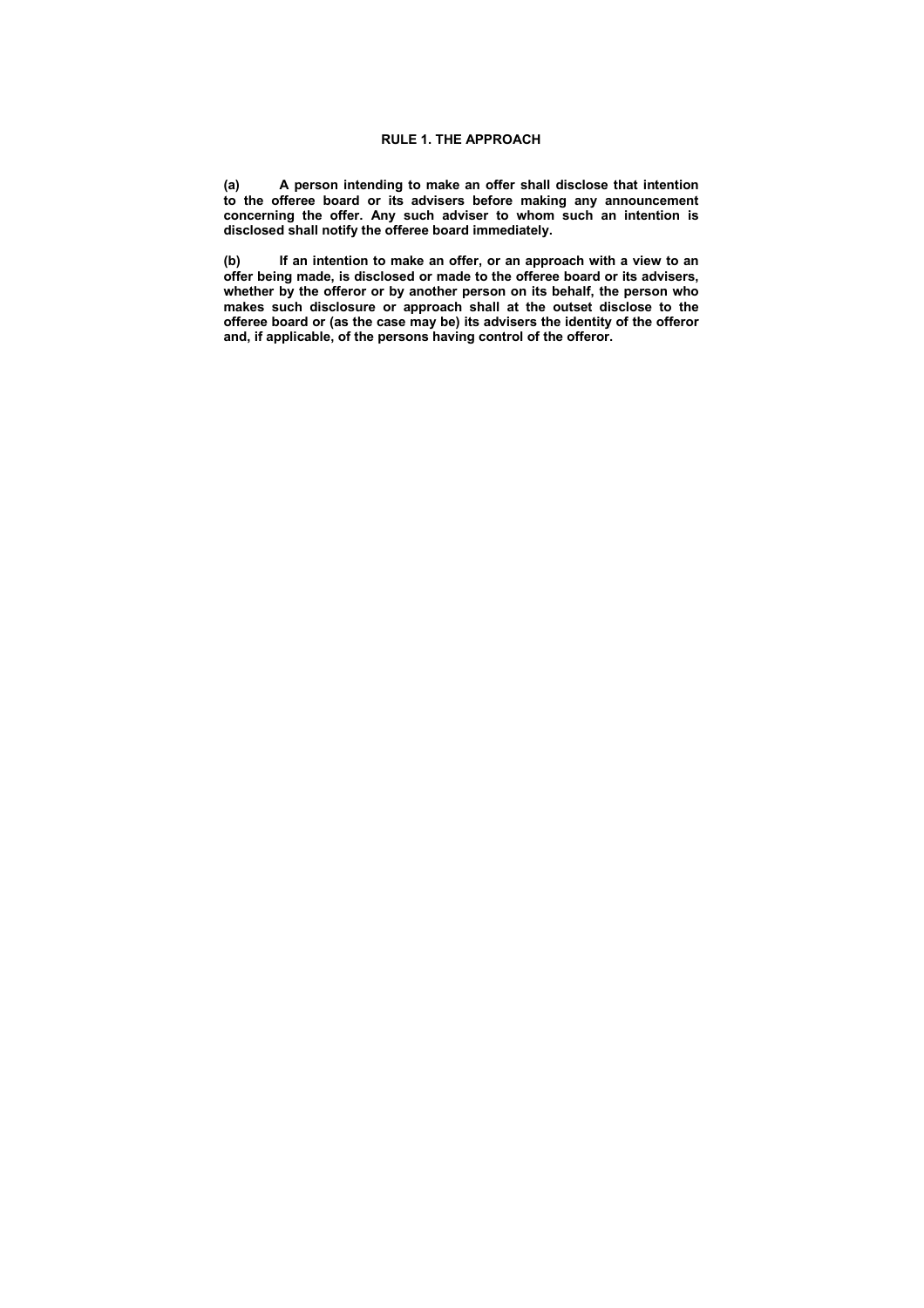### **RULE 2. CONFIDENTIAL INFORMATION; THE TIMING AND CONTENTS OF ANNOUNCEMENTS**

# **2.1 CONFIDENTIAL INFORMATION**

**(a) Prior to an announcement under Rule 2 concerning an offer, the offeror, the offeree, the respective persons acting in concert with them and their respective advisers shall maintain strict confidentiality in respect of the offer or contemplated offer.** 

**(b) Every person who is privy to confidential information, and particularly price-sensitive information, concerning an offer or contemplated offer shall treat that information as confidential and may pass it to another person only if it is necessary in connection with the offer or contemplated offer to do so, if such disclosure is not in breach of any applicable law and if that person accepts the need for confidentiality under Rule 2.1. All such persons shall conduct themselves so as to minimise the possibility of an accidental leak of information.** 

#### **2.2 WHEN AN ANNOUNCEMENT IS REQUIRED**

**An appropriate announcement concerning an offer or a possible offer shall be made if the Panel so directs, and specifically, unless the Panel consents otherwise:** 

**(a) immediately after a firm intention to make an offer (the making of which is not, or has ceased to be, subject to any pre-condition other than a pre-condition relating to the receipt of irrevocable commitments) has been notified to the offeree board, irrespective of the attitude of that board to the offer;** 

**(b) immediately after a transaction which gives rise, or which subject only to the issue in the State of a governmental or regulatory authorisation, consent, approval or clearance will give rise, to an obligation to make an offer under Rule 9 or Rule 37. The announcement that such an obligation has been, or subject only as above-mentioned will be, incurred shall not be delayed while full information is being obtained; additional information which is not included in such announcement shall be the subject of a later supplementary announcement. Immediately after the issue of any such governmental or regulatory authorisation, consent, approval or clearance, an announcement of that fact shall be made;** 

**(c) when, following an approach by an offeror to the offeree, the offeree is the subject of rumour and speculation or there is an anomalous movement in its share price;** 

**(d) when, before an approach has been made by an offeror to the offeree, the offeree is the subject of rumour and speculation or there is an**  anomalous movement in its share price, and-**in either case** there are **reasonable grounds for concluding that the cause of the rumour, speculation or price movement is the offeror's own actions or intentions;** 

 $\overline{\phantom{a}}$ 

**(e) when negotiations or discussions concerning a possible offer are about to be extended to include more than a very restricted number of people. An offeror which proposes to approach a wider group of people (including, inter alia, where a group is being organised to make or to finance an offer or where irrevocable commitments are to be sought) shall consult the Panel in advance;** 

**(f) when a purchaser is being sought for a holding, or aggregate holdings, of securities conferring 30% or more of the voting rights in a relevant company, or when the board of a relevant company is seeking potential offerors, and:** 

> **(i) the company is the subject of rumour and speculation or there is an anomalous movement in its share price; or**

> **(ii) the number of potential purchasers or potential offerors approached is about to be increased to include more than a very restricted number of people.**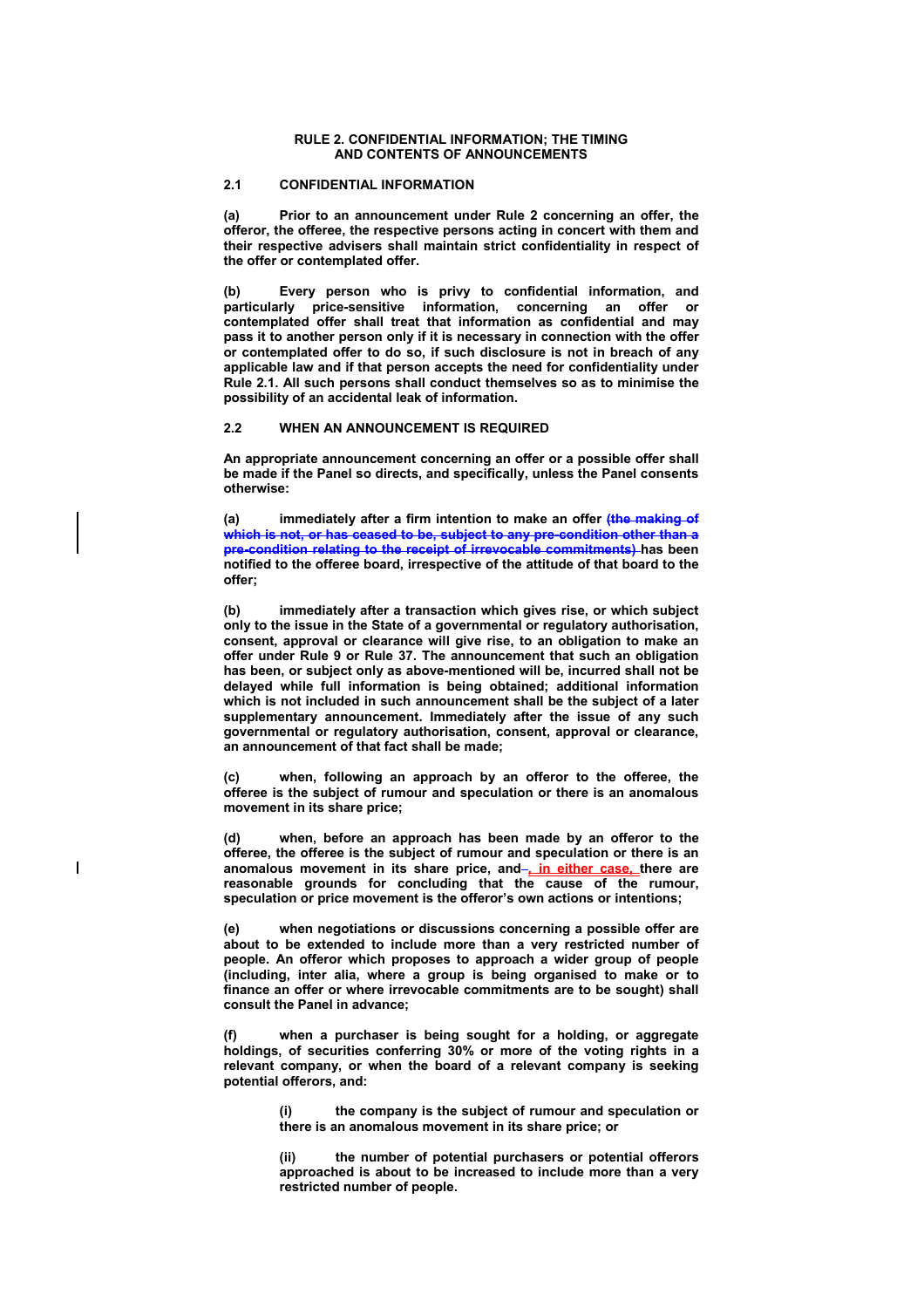**The potential vendor or (as the case may be) the board of the relevant company shall in any case consult the Panel in advance where it is proposed to hold discussions with more than one potential purchaser or offeror; or** 

**(g) when, after an announcement has been made to the effect that offer discussions are taking place or that an approach or offer is contemplated, the discussions are terminated or the offeror decides not to proceed with an offer.** 

**If the offeree is the subject of rumour and speculation or there is an anomalous movement in its share price, the person with responsibility for making an announcement shall consult the Panel immediately if that person considers that the circumstances do not require an immediate announcement.** 

#### **2.3 RESPONSIBILITIES OF OFFERORS AND THE OFFEREE**

 $\overline{\phantom{a}}$ 

**(a) Unless the Panel directs otherwise, before the offeree board is approached, the responsibility for making an announcement shall lie with the offeror. Accordingly, the offeror shall monitor the market for any anomalous movement in the offeree's share price and for any rumour or speculation concerning the offeree. The offeror shall also be responsible for making an announcement pursuant to Rule 2.52.7.** 

**(b) Following an approach by an offeror to the offeree board which may or may not lead to an offer, the primary responsibility for making an announcement (including an announcement under Rule 2.2(g)) shall normally rest with the offeree board which shall monitor the market for any anomalous movement in the offeree's share price and for rumour and speculation. However, following an unequivocal rejection of an approach, the responsibility for making an announcement under Rule 2.2(c) shall revert to the offeror.** 

**(c) An offeror shall not attempt to prevent the offeree board from making an announcement relating to a possible offer, or publicly identifying the potential offeror, at any time that the offeree board deems appropriate.** 

**(d) The responsibility for making an announcement under Rule 2.2(f) shall lie with the potential vendors or (as the case may be) the board of the relevant company.** 

# **2.4 THE ANNOUNCEMENT OF A POSSIBLE OFFER**

**(a)Until Save as provided in paragraphs (b) and (d), until a firm intention to make an offer has been announced a brief announcement by the offeree that talks are taking place which may or may not lead to an offer (there is no requirement to name the offeror in such an announcement), or by an offeror that it is considering making an offer, shall satisfy the requirements of Rule 2 unless there are special circumstances requiring a more detailed announcement.** 

**The announcement shall state that a person interested in 1% or more of any class of relevant securities of the offeree or, if the offeror is named, of the offeror may have disclosure obligations under Rule 8.3, effective from the date of the announcement or, if earlier, the commencement of the offer period.(b) At any time during an offer period following the announcement of a possible offer and before any announcement by the offeror of a firm intention to make an offer in respect of the offeree, the Panel may, if the identity of the offeror has been announced by the offeror or the offeree and the offeree so requests, impose a time limit within which the offeror shall clarify its intentions with regard to the offeree. If such a time limit is imposed, the offeror shall, before the expiry of the time limit, announce either a firm intention to make an offer in respect of the offeree pursuant to Rule 2.5 or that it does not intend to make an offer in respect of the offeree, in which latter case the announcement shall be deemed, for all purposes of Rule 2.8, to be a statement to which Rule 2.8 applies made by the offeror in relation to the offeree.**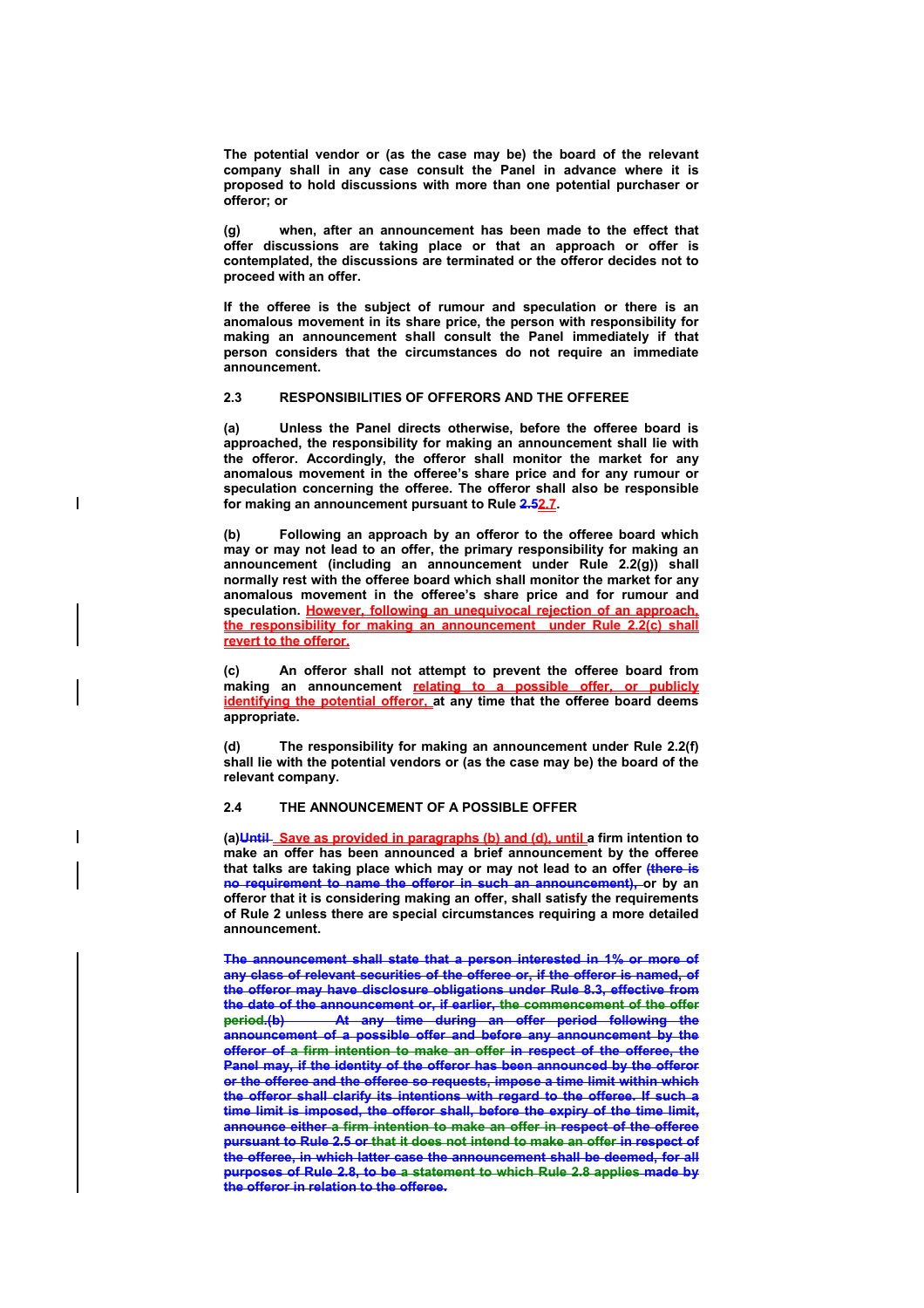**(b) An announcement by the offeree which commences an offer period must identify any potential offeror with which the offeree is in talks or from which an approach has been received (and not unequivocally rejected).**

**(c) Any subsequent announcement by the offeree which refers to the existence of a new potential offeror must identify that potential offeror, except where the announcement is made after an offeror has announced a firm intention to make an offer for the offeree.**

**(d) Any announcement which commences an offer period and any subsequent announcement which first identifies a potential offeror must:**

> **specify the date on which any deadline thereby set in accordance with Rule 2.6(a) will expire; and**

> **(ii) include a summary of the opening position disclosure and dealing disclosure provisions of Rule 8.**

#### **2.5 TERMS AND PRE-CONDITIONS IN POSSIBLE OFFER ANNOUNCEMENTS**

**(c)(i(a) Until he or she has notified a relevant company of his or her firm intention to make an offer in respect of that company, a person shall not without the consent of the Panel make a public statement (in this Rule 2.4(c) 2.5, a "Rule 2.4(c)(i2.5(a) statement") in relation to the terms on which an offer might be made by that person in respect of that company.** 

**(ii)(1b) If any Rule 2.4(c)(i2.5(a) statement is published by an offeror or on its behalf by any of its directors, officers or advisers prior to any such notification having been made by the offeror and, if incorrect, is not immediately withdrawn, the offeror shall be bound by the statement if it subsequently makes an offer in respect of the offeree, unless the Panel consents otherwise or unless the offeror has reserved (in this Rule 2.4(c) 2.5, a "reservation") in that statement the right to set aside the statement on terms specified therein if circumstances specified therein occur, those circumstances have occurred and the offeror has exercised that right.** 

**(2(c) Where an offeror becomes so bound by a Rule 2.4(c)(i2.5(a) statement, then, without prejudice to the generality of the powers of the Panel to enforce this rule, the following provisions shall have effect:** 

 $\mathbf{I}$ 

I

 $\overline{\phantom{a}}$ 

**(A)where the statement concerned relates to the value of the consideration to be paid in a possible offer, any offer subsequently made by the offeror in respect of the offeree shall be made for a consideration having the same or a higher value;**

**(B(ii) where the statement concerned relates to the price of a possible offer or a particular exchange ratio in the case of a proposed securities exchange offer, any offer subsequently made by the offeror in respect of the offeree shall be made on the same or better terms. Where all or part of the consideration is expressed in the statement in terms of a monetary value, the offer or that element of the offer shall be made at the same or a higher monetary value. Where all or part of the consideration has been expressed in the statement in terms of a securities exchange ratio, the offer or that element of the offer shall be made on the same or an improved securities exchange ratio; and** 

where the statement concerned states that the terms of **the possible offer "will not be increased" or are "final" or uses a similar expression, the offeror shall not be permitted subsequently to make an offer in respect of the offeree on better terms.** 

(**iiid**) Where a Rule 2.4(c)(i2.5(a) statement includes a reservation, that **reservation shall be clear and unambiguous and shall not be dependent upon the subjective judgements of the directors of the offeror.**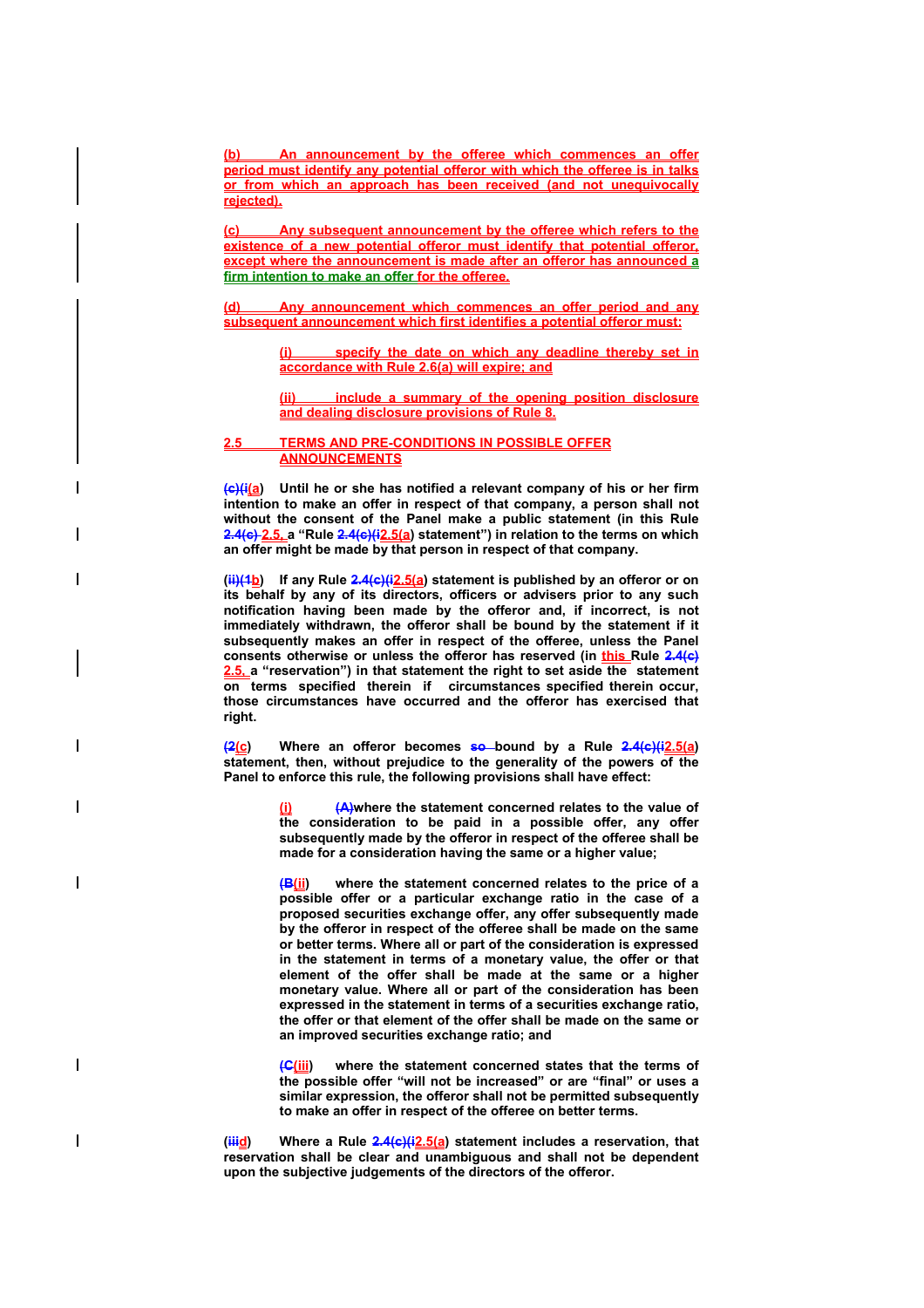**(iv(e) The first announcement in which a Rule 2.4(c)(i2.5(a) statement is made shall contain prominent reference to any reservation contained in the statement and shall set out precise details of the reservation. Each subsequent reference by the offeror to that statement shall be accompanied by a reference to the reservation.** 

 $\mathbf{I}$ 

Except with the consent of the Panel, the restrictions and obligations imposed by Rule 2.4(c)(ii2.5(b) to (ive):

> **(1i) shall (subject to subparagraph (2ii) below) continue to apply until the expiry of the period of three months following the date on which the offeree ceases to be the subject of an offer period ; and**

> **(2(ii) where an offeror has made a statement to which Rule 2.8 applies but the offeree remains thereafter the subject of an offer period, shall continue to apply until the expiry of the period of three months following the date on which that statement was made.**

**(g) Where an offeror makes a statement to which Rule 2.5(c)(i) or (ii) applies, the offeror must state that it will have the right to reduce the offer consideration by the amount of any dividend (or other distribution) which is paid or becomes payable by the offeree to offeree shareholders, unless, and to the extent that, the statement provides that offeree shareholders will be entitled to receive and retain all or part of a specified dividend (or other distribution) in addition to the offer consideration.**

**(d(h) Except with the consent of the Panel, where a Rule 2.4(c)(i2.5(a) statement is made by or on behalf of an offeror, the consequential**  restrictions imposed on the offeror by Rule 2.4(cRules 2.5(c) to (g) shall **apply equally to any other person acting in concert with the offeror and to any person who is subsequently acting in concert with the offeror or with any such other person.** 

**(e(i) Except as permitted by the Rules or with the consent of the Panel or where the only pre-condition to the making of the offer is the receipt of irrevocable commitments, a person shall not include in any announcement of a possible offer under Rule 2.4 any pre-condition to the making of the offer.** 

**Every statement made by the offeree in relation to the terms on** which an offer might be made should also make clear whether that **statement is being made with the agreement or approval of the offeror. Where the statement is made with the agreement or approval of the potential offeror, the statement will be treated as one to which Rule 2.5(a) applies in the same way as if it had been made by the potential offeror itself. Where it is not being made with such agreement or approval, the statement should also include a prominent warning to the effect that there can be no certainty either that an offer will be made or as to the terms on which any offer might be made.**

**2.5THE 2.6 TIMING FOLLOWING A POSSIBLE ANNOUNCEMENT** 

**(a) Subject to Rule 2.6(b), by not later than 5.00 pm on the 28th day following the date of the announcement in which it is first identified, or by not later than any extended deadline consented to by the Panel in accordance with Rule 2.6 (c), a potential offeror must either:**

> **(i) announce a firm intention to make an offer in accordance with Rule 2.7; or**

> **announce that it does not intend to make an offer, in which case the announcement will be treated as a statement to which Rule 2.8 applies,**

**unless the Panel has consented to an extension of that deadline.**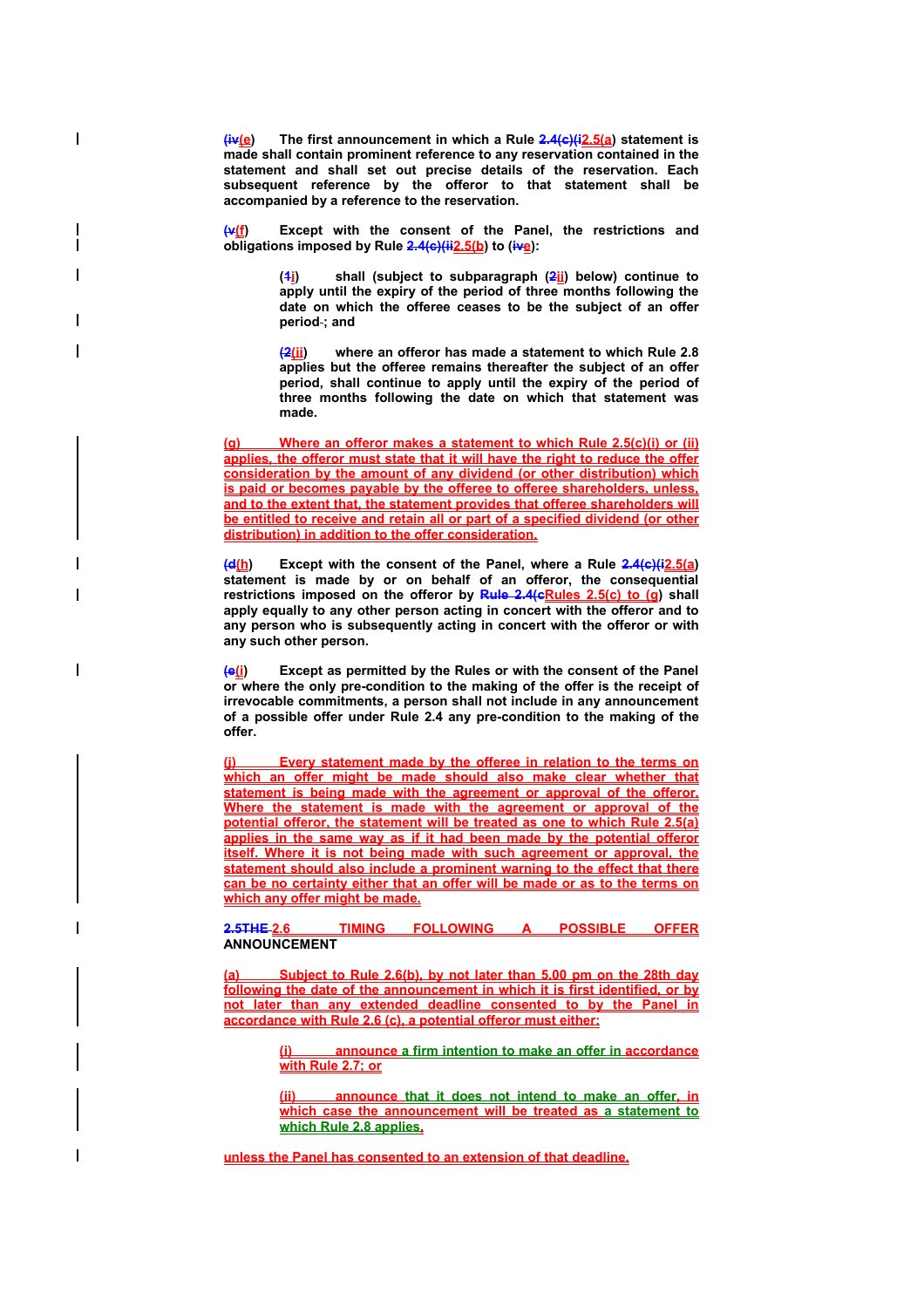**(b) Rule 2.6(a) will not apply, or will cease to apply, to a potential offeror if another offeror has already announced, or subsequently announces prior to the relevant deadline, a firm intention to make an offer for the offeree. In such circumstances, the potential offeror will be required to clarify its intentions in accordance with Rule 2.6(d) below.**

**(c) The Panel may consent to an extension of a deadline set in accordance with Rule 2.6(a), or any previously extended deadline consented to by the Panel in accordance with this Rule 2.6(c), at the request of the board of the offeree and after taking into account all relevant factors, including:**

> **(i) the status of negotiations between the offeree and the potential offeror; and**

**(ii) the anticipated timetable for their completion.**

**Where the Panel consents to an extension of a deadline, the offeree must promptly make an announcement setting out the new deadline and commenting on the matters referred to in paragraphs (i) and (ii) above.**

**(d) When an offeror has announced a firm intention to make an offer and it has been announced that a publicly identified potential offeror might make a competing offer (whether that announcement was made prior to or following the announcement of the first offer), the potential offeror must, by 5.00 pm on the 53rd day following the publication of the first offeror's initial offer document, either:**

> **(i) announce a firm intention to make an offer in accordance with Rule 2.7; or**

> **(ii) announce that it does not intend to make an offer, in which case the announcement will be treated as a statement to which Rule 2.8 applies.**

**(e) When an offeror has announced a firm intention to make an offer and the offeree subsequently refers to the existence of a potential competing offeror which has not been identified, the potential competing offeror so referred to must, by 5.00 pm on the 53rd day following the publication of the first offeror's initial offer document, either:**

> **(i) announce a firm intention to make an offer in accordance with Rule 2.7; or**

> **(ii) confirm to the offeree that it does not intend to make an offer, in which case the offeree must promptly announce that fact and the potential competing offeror will be treated as if it had then made a statement to which Rule 2.8 applies.**

#### **2.7 THE ANNOUNCEMENT OF A FIRM INTENTION TO MAKE AN OFFER**

**(a) An offeror may announce a firm intention to make an offer only when the offeror and its financial adviser are satisfied, after careful and responsible consideration, that the offeror is able and will continue at all relevant times to be able to implement the offer. Subject thereto, an offeror shall announce without delay its firm intention to make an offer.** 

**(b) When a firm intention to make an offer is announced, the announcement shall contain:** 

**(i) the terms of the offer;** 

**(ii) the identity of the offeror and, if applicable, of the ultimate controlling interests in the offeror;** 

**(iii) details of all relevant securities of the offeree in which the offeror or any person acting in concert with the offeror is interested, in each case specifying the nature of the interests in accordance with the applicable provisions of Rule 8.6(a); and**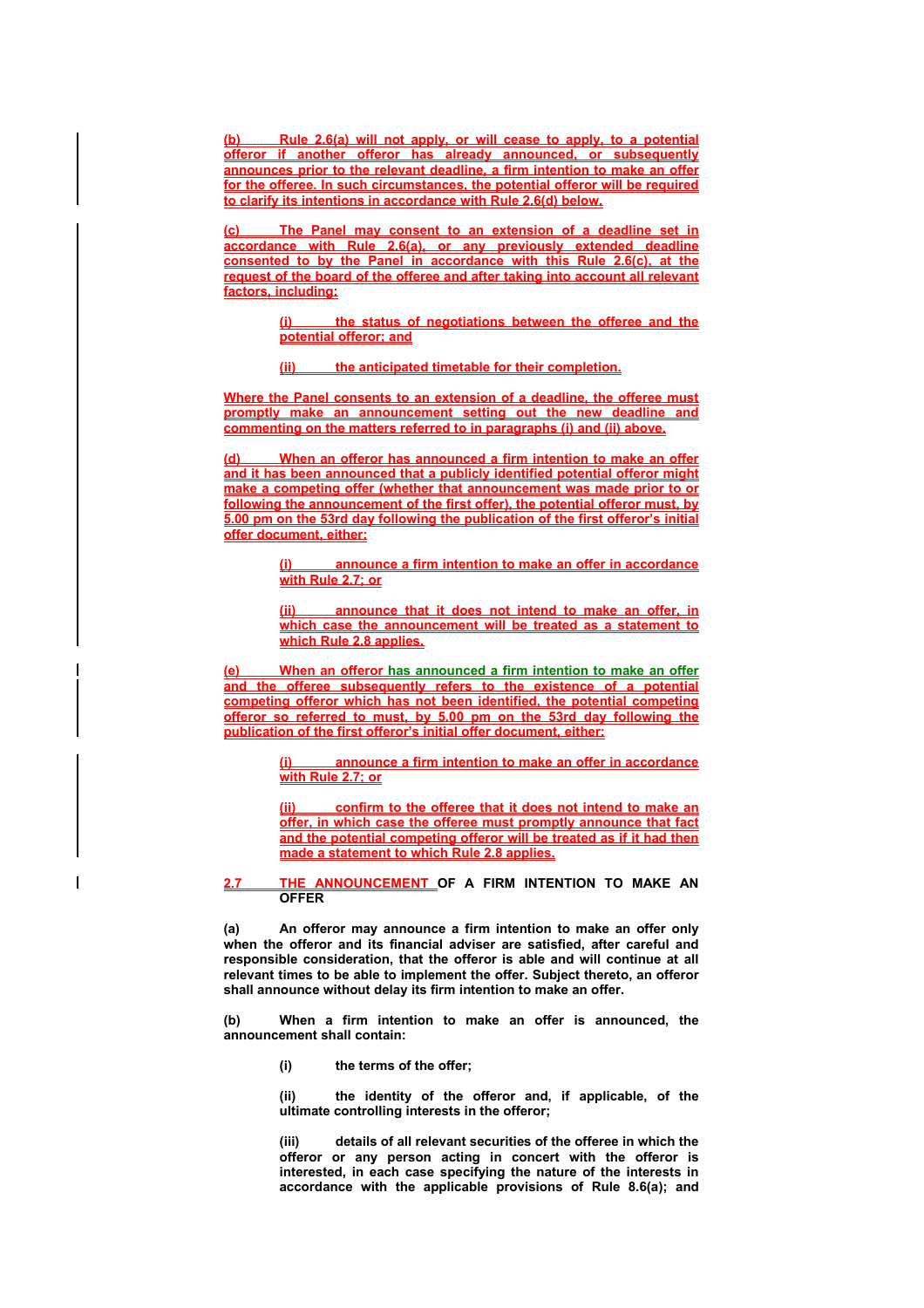**details of all short positions of each such interested person in any class of relevant securities of the offeree in accordance with the applicable provisions of that rule;** 

 $\overline{\phantom{a}}$ 

 $\overline{\phantom{a}}$ 

**(iv) details , as set out in Rule 2.9(a), of all relevant securities of the offeree in respect of which the offeror or any person acting in concert with it has received an irrevocable commitment or a letter of intent, including, in the case of an irrevocable commitment, the circumstances, if any, in which it will cease to be binding;** 

**(v) all conditions (including normal conditions relating to acceptances, quotation and increase of capital) to which the offer or the making of it is subject and any preconditions to which, with the Panel's consent, the making of the offer is subject;** 

**(vi) details of every agreement or arrangement to which the offeror is party and which relates to the circumstances in which the offeror may or may not invoke or seek to invoke a precondition or a condition to its offer and to the consequences of its doing so, including details of any break fees payable as a result;** 

**(vii) if the Panel has given consent to the offeree board to enter into a contract or arrangement of the kind described in Rule 21.2, details of that contract or arrangement;** 

**(viii) details of any arrangement to which Rule 8.7 applies;** 

a statement that a person interested in 1% or more of any **class of relevant securities of the offeror or the offeree may have disclosure obligations under Rule 8.3, effective from the date of the announcement or, if earlier, the commencement of the offer period;** 

**(ix) a summary of the opening position disclosure and dealing disclosure provisions of Rule 8;**

**(x) a responsibility statement as specified in Rule 19.2;** 

**(xi) a statement that the announcement is being made pursuant to Rule 2.5 2.7 of the Rules; and**

**(xii) such information as may be required under Rule 4.1(d);** 

**(xiii) details of the matters referred to in Rule 24.2 and, if the offeror has no intention to make any changes in relation to these matters or if it considers that its strategic plans for the offeree will have no repercussions on employment or the location of the offeree's places of business, it must make a statement to that effect;** 

**(xiv) a list of the documents published on a website in accordance with Rule 26.2 and the address of the website on which the documents are published; and**

**(xv) a statement that the offeror will have the right to reduce the offer consideration by the amount of any dividend (or other distribution) which is paid or becomes payable by the offeree to offeree shareholders, unless, and to the extent that, the announcement provides that offeree shareholders will be entitled to receive and retain all or part of a specified dividend (or other distribution) in addition to the offer consideration;**

**provided that if, for reasons of secrecy, it would not be considered prudent for an offeror to make enquiries for the purpose of including in such an announcement details of any relevant securities of the offeree in which persons controlling, controlled by or under the same control as one of its advisers are interested or have short positions, the offeror shall obtain the relevant details and report them to the Panel promptly following the announcement. If the Panel considers the interests or short positions**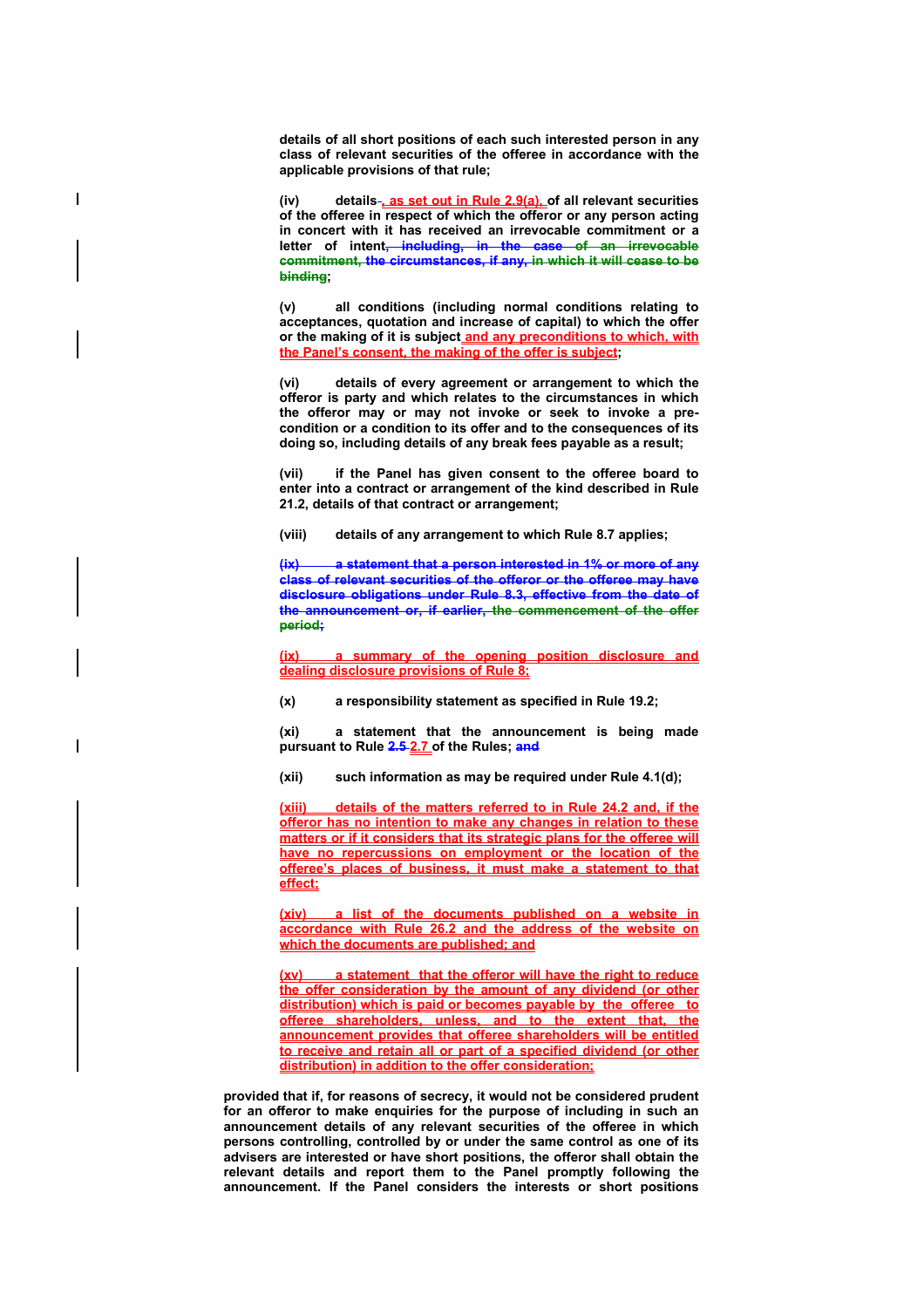**concerned to be significant, it may require the offeror to make a further announcement.**

**Where the offeror is a company, and insofar as it is affected by the offer, the offeror must also state in the announcement the information set out in paragraphs (i), (ii) and (v) of Rule 24.2(a) with regard to itself.**

**(c) For the purposes of the Rules, an announcement by or on behalf of an offeror or by the Panel that the offeror has become obliged to make an offer pursuant to Rule 9 or Rule 37 shall (where that obligation is not subject to any pre-condition of the kind referred to in Rule 2.2(b)) be deemed to be an announcement by the offeror of a firm intention to make that offer.** 

**(d) Where the offer is for cash or includes an element of cash, the announcement of a firm intention to make an offer shall include confirmation by the offeror's financial adviser or by another appropriate person that resources are available to the offeror sufficient to satisfy full acceptance of the offer. If such confirmation proves to be inaccurate, the Panel may direct the person that gave such confirmation to provide the necessary resources unless the Panel is satisfied that, in giving the confirmation, that person acted responsibly and took all reasonable steps to assure itself that the cash was available and would continue to be available at all relevant times.** 

# **2.6 OBLIGATION TO DESPATCH ANNOUNCEMENTS**

#### **Except with the consent of the Panel:**

I

**(a) promptly after the commencement of an offer period, the offeree shall despatch a copy of the announcement initiating the offer period or, where appropriate, a circular summarising the terms and conditions of the offer, to each of its shareholders and to the Panel;**

**(b) if the announcement initiating the offer period is not an announcement pursuant to Rule 2.5, the offeror shall, after the announcement is made, promptly despatch a copy of the announcement, if any, pursuant to Rule 2.5 to each shareholder of the offeree;** 

**(c) after the publication of an announcement made pursuant to Rule 2.5, both the offeror and the offeree shall make that announcement or a circular summarising the terms and conditions of the offer readily and promptly available to the representatives of their respective employees or,**  where there are no such representatives, to the employees themselves; **and**

**(d) where, following an announcement made pursuant to Rule 2.5, a circular summarising the terms and conditions of the offer is sent to shareholders or employee representatives or employees, the offeree shall make the full text of the Rule 2.5 announcement readily and promptly available to them.** 

**2.7 CONSEQUENCES OF A "FIRM ANNOUNCEMENT"**

**Except with the consent of the Panel, when there has been an announcement of a firm intention to make an offer, the offeror shall proceed with the offer unless:** 

**(a) the despatch of the offer is subject to the prior satisfaction of a pre-condition and, in accordance with Rule 13.3, the offeror is permitted to invoke the pre-condition; or**

**(b) another offeror has already despatched a higher offer in respect of the same offeree and the Panel has confirmed that the offeror need not proceed with its offer.**

#### **2.8 STATEMENTS OF INTENTION NOT TO MAKE AN OFFER**

**(a) (i) A person who makes a statement that, or to the effect that, he or she does not intend to make an offer in respect of a**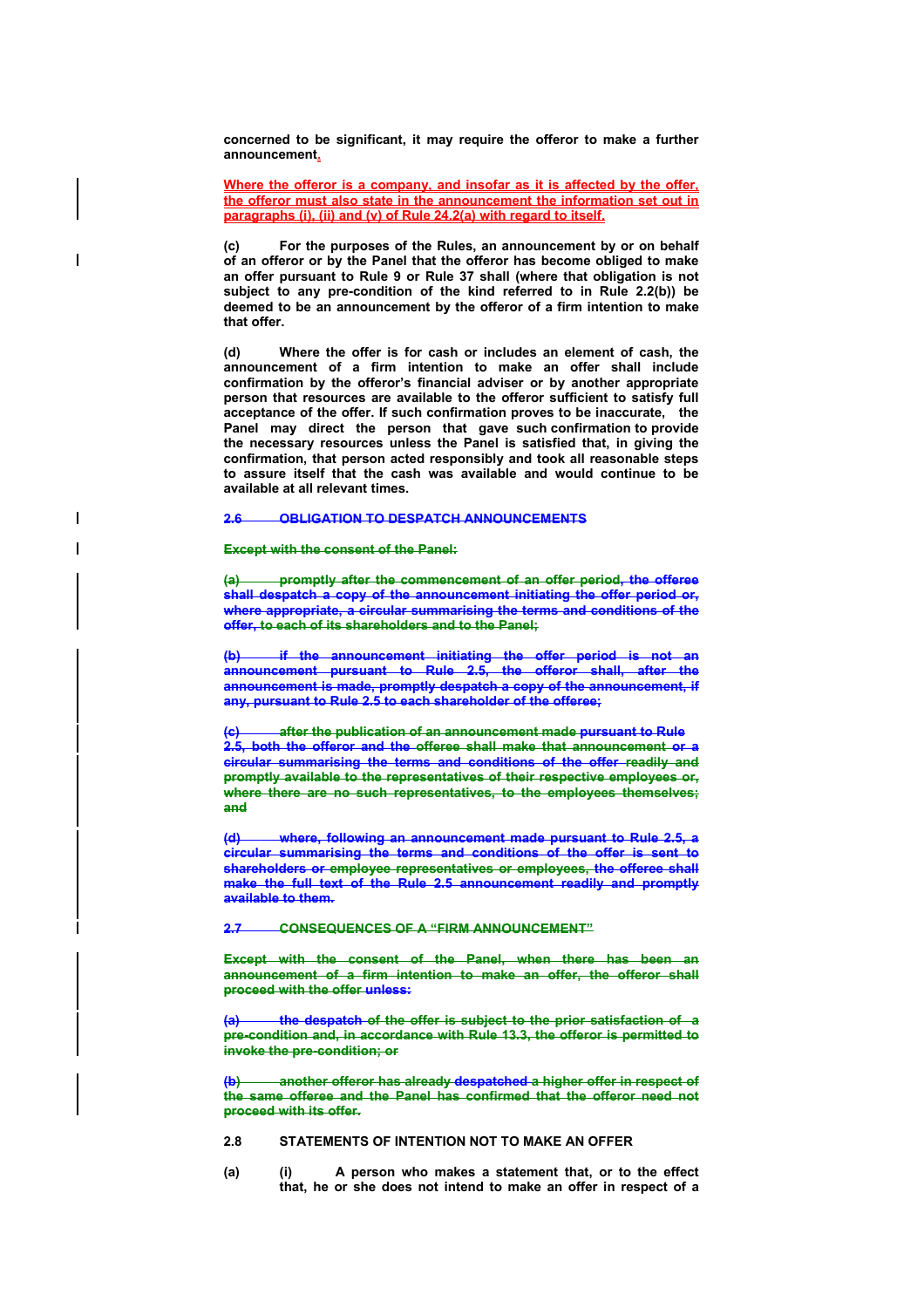**relevant company ("a statement to which Rule 2.8 applies") shall make the statement as clear and unambiguous as possible.** 

**(ii) Where a person makes a statement that in the opinion of the Panel suggests, or raises the possibility, that he or she will not or may not make an offer in respect of a relevant company, the Panel may, if it considers it to be appropriate in the circumstances to do so (including after communicating with such person where in the opinion of the Panel that would be useful and practicable):** 

- **(1) determine that such statement shall be deemed, for all purposes of Rule 2.8, to be a statement to which Rule 2.8 applies made by such person in relation to the relevant company on the date on which the Panel notifies him or her of that determination; or**
- **(2) require such person to make an announcement withdrawing the statement or otherwise clarifying his or her intentions in respect of the relevant company concerned in a manner approved by the Panel.**

**(b) Except with the consent of the Panel, a statement to which Rule 2.8 applies shall not specify any circumstances as circumstances the occurrence of which would purportedly entitle the person making the statement to set aside the statement.** 

- **(c) (i) Where a person makes a statement to which Rule 2.8 applies, then, except in the circumstances specified in subparagraph (ii) or with the consent of the Panel, neither the person who made the statement, nor any other person who acted in concert with him or her at that time, nor any person who is subsequently acting in concert with the person who made the statement or with any such other person (all such persons being collectively referred to in this rule as the "persons affected"), may within the period of 12 months from the date of the statement:** 
	- **(1) announce an offer or possible offer or make an offer in respect of the relevant company concerned;**
	- **(2) acquire any securities of the relevant company if any of the persons affected would thereby become obliged under Rule 9 to make an offer in respect of the relevant company;**
	- **(3) acquire any securities of the relevant company if the persons affected or any of them hold securities conferring in the aggregate more than 49.95% but not more than 50% of the voting rights in the relevant company;**
	- **(4) acquire any securities of the relevant company, or rights over securities of the relevant company, if, following that acquisition, the securities of the relevant company which the persons affected or any of them would hold and the securities of the relevant company over which the persons affected or any of them would hold rights would in aggregate confer 30% or more of the voting rights in the relevant company;**
	- **(5) make any statement that raises or confirms the possibility that an offer might be made in respect of the relevant company; or**
	- **(6) take any steps in connection with a possible offer in respect of the relevant company where knowledge of the possible offer might be extended beyond a very restricted number of people in the offeror and its immediate legal, financial, tax and accounting advisers.; or**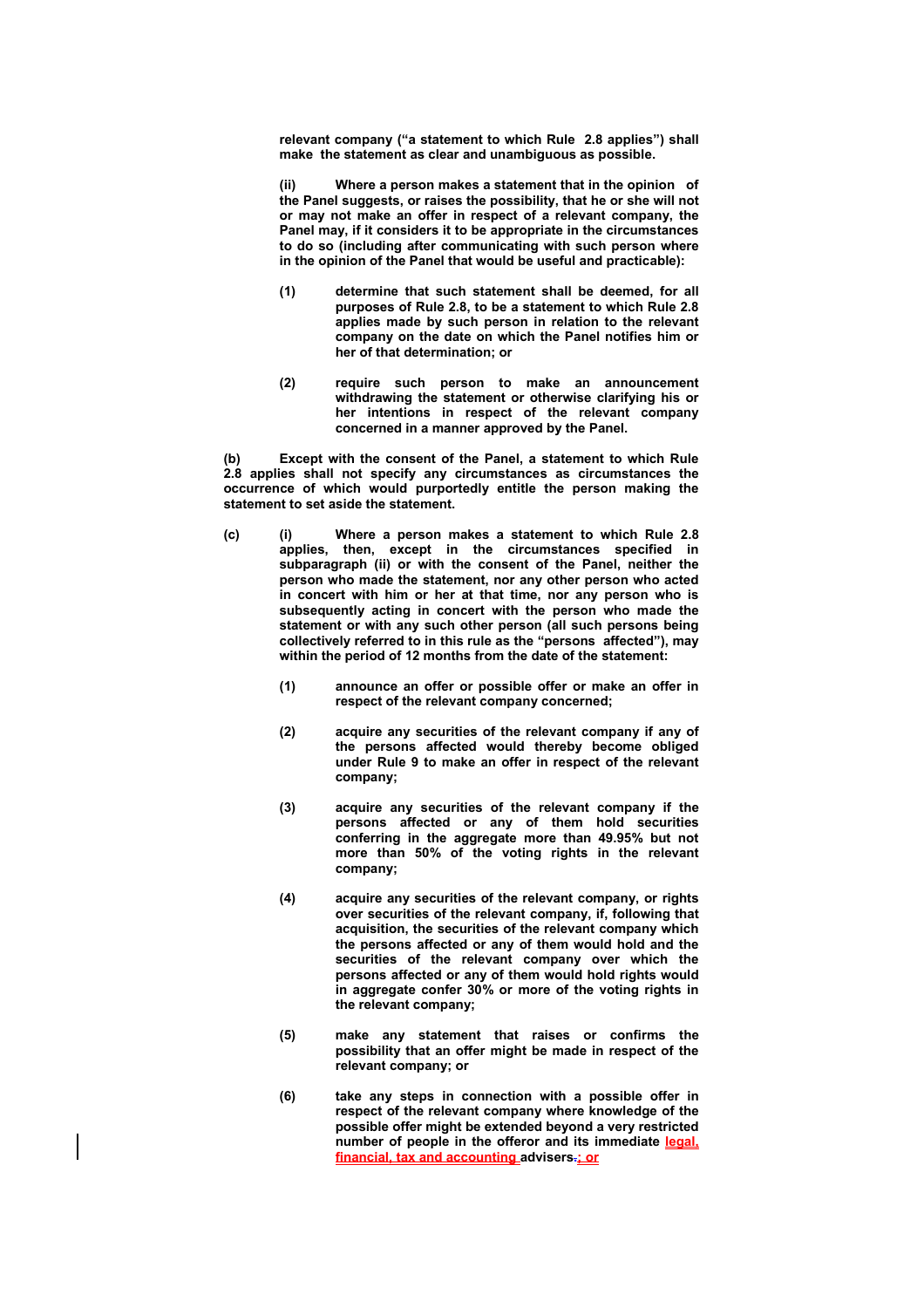**(7) purchase, agree to purchase, or make any statement which raises or confirms the possibility that it is interested in purchasing assets which are significant in relation to the relevant company.**

**(ii) The circumstances referred to in subparagraph (i) in which a person who has made a statement to which Rule 2.8 applies may set aside the statement are as follows (but, in the case of subparagraphs (1), (2) and (3) below, the existence of the circumstances concerned in any instance shall be subject to prior confirmation by the Panel):** 

- **(1) where the board of the relevant company concerned agrees to the statement being set aside, provided that, where the statement was made at any time after the announcement by a third party of a firm intention to make an offer in respect of the relevant company, the statement may not be set aside with the agreement of the board of the relevant company unless that offer has been withdrawn or has lapsedlapsed, save that, if the person who made the statement, or any person acting in concert with it, acquires an interest in any shares in the offeree in the period following the making of the statement but before the offer has been withdrawn or lapsed, the statement may not in any circumstances be set aside with the agreement of the board of the relevant company;**
- **(2) where an offer is announced by a third party in respect of the relevant company;**
- **(3) where an announcement is made by the relevant company of (A) a proposal for a "whitewash" dispensation from the obligation under Rule 9 to make a general offer in respect of the relevant company or (B) the proposed entry by the relevant company into a reverse takeover transaction;**
- **(4) where, in the opinion of the Panel, a material change of circumstances has occurred that justifies the person who made the statement changing his or her intention; or**
- **(5) where circumstances have occurred that were, in accordance with paragraph (b), specified in the statement as circumstances the occurrence of which would entitle the person who made the statement to set it aside.**
- **(ii) Where the statement to which Rule 2.8 applies is made by a possible offeror which has made a statement to which Rule 2.5(c)(i),(ii) or (iii) applies and which did not reserve the right not to be bound by that statement with the agreement of the board of the offeree, the board of the offeree may not, except with the consent of the Panel, agree to the restrictions in Rule 2.8(c)(i)(7) being set aside for three months following the date on which the statement to which Rule 2.8 applies is made.**

#### **2.9 MODE OF ANNOUNCEMENT**

**(a) Except as otherwise provided by the Rules, every announcement made pursuant to the Rules shall be made to a Regulatory Information Service and the Panel by means of a written notification delivered by facsimile, by hand or by electronic mail, and, except with the consent of the Panel, the time at which an announcement shall for the purposes of the Rules be deemed to be made shall be the time of publication of such announcement by the Regulatory Information Service concerned.**

**(b) If the announcement is published outside normal business hours, it shall be submitted, as required by the Rules, to a Regulatory Information Service for release as soon as that service next reopens; it shall also be**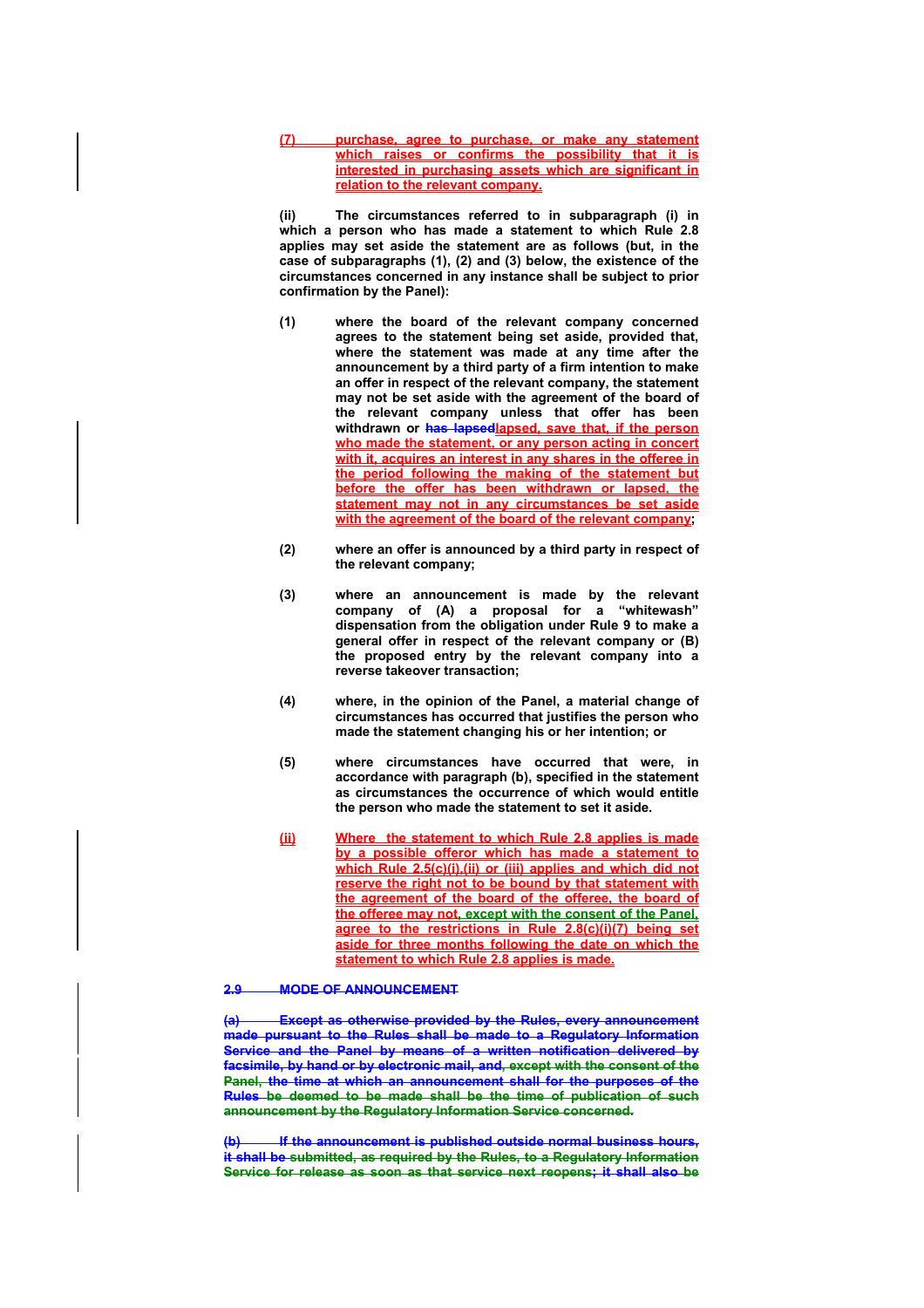**distributed to not less than two national newspapers and two newswire services.** 

### **2.9 IRREVOCABLE COMMITMENTS AND LETTERS OF INTENT**

**(a) Save as provided in paragraph (c), during an offer period, if any party to the takeover or any person acting in concert with it procures an irrevocable commitment or a letter of intent, the relevant party to the offer must announce by no later than 12 noon on the following business day full details of the nature of the commitment or letter including:**

> **(i) the number of relevant securities of each class to which the irrevocable commitment or letter of intent relates;**

> **(ii) the identity of the person from whom the irrevocable commitment or letter of intent has been procured;**

> **in respect of an irrevocable commitment, any outstanding conditions to which it is subject and the circumstances (if any) in which it will cease to be binding; and**

**in the case of an irrevocable commitment or a letter of intent procured prior to the announcement of a firm intention to make an offer, the price (and any other material terms ) of the possible offer in respect of which the commitment or letter has been procured.**

**(b) Save as provided in paragraph (c), if any party to a takeover or any person acting in concert with it has procured an irrevocable commitment or a letter of intent prior to the commencement of the offer period, it must announce the details referred to in (a) above by no later than 12 noon on the business day following either the commencement of the offer period or (in the case of an offeror) the date of the announcement that first identifies the offeror as such (as appropriate).**

**(c) No separate announcement will be required under Rule 2.9(a) or (b) where the details referred to in (a) above are included in an announcement of a firm intention to make an offer pursuant to Rule 2.7(b)(iv) which is published no later than 12 noon on the business day following the date on which the irrevocable commitment or letter of intent is procured or, as appropriate. No separate announcement will be required under Rule 2.9(b) where the details referred to in (a) above are included in an announcement of a possible offer which is published no later than 12 noon on the business day following the date on which the irrevocable commitment or letter of intent is procured.**

**(d) If a person who has given an irrevocable commitment or a letter of intent either becomes aware that he will not be able to comply with the terms of that commitment or letter or no longer intends to do so, that person must:**

> **(i) promptly announce an update of the position together with all relevant details; or**

> **(ii) promptly notify the relevant party to the takeover and the Panel of the up-to-date position. Upon receipt of such a notification, the relevant party to the takeover shall promptly make an appropriate announcement of the information notified to it together with all relevant details.**

**(e) Where a party to the takeover or any person acting in concert with it has procured a letter of intent prior to the commencement of the offer period, the shareholder or other person concerned shall confirm in writing to the relevant party to the takeover or its adviser that the letter of intent continues to represent the intentions of the shareholder or other person concerned at the time that the relevant details are announced by the party to the takeover or any person acting in concert with it.** 

**2.10 OBLIGATION TO DISTRIBUTE ANNOUNCEMENTS**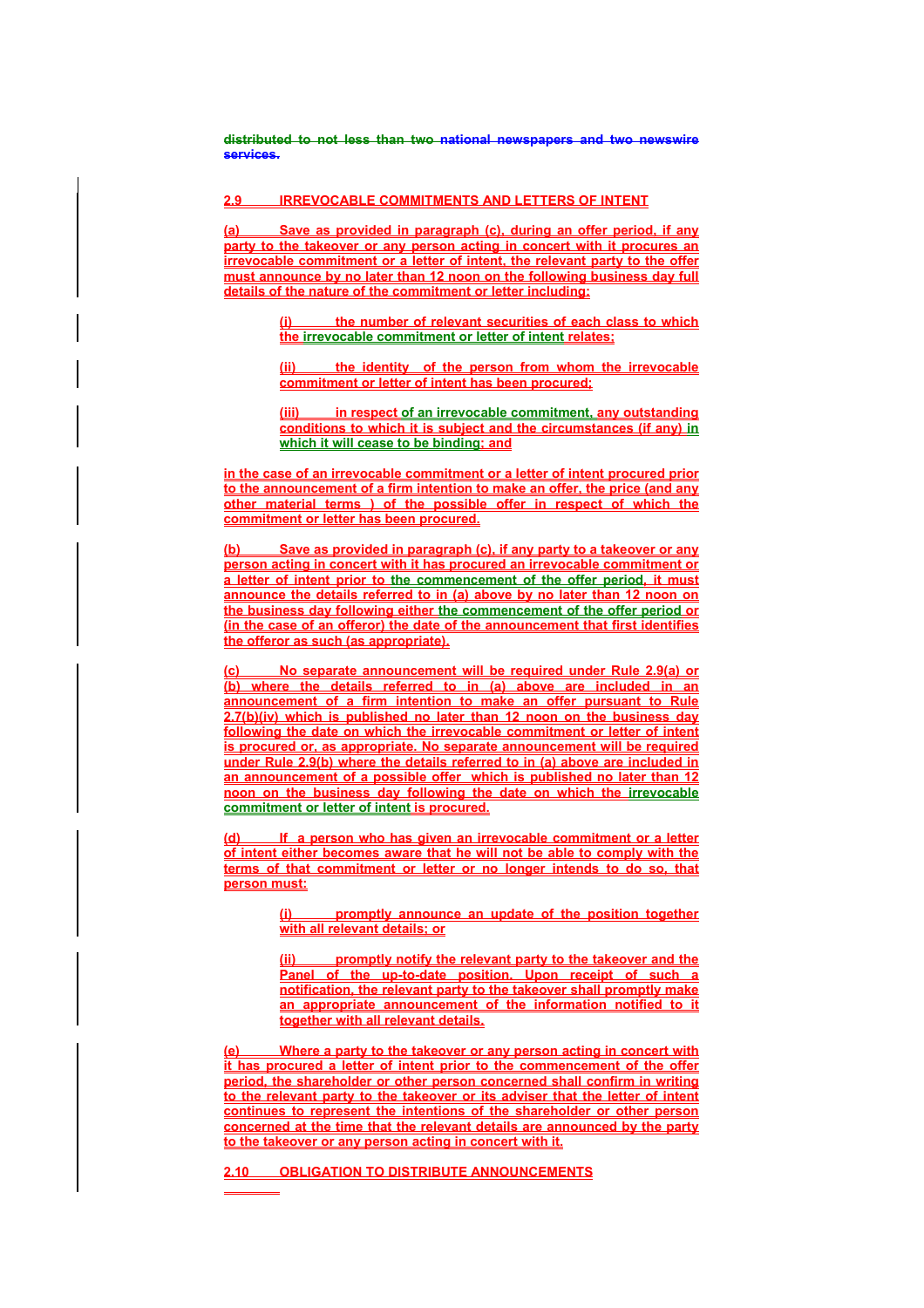#### **Except with the consent of the Panel:**

**(a) promptly after the commencement of an offer period (except where an offer period begins with an announcement under Rule 2.7), a copy of the relevant announcement shall be:**

> sent by, the offeree to each of its shareholders and to the **Panel; and**

> **(ii) made readily and promptly available by the offeree to the representatives of its employees or, where there are no such representatives, to the employees themselves;**

**(b) promptly after the publication of an announcement made under Rule 2.7:** 

> **(i) the offeree shall send a copy of that announcement to the Panel and to its shareholders and the holders of securities convertible into, rights to subscribe for and options over, shares of the same class as those to which the offer relates;**

> **(ii) the offeree shall inform its shareholders and the holders of securities convertible into, rights to subscribe for and options over, shares of the same class as those to which the offer relates that addresses, electronic addresses and certain other information provided by them for the receipt of communications from the offeree may be provided to an offeror during the offer period (as required under Appendix 1);**

> **(iii) both the offeror and offeree shall make that announcement readily and promptly available to the representatives of their respective employees or, where there are no such representatives, to the employees themselves; and**

**(c) when, under (a) or (b) above, the offeree makes a copy of an announcement available to employee representatives or employees, it shall at the same time inform them of the right of employee representatives under Rule 25.1(b) to have a separate opinion appended to the offeree board circular.**

### **2.11 CONSEQUENCES OF A "FIRM ANNOUNCEMENT"**

**(a) Except with the consent of the Panel, when there has been an announcement of a firm intention to make an offer, the offeror shall proceed with the offer on the basis set out in that announcement unless:**

> **(i) the making of the offer is subject to the prior satisfaction of a pre-condition and, in accordance with Rule 13.3, the offeror is permitted to invoke the pre-condition; or**

> **(ii) the offeror would be permitted to invoke a condition to the offer in accordance with Rule 13.3 if the offer were made; or**

> **(iii) another offeror has already made a higher offer in respect of the same offeree and the Panel has confirmed that the offeror need not proceed with its offer.**

**(b) Except in the circumstances provided in Rule 2.7(b) (xv), once it has announced a firm intention to make an offer, an offeror will not be permitted to exercise any right it had previously reserved either to reduce the level of consideration that it might offer or to vary the form and/or mix of the consideration.**

# **2.102.12 ANNOUNCEMENT OF NUMBERS OF RELEVANT SECURITIES IN ISSUE**

**(a) When an offer period commences, the offeree shall announce in accordance with Rule 2.9, as soon as practicable and, in any event, by no**  later than **9.00-7.15** a.m. on the next following business day, details of all **classes of relevant securities issued by the offeree, together with the**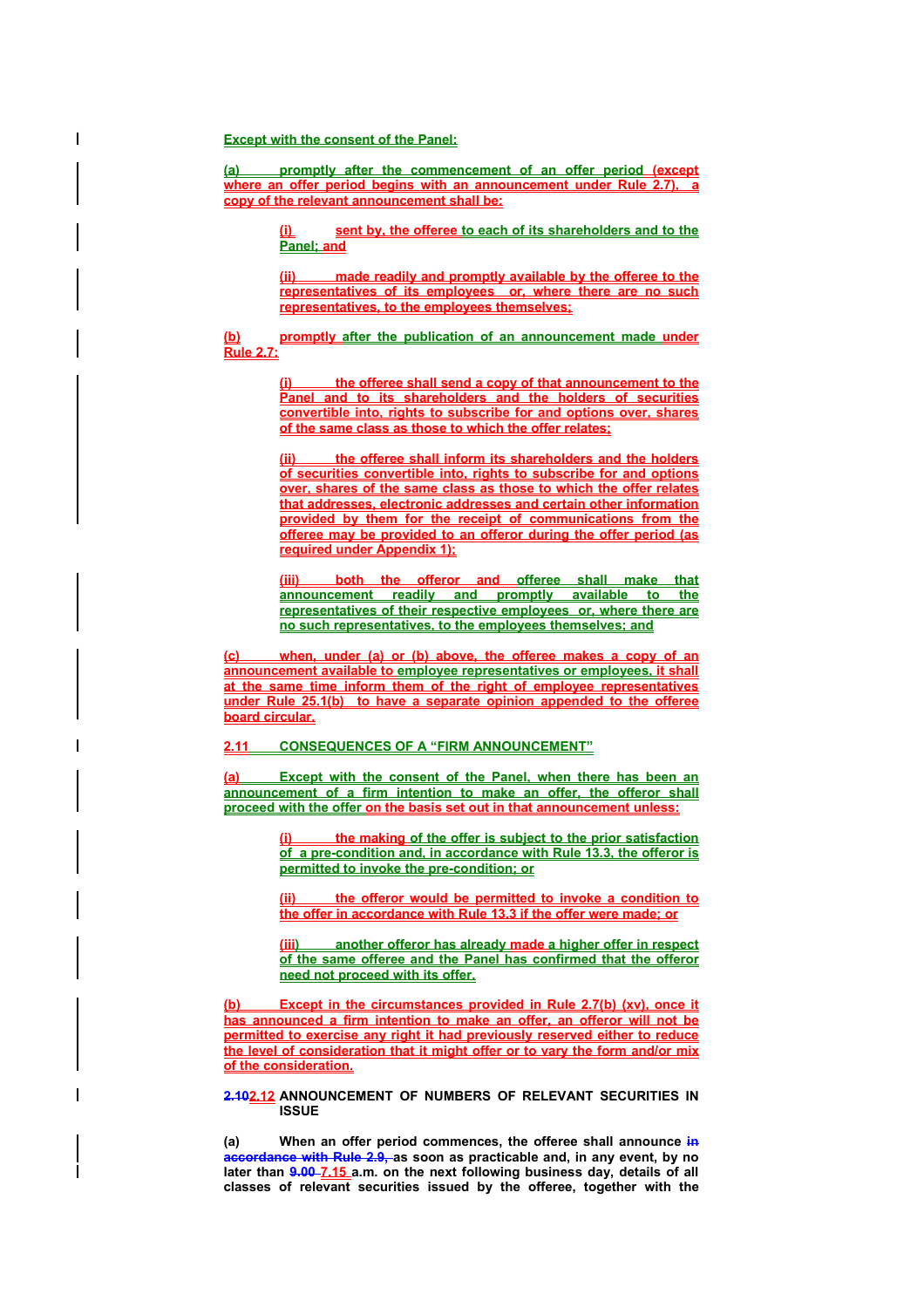**number of such securities in issue. An offeror or potential named offeror**  shall also announce in accordance with Rule 2.9 the same details relating **to its relevant securities as soon as practicable and, in any event, by no later than 9.00 7.15 a.m. on the business day next following any announcement identifying it as an offeror or potential offeror, unless it has stated that its offer is or is likely to be solely in cash.** 

**(b) If the information included in any announcement made under paragraph (a) changes during the offer period concerned, the offeree or the offeror, as appropriate, shall make a revised announcement as soon as practicable and, in any event, by no later than 9.00 7.15 a.m. on the business day next following such change.** 

**(c) Every announcement referred to in this Rule shall include, where applicable, the International Securities Identification Number for each relevant security of the company making that announcement.** 

#### **2.112.13 ADDRESS FOR SERVICE**

 $\overline{\phantom{a}}$  $\overline{\phantom{a}}$ 

H

 $\overline{\phantom{a}}$ 

 $\overline{\phantom{a}}$ 

**Each of the offeror, its directors, the persons (if any) acting in concert with it and its advisers and each of the offeree, its directors and its advisers shall, as soon as practicable after the commencement of an offer period, or, in the case of an adviser, as soon as practicable after his, her or its**  appointment as adviser, if later, furnish the Panel in writing with **an-a postal address within the State (which shall be an "address for service" within the meaning of section 24 of the Act) at which notices, directions and other documents may be served on or given to him, her or it and with the number of a facsimile machine located at that an email address. The Panel may require any person to furnish it in writing as soon as practicable with such an address for service and facsimile machine numberemail address. For the purposes of the Rules, the furnishing by any person to the Panel under Rule 2.11 2.13 of an address for service or a facsimile machine number an email address shall be irrevocable until a replacement postal or email address or number, as the case may be, has been furnished in writing to the Panel in accordance with Rule 2.112.13.**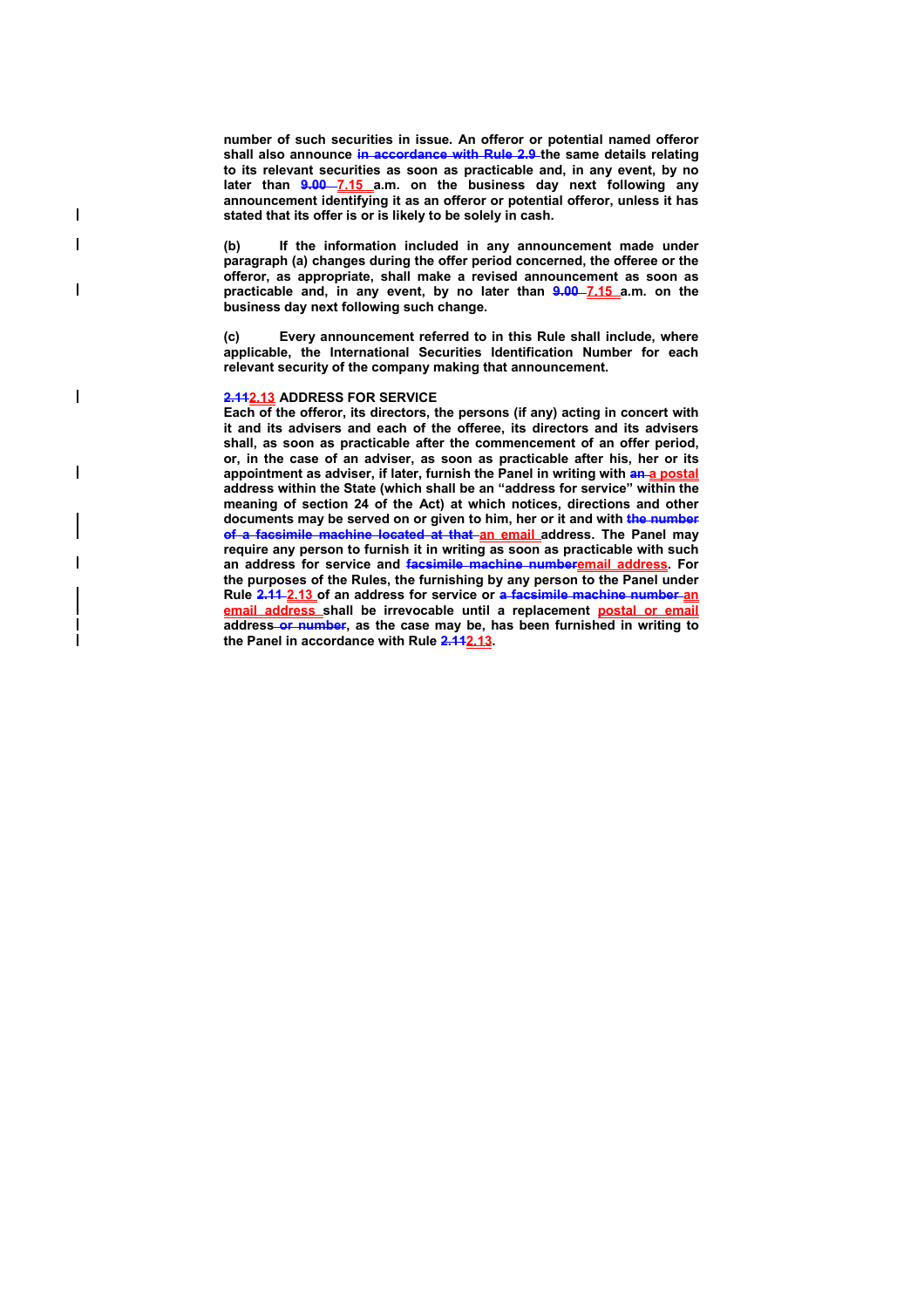# **RULE 3. INDEPENDENT ADVICE; VIEWS OF THE BOARD**

# **3.1 BOARD OF THE OFFEREE**

**(a) (i) The offeree board shall obtain competent independent advice on every offer and revised as to whether the financial terms of any offer in respect of the offeree (including any alternative offers) are fair and reasonable and shall despatch send to its shareholders a circular setting out the substance and source of such advice together with the considered views of the offeree board. Any director with a conflict of interest shall be excluded from the formulation and communication of advice to shareholders.** 

> **(ii) A director of the offeree with a conflict of interest shall not make any announcement or statement in respect of the offer or contemplated offer or be quoted in any statement issued by or on behalf of an offeror, unless the full nature of the conflict of interest is disclosed clearly and prominently in the announcement or statement, together with the fact (if such is the case) that the director is acting in concert with the offeror.**

**(b) If the offeree board considers it impossible to express a view on the merits of an offer or to give a firm recommendation for acceptance to shareholders, or if there is a divergence of views amongst members of the offeree board or between the offeree board and the independent adviser as to either the merits of an offer or the recommendation to be made, the offeree board shall, in its circular to shareholders, draw this to their attention and set out fully the arguments for acceptance and for rejection, emphasising the important factors.** 

**(c) If the independent adviser is unable to advise the board of the offeree whether the financial terms of an offer (or any alternative offers) are, or are not, fair and reasonable, this must be made known to offeree shareholders and an explanation given in the offeree board circular. The Panel shall be consulted in advance about the explanation which is to be given.**

**(c(d) If there is a significant area of uncertainty in the most recently published accounts or interim figures of the offeree (including, inter alia, a qualified audit report, a material provision or contingent liability or a material doubt over the real value of a substantial asset, including a subsidiary), the offeree board and the independent adviser shall highlight particularly the factors within the area of uncertainty which they consider important in relation to shareholders' interests and their decision to accept or reject the offer.** 

### **3.2 BOARD OF AN OFFEROR<sup>1</sup>**

**(a) (i) The board of an offeror shall obtain competent independent advice as set out in Rule 3.1 if its directors are faced with a conflict of interest in respect of the offer concerned.** 

> **(ii) The board of a relevant company shall obtain competent independent advice as set out in Rule 3.1 if it proposes to enter into a reverse takeover transaction.**

> **(iii) In each such case, the board of the relevant company or (as the case may be) of the offeror shall despatch send to its shareholders a circular setting out the substance and source of such advice.**

**(b) If the board of an offeror or of a relevant company is required by paragraph (a) to obtain competent independent advice, it shall do so before announcing the offer concerned or any revision of that offer or (as the case** 

 $\overline{a}$ 

<sup>1</sup> **Rule 3.2 is not applicable to Shared Jurisdiction Companies.**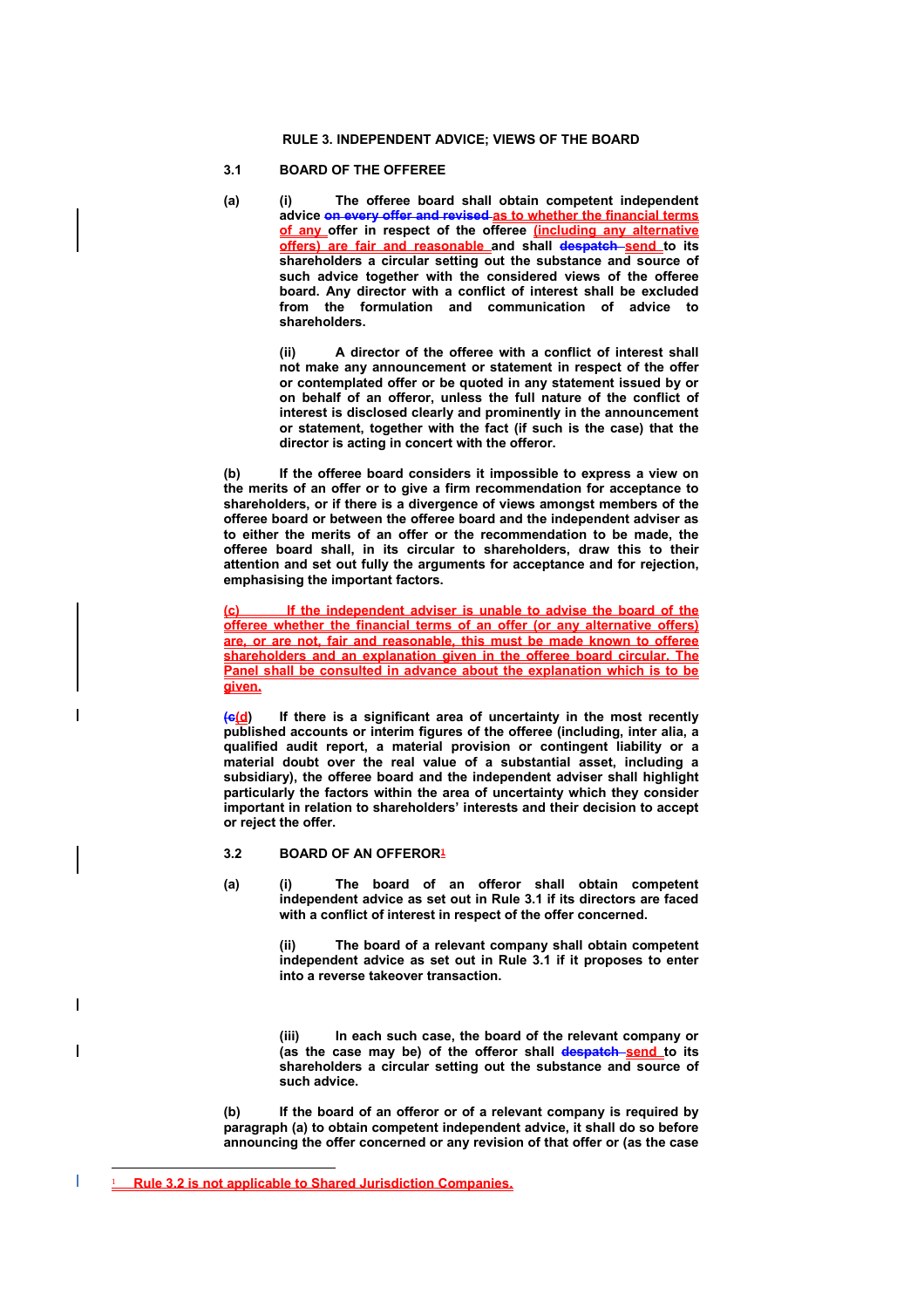**may be) the reverse takeover transaction; such advice shall be as to whether or not the making of the offer or the entry into the reverse takeover transaction is in the interests of its shareholders. The board of the offeror or (as the case may be) of the relevant company shall allow its shareholders sufficient time to consider advice given to them prior to any general meeting held to implement the offer or (as the case may be) the reverse takeover transaction. Every document or advertisement issued by the board of the offeror or (as the case may be) of the relevant company in such circumstances shall include a responsibility statement by the directors as set out in Rule 19.2.** 

# **3.3 DISQUALIFIED ADVISERS**

**Except with the consent of the Panel, a person shall be deemed not to be an appropriate person to give independent advice under Rule 3:** 

**(a) to the offeree board, if such person controls or is controlled by or is under the same control as the financial or other professional adviser (including a stockbroker) to an offeror; or** 

**(b) to the offeree board, if there is an agreement or understanding between such person and the offeree board that the whole or any part of the remuneration of such person is contingent upon an offer lapsing, or upon a possible or proposed offer not being made; or** 

**(c) to the board of an offeror or of a relevant company as described in Rule 3.2(a) (i) or (ii), if such person controls or is controlled by or is under the same control as the financial or other professional adviser (including a stockbroker) to the board of the offeree or (as the case may be) the other party to the reverse takeover transaction concerned; or** 

**(d) to the offeree board, or to the board of an offeror or of a relevant company as described in Rule 3.2 (a) (i) or (ii), if such person has a significant interest in or financial connection with an offeror, the offeree or any other party to the transaction concerned of such a kind as to create a conflict of interest.**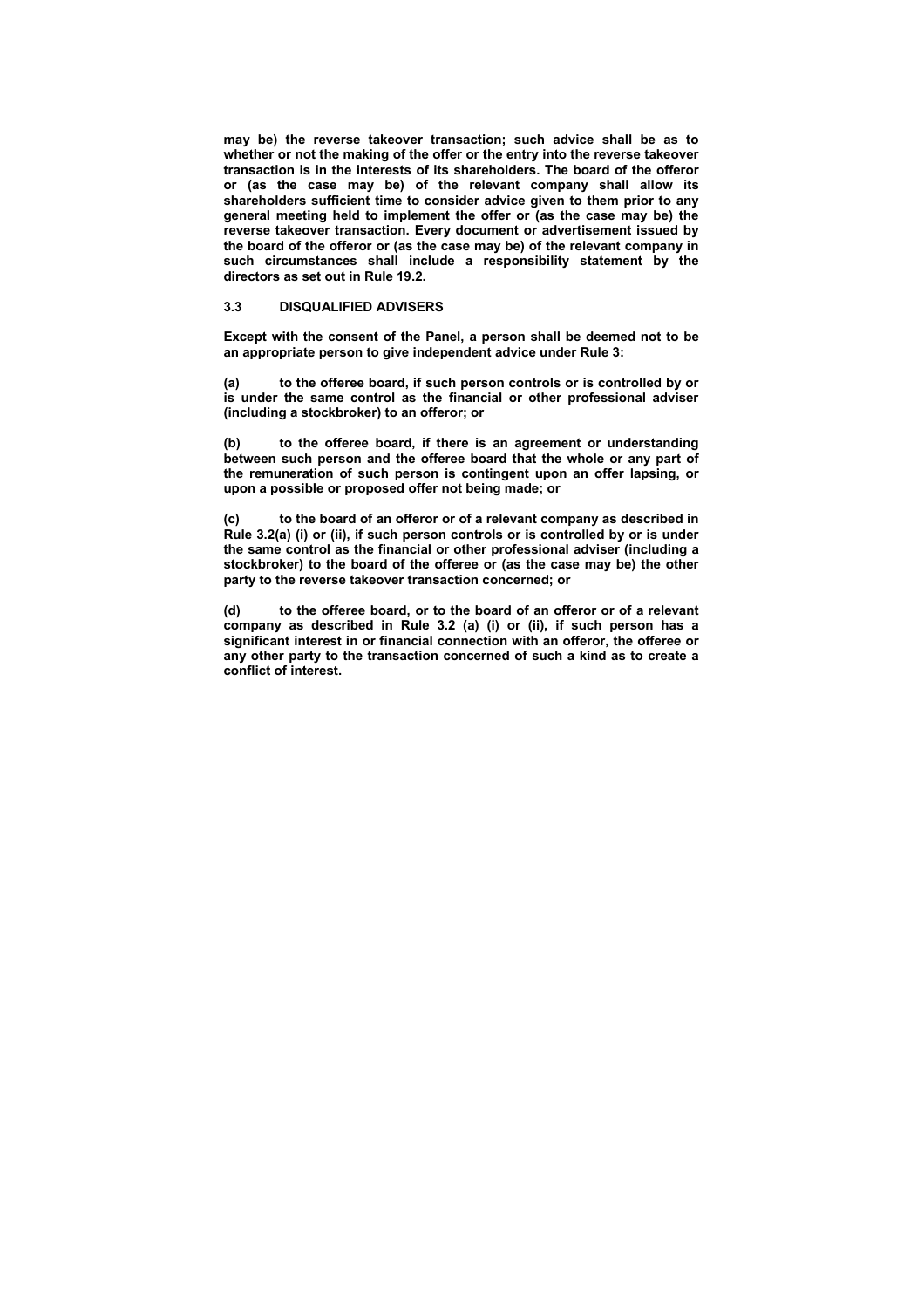### **PART B - SECTION 2.**

### **DEALINGS AND RESTRICTIONS ON THE ACQUISITION OF SECURITIES AND RIGHTS OVER SECURITIES**

# **RULE 4. RESTRICTIONS ON DEALINGS IN SECURITIES**

### **4.1 PROHIBITED DEALINGS BY PERSONS OTHER THAN THE OFFEROR**

**(a) No person, other than the offeror, who is privy to confidential price-sensitive information concerning an offer or contemplated offer, shall deal in relevant securities of the offeree during the period (in Rule 4.1 referred to as the "relevant period") from the time at which such person first has reason to suppose that an offer, or an approach with a view to an offer being made, is contemplated to the time of (i) the announcement of the offer or approach or (ii) the termination of the discussions, whichever is the earlier.** 

**(b) Except as contemplated by these Rules, no person who is privy to such information shall make any recommendation during the relevant period to any other person as to dealings of any kind in relevant securities of the offeree.** 

**(c) No person, other than the offeror, who is privy to confidential price-sensitive information concerning an offer or contemplated offer, shall deal in any way during the relevant period in relevant securities of the offeror except where such information is not price-sensitive in relation to such securities.** 

**(d) Arrangements made by an offeror with a person acting in concert with it whereby interests in relevant securities of the offeree are acquired during the relevant period by the person acting in concert, on the basis that the offeror will bear all the risks and receive all the benefits, are not prohibited by Rule 4. The announcement of a firm intention to make an offer shall include details of any arrangement of the kind referred to in this paragraph, the identities of the parties to such arrangement and all dealings, and acquisitions of interests, in relevant securities resulting therefrom. Arrangements of that kind which contain a benefit or potential benefit to the person acting in concert (beyond normal expenses and carrying costs) are prohibited. Any person who is in any doubt as to his or her obligations under Rule 4 shall consult the Panel.** 

**(e) The prohibitions in paragraphs (a) and (c) shall not apply to persons who deal in securities of the offeree or offeror during the relevant period in their capacity as trustees of an established employee share scheme under which the trustees are required from time to time to give effect to written instructions by the employees concerned to deal in securities where:** 

> **(i) the trustees have no discretion as to whether or not to deal in the securities or as to the timing of such dealings; and**

> **(ii) persons in possession of price-sensitive information do not deal in relevant securities under the relevant scheme for their own account.**

**Except with the consent of the Panel or with the specific approval of the shareholders of the offeree in general meeting, during the course of an offer or at any earlier time at which the offeree board has reason to believe that an offer is or may be imminent the offeree shall not redeem or purchase any of its own securities, unless in pursuance of a contract entered into prior to the announcement of the offer or (as the case may be) to such earlier time. The notice convening any such general meeting shall include appropriate information about the offer or possible offer.** 

### **4.2 RESTRICTION ON DEALINGS BY THE OFFEROR AND CONCERT PARTIES**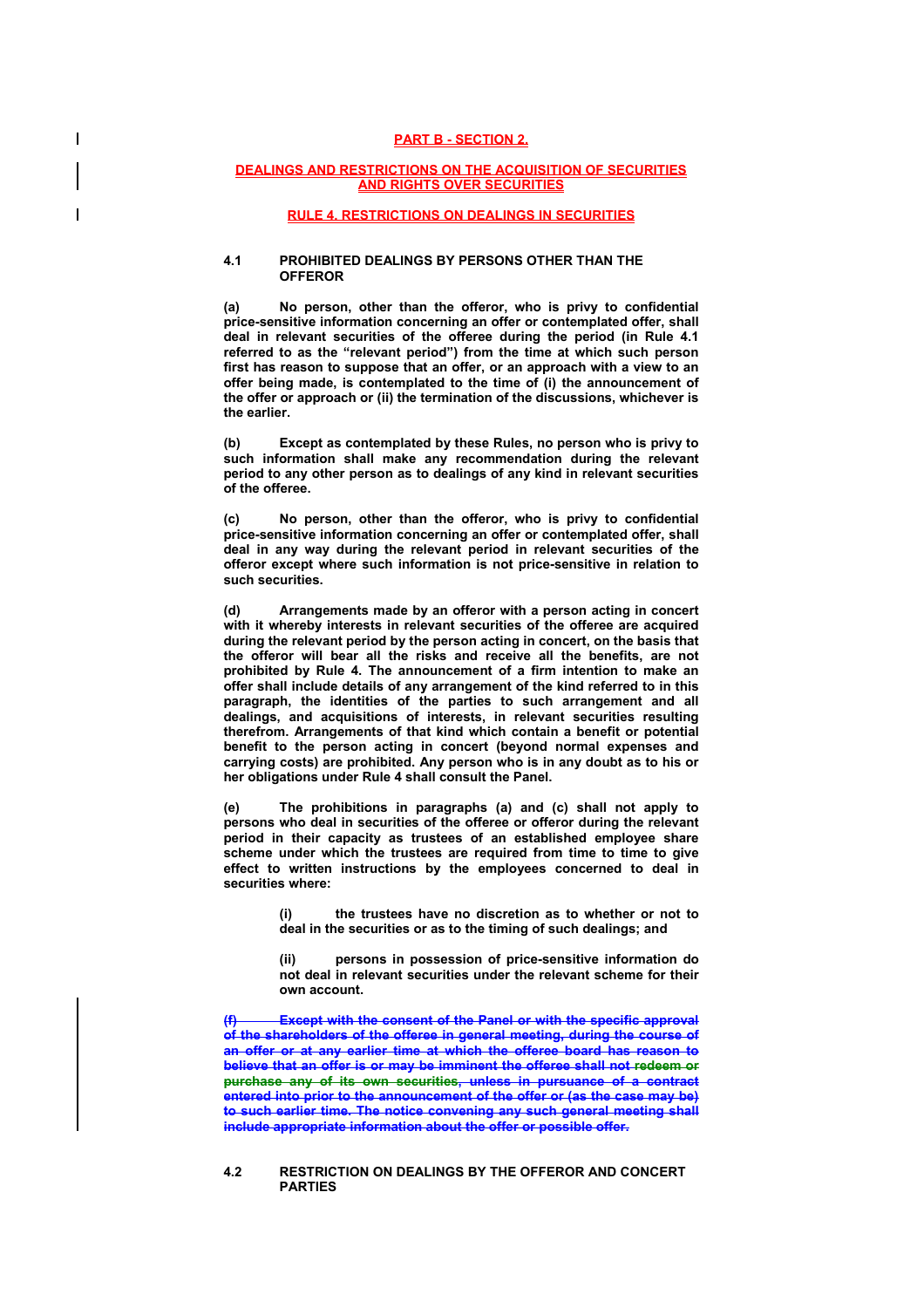**(a) Subject to paragraph (f), during an offer period neither the offeror nor any person acting in concert with it may sell any interest in relevant securities of the offeree except with the consent of the Panel and following an announcement, made not less than 24 hours previously, that such sales may be made. Following such an announcement, neither the offeror nor any person acting in concert with it may acquire any interest in relevant securities of the offeree during the remainder of the offer period nor may the offer be revised, except in either case with the consent of the Panel.** 

**(b) During an offer period, neither the offeror nor any person acting in concert with it may acquire any interest in relevant securities of the offeree (i) through any anonymous order book system, or (ii) through any other means, unless, in either case, it can be established that the seller, or other party to the transaction in question, is not an exempt principal trader connected with the offeror.** 

**In the case of dealings through an inter-dealer broker or other similar intermediary, "seller" includes the person who has transferred the securities to the intermediary as well as the intermediary itself.** 

**(c) Subject to paragraph (f), neither an offeror nor any person acting in concert with it may deal in relevant securities of the offeree before an announcement of an offer if the offeree has supplied confidential information to the offeror or its advisers.** 

**(d) If, after an announcement has been made that offer discussions are taking place or that an approach or offer is contemplated, the discussions are terminated or the offeror decides not to proceed with an offer, neither the offeror nor any person privy to such information may deal in relevant securities of the offeree or (where the information is pricesensitive in relation to securities of the offeror) the offeror prior to an announcement of the position.** 

**(e) Directors of and financial advisers to an offeror or the offeree who are interested in relevant securities of that company shall not during the offer period deal in such securities in a manner inconsistent with any advice which they have given to shareholders of that company, or with any advice with which it can reasonably be assumed that they were associated, without the consent of the Panel, which, if it grants such consent, may require them to make an announcement giving advance notice of their intentions together with an appropriate explanation.** 

**(f) The provisions of paragraphs (a) and (c) shall not apply to an exempt fund manager or an exempt principal trader which is connected**  with the offeror if the sole reason for that connection is that the fund **manager or the principal trader is controlled by, controls or is under the same control as a financial or other professional adviser (including a stockbroker) acting for the offeror in relation to the offer.** 

# **4.3 GATHERING OF IRREVOCABLE COMMITMENTS**

**(a) Any person who proposes to contact a holder of securities (not being a professional investor) with a view to seeking an irrevocable commitment shall consult the Panel in advance.** 

**(b) If irrevocable commitments are to be sought from any holders of securities of the offeree, the offeror shall ensure that arrangements have been made to provide each such holder so contacted with adequate information as to the details of the proposal and the nature of the commitment sought, and to afford each such holder a realistic opportunity to consider whether or not that commitment should be given and to obtain independent advice if required.** 

### **4.4 DEALINGS IN OFFEREE SECURITIES BY CERTAIN PERSONS RELATED TO THE OFFEREE**

**During the offer period, except for exempt principal traders and exempt fund managers, no financial adviser or stockbroker (nor any person controlling, controlled by or under the same control as any such adviser or stockbroker) to an offeree (or to any of its holding companies, subsidiaries**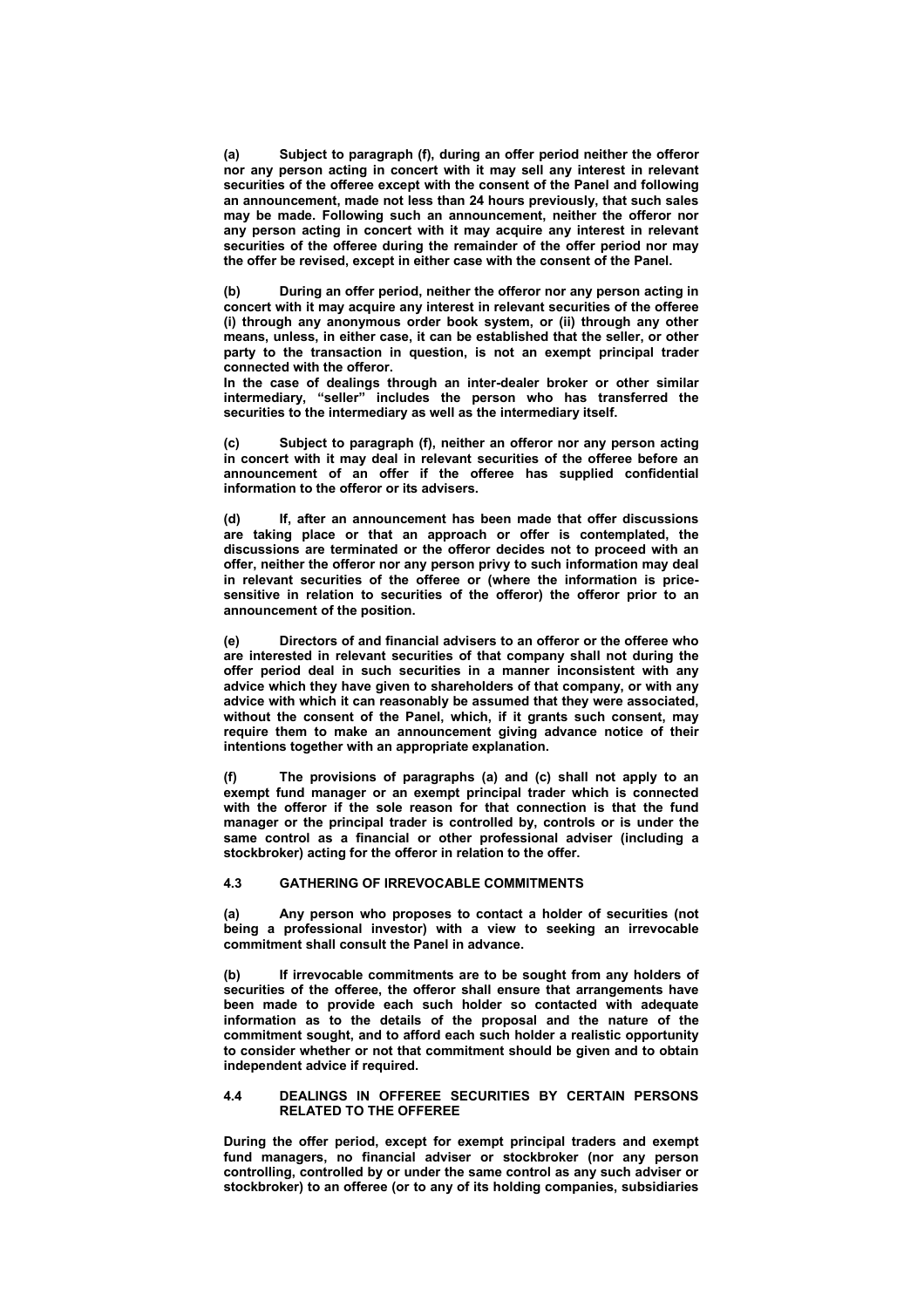**or fellow subsidiaries, or to any of its or their associated companies or companies of which such companies are associated companies) shall, except with the consent of the Panel:** 

**(a) either for its own account or on behalf of discretionary clients, acquire any interest in relevant securities of the offeree; or** 

**(b) (except for transactions in the ordinary course of business and on normal commercial terms with persons with whom it has an established customer relationship) assist any person by way of loan or otherwise in making any such acquisition or carrying out any such dealing; or** 

**(c) enter into any indemnity or option arrangement or any arrangement, agreement or understanding, formal or informal, of whatever nature, which may be an inducement to a person to deal or refrain from dealing in relevant securities of the offeree.** 

### **4.5 RESTRICTION ON THE OFFEREE ACCEPTING AN OFFER IN RESPECT OF TREASURY SHARES**

**An offeree shall not accept an offer in respect of treasury shares until after the offer is unconditional as to acceptances.**

## **4.6 SALE OF ALL OR SUBSTANTIALLY ALL OF THE OFFEREE'S ASSETS**

**(a) Where during an offer period an offeree announces that it has agreed terms on which it intends to sell all or substantially all of its assets (excluding cash and cash equivalents) and that it intends to return to shareholders all or substantially all of its cash balances (including the proceeds of any asset sale), a purchaser or potential purchaser of some or all of those assets must not acquire interests in shares in the offeree during the offer period unless the board of the offeree has made a statement quantifying the amount per share that is expected to be paid to shareholders and then only to the extent that the price paid does not exceed the amount stated. If a range is stated, the price paid must not exceed the bottom of the range.**

**(b) This restriction shall also apply to any person whose relationship with any asset purchaser is such that, if the asset purchaser were an offeror, that person would be treated as acting in concert with the asset purchaser.**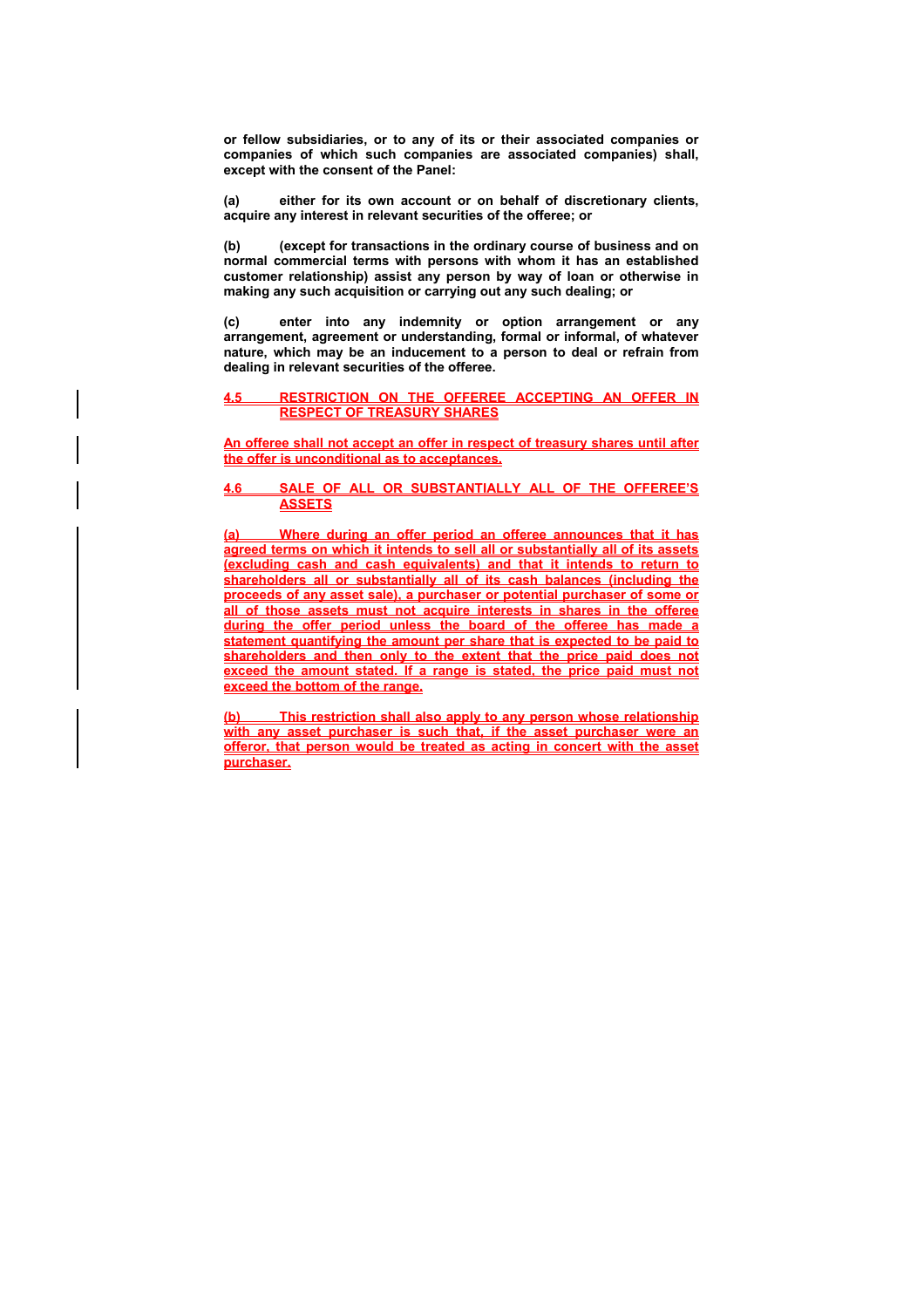#### **RULE 5. RESTRICTIONS ON ACQUISITIONS2**

#### **5.1 RESTRICTIONS**

- **(a) Except as permitted by Rule 5.2:** 
	- **(i) if the voting rights conferred by:** 
		- **(1) any securities of a relevant company held by a person or any persons acting in concert with that person; and**
		- **(2) any securities of that company over which rights are held by that person or any persons acting in concert with that person,**

**(collectively the "initial voting rights" for the purposes of Rule 5) constitute in aggregate less than 30% of the voting rights in the company, neither that person nor any person acting in concert with that person shall acquire any securities ("additional securities") or any rights ("additional rights") over securities of that company if, following that acquisition, the aggregate of the initial voting rights and the voting rights conferred by the additional securities and by the securities the subject of the additional rights would constitute 30% or more of the voting rights of the company;** 

**(ii) if the initial voting rights constitute 30% or more of the voting rights in the relevant company concerned, neither the person concerned nor any person acting in concert with that person shall acquire in any 12 month period any securities ("additional securities") or any rights ("additional rights") if the additional securities and the securities the subject of the additional rights would confer in aggregate more than 0.05% of the voting rights in that company, provided that a single holder of securities (including persons regarded as such according to Rule 5.5) who holds securities which confer more than 50% of the voting rights in a relevant company shall not be restricted by this subparagraph (ii) from acquiring further securities of that company.** 

**(b) Subject to the exceptions specified in Rule 5.2, all acquisitions of voting securities of a relevant company and of rights over voting securities of that company shall be counted in aggregation for the purposes of paragraph (a), including acquisitions of rights over voting securities where such rights do not entitle their holder to exercise or control the exercise of the voting rights conferred by the underlying securities, provided that no voting right shall be counted more than once in any such aggregation.** 

**(c) Acquisitions of voting securities or of rights over such securities for discretionary clients by fund managers or principal traders connected with an offeror shall, except where they are exempt, be included in the aggregation of acquisitions, unless the Panel consents otherwise. It shall be the duty of the offeror, the financial adviser to the offeror, the fund manager and the principal trader concerned to ensure that such obligation is observed.** 

**(d) Unless the Panel consents otherwise, for the purposes of Rule 5.1 all securities that have been allotted (including securities allotted provisionally) but not yet issued and will upon issue confer voting rights shall be deemed to have been issued.** 

#### **5.2 EXCEPTIONS TO RESTRICTIONS**

**(a) Without prejudice to the application of Rule 9, the restrictions in Rule 5.1(a) shall not apply to an acquisition of voting securities of a** 

 $\overline{a}$ 

**Rule 5 is not applicable to Shared Jurisdiction Companies.**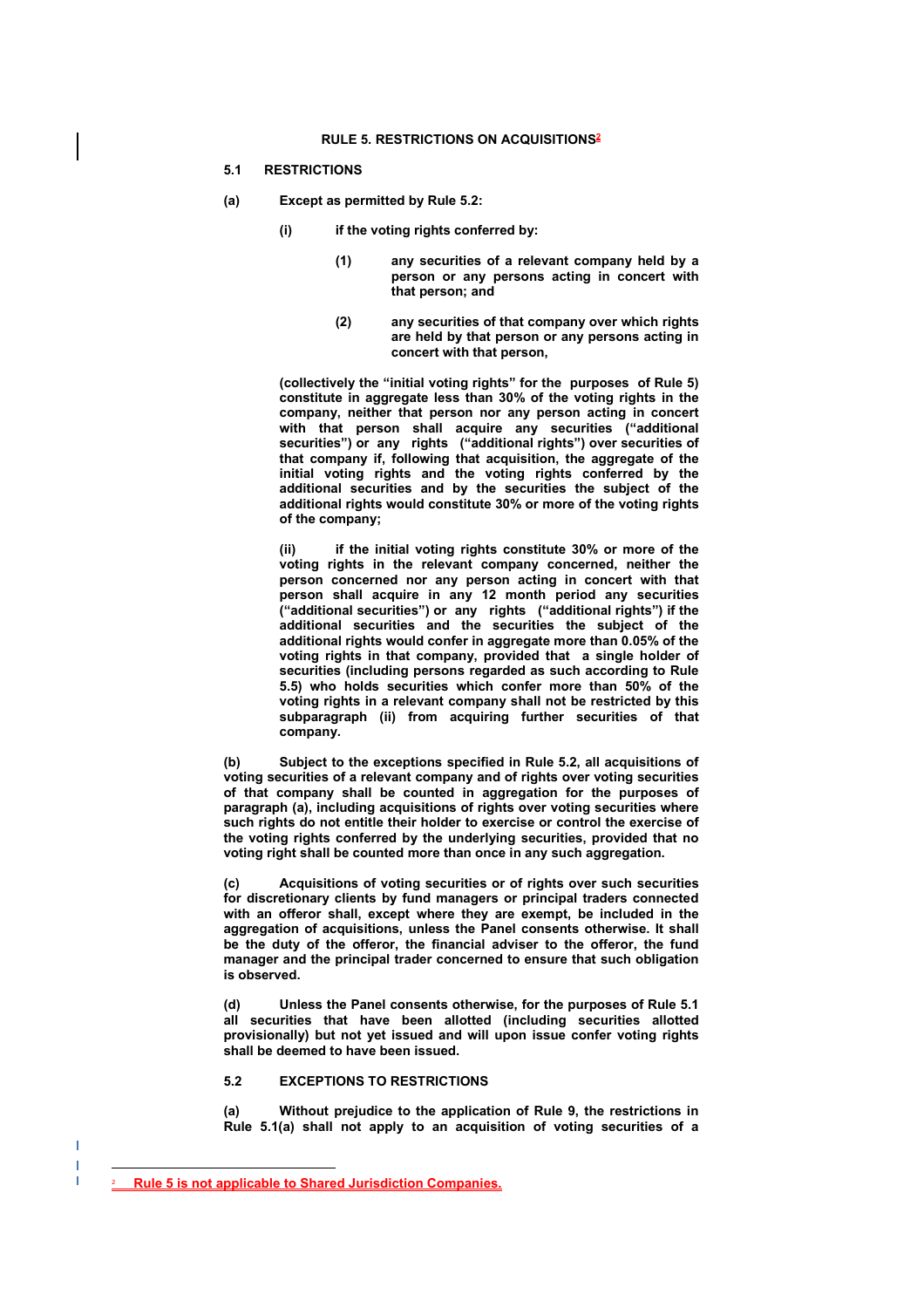relevant company, or (except in the case of subparagraph (i)) of rights over **such securities, by a person:** 

> at any time from a single holder of securities (including **persons regarded as such according to Rule 5.5) if it is the only acquisition of such voting securities or of rights over such securities by such person within any period of 7 days. This exception shall not apply if that person has announced a firm intention to make an offer in respect of the company and such offer has not lapsed; or**

> **(ii) immediately before the person announces a firm intention to make an offer in respect of the company (whether or not the making of the offer is to be subject to a pre- condition), provided that the offer will be publicly recommended for acceptance by, or the acquisition is made with the agreement of, the offeree board and the acquisition is conditional upon the announcement of the offer; or**

> **(iii) immediately after the person announces has announced a firm intention to make an offer in respect of the company, provided that such acquisition satisfies a pre-condition to the making of the offer and that the offer has been publicly recommended for acceptance by, or the acquisition is made with the agreement of, the offeree board; or:**

> **(iv) after the person has announced a firm intention to make an offer in respect of the company, provided that the making of the offer is not, at the time of the acquisition, subject to a precondition and:**

- **(1) the acquisition is made with the agreement of the offeree board; or**
- **(2) that offer or any competing offer3 has been publicly recommended for acceptance by the offeree board, even if such recommendation is subsequently withdrawn; or**
- **(3) the first closing date of that offer or of any competing offer4 has passed; or**
- **(4) that offer is unconditional in all respects; or**
- **(viv) if the acquisition is by way of acceptance of an offer made in accordance with the Rules.**
- **(b) Without prejudice to the application of Rule 9:**

**(i) Rule 5.1(a) shall not restrict the acquisition of new voting securities, of securities convertible into new voting securities or of rights to subscribe for new voting securities (other than the purchase of rights arising pursuant to a rights issue) nor the acquisition of new or existing voting securities, or of rights over such securities, under an established executive or employee share option scheme nor the acquisition of existing voting securities by the exercise of an option; provided that the foregoing provisions of this subparagraph (i) shall be without prejudice to the subsequent aggregability, for the purposes of Rule 5, of such securities as securities held by the person who so acquired them; and provided further that the acquisition of new voting securities as a result of the exercise of conversion or subscription rights or options shall be treated for the purposes of Rule 5.2(a)(i) as if it were an acquisition from a single holder of securities, and the effective date of such an acquisition shall be deemed to be the date of exercise of the conversion or subscription rights or the options;** 

3 **See Rule 2.1(c) of Part A.**

 $\overline{a}$ 

 $\overline{\phantom{a}}$ 

 $\overline{\phantom{a}}$ 

 $\overline{1}$ 

4 **See Rule 2.1(c) of Part A.**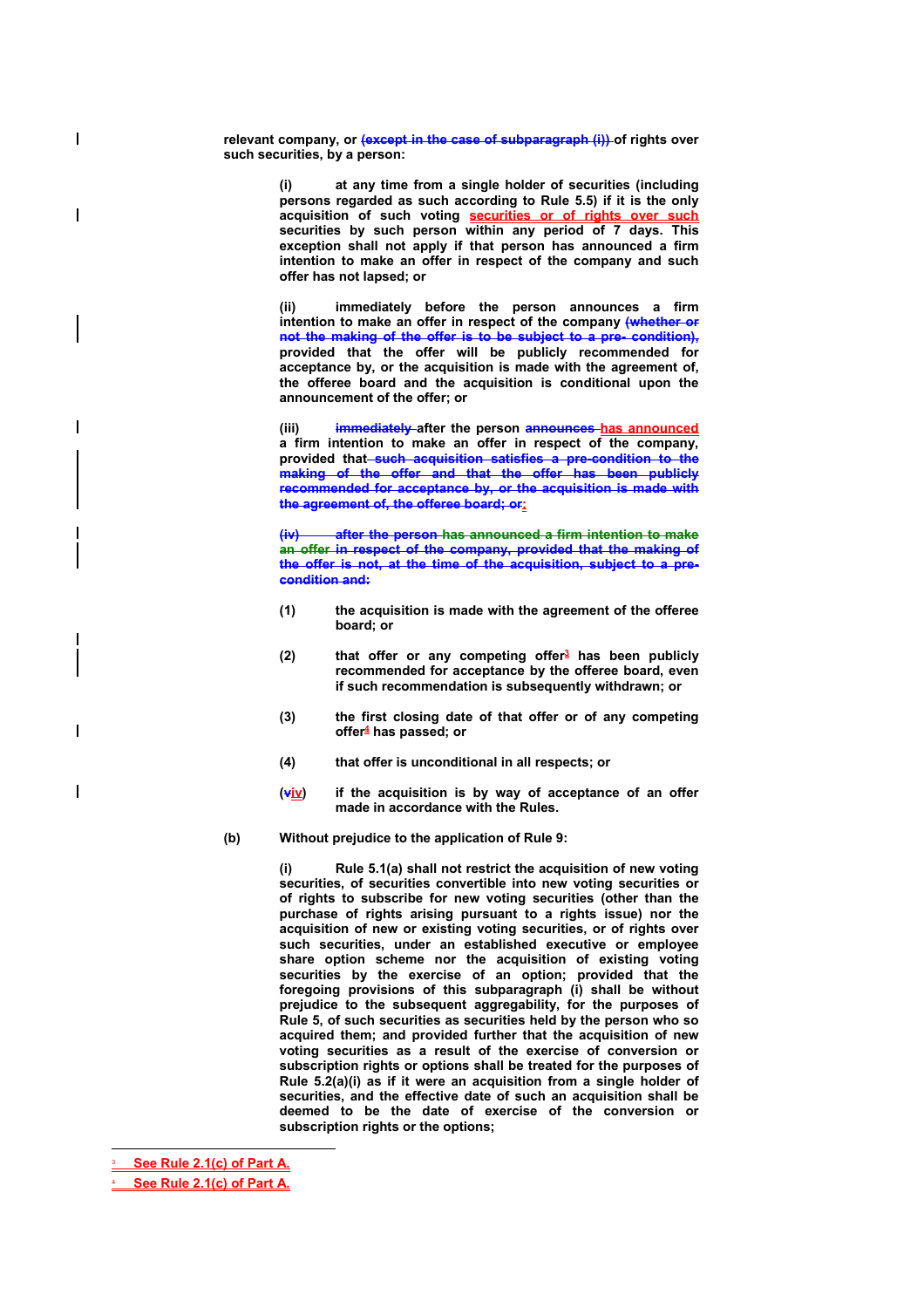**(ii) the restrictions imposed by Rule 5.1 shall not apply to the receipt of bona fide gifts or inheritances. If a person receives a gift or an inheritance of securities as a result of which the voting securities of a relevant company held by that person and the voting securities of the company over which that person holds rights, when aggregated with any voting securities of the company held by any persons acting in concert with that person and any voting securities of the company over which any persons acting in concert with that person hold rights, confer 30% or more of the voting rights in the company, that person shall consult the Panel immediately.** 

**(c) Except with the consent of the Panel, a principal trader shall not be considered to be a single holder of securities for the purposes of Rule 5.2(a)(i).** 

**(d) Except with the consent of the Panel, an acquisition of voting securities or of rights over such securities by a person from a single holder of securities will only be permitted by Rule 5.2(a)(i) if the acquisition is of voting securities or of rights over such securities which securities or rights are held by the single shareholder concerned at the time that the acquisition is agreed.**

**(d(e) If an offeror revises its offer, the exceptions allowed by Rule 5.2 shall apply on the basis of the time periods applicable to the original offer.** 

### **5.3 ACQUISITIONS FROM A SINGLE HOLDER OF SECURITIES - CONSEQUENCES**

**(a) Subject to paragraphs (b) and (c), a person who makes an acquisition of voting securities of a relevant company or of rights over such securities from a single holder of securities permitted by Rule 5.2(a)(i) may not make any further acquisitions of voting securities of that company or of rights over voting securities of that company, except in the**  circumstances set out in Rule 5.2(a)(ii), (iii<sub>i</sub>, (iv) and (viv). If, following such **an acquisition from a single holder of securities, that person makes an offer in respect of the company which subsequently lapses, such restriction shall cease to apply.** 

 $\overline{\phantom{a}}$ 

 $\overline{\phantom{a}}$ 

**(b) A person who is restricted by paragraph (a) from making further acquisitions shall cease to be so restricted if the aggregate percentage of the voting rights in the relevant company concerned conferred by any voting securities held by that person or any persons acting in concert with that person and any voting securities over which rights are held by that person or any persons acting in concert with that person is reduced to below 30% of the voting rights in the company (in which case that person shall become subject to Rule 5.1(a)(i)).** 

**(c) The restriction imposed by paragraph (a) shall not prevent a person from receiving that person's entitlement to securities through a rights issue or capitalisation issue provided that the aggregate percentage of the voting rights in the company concerned conferred by the voting securities held by that person and the voting securities over which that person holds rights, when aggregated with any voting securities held by any persons acting in concert with that person and any voting securities over which any persons acting in concert with that person hold rights, is not thereby increased; nor shall such restriction prevent a person from acquiring further securities with the consent of the Panel under Rule 9.1.** 

#### **5.4 ACQUISITIONS FROM A SINGLE HOLDER OF SECURITIES - DISCLOSURE**

**A person who makes an acquisition of voting securities of a relevant company or of rights over such securities from a single holder of securities permitted by Rule 5.2(a)(i) shall notify that acquisition and that person's consequent total holding of voting securities, and of rights over voting**  securities<sub></sub> and interests in relevant securities of the company (including **securities held by persons acting in concert with that person) to the company, a Regulatory Information Service and the Panel not later than**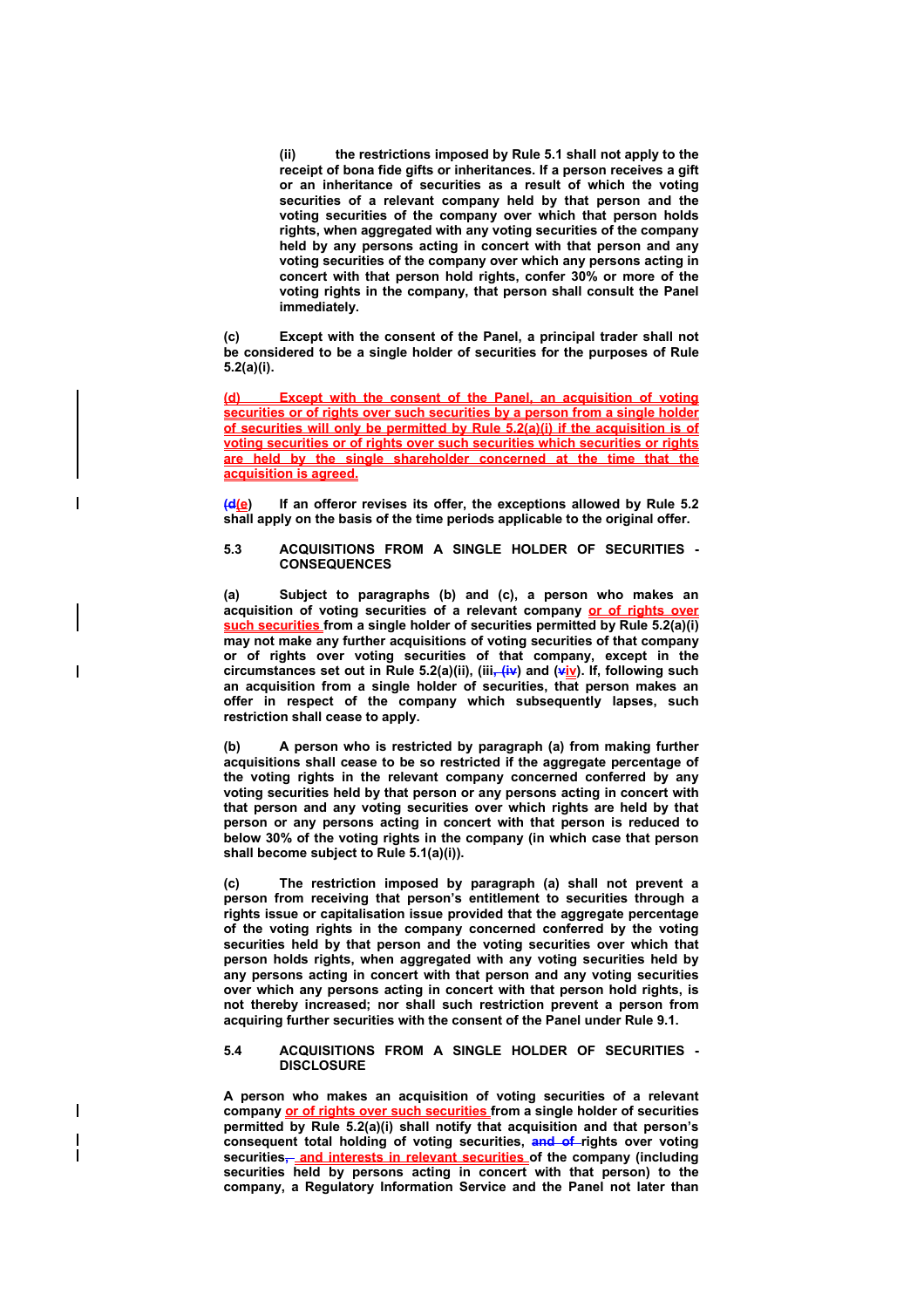**12.00 noon on the business day following the date of the acquisition. The notification shall distinguish between the acquisition and existing holdings of voting securities and rights over voting securities and shall specify the following: (i) the nature of any such rights or interests concerned and ; (ii) the identity of the person dealing and, if different, the owner or controller; and (iii)** the number and type of voting securities in each case. Similar **details of any short position (whether conditional or absolute and whether in the money or otherwise), including any short position under a derivative, any agreement to sell or any delivery obligation or right to require another person to purchase or take delivery, must also be disclosed. Notification under this Rule 5.4 shall be delivered by facsimile, by hand or, if available, by electronic mail.** 

# **5.5 MEANING OF SINGLE HOLDER OF SECURITIES**

 $\overline{\phantom{a}}$ 

 $\overline{\phantom{a}}$ 

**For the purposes of Rule 5.1 (a)(ii), two or more persons each of whom holds voting securities of a relevant company shall be regarded as a single holder of securities and, for the purposes of Rule 5.2 (a)(i), acquisitions of**  voting securities of a relevant company-**or of rights over such securities**, **from two or more persons shall be regarded as an acquisition from a single holder of securities if but only if in either case:** 

**(a) one of such persons is a spouse, civil partner, cohabitant, parent, brother, sister or child of the other such person or, as the case may be, of each of the other such persons; or** 

**(b) one of such persons is (1) a subsidiary, (2) the holding company or (3) a subsidiary of a body corporate which is the holding company, of the other such person or, as the case may be, of each of the other such persons.**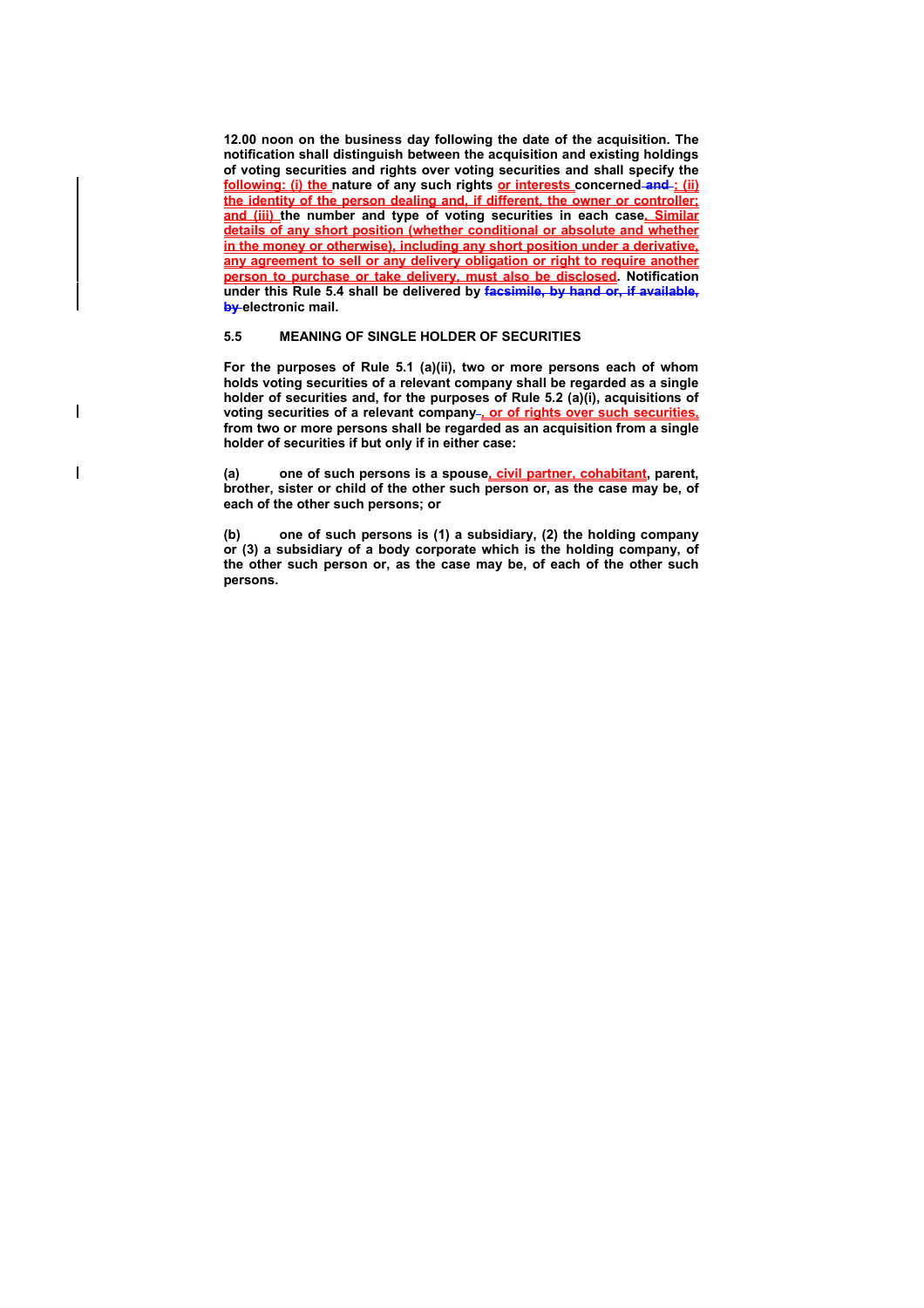### **RULE 6. ACQUISITIONS RESULTING IN AN OBLIGATION TO OFFER A MINIMUM LEVEL OF CONSIDERATION - VOLUNTARY OFFERS**

# **6.1 ACQUISITIONS BEFORE A RULE 2.5 2.7 ANNOUNCEMENT**

 $\overline{1}$ 

**Without prejudice to the application of Rule 11 and except with the consent of the Panel, if in the case of a voluntary offer the offeror or any person acting in concert with it has acquired securities of the offeree of a class which is the subject of the offer:** 

**(a) within the period beginning three months prior to the commencement of the offer period and ending at the time of the announcement of the offeror's firm intention to make the offer; or** 

**(b) within the period beginning 12 months prior to the commencement of the offer period and ending at the time of the announcement of the offeror's firm intention to make the offer, if the Panel is of opinion that, having regard to the General Principles, such period is more appropriate in the circumstances of the case and accordingly so directs,** 

**the value of the consideration per security under the offer to be made by the offeror to the holders of securities of the offeree of that class shall not, at the date of the announcement of its firm intention to make the offer, be less than the highest value of the consideration per security paid for any such acquisition.** 

### **6.2 ESTABLISHING THE MINIMUM LEVEL OF CONSIDERATION**

**(a) (i) Where the consideration under an offer includes securities which are, or as a condition of the offer are to be, quoted on a recognised market and where the value of those securities is relevant for the purposes of Rule 6, the offeror shall consult the Panel which will require to be satisfied that a value acceptable to the Panel is attributed to those securities.** 

> **(ii) Except with the consent of the Panel, securities offered as consideration under an offer shall not be regarded as having a value for the purpose of satisfying any obligation under Rule 6 if the immediate grant of a quotation for those securities on a recognised market is not anticipated under the offer.**

**(b) For the purposes of Rule 6, the price at which securities of the offeree are acquired shall be the price at which the bargain between the acquirer (or, where applicable, his or her broker acting in an agency capacity) and the vendor is struck. Stamp duty and broker's commission payable by the acquirer shall not be regarded as part of the acquisition price for the purposes of Rule 6. If the bargain is linked to any other transaction, contract or arrangement, the acquirer shall notify the Panel of that fact and of the relevant details and the applicable acquisition price to be adopted for the purposes of Rule 6 shall be subject to the approval of the Panel.** 

**(c)If When acceptors of an offer are to be entitled under the an offer to receive and retain a dividend declared or forecast by the offeree but not yet paid, the offeror or any person acting in concert with it may acquire, in the market or otherwise, securities of the offeree of the class the subject of the offer at prices up to the cum dividend equivalent of the value of the offer without incurring an obligation under Rule 6.1.which has been announced by the offeree but the "ex dividend" date has not yet occurred:** 

> **(i) the offeror, in establishing the minimum value of the consideration, may deduct from the highest price paid by it (or any person acting in concert with it) during the period to which the Rule applies the amount of the dividend to which offeree shareholders are entitled; and**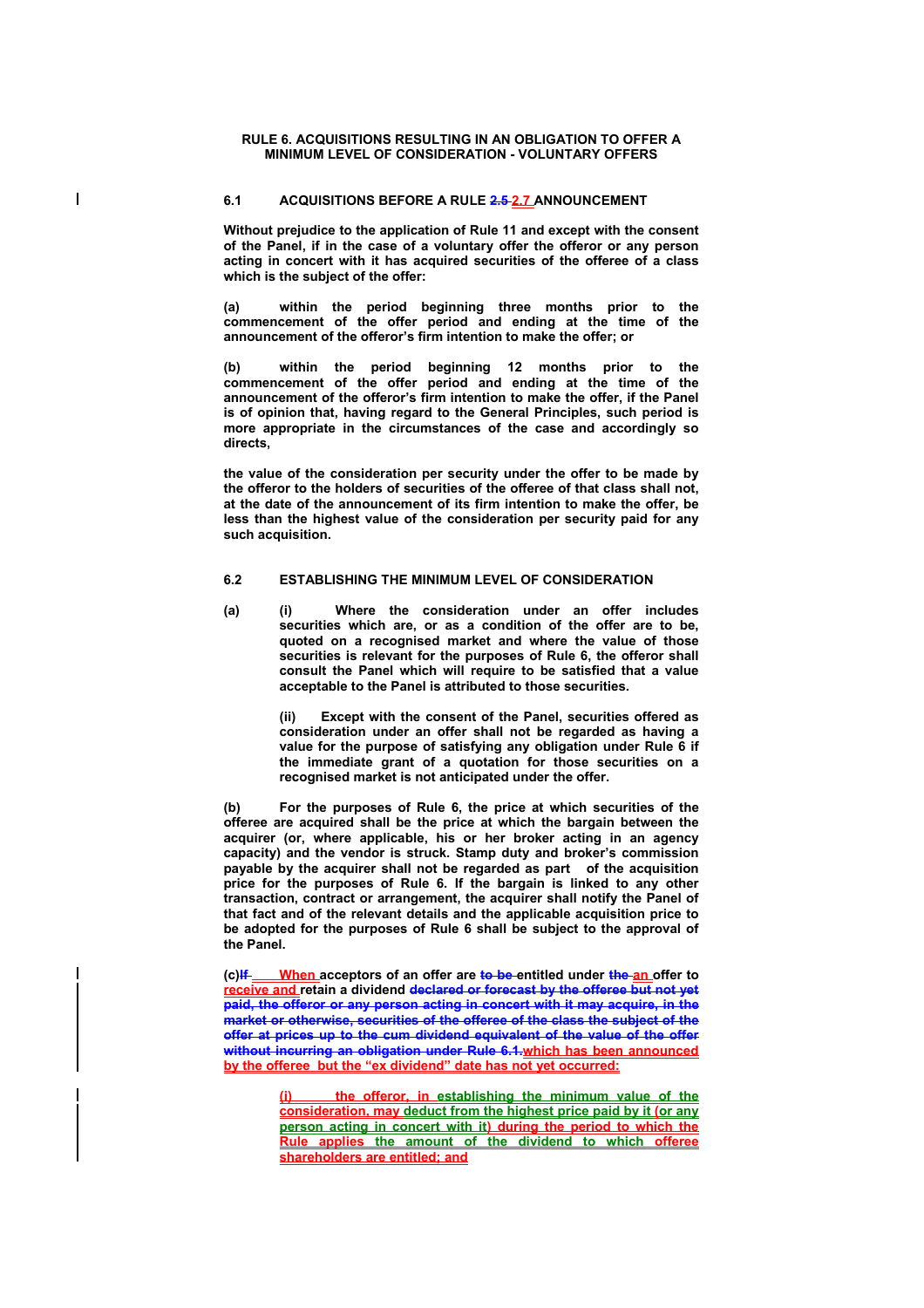**(ii) once an offer value has been announced, purchases in the market or otherwise during the "cum dividend" period by the offeror (or any person acting in concert with it) may be made at prices up to the aggregate of the offer value and the amount of the dividend without necessitating any revision of the offer.**

**(d) When acceptors of an offer are not entitled under the offer to receive and retain a dividend which has been announced by the offeree:**

> **the offeror, in establishing the minimum level of the offer, may not deduct from the highest price paid by it (or any person acting in concert with it) during the period to which the Rule applies the amount of the dividend; and**

> **(ii) once an offer value has been announced, purchases in the market or otherwise during the "cum dividend" period by the offeror (or any person acting in concert with it) may be made at prices up to the offer value without necessitating any revision of the offer.**

**(d(e) If, during the applicable period under Rule 6.1, the offeror or any person acting in concert with it has acquired any convertible securities,**  warrants, options or other subscription rights relating to over new or **existing securities (in this paragraph (d) referred to as the "underlying**  securities") of the a class the subject of the offer and such convertible **securities, warrants, options or other subscription rights are converted or exercised (as applicable), such acquisition shall be treated for the purposes of Rule 6.1 as if it were an acquisition of the underlying securities at a price calculated by reference to the acquisition price of such convertible securities, warrants, options or other subscription rights and the consideration (if any) paid on their conversion or exercise. Any person**  in doubt as to his or her obligations under this paragraph (de) shall consult **the Panel.** 

**No obligation under Rule 6.1 will be incurred in respect of the acquisitions of securities convertible into, warrants in respect of, or options or other rights to subscribe for or acquire, new or existing securities before exercise or conversion as applicable. No obligation will be incurred under Rule 6.1 by the offeror or any person acting in concert with it if during the applicable period under Rule 6.1 the offeror or any person acting in concert**  with it exercises or converts (as applicable) such convertible securities, **warrants, options or other subscription rights that were acquired before the commencement of the Rule applicable period under Rule 6.1.**

**(e(f) An offeror or any person acting in concert with it who has at any relevant time acquired securities of the offeree of a class the subject of the offer for a consideration other than cash shall be deemed, for the purposes of Rule 6.1, to have acquired those securities at a price per security equal to the value of that consideration at the time of the acquisition, which value shall be established by an independent valuation, a copy of which shall be submitted by the offeror to the Panel in advance of the determination or revision of the offer price.**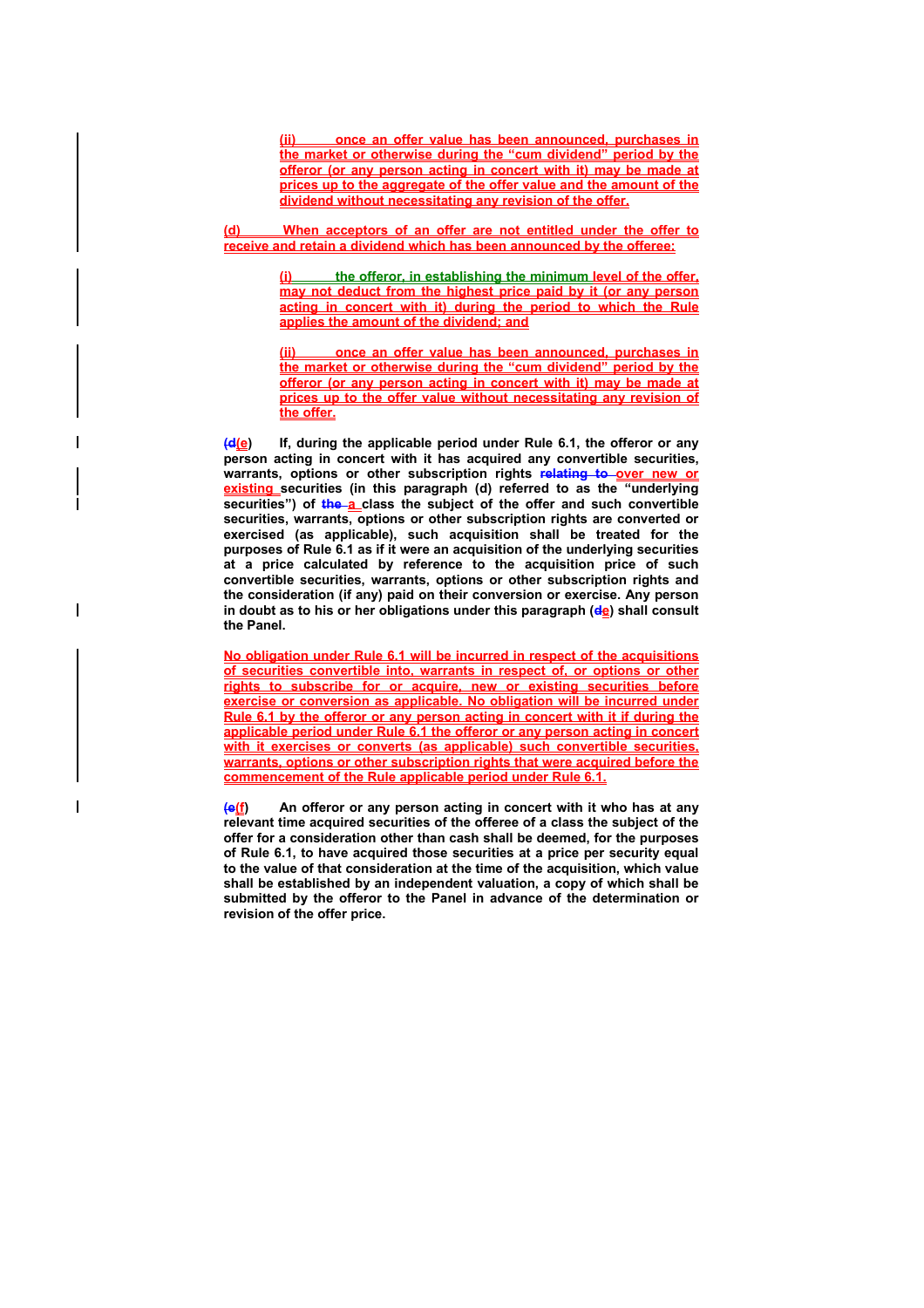# **RULE 7. CONSEQUENCES OF CERTAIN DEALINGS**

#### **7.1 IMMEDIATE ANNOUNCEMENT REQUIRED IF THE OFFER HAS TO BE AMENDED**

**(a) If, by reason of an offeror or any person acting in concert with it having acquired securities of the offeree, the offeror becomes obliged under Rule 6, 9, 11 or 37 to revise the offer, the offeror shall immediately make an appropriate announcement to that effect. Such announcement shall also state the number of securities acquired and the price paid and**  shall include the details prescribed by Rule 2.5(b).

**(b) An immediate announcement shall also be made by an offeror (whether previously named or not) in the case of an announced possible offer where:** 

> **(i) there has been a public indication of the probable amount of its offer price and the offeror or any person acting in concert with it acquires securities of the offeree at a price per security above that amount; or**

> **(ii) an offer in respect of the same offeree has been made or announced under Rule 2.5 2.7 by a third party and has not lapsed or been withdrawn and the first mentioned offeror or any person acting in concert with it acquires securities of the offeree at a price above the value of the consideration per security under that offer.**

**The announcement shall include the number of securities acquired and the price paid.** 

### **7.2 DEALINGS BY CONNECTED DISCRETIONARY FUND MANAGERS AND CONNECTED PRINCIPAL TRADERS<sup>5</sup>**

**(a) (i) A discretionary fund manager or a principal trader which is connected with the offeror shall, subject to paragraph (b), be presumed for the purposes of the Act (until the contrary is established to the satisfaction of the Panel) to be acting in concert with the offeror once the identity of that offeror is publicly known or, if earlier, from the time at which the connected party has reason to believe that the person with whom it is connected may make an offer.** 

> Similarly, a discretionary fund manager or a principal **trader which is connected with the offeree shall during the offer period or, if earlier, from the time at which the connected party has reason to believe that an offer may be made in respect of the offeree and that it is connected with the offeree, subject to paragraph (b), be presumed for the purposes of the Act (until the contrary is established to the satisfaction of the Panel) to be acting in concert with the offeree.**

> **(iii) Fund managers and principal traders shall consult the Panel before dealing in securities of the offeree if an obligation under, or an infringement of, Rule 5, 6, 9 or 11.1(a)(iii) would or might be incurred or caused in consequence of such dealing.**

**(b) The presumptions in paragraph (a) and in Rule 3.3(b)(v) of Part A shall not apply to an exempt fund manager or an exempt principal trader which is connected with an offeror or offeree if the sole reason for that connection is that the fund manager or principal trader is controlled by, controls or is under the same control as a financial or other professional adviser (including a stockbroker) acting in relation to the offer for the offeror or (as the case may be) the offeree.** 

**(c) Whilst paragraph (a)(i) may not, depending on the circumstances, apply to dealings by discretionary fund managers or principal traders** 

 $\overline{a}$ 

 $\overline{\phantom{a}}$ 

 $\overline{\phantom{a}}$ 

<sup>5</sup> **Rule 7.2 is not applicable to Shared Jurisdiction Companies.**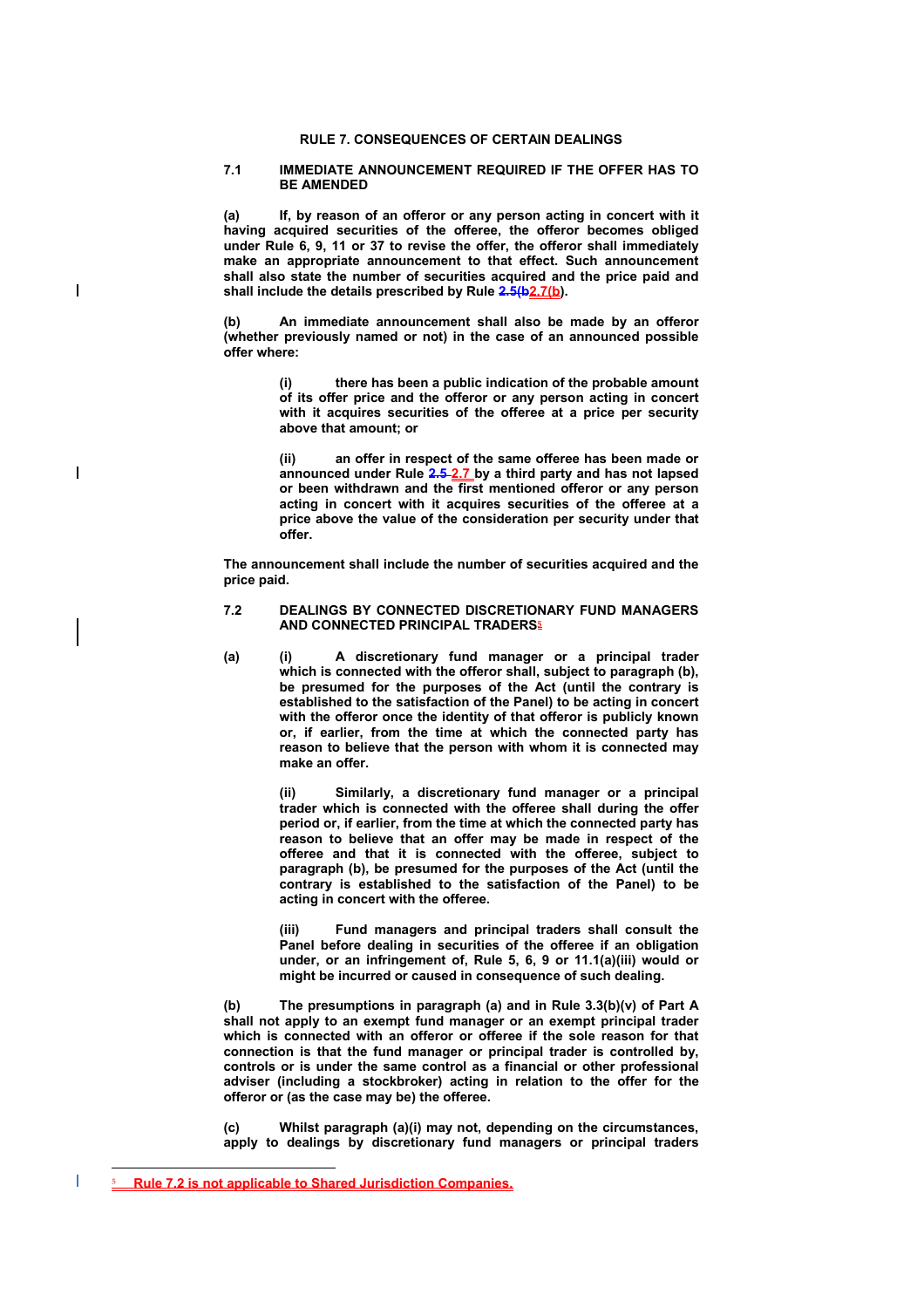**connected with an offeror before its identity is publicly known, if, once that identity is publicly known, it becomes apparent that the securities of the offeree held by the offeror and persons acting in concert with it, including securities held by discretionary fund managers or principal traders to which the presumption in paragraph (a)(i) applies, confer 30% or more of the voting rights in the offeree, the offeror shall consult the Panel immediately.**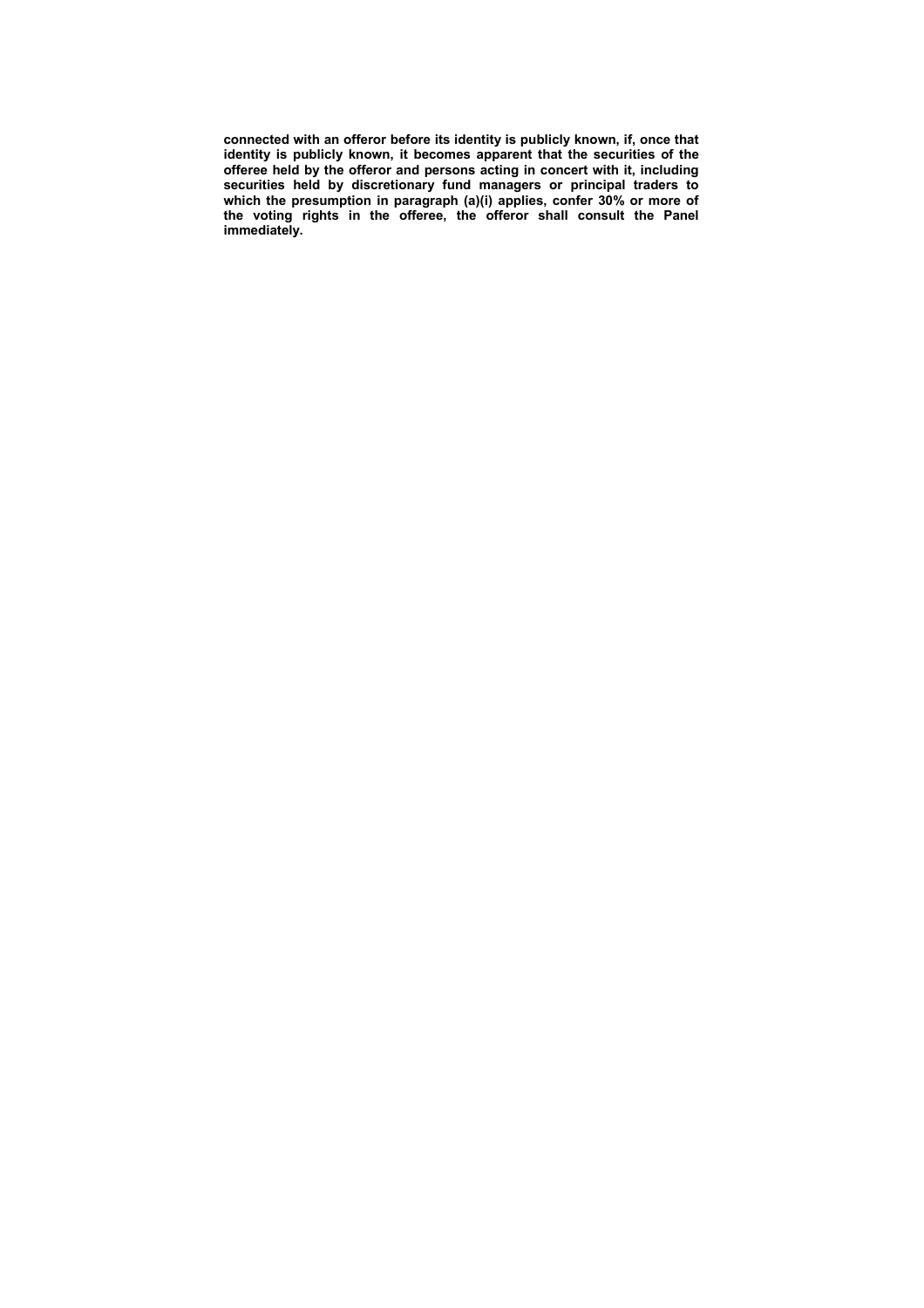**RULE 8. DISCLOSURE OF DEALINGS AND POSITIONS DURING THE OFFER PERIOD; ALSO INDEMNITY AND OTHER ARRANGEMENTS 8.1 DEALINGS BY AND POSITIONS OF PARTIES AND BY PERSONS ACTING IN CONCERT WITH THEM FOR THEMSELVES OR FOR DISCRETIONARY CLIENTS (a) An offeror shall make an opening position disclosure: (i) after the announcement that first identifies it as an offeror; and after the announcement that first identifies a competing securities exchange offeror. (b) An offeree shall make an opening position disclosure: (i) after the commencement of the offer period; and (ii) if later, after the announcement that first identifies any securities exchange offeror.**

**(a(c)** Subject to Rule 8.9 and except as provided in paragraph (eg), all **dealings in relevant securities by an offeror or the offeree, or by any party acting in concert with either of them, for its own account during an offer period shall be publicly disclosed in accordance with Rules 8.4 to 8.6.** 

**(b(d) (i) Subject to Rule 8.9, all dealings in relevant securities by an offeror or the offeree, or by any party acting in concert with either of them, for the account of discretionary investment clients during the offer period (excluding dealings to which subparagraph (ii) applies) shall be publicly disclosed in accordance with Rules 8.4 to 8.6.** 

> **(ii) Subject to Rule 8.9, all dealings in relevant securities for the account of discretionary clients during an offer period by an exempt fund manager connected with the offeror or the offeree shall be privately disclosed in accordance with Rules 8.4 to 8.6 except where Rule 8.3 applies.**

**(ce) Dealings and positions in relevant securities by an exempt principal trader connected with an offeror or the offeree shall be disclosed publicly in accordance with Rule Rules 38.5 and 38.6.** 

 $\overline{\phantom{a}}$ 

# **8.2 DEALINGS BY PARTIES AND BY PERSONS ACTING IN CONCERT WITH THEM FOR NON-DISCRETIONARY CLIENTS**

**Subject to Rule 8.9 and except with the consent of the Panel, all dealings in relevant securities during an offer period by an offeror or the offeree, or by any party acting in concert with either of them, for the account of nondiscretionary investment clients (other than an offeror, the offeree and any party acting in concert with either of them) shall be privately disclosed in accordance with Rules 8.4 to 8.6.** 

### **8.3 DEALINGS BY AND POSITIONS OF PERSONS WITH INTERESTS IN RELEVANT SECURITIES REPRESENTING 1% OR MORE**

**(a) Any person who is interested in 1% or more of any class of relevant securities of an offeror or of the offeree shall make an opening position disclosure after the commencement of an offer period and, if later, after the announcement that first identifies the offeror.**

**(a(b) Subject to paragraphs (bc) to (fg) and Rule 8.9, if a person (whether or not acting in concert with the offeree or the offeror) is interested in 1% or more of any class of relevant securities of the an offeror or of the offeree, or as a result of a transaction will be interested in 1% or more of any such class, all dealings during an offer period in any relevant securities of that company the offeree and any offeror by such person (or any other person through whom the interest is derived) shall be publicly disclosed in accordance with Rules 8.4 to 8.6.**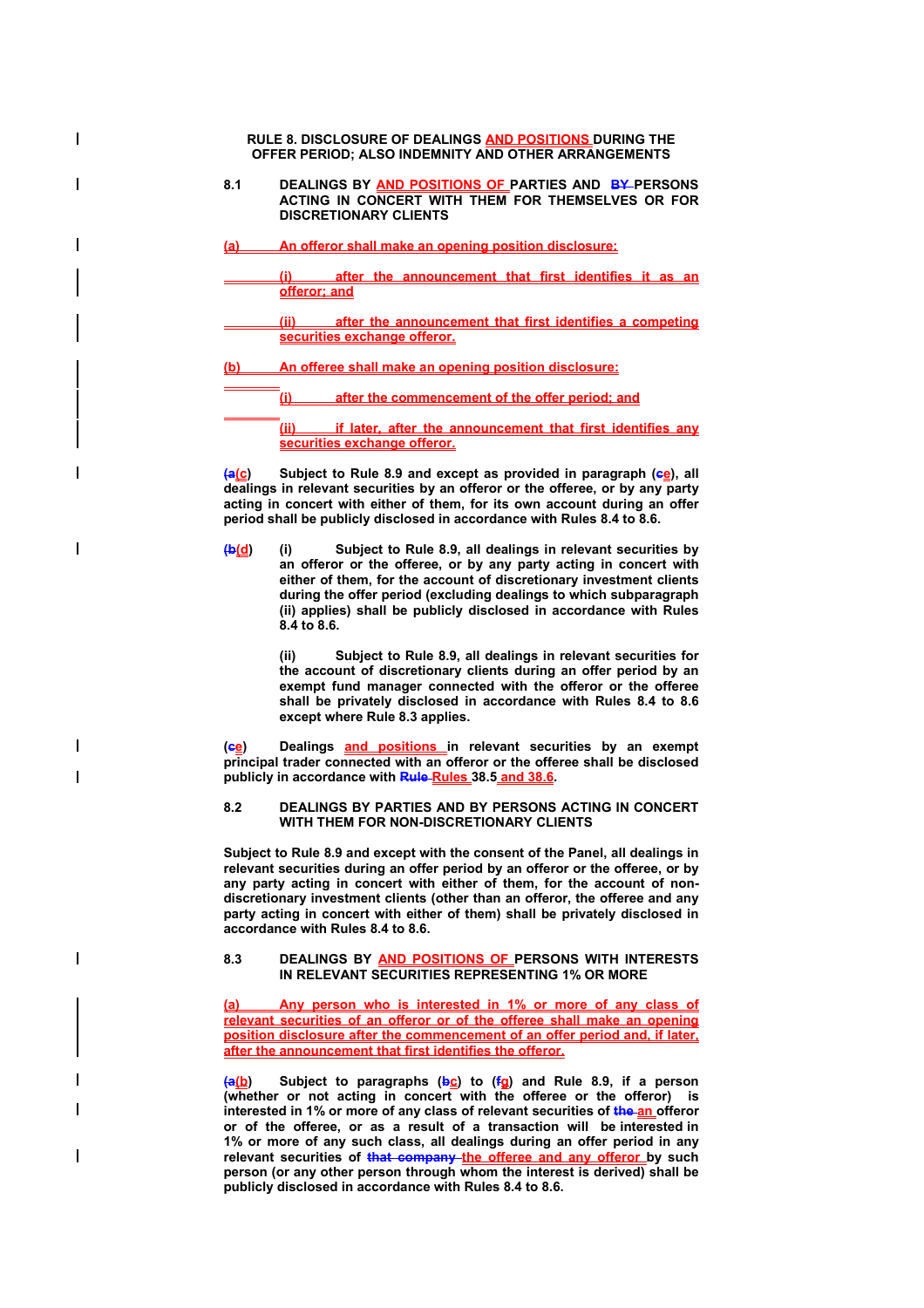**(b(c) A disclosure of a dealing shall not be required under this Rule 8.3 unless the person dealing is interested in 1% or more of any class of**  relevant securities of **an offeror or** the company concerned offeree at **midnight on the day of the dealing or was so interested at midnight on the previous business day.** 

 $\overline{\phantom{a}}$ 

 $\overline{\phantom{a}}$ 

 $\overline{\phantom{a}}$ 

 $\mathsf{l}$ 

 $\overline{\phantom{a}}$ 

**(c(d) If two or more persons co-operate on the basis of an agreement, either express or tacit, either oral or written, to acquire for one or more of them an interest in relevant securities, they shall be deemed to be a single person for the purposes of paragraph paragraphs (a) and (b).** 

**(d(e) If a person manages investment accounts on a discretionary basis, he or she, and not the person on whose behalf the relevant securities concerned (or interests in such securities) are managed, shall be deemed for the purposes of paragraph (aparagraphs (a) and (b) to be interested in those relevant securities. Except where the Panel consents otherwise, where more than one discretionary investment management operation is conducted within a group consisting of a company, any companies controlled by it and any companies under the same control as it, the interests in relevant securities of all such operations shall be deemed for the purposes of this Rule as those of a single person and shall be aggregated.** 

- **(e(f) (i) Paragraphs (a) to (de) shall not apply to a recognised intermediary acting in a client-serving capacity, but if such a recognised intermediary:** 
	- **(1) is, or forms part of, a person acting in concert with the offeree; or**
	- **(2) is, or forms part of, a person acting in concert with the offeror and the identity of that offeror has been publicly announced,**

**the recognised intermediary shall disclose in accordance with Rule 8.1 unless it is, or forms part of, an exempt principal trader connected with an offeror or the offeree, in which case it shall disclose in accordance with Rule Rules 38.5 and 38.6.** 

**(ii) If a recognised intermediary holds or deals in relevant securities other than in a client-serving capacity, it shall disclose all such holdings and dealings in accordance with Rule 8.3(a) to (de), provided that in making such disclosure the relevant intermediary need not aggregate or disclose details of any interests in relevant securities or of short positions which in either case it holds in a client-serving capacity.** 

**(fg) A person who, but for this paragraph, would be obliged to**  disclose a dealing under either Rule 8.1(a8.1(c) or 8.1(b)(i8.1(d)(i) and also **Rule 8.3 shall cease to be obliged to disclose it under Rule 8.3 if he or she**  duly discloses it under Rule 8.1(a8.1(c) or (as applicable) 8.1(b)(i8.1(d)(i).

# **8.4 TIMING OF DISCLOSURE**

**(a) An opening position disclosure shall be made no later than 12 noon, in the case of Rules 8.1(a) and 8.1(b) and Rules 38.6(a) and (b), and 3.30pm in the case of Rule 8.3(a), on the day falling 10 business days after the commencement of the offer period or the announcement that first identifies an offeror, as applicable.**

**(a(b) Both public and private disclosure dealing disclosures required by Rules 8.1 (c), 8.1(d) and 8.1(e), Rule 8.2 and Rule 38.5 shall be made no**  later than 12.00 noon on the business day following the date of the **transaction.** 

**(bc) Public disclosure dealing disclosures required by Rule 8.3 shall be made no later than 3.30 p.m. on the business day following the date of the transaction.**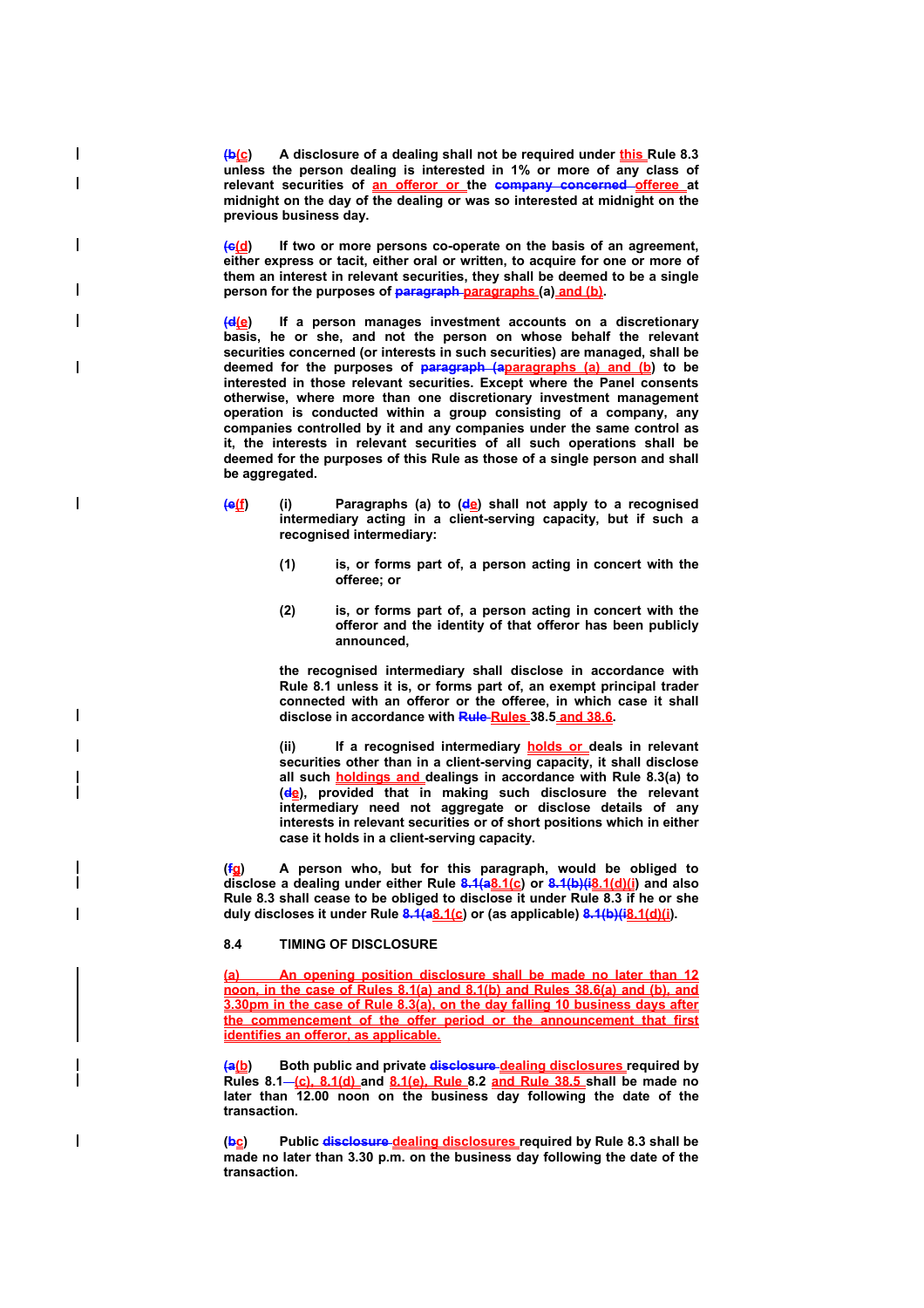## **8.5 METHOD OF DISCLOSURE (PUBLIC AND PRIVATE)**

**(a) Public disclosure under Rules 8.1(a), 8.1(b)(i), 8.1(c) and 8.3 shall be made ., 8.1(c), 8.1(d)(i) and 8.1(e), Rules 8.3(a) and (b), Rule 38.5 and Rules 38.6 (a) and (b) shall be made to a Regulatory Information Service in typed format by electronic delivery and, except with the consent of the Panel, the time at which an announcement shall be deemed to be made shall be the time of publication of such announcement by the Regulatory Information Service concerned.Dealings shall be disclosed by written notification in accordance with Rule 2.9, sent by facsimile, by hand or by electronic mail.** 

**If parties to an offer or persons acting in concert with them make press announcements regarding dealings in addition to making formal disclosures, they shall ensure that no confusion results.** 

**Public disclosure shall be made by the person who deals or by an agent acting on its behalf. If there is more than one agent (including, inter alia, a financial adviser and a stockbroker), the person who deals and its agents shall take particular care to ensure that the responsibility for disclosure is agreed between them and that it is neither overlooked nor duplicated.** 

**(b) Private disclosure under Rules 8.1(b8.1(d) (ii) and 8.2 shall be made to the Panel only. Dealings shall be disclosed by written notification sent by facsimile, by hand or by electronic mail.** 

### **8.6 DETAILS TO BE INCLUDED IN DISCLOSURES (PUBLIC AND PRIVATE)**

(a) (i) Public disclosures An opening position disclosure under Rules **8.1(a), 8.1(b) or 8.3(a) and 8.1(b)(iRules 38.6(a) and (b) shall follow the format of the specimen disclosure form forms (Form 8.1(a)&(b)(i)), Form 8.3 or (as appropriate) (Form 38.5(b) & 38.6) as set out in Appendix 3. Public disclosures under Rule 8.3 shall follow the format of the specimen disclosure form (Form 8.3) as set out in Appendix 3.(ii)A public disclosure**  of dealings shall and shall, subject to Rule 8.9, include the following **information:** 

 **(1) the total of the relevant securities concerned of an offeror or of the offeree in which the dealing took place;**

**(2) the prices paid or received (in the case of an average price bargain, each underlying trade shall be disclosed);**

**(3)the identity of the person dealing (1) the identity of the person disclosing and, if different, the person owning or controlling the interest;** 

- **(2) details of all relevant securities of the offeree or any offeror in which the person disclosing has an interest, in each case specifying the nature of the interests concerned. Similar details of all short positions (whether conditional or absolute and whether in the money or otherwise) of the person so disclosing in any class of relevant securities of the offeree or an offeror, as the case may be, including any short position under a derivative, any agreement to sell or any delivery obligation or right to require another person to purchase or take delivery, shall also be disclosed;**
- **(3) the percentage or percentages of the class or classes of relevant securities concerned which each of the interests disclosed pursuant to subparagraph (2) above represents;**
- **(4) if relevant, details in accordance with Rule 8.7 of any arrangements to which that Rule applies; and**
- **(5) where the disclosure is being made by an offeror or the offeree, the details in (2) and (3) above**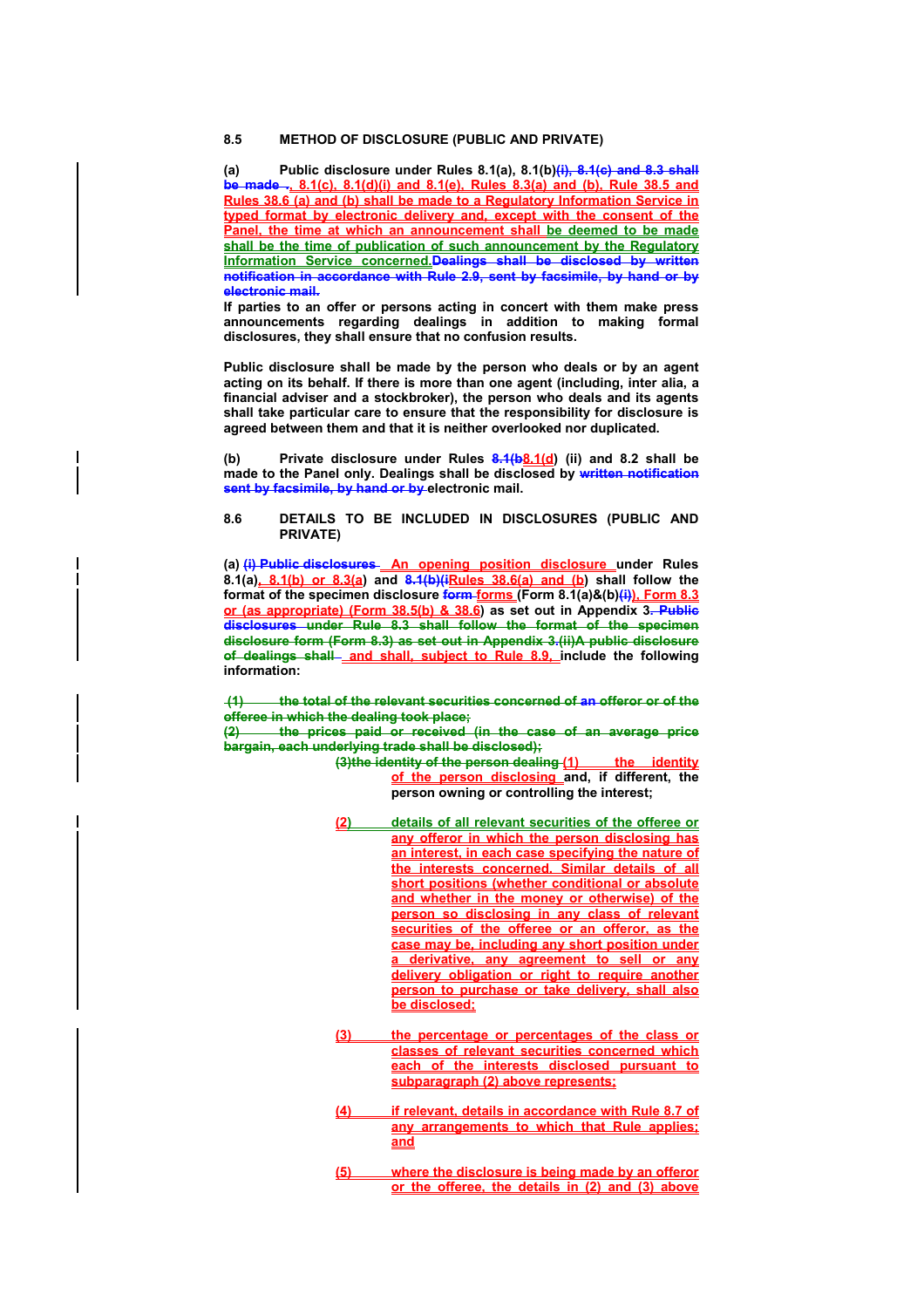**shall include the interests, short positions and Rule 8.7 arrangements of any party acting in concert with either of them and an explanation of how that status arises (stating all the reasons, if there are more than one).**

**(b) (i) A public dealing disclosure under Rules 8.1(c) and 8.1(d)(i) shall follow the format of the specimen disclosure form (Form 8.1(c)&(d)(i)) as set out in Appendix 3 and a public disclosure under Rule 8.3 shall follow the format of the specimen disclosure form (Form 8.3) as set out in Appendix 3 .**

> **(ii) A public disclosure of dealings shall, subject to Rule 8.9, include the following information:**

- **(1) the total of the relevant securities concerned of any offeror or of the offeree in which the dealing took place;**
- **(2) the prices paid or received (in the case of an average price bargain, each underlying trade shall be disclosed);**
- (3) the identity of the person dealing and, **different, the person owning or controlling the interest;**
- **(4) if the dealing is by a person acting in concert, an explanation of how that status arises (stating all of the reasons, if there are more than one);**

**(5)details of all relevant securities of the offeree or an (5) details of all relevant securities of the offeree or any offeror, as the case may be, in which the person disclosing has an interest, in each case specifying the nature of the interests concerned. Similar details of all short positions (whether conditional or absolute and whether in the money or otherwise) of the person so disclosing in any class of relevant securities of the offeree or an offeror, as the case may be, including any short position under a derivative, any agreement to sell or any delivery obligation or right to require another person to purchase or take delivery, shall also be disclosed;** 

- **(6) the percentage or percentages of the class or classes of relevant securities concerned which each of the interests disclosed pursuant to subparagraph (5) above represents;**
- **(7) if relevant, details in accordance with Rule 8.7 of any arrangements to which that Rule applies; and**
- **(8) if the disclosure is made under Rule 8.3, a statement to that effect.**

**(iii) Where an offeror or any person acting in concert with it acquires any interest in relevant securities of the offeree on a specially cum or specially ex dividend basis, details of that fact shall also be disclosed.** 

**(c) For the purposes of Rule 8.6:**

**(i) in determining whether an obligation arises to make an opening position disclosure under Rule 8.3(a), the interests and short positions required to be assessed are those existing or outstanding at the time of the announcement that commences the**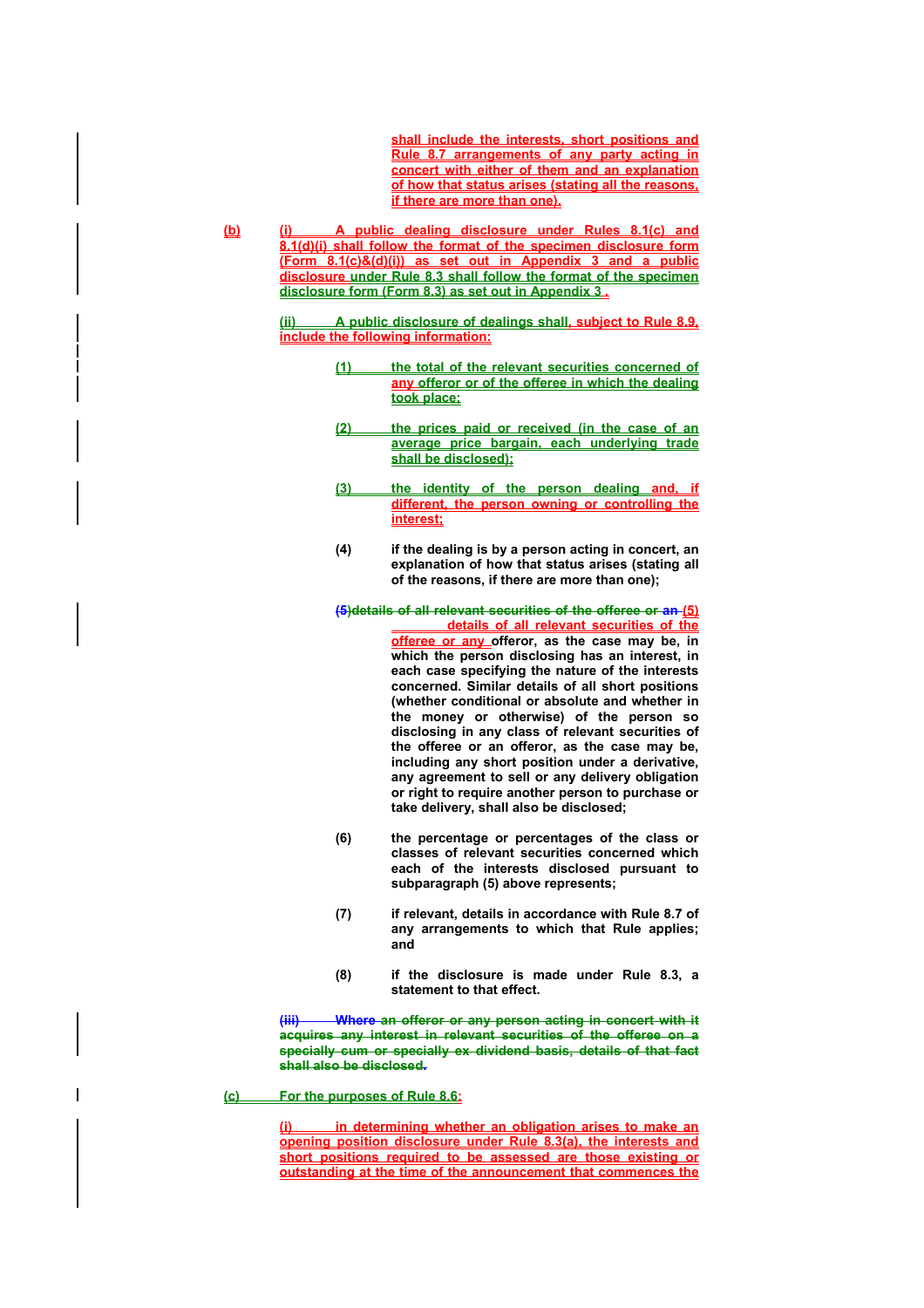**offer period or the time of the announcement that first identifies the offeror, as the case may be;**

**(ii) in respect of an opening position disclosure, the interests and short positions required to be disclosed are those existing or outstanding at midnight on the date immediately preceding the date on which the disclosure is made;**

in respect of a dealing disclosure, the interests and short **positions required to be disclosed are those existing or outstanding at midnight on the date of the dealing concerned;** 

**(iv)Percentages in respect of an opening position disclosure or a dealing disclosure, percentages shall be calculated by reference to the numbers of relevant securities disclosed by the offeree concerned or (where applicable) by the offeror concerned, as appropriate, in its latest announcement pursuant to Rule 2.10.2.12;** 

**(v) in respect of an opening position disclosure or a dealing disclosure, the disclosure shall include confirmation whether the person making the disclosure is on the same day disclosing, or has previously disclosed, details in respect of the relevant securities of any other party or parties to the offer under Rule 8;**

**(vi) in respect of a dealing disclosure, where an offeror or any person acting in concert with it acquires any interest in relevant securities of the offeree on a specially cum or specially ex dividend basis, details of that fact shall also be disclosed;**

**(v)In (vii) in respect of an opening position disclosure or a dealing disclosure, and in the case of agreements to purchase or sell, options or derivatives, full details shall be given so that the nature of the interest, position or dealing can be fully understood. For options, this shall include a description of the options concerned, the number of securities under option, the exercise period (or, in the case of exercise, the exercise date), the exercise price and any money paid or received. For derivatives, this shall include, at least, a description of the derivatives concerned, the number of reference securities to which they relate (when relevant), the maturity date (or, if applicable, the closing out date) and the reference price (and any fee payable on entering into the derivative).;**

I

 $\overline{\phantom{a}}$ 

**(viviii)In addition in respect of an opening position disclosure or a dealing disclosure, if there exists any agreement, arrangement or understanding, formal or informal, between the person dealing and any other person relating to the voting rights conferred by any relevant securities under option or relating to the voting rights conferred by, or future acquisition or disposal of, any relevant securities to which a derivative is referenced, as the case may be, full details of such agreement, arrangement or understanding, identifying the relevant securities concerned, shall be included in the disclosure. If there is no such agreement, arrangement or understanding, that fact shall be stated. Where such an agreement, arrangement or understanding is entered into at a later date than the derivative or option to which it relates, it shall be deemed to be a dealing in relevant securities.;**

(viiix)For the purposes of the in respect of a dealing **disclosure of dealings, a futures contract or covered warrant for which exercise includes the possibility of delivery of the underlying securities shall be treated as an option. A futures contract or covered warrant that does not include the possibility of delivery of the underlying securities shall be treated as a derivative.;**

(viiix)<sup>If</sup> if, following a public disclosure made under Rule 8, **interests in relevant securities are transferred into or out of a person's management in a manner that does not constitute a**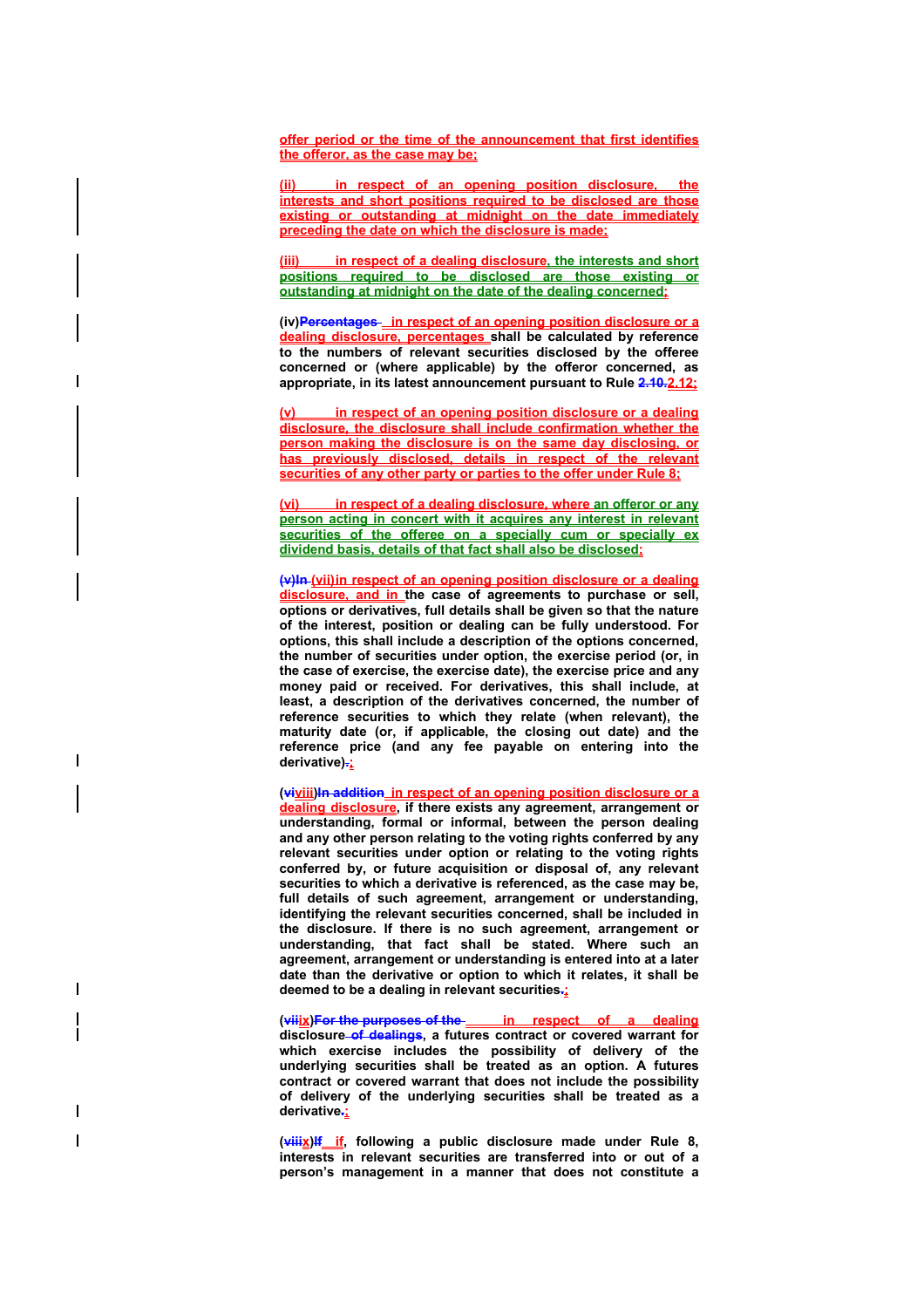**dealing, a reference to the transfer shall be included in the next public disclosure made by that person under Rule 8.; and** 

(ixxi)A a disclosure by an exempt fund manager or an exempt **principal trader shall specify the name of the offeror or the offeree with which it is connected and the nature of the connection.** 

**(d) Where a party that is required to make, but has not yet made, an opening position disclosure deals in any relevant securities of the offeree or of the offeror before the relevant deadline under Rule 8.4(a), in the case of:**

- **(1) an offeree or an offeror, it shall make a dealing disclosure in accordance with Rule 8.1(c) no later than 12.00 noon on the business day following the date of the transaction, and an opening position disclosure by the relevant deadline under Rule 8.4(a), in respect of the interests and short positions of itself and any parties acting in concert with it;**
- **(2) a person with an interest in relevant securities representing 1% or more, they will not be required to make an opening position disclosure but shall make a dealing disclosure under Rule 8.3(b); and**
- **(3) an exempt principal trader, they will not be required to make an opening position disclosure but shall make a dealing disclosure under Rule 38.5.**
- **(b(e) (i) Private disclosure under Rule 8.1(b)(ii8.1(d)(ii) by exempt fund managers connected with an offeror or the offeree shall follow the format of the specimen disclosure form (Form 8.1(b)(ii8.1(d)(ii)), as set out in Appendix 3.**

**(ii) A private disclosure under Rule 8.2 shall include the identity of the person dealing, the total of relevant securities in which the dealing took place and the prices paid or received (in the case of an average price bargain, each underlying trade shall be disclosed). Disclosures under Rule 8.2 shall follow the format of the specimen disclosure form (Form 8.2), as set out in Appendix 3. In the case of dealings in options or derivatives, the same**  information as specified in paragraph (ab) shall be required.

**(c) For the purposes of Rule 8.6, the interests and short positions required to be disclosed are those existing or outstanding at midnight on the date of the dealing concerned.** 

# **8.7 INDEMNITY AND OTHER ARRANGEMENTS**

**(a) In these Rules, the expression "arrangement to which Rule 8.7 applies" means any indemnity or option arrangement, and any agreement or understanding, formal or informal, of whatever nature between two or more persons, relating to relevant securities which is or may be an inducement to one or more of such persons to deal or refrain from dealing in such securities.** 

(b) Without prejudice to the application of Rule 4.4(c)<sub>7</sub> and subject to **Rule 8.7(c), if an arrangement to which Rule 8.7 applies exists with any offeror, with the offeree or with any person acting in concert with any offeror or with the offeree in relation to relevant securities, the offeror, the offeree or (as the case may be) the person so acting in concert shall disclose publicly, in accordance with Rules 8.4 to 8.6, the details of such arrangement and the parties thereto as if it were a dealing in relevant securities, whether or not any dealing takes place.** 

**(c) Where an offeree has entered into an arrangement to which Rule 8.7 applies before the commencement of the offer period or an offeror has**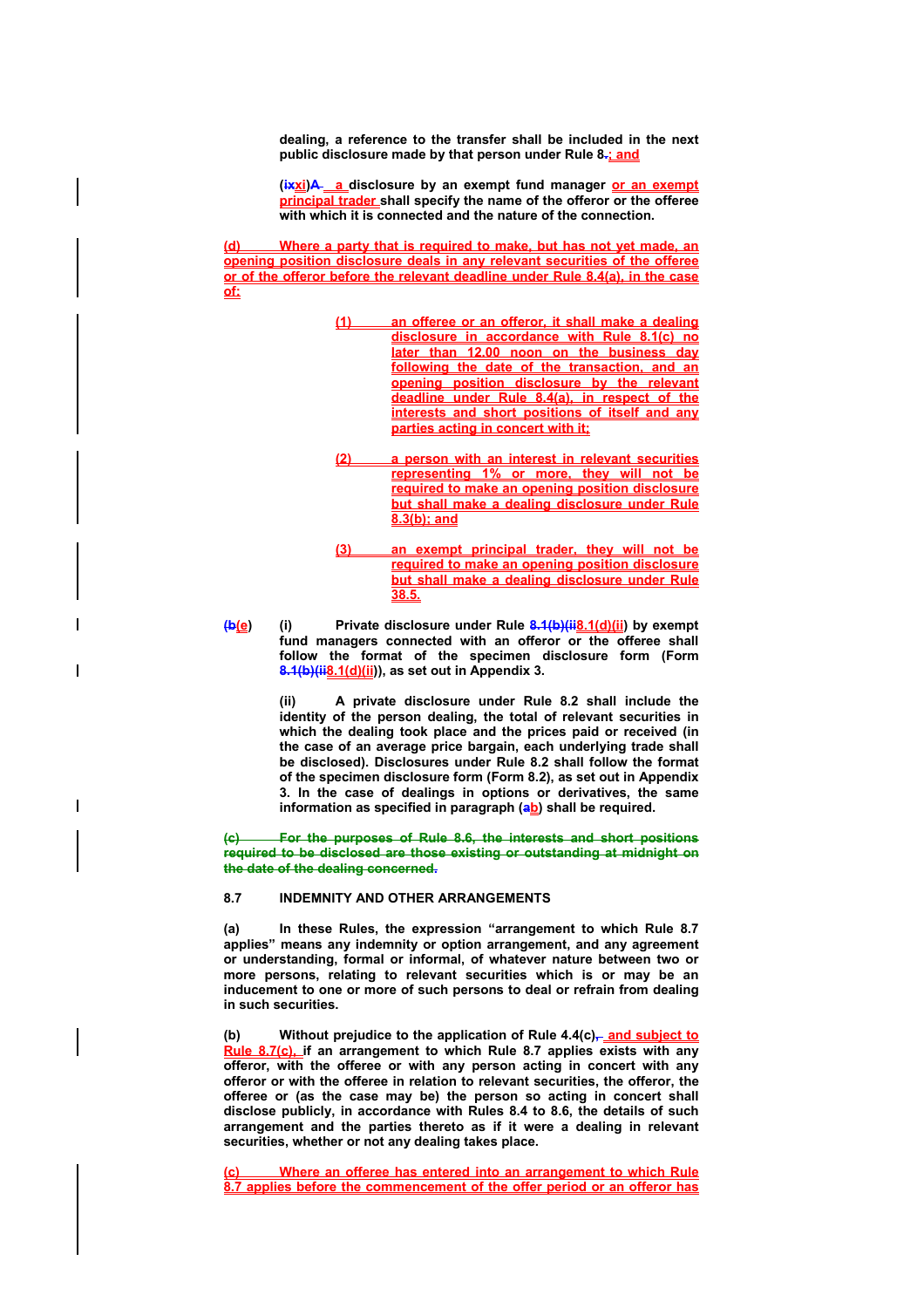**entered into such an arrangement before the announcement that first identifies it as an offeror, details of such arrangement must be disclosed in the announcement that commences the offer period or the announcement that first identifies the offeror (as the case may be).** 

#### **8.8 RESPONSIBILITIES OF STOCKBROKERS, BANKS AND OTHER INTERMEDIARIES**

**Stockbrokers, banks and others who deal in relevant securities on behalf of clients during an offer period shall ensure, so far as is practicable, that those clients are aware of the disclosure obligations attaching to persons acting in concert and other persons under Rule 8 and that those clients are willing to comply with them; and principal traders and dealers who deal directly with investors during an offer period shall, where appropriate, likewise draw the attention of such investors to the relevant Rules; provided however that this obligation shall not apply to an intermediary in the case of any client where the total value of the dealings (excluding stamp duty and commission) in any relevant security undertaken by that intermediary for that client (including persons known to be acting in concert with the client) during any period of 7 days is less than €70,000. This dispensation shall not affect the obligation of principals, of persons acting in concert with them or of other persons themselves to initiate disclosure of their own dealings, whatever total value is involved.** 

# **8.9 POSITIONS AND DEALINGS NOT REQUIRED TO BE DISCLOSED**

 $\overline{\phantom{a}}$ 

 $\overline{\phantom{a}}$ 

**Where an offeror has announced that an offer or possible offer is, or is likely to be, wholly in cash, Rules 8.1, 8.2 and 8.3 shall not require the disclosure of positions or dealings in relevant securities of the offeror.**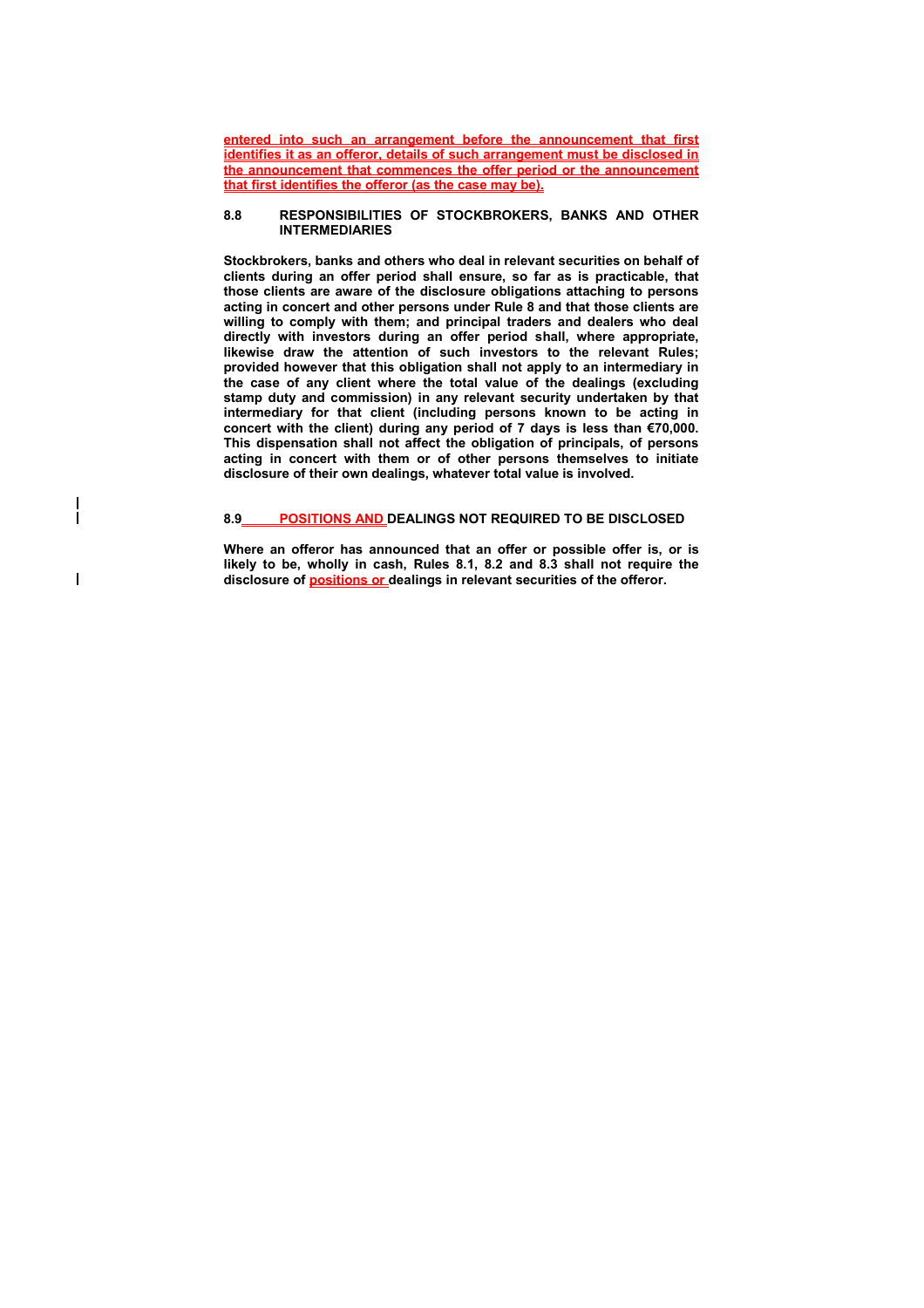### **RULE 9. THE MANDATORY OFFER AND ITS TERMS**

#### **9.1 WHEN A MANDATORY OFFER IS REQUIRED AND WHO IS RESPONSIBLE FOR MAKING IT**

**Except with the consent of the Panel, if:** 

**(a) any person, or any persons acting in concert, acquire control of a relevant company (otherwise than in the circumstances referred to in Rule 37(a)(i)); or** 

**(b) any person, or any persons acting in concert, who control a relevant company acquire within any period of 12 months additional securities of such an amount as will increase by more than 0.05% the aggregate percentage of the voting rights in that company conferred by the**  securities held by him, her or **them, 11them.**<sup>6</sup>

**such person or, in the case of persons acting in concert, such one or more of those persons as the Panel shall direct shall extend an offer, in accordance with the requirements of Rules 9.2, 9.3 and 9.4, to the holders of each class of equity share capital of the relevant company, whether or not such class confers voting rights, and also to the holders of each other class of transferable voting securites of the company, provided that a single holder of securities (including persons regarded as such for the purposes of Rule 5.1(a)(ii)) who holds securities which confer more than 50% of the voting rights in a relevant company may acquire additional securities of that company without incurring an obligation under Rule 9.1. The person who is, or in the case of persons acting in concert the persons who are or may become, obliged to make an offer under Rule 9 shall consult the Panel in all cases in which offers are to be made for more than one class of share capital of the offeree. Offers made by the offeror for different classes of share capital of the offeree shall be comparable.** 

**An offer shall not be required under this Rule where control of a relevant company is acquired as a result of a voluntary offer made in accordance with the Rules (including, where applicable, Rules 14 and 15) to all the holders of equity share capital conferring voting rights and other transferable voting securities of that company in respect of their entire holdings.** 

# **9.2 RESOURCES, CONDITIONS AND CONSENTS**

**(a) No acquisition of securities which would give rise to an obligation to make an offer under Rule 9 shall be made by any person unless such person and his or her financial advisers are satisfied that such person is able and will continue at all relevant times to be able to implement the offer.** 

**(b) Except with the consent of the Panel:** 

**(i) an offer made under Rule 9 shall, subject to Rule 12, be conditional only upon the offeror having received acceptances in respect of shares which, together with securities acquired or agreed to be acquired before or during the offer period, will result in the offeror and any persons acting in concert with it holding in the aggregate securities conferring more than 50% of the voting rights in the offeree; and** 

**(ii) no acquisition of securities which would give rise to an obligation to make an offer under Rule 9 may be made by any person if the making or implementation of such offer would or might be dependent upon the passing of a resolution at any meeting of shareholders of the offeror or upon any other condition, consent or arrangement (other than the acceptance condition and the condition required by Rule 12(a)(i)(1)).** 

**(c) If an offer under Rule 9 lapses because a purchase of securities of the offeree may not be counted by reason of Rule 10.4 and subsequently** 

 $\overline{a}$ 

 $\overline{\phantom{a}}$ 

**Paragraph (b) in Rule 9.1 is not applicable to Shared Jurisdiction Companies.**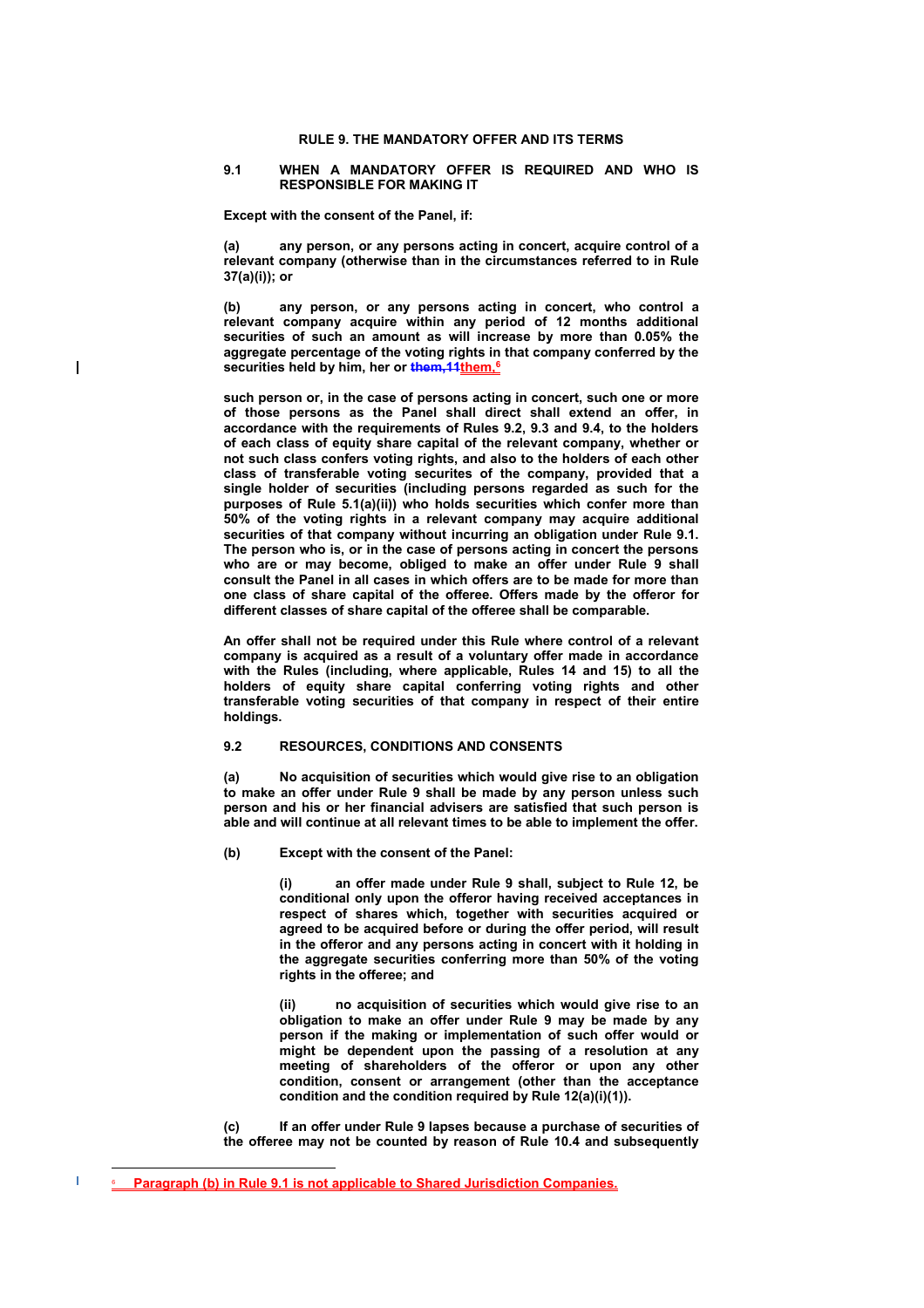**the purchase is completed, the offeror shall consult the Panel. In such circumstances the Panel may direct the offeror to make a new offer in respect of the offeree, to reduce its holding of securities of the offeree or to take such other action as the Panel may consider appropriate.** 

# **9.3 THE COMPETITION ACT AND THE EUROPEAN COMMISSION**

**(a) Where applicable, every offer under Rule 9 shall be made subject to the conditions required by Rule 12(a) and (b).** 

**(b) If an offer under Rule 9 is made subject to the condition specified in Rule 12(a)(i)(1) and the offer lapses as a result of that condition not being satisfied, the Panel may direct the offeror and any persons acting in concert with it or any of them to reduce their holdings of securities of the offeree so that the aggregate percentage of the voting rights in the offeree conferred by their holdings is reduced to below 30%, or to its original percentage level before the obligation to make an offer was incurred if that was 30% or more.** 

**(c) If an offer under Rule 9 lapses pursuant to Rule 12(b), the obligation under Rule 9.1 to make an offer shall nonetheless continue and, accordingly, if thereafter the proposed transaction is allowed by the European Commission or (as the case may be) the competent authority of a Member State to which the European Commission referred the proposed transaction, the offeror shall make a new offer in respect of the same offeree on the same terms and at not less than the same price as soon as practicable. If the proposed transaction is prohibited by the European Commission or such competent authority and the offer therefore cannot be made, the Panel may, if there is no decision to such effect by the European Commission or such competent authority, direct the offeror and any persons acting in concert with it or any of them to reduce their holdings of securities of the offeree so that the aggregate percentage of the voting rights in the offeree conferred by their holdings is reduced to below 30%, or to its original percentage level before the obligation to make an offer was incurred if that was 30% or more. Whilst the Panel may require an offeror whose offer has lapsed pursuant to Rule 12(b) to proceed with all due diligence before the European Commission or (as the case may be) a competent authority of a Member State, if, with the consent of the Panel, the offeror and any persons acting in concert with it sell to unconnected parties within a limited period sufficient securities of the offeree to reduce the aggregate percentage of the voting rights in the offeree conferred by their holdings to below 30%, or to its original percentage level before the obligation under Rule 9.1 to make an offer was incurred if that was 30% or more, that obligation shall cease and the relevant offer period shall end.** 

**(d) While the European Commission or (as the case may be) a competent authority of a Member State is considering the case following such an initiation of proceedings or referral as is referred to in Rule 12(b), neither the offeror nor any person acting in concert with it may acquire any further securities of the offeree without the consent of the Panel.** 

### **9.4 CONSIDERATION TO BE OFFERED**

**(a) Except with the consent of the Panel and subject as otherwise provided by this Rule 9.4, an offer made under Rule 9 shall in respect of each class of shares the subject of the offer be in cash, or be accompanied by a cash alternative offer, at a price per share which shall not be less than the highest value of the consideration per share paid by the offeror or any person acting in concert with it for shares of the offeree of that class during the period (in Rule 9.4 referred to as the "relevant period") beginning 12 months prior to the announcement by the offeror of a firm intention to make that offer and ending on the date on which the offer closes for acceptance. Accordingly, if after the time of the announcement of the offeror's firm intention to make the offer but before the offer closes for acceptance, the offeror or any person acting in concert with it acquires shares in the offeree of a class the subject of the offer at a price per share higher than the offer price, the offeror shall increase the offer price in respect of that class of shares to not less than the highest price per share paid for any of the shares so acquired. Immediately after any such acquisition, the offeror shall announce that a revised offer will be made in**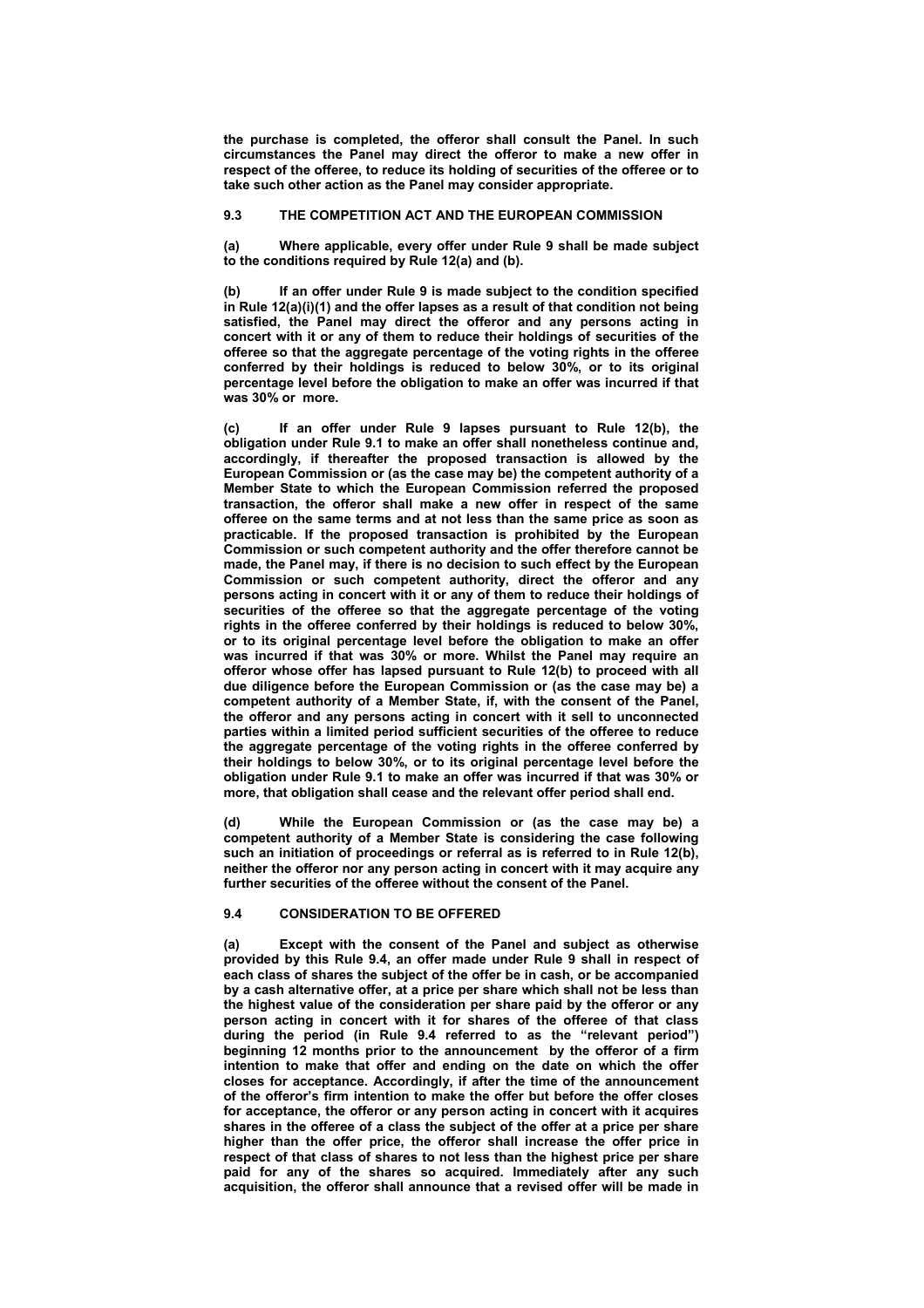**accordance with Rule 9.4. Such announcement shall also state the number of shares so acquired and the price paid for them and shall include the details prescribed by Rule 2.5(b2.7(b). After an offer made under Rule 9 has become unconditional as to acceptances, the cash offer or (as the case may be) the cash alternative offer shall remain open for not less than 14 days after the date on which it would otherwise have expired. The offeror shall consult the Panel if it is making offers in respect of more than one class of shares of the offeree.** 

 $\overline{\phantom{a}}$ 

 $\overline{\phantom{a}}$ 

**(b) Subject as otherwise provided by Rule 9.4, if during the relevant period the offeror or any person acting in concert with it acquires shares in the offeree of a class the subject of the offer for a consideration other than cash, such acquisition shall be deemed for the purposes of paragraph (a) to be an acquisition of the shares concerned at a price equal to the value of that consideration at the time of the acquisition. The value of any such consideration shall be established by an independent valuation, a copy of which shall be submitted by the offeror to the Panel in advance of the determination or revision of the offer price.** 

**(c) If in the case of an offer under Rule 9 the offeror or any person acting in concert with it makes during the relevant period an acquisition of shares in the offeree of a class the subject of the offer in exchange for securities, the Panel may require the offeror, in addition to making a cash offer, to offer such securities to all shareholders of the offeree on such terms as the Panel shall determine to be appropriate. The offeror shall consult the Panel in any case in which it or any person acting in concert with it acquires during the relevant period any shares in the offeree of a class the subject of the offer in exchange for securities.** 

**(d) (i) For the purposes of paragraph (a), the price at which shares in the offeree are acquired by the offeror or any person acting in concert with it shall be the price at which the bargain between the acquirer (or, where applicable, his or her broker acting in an agency capacity) and the vendor (or principal trader) is struck. Stamp duty and broker's commission payable by the acquirer shall not be regarded as part of the acquisition price for the purposes of paragraph (a). If the bargain is linked to any other transaction, contract or arrangement, the acquirer shall notify the Panel of that fact and of the relevant details and the Panel will determine the applicable acquisition price for the purposes of paragraph (a).** 

> **(ii) If during the relevant period the offeror or any person acting in concert with it acquires shares in the offeree (in this subparagraph (ii) referred to as the "underlying shares") of a class the subject of the offer by the conversion or exercise (as applicable) of convertible securities, warrants, options or other subscription rights over new or existing shares, for the purposes of paragraph (a) the price paid for the underlying shares shall (where the counterparty is the offeree) be established by reference to the market price of the shares so acquired at the close of business on the day on which the relevant conversion or exercise notice was submitted to the offeree and otherwise shall be the consideration (if any) paid to the counterparty on their conversion or exercise, provided however that if the convertible securities, warrants, options or subscription rights were themselves acquired during the relevant period, such acquisition shall be treated for the purposes of paragraph (a) as if it were an acquisition of the underlying shares at a price calculated by reference to the acquisition price of such convertible securities, warrants, options or subscription rights and the consideration (if any) paid on their conversion or exercise.**

**In the circumstances described in subparagraph (ii) above, the offeror shall consult the Panel in advance of the determination or revision of the offer price.** 

**In establishing the minimum value of the cash offer for the purposes of paragraph (a),Rule 6.2(c) shall apply.**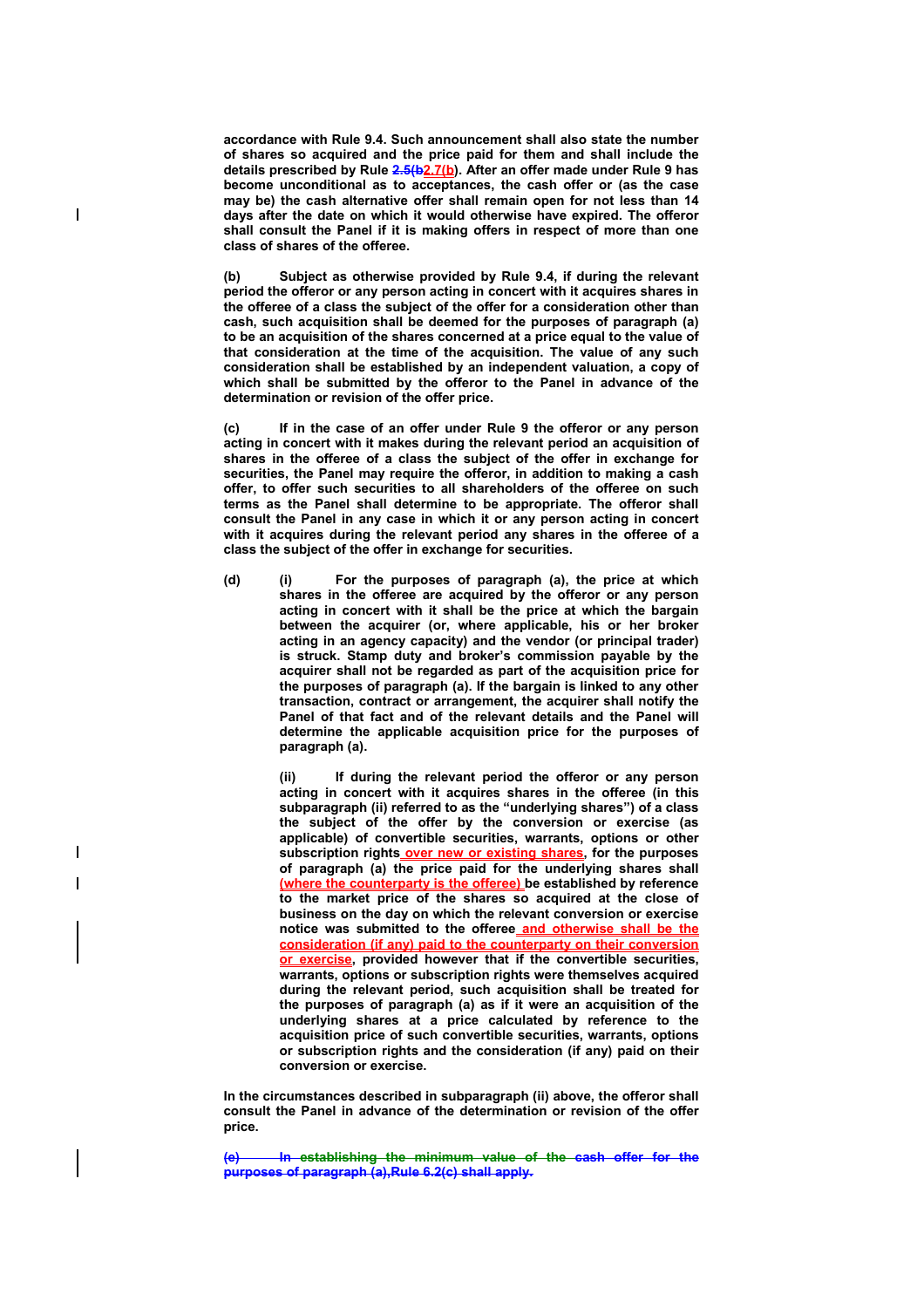**(e) Rule 6.2 (c) and (d) shall apply for the purposes of Rule 9.4(a) as if the references in that Rule to an offer were a reference to an offer under Rule 9.**

**(f) In certain circumstances, the Panel may, having regard to the General Principles, determine that the highest price calculated under paragraph (a) shall be adjusted. Circumstances which the Panel may take into account when considering such an adjustment are:** 

- **(i) the size and timing of the relevant purchases;**
- **(ii) the attitude of the offeree board;**

 $\overline{\phantom{a}}$ 

 $\overline{\phantom{a}}$ 

 $\overline{\phantom{a}}$ 

 $\overline{\phantom{a}}$ 

**(iii) where securities had been purchased from directors or other persons closely connected with the offeror or the offeree, the price at which such securities were purchased;** 

**(iv) the number of securities purchased in the preceding 12 months, and the pattern of such purchases, by number of securities and prices paid, over that period;** 

**(v) if an offer is required in order to enable a company in serious financial difficulty to be rescued;** 

**(vi) if an offer is required as a result of a person acquiring securities by way of bona fide gift or inheritance; and** 

**(vii) if the market prices of the securities have been manipulated or affected by exceptional occurrences.** 

**In any case in which the highest price is adjusted under this Rule, the Panel will publish its decision.** 

**(g) The consent of the Panel under paragraph (a) to an offer consideration which does not consist of cash or include a cash alternative will not be granted where:** 

> **(i) the consideration does not consist of liquid securities admitted to trading on a recognised market; or**

> **(ii) the offeror or persons acting in concert with the offeror have purchased for cash during the relevant period securities carrying 5% or more of the voting rights in the offeree.**

# **9.5 OBLIGATIONS OF DIRECTORS DISPOSING OF SECURITIES**

**If any director of a relevant company proposes to dispose or procure the disposal of securities of that company owned or controlled by that director (or their spouse, civil partner, cohabitant, parents, brothers, sisters, and children or a trust of which such director or any such member of their**  family is a beneficiary or potential beneficiary-) to a person (in this Rule 9.5 **referred to as the "acquirer") and he or she knows that as a result of such disposal the acquirer will or may be required to make an offer under Rule 9 in respect of that company, such director shall ensure that as a condition of the disposal the acquirer undertakes to fulfil his or her obligations under that Rule; and except with the consent of the Panel, such director may not resign from the board of the offeree until the first closing date of the offer or, if later, the date on which the offer becomes unconditional in all respects or lapses.** 

## **9.6 RESTRICTIONS ON EXERCISE OF CONTROL BY AN OFFEROR**

**Except with the consent of the Panel, if an obligation to make an offer in respect of a relevant company arises under Rule 9, neither any person who is, or being one of a number of parties acting in concert who is or may become, obliged to make such offer nor any person acting in concert with any such person may exercise the voting rights conferred by any securities held in that company, until the offer document has been despatchedsent.**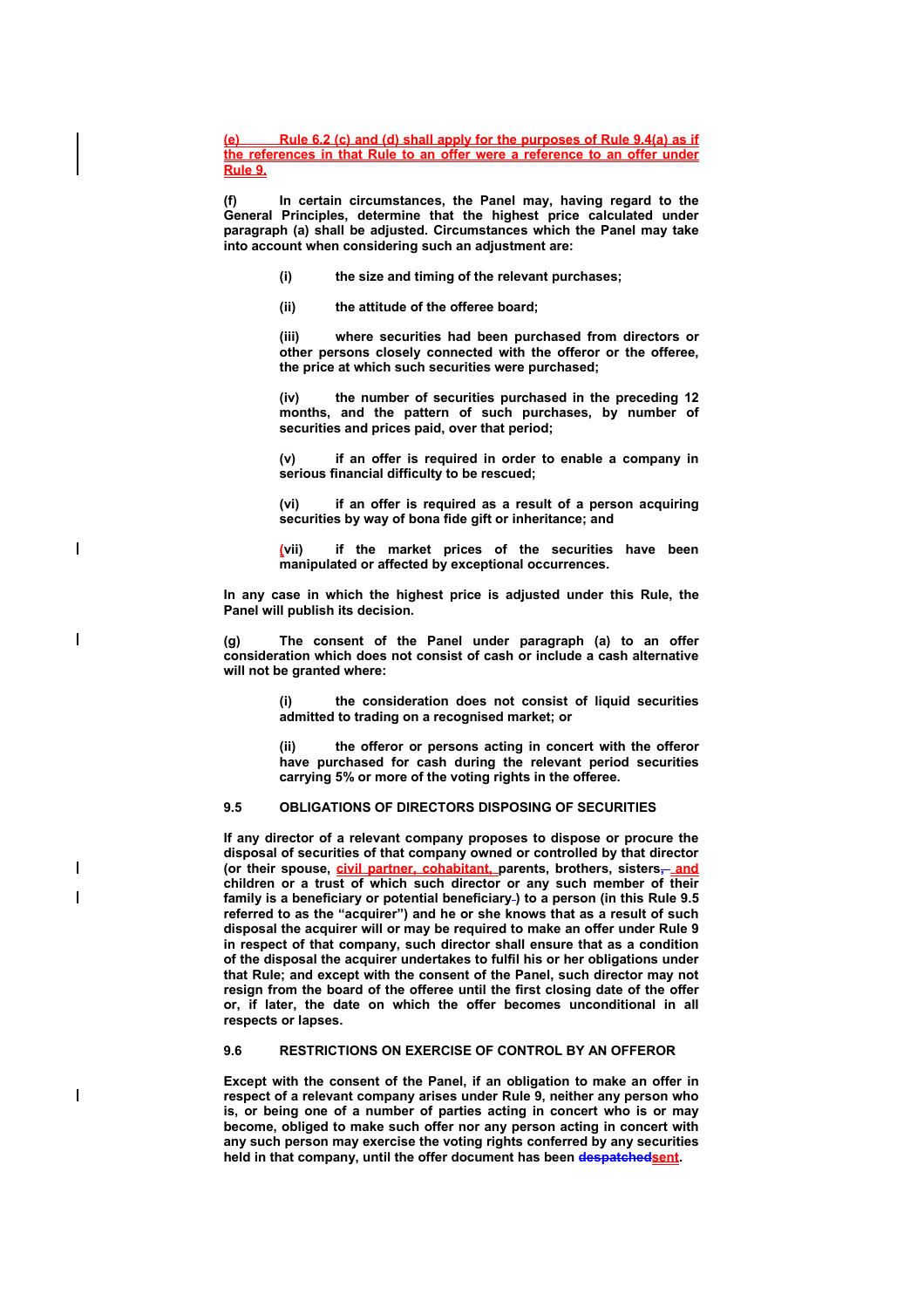#### **9.7 TRIGGERING RULE 9 DURING AN OFFER PERIOD**

 $\overline{\phantom{a}}$ 

**The offeror in a voluntary offer shall consult the Panel in advance if it proposes during the offer period to incur an obligation to make an offer under Rule 9 in respect of the same offeree. If the offeror incurs such an obligation, it shall immediately announce its obligation to make an offer under Rule 9. Neither an offeror in a voluntary offer nor any person acting in concert with it shall make an acquisition of securities which gives rise to an obligation to make an offer under Rule 9 unless the offer can remain open for acceptance for a further 14 days following the date on which the amended offer document is to be despatchedsent. If no change in the consideration is involved, it shall be sufficient for the offeror, following its announcement of the offer under Rule 9, to notify in writing the shareholders of the offeree of the revised total holding of relevant securities in the offeree held by the offeror and persons acting in concert with it, of the fact that, subject to Rules 9.2 and 12, the acceptance condition (in the form required by Rule 9.2) is the only remaining condition of the offer, and of the period for which the offer will remain open following posting of the notification.**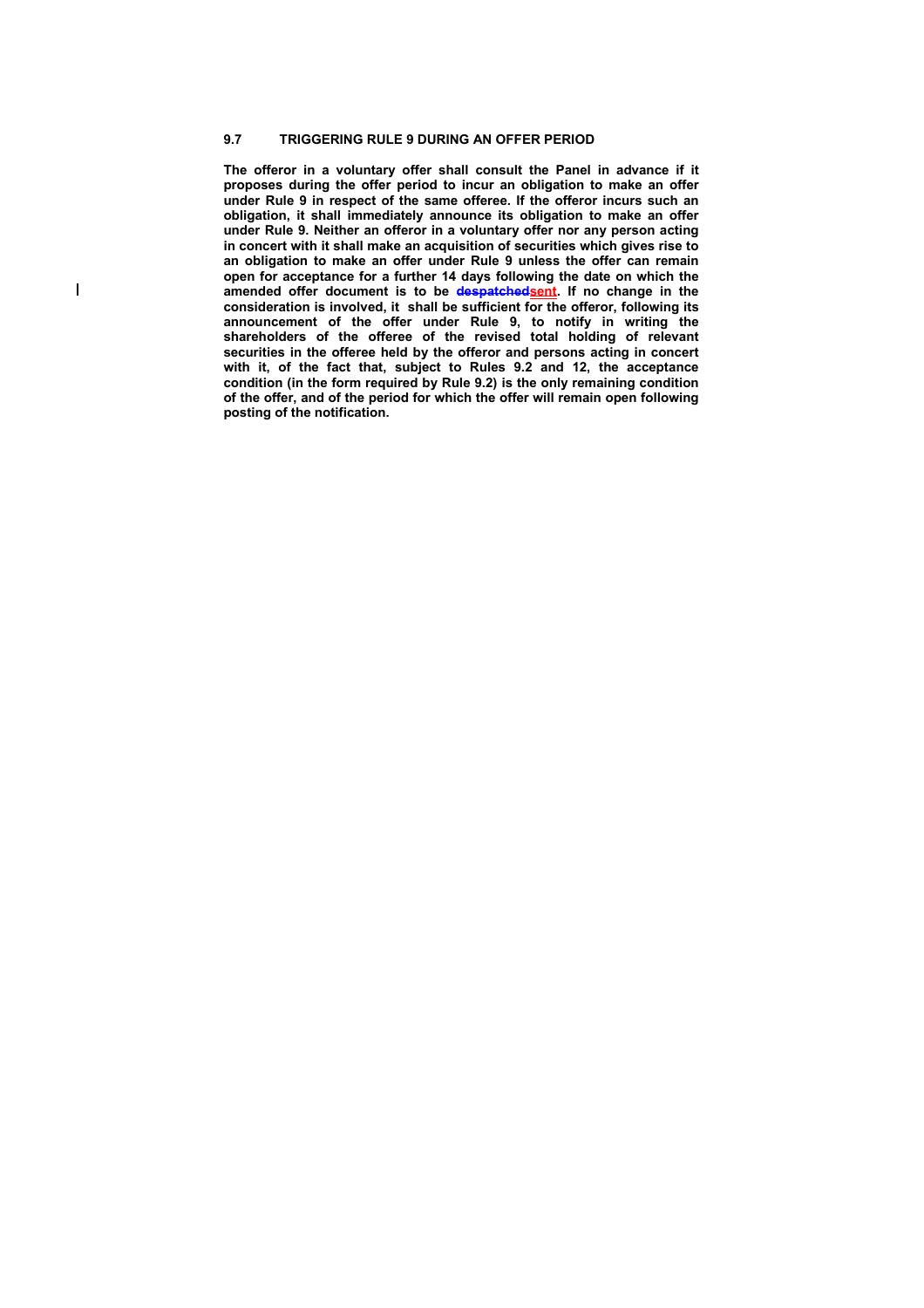## **RULE 10. THE ACCEPTANCE CONDITION**

## **10.1 FORM OF THE ACCEPTANCE CONDITION - VOLUNTARY OFFERS**

**Except with the consent of the Panel, it shall be a condition of any voluntary offer for equity share capital conferring voting rights or for other transferable voting securities which, if accepted in full, could result in the offeror holding securities conferring more than 50% of the voting rights in the offeree that the offer shall not become unconditional as to acceptances unless the offeror has acquired or agreed to acquire (either pursuant to the offer or otherwise) securities conferring more than 50% of the voting rights in the offeree.** 

**For the purposes of the acceptance condition, the offeror shall take account of all shares conferring voting rights (or which, in the case of shares allotted but not yet issued, will upon issue confer voting rights) that are unconditionally allotted or issued before the offer becomes unconditional as to acceptances, whether pursuant to the exercise of conversion or subscription rights or otherwise. If in any case (including, inter alia, as a result of a rights issue) shares have been allotted in renounceable form (including shares allotted provisionally), the offeree shall consult the Panel promptly.** 

## **10.2 INFORMATION TO OFFEROR AND EXTENSION OF OFFER TO NEW SHARES**

**Following the announcement of a firm intention to make an offer, the offeree shall, on request, provide the offeror as soon as possible with all material details of the issued shares in the offeree (including a copy of the register of members), of the other securities of the offeree in issue and, to the extent not issued, of the allotted shares in the offeree, and all material details of any conversion or subscription rights or any other rights pursuant to the exercise of which shares in the offeree may be allotted or issued during the offer period. In the case of conditionally allotted shares, the details shall include the conditions concerned and the dates on which such conditions may be satisfied. In the case of any conversion, subscription or other rights as described above, the details shall include the number of shares which may be unconditionally allotted or issued during the offer period as a result of the exercise of such rights (identifying**  separately those shares attributable to rights the exercise periods of which **commence or expire on different dates) and the prices at which those rights may be exercised.** 

**The offeree shall immediately notify the offeror of any allotment or issue by it of shares and of the exercise of any such rights made or effected during the offer period and shall provide the offeror as soon as possible with all material details.** 

**The offeror shall make appropriate arrangements to ensure that any person to whom shares of a class the subject of the offer are unconditionally allotted or issued during the offer period will have an opportunity of accepting the offer in respect of such shares. If the offeror has any doubt as to its obligations under Rule 10.2, it shall consult the Panel.** 

#### **10.3 ACCEPTANCES**

 $\overline{\phantom{a}}$ 

**(a) Without prejudice to Rule 10.5, an acceptance of an offer shall not be counted towards fulfiling fulfilling an acceptance condition of that offer unless:** 

> **(ai)it is received if it is to be accepted by means of an acceptance form, an acceptance form is received that complies with the requirements of paragraph (b); and (ii) if it is to be accepted without an acceptance form, an electronic message is received that complies with the requirements of paragraph (c), by the offeror's receiving agent on or before the last time for acceptance set out in the offeror's relevant document or announcement and the offeror's receiving agent has recorded that the acceptance form (and any relevant documents required by paragraph (b) have**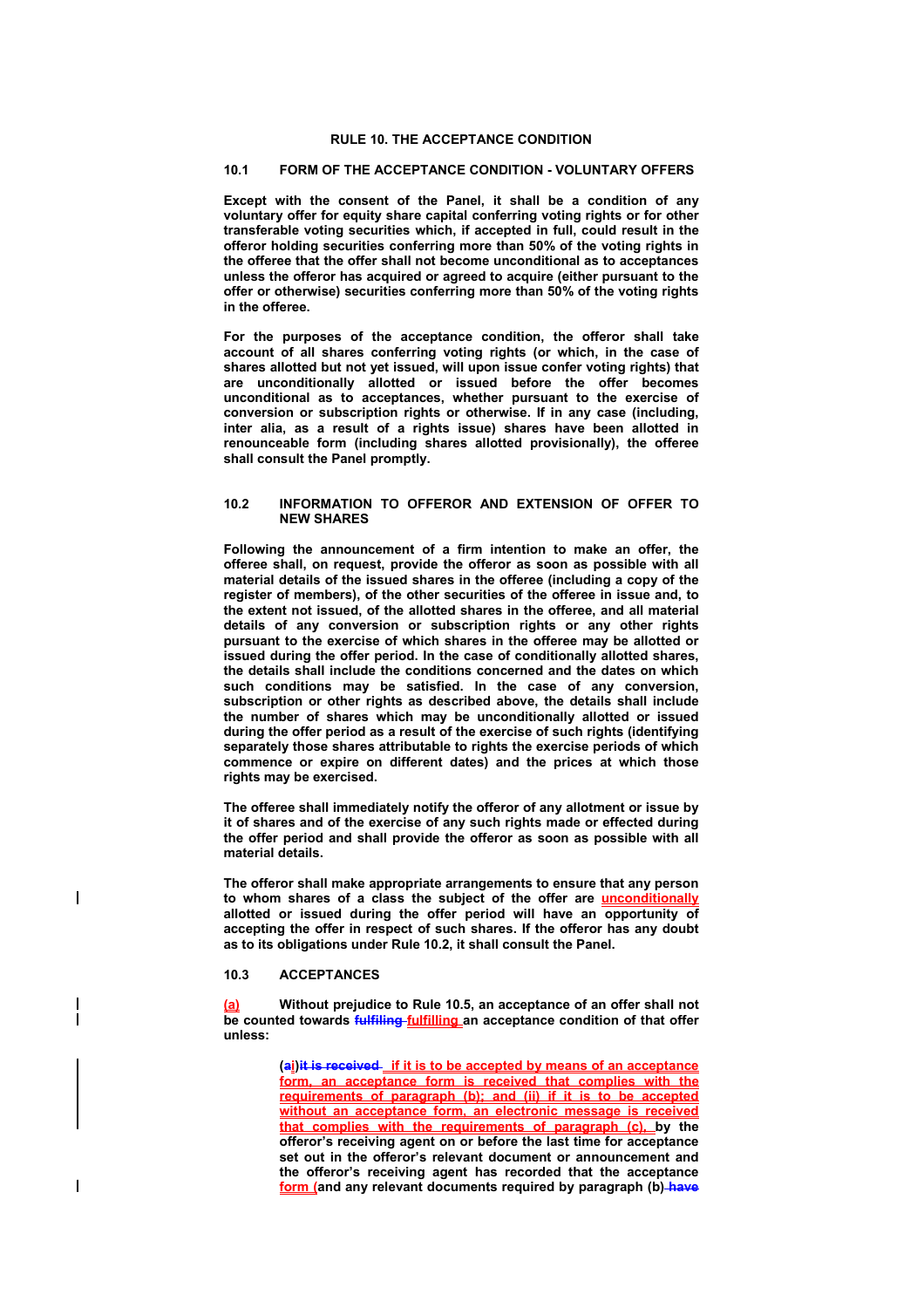**) or electronic message has been so received or relevant escrow transfers identified; and.**

(b)the For the purposes of paragraph (a), the requirements for an **acceptance form are that it is completed to a suitable standard (as specified belowin paragraph (d)) and is:** 

> **(i) accompanied by share certificates in respect of the relevant shares and, if those certificates are not in the name of the acceptor, such other documents (including, inter alia, a duly stamped transfer of the relevant shares in favour of the acceptor executed by the registered holder and otherwise completed to a suitable standard) as are required by the practice set out in the then current edition of Company Secretarial Practice - The Manual of the Institute of Chartered Secretaries and Administrators (the "ICSA Manual") , where the shares are held in certificated form, or such other documents (if any) as are specified in the offer document in order to establish the right of the acceptor to become**  the registered holder of the relevant shares; and-if an acceptance **is accompanied by share certificates or such other documents in respect of some but not all of the relevant shares , then, subject to the other requirements of this subparagraph (i) being satisfied in**  respect of the shares which are covered by share certificates\_or **such other documents, the acceptance may be treated as satisfying the requirements of this subparagraph (i) insofar as it relates to the shares so covered; or**

> **(ii) in the case of a holding in CRESTa book entry transfer facility (other than the Euroclear System), covered by a transfer to the relevant member's escrow receiving agent's account at the book entry transfer facility, details of which shall be provided on the acceptance form, or a blocking of the relevant holding to the instruction of the receiving agent; if the acceptance is covered by a transfer to escrow in respect of some but not all of the relevant**  holding, it may be treated as **fulfilling fulfilling** the **requirement of this subparagraph (ii) in respect of that part of the holding transferred to escrow; or**

> **(iii) from a registered holder or his or her personal representatives (but only up to the amount of the registered holding as at the final time for acceptance and only to the extent that the acceptance relates to shares which are not taken into account under another subparagraph of this paragraph (b)); or**

**(iv) certified by the offeree's registrar.** 

**(c) For the purposes of paragraph (a), the requirements for an electronic message are that:**

> **(i) in the case of a holding in the Euroclear System, the offeror's receiving agent has received an electronic message from the operator of the Euroclear System (or its nominee) the effect of which is to confirm that the acceptance is covered by an electronic acceptance instruction, meeting the requirements of the Euroclear System, from the participant in the Euroclear System that is tendering the shares confirming that such participant accepts, and agrees to be bound by the terms of, the offer; and**

> **(ii) in the case of a holding in any other book entry transfer facility, the offeror's receiving agent has received an electronic message from the operator of the facility (or its nominee) as part of a book-entry transfer confirmation that states that the facility has received an acknowledgement, meeting the requirements of the relevant facility, from the participant in the facility that is tendering the shares that such participant accepts, and agrees to be bound by the terms of, the offer.**

**this (d) For the purposes of paragraph (b), an acceptance form shall be regarded as completed to a suitable standard:**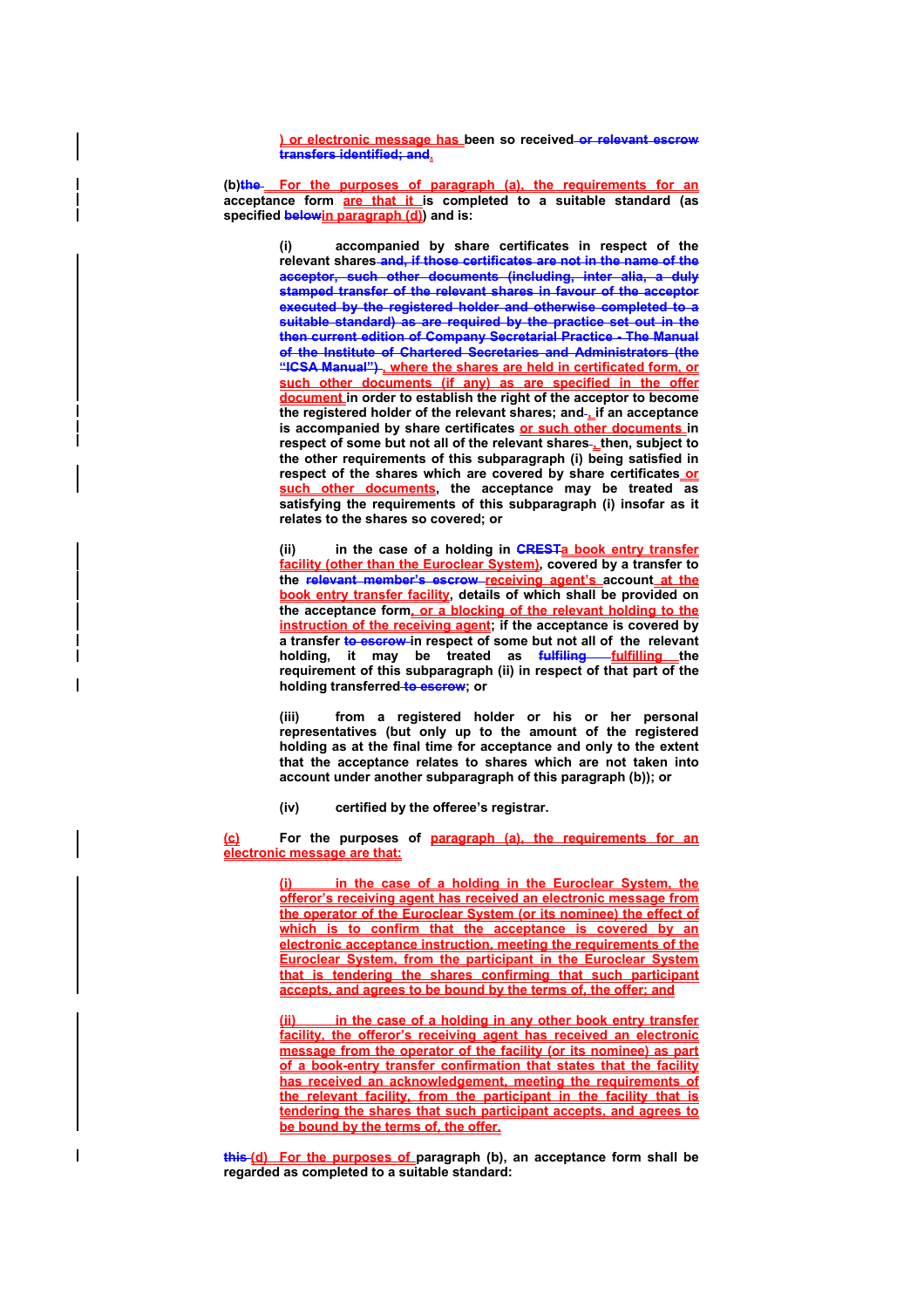- **(1) where the form constitutes a transfer, if it meets the criteria (other than being duly stamped) for the registration of transfers set out in the ICSA ManualStock Transfer Act 1963 and the offeree's constitution; or**
- **(2) where the form does not constitute a transfer, if it constitutes a valid and irrevocable appointment of the offeror or some person on its behalf as an agent or attorney for the purpose of executing a transfer of the type referred to in sub- paragraph (1) shares the subject of the acceptance on behalf of the acceptor. and, where the form constitutes a letter of transmittal, otherwise meets generally applicable practice and such other requirements as may have been specified by the offeror in the terms of the offer; and**
- **If (3)** if the acceptance form is executed by a person **other than the registered holder, where appropriate evidence of authority (including,**  inter alia, grant of probate-**, court order** or **certified copy of a power of attorney) shall be has been produced as required by the practice set out in the ICSA Manual.**

## **10.4 PURCHASES AND OTHER ACQUISITIONS**

 $\overline{\phantom{a}}$ 

 $\overline{\phantom{a}}$ 

 $\overline{\phantom{a}}$ 

**(a) A purchase or other acquisition of shares otherwise than pursuant to the offer (whether before or during the relative offer period) by an offeror or its nominee (or, in the case of an offer under Rule 9 or Rule 37, a person acting in concert with the offeror, or that person's nominee) may be counted towards satisfying an acceptance condition of the offer only if:** 

- **(a(1) the shares are registered in the offeree's register of members in the name of the offeror or its nominee (or, in the case of an offer under Rule 9 or Rule 37, a person acting in concert with the offeror, or that person's nominee); or**
- **(b(2) a transfer of the shares in favour of the offeror or its nominee (or, in the case of an offer under Rule 9 or Rule 37, a person acting in concert with the offeror, or that person's nominee) executed by or on behalf of the registered holder and otherwise completed to a suitable standard (as specified in Rule 10.3(b)(110.3(d)) and accompanied by the relevant share certificates or certified by the offeree's registrar is delivered by or on behalf of the offeror to the offeror's receiving agent on or before the last time for acceptance set out in the offeror's relevant document or announcement and the offeror's receiving agent has recorded that the transfer and accompanying documents have been so received.**

**(b) A person who has agreed to sell shares to the offeror or a person acting in concert with it is not, by virtue only of such agreement, a "nominee" for the purposes of Rule 10.4.** 

**(c) Shares which have been borrowed by the offeror may not be counted towards fulfilling an acceptance condition.**

The offeror shall advise its receiving agent in writing of any **persons whose registered holdings or purchases or other acquisitions are relevant for the purposes of the acceptance condition. The offeror's receiving agent shall then certify the holding of each such person on the basis of the register.** 

#### **10.5 EARLY SATISFACTION OF THE ACCEPTANCE CONDITION**

**In determining whether an acceptance condition of an offer has been satisfied before the final closing date, only the following acceptances and other acquisitions may be counted:**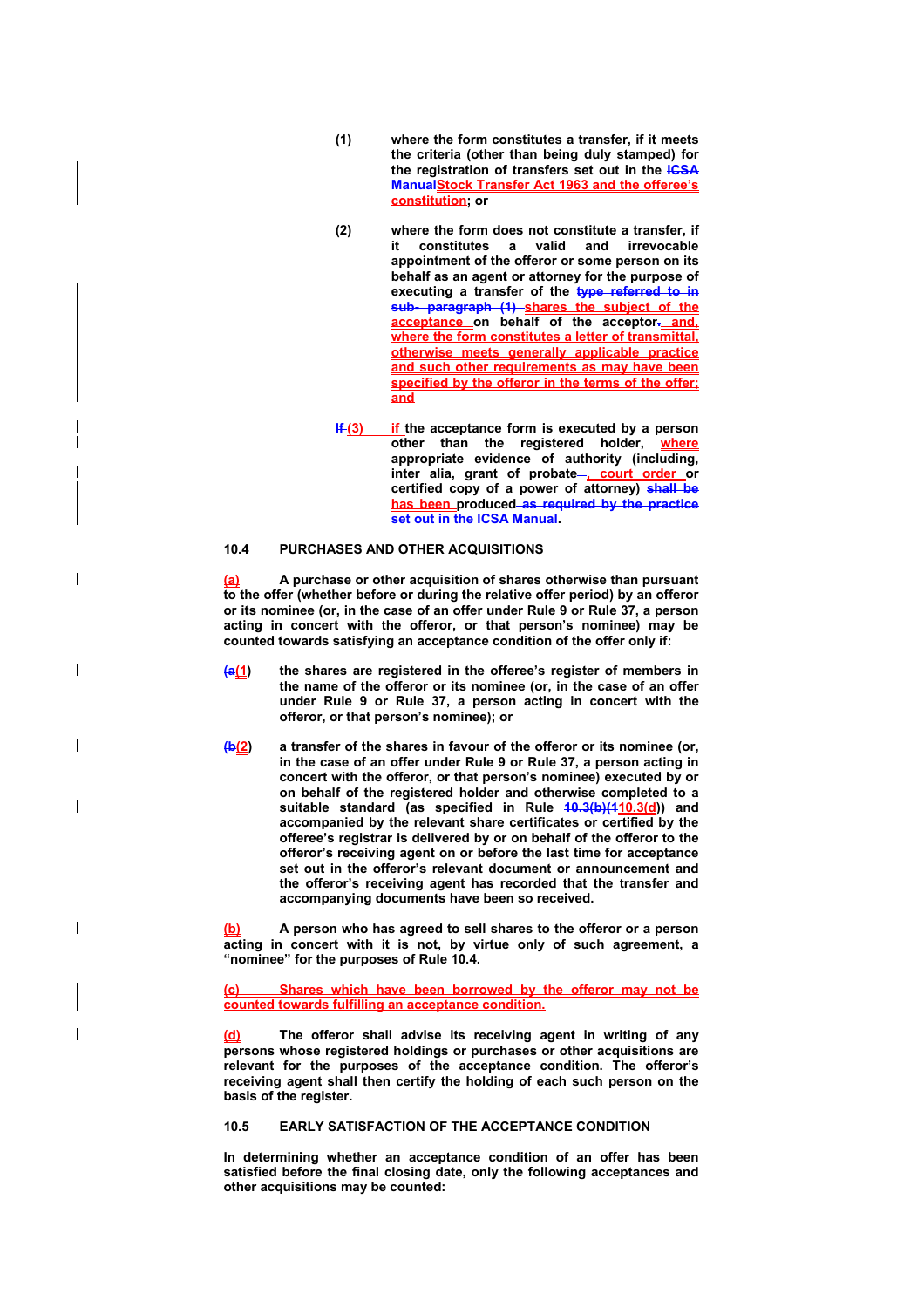**(a) acceptances which meet the requirements of Rule 10.3(a) (except as to the time of receipt of such acceptances by the receiving agent) and the requirements of Rule 10.3(b)(i), (ii) or (iv) or Rule 10.3(c); and** 

**(b) other acquisitions which meet the requirements of paragraph (a) or (b) of Rule 10.4.(a)(1) or (2).**

#### **10.6 UNCONDITIONALITY AS TO ACCEPTANCES**

 $\overline{\phantom{a}}$ 

**(a) Except as otherwise directed by the Panel, for the purposes of the Rules an offer shall be deemed to become unconditional as to acceptances and the acceptance condition of the offer shall be deemed to be satisfied when and only when:** 

> **(i) the offeror's receiving agent issues a certificate (a "receiving agent's certificate") to the offeror or its financial adviser which certifies the number of shares comprised in acceptances of the offer received which comply with Rule 10.3 or, if appropriate, Rule 10.5(a) and the number of shares otherwise acquired, whether before or during the offer period, the documentation relative to which complies with Rule 10.4; and**

> **(ii) the numbers so certified are sufficient to meet the requirements of the acceptance condition.**

**(b) The receiving agent shall issue a receiving agent's certificate to the offeror or its financial adviser promptly after:** 

> **(i) the time at which the offer is due to expire or is revised or extended;**

> **(ii) the receiving agent is satisfied that the number of shares comprised in acceptances of the offer received and the number of shares otherwise acquired before or during the offer (in each case satisfying the compliance criteria set out in paragraph (a)(i)) are sufficient to meet the requirements of the acceptance condition of the offer; and**

> **(iii) receipt by the receiving agent of a request from the offeror for such a certificate.**

**(c) An offeror shall promptly request the receiving agent to issue a receiving agent's certificate whenever the offeror has reason to believe that the number of shares comprised in acceptances of the offer received and the number of shares otherwise acquired before or during the offer (in each case satisfying the compliance criteria set out in paragraph (a)(i)) are sufficient to meet the requirements of the acceptance condition of the offer.** 

**(d) The offeror or its financial adviser shall send copies of each receiving agent's certificate to the Panel and the offeree's financial adviser as soon as possible after it is issued.** 

## **10.7 RECEIVING AGENTS' PROCEDURES**

**The offeror and its receiving agent shall comply with the procedures set out in Appendix 1.**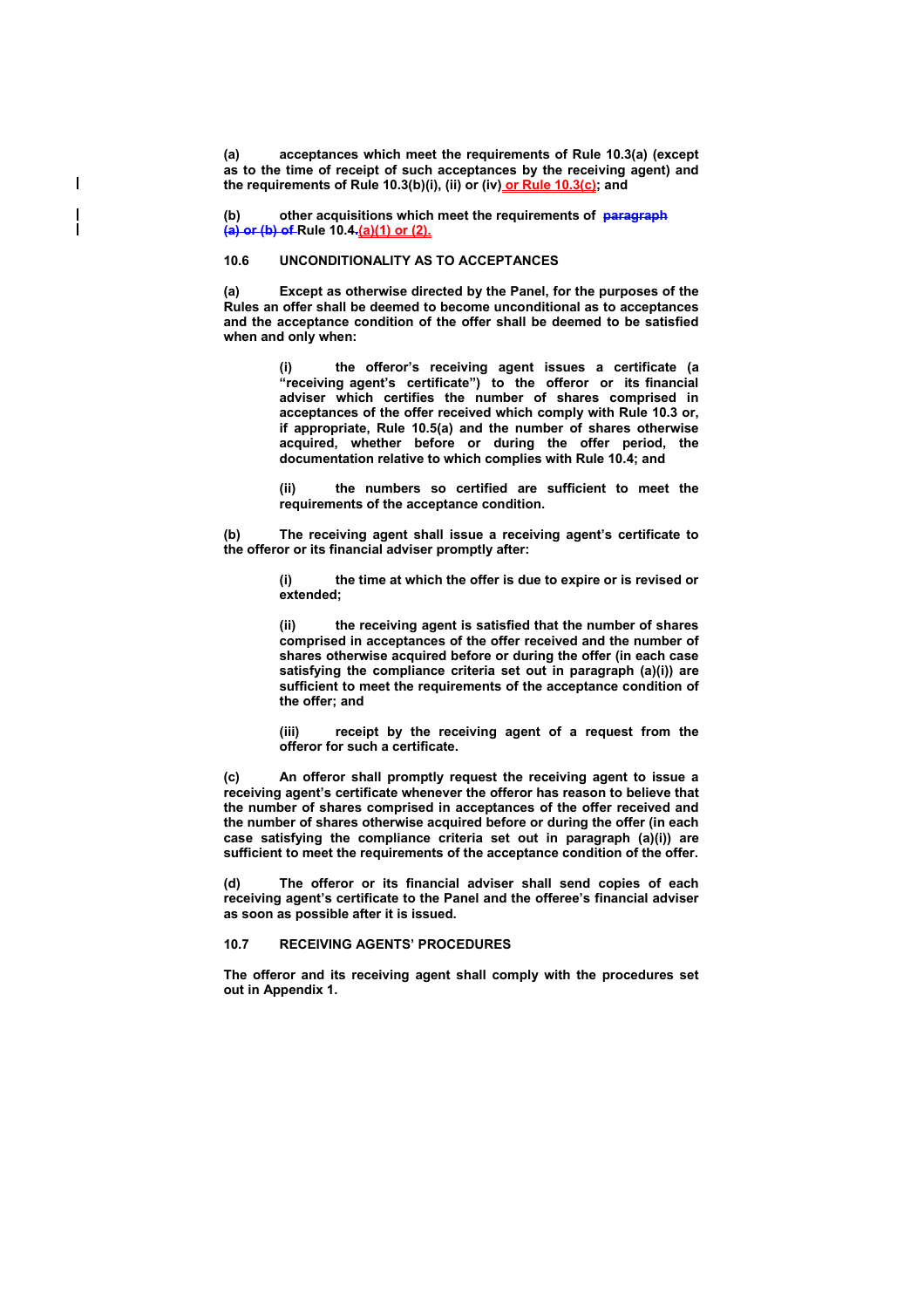#### **RULE 11. NATURE OF CONSIDERATION TO BE OFFERED - VOLUNTARY OFFERS**

# **11.1 WHEN A CASH OFFER IS REQUIRED**

**(a) Except with the consent of the Panel in cases falling under subparagraphs (i) and (iii), if in the case of any voluntary offer:** 

> **(i) the offeror or any person acting in concert with it has acquired, during the period (in Rule 11.1 referred to as the "Rule 11.1 relevant period") of 12 months prior to the commencement of the offer period, securities of the offeree of any class the subject of the offer which represent in the aggregate 10% or more in nominal value of the issued securities of that class, excluding treasury shares; or**

> **(ii) the offeror or any person acting in concert with it acquires during the Rule 11.1 relevant period securities of the offeree of any class the subject of the offer which represent in the aggregate less than 10% in nominal value of the issued securities of that class, excluding treasury shares, and the Panel, having regard to the General Principles, considers that it is just and proper so to direct and accordingly so directs; or**

> **(iii) the offeror or any person acting in concert with it has acquired during the offer period securities of the offeree of any class the subject of the offer,**

**the offer made or to be made by the offeror to the holders of securities of the offeree of that class shall, without prejudice and in addition to any obligation of the offeror arising under Rule 11.2, be in cash, or accompanied by a cash alternative offer. The price per security under such offer or cash alternative offer shall not be less than the highest value of the consideration per security paid by the offeror or any person acting in concert with it for securities of that class during:** 

- **(1) the Rule 11.1 relevant period, if subparagraph (i) or (ii) alone is applicable;**
- **(2) the offer period, if subparagraph (iii) alone is applicable; or**
- **(3) the Rule 11.1 relevant period or the offer period, if sub- paragraph (i) or (ii) and subparagraph (iii) are applicable.**

**(b) Without prejudice to the provisions of paragraph (i), for the purposes of paragraph (a), the price at which securities of the offeree are acquired shall be the price at which the bargain between the acquirer (or, where applicable, his or her broker acting in an agency capacity) and the vendor is struck. Stamp duty and broker's commission payable by the acquirer shall not be regarded as part of the acquisition price for the purposes of paragraph (a). If the bargain is linked to any other transaction, contract or arrangement, the acquirer shall notify the Panel of that fact and of the relevant details and the applicable acquisition price to be adopted for the purposes of paragraph (a) shall be subject to the approval of the Panel.** 

**(c) If acceptors of an offer are entitled under the offer to retain a dividend declared or forecast by the offeree but not yet paid, the offeror, in establishing the minimum price of the cash offer for the purposes of paragraph (a), may where appropriate deduct from the highest price paid by it or any person acting in concert with it for securities of the offeree of the class the subject of the offer the amount of the dividend to which acceptors of the offer are entitled.** 

**(c) Rules 6.2(c) and (d) shall apply for the purposes of Rule 11.1 as if the reference in those Rules to Rule 6.1 were a reference to Rule 11.1.**

Except with the consent of the Panel, paragraph (a) shall be **applied by aggregating gross acquisitions of securities made during the**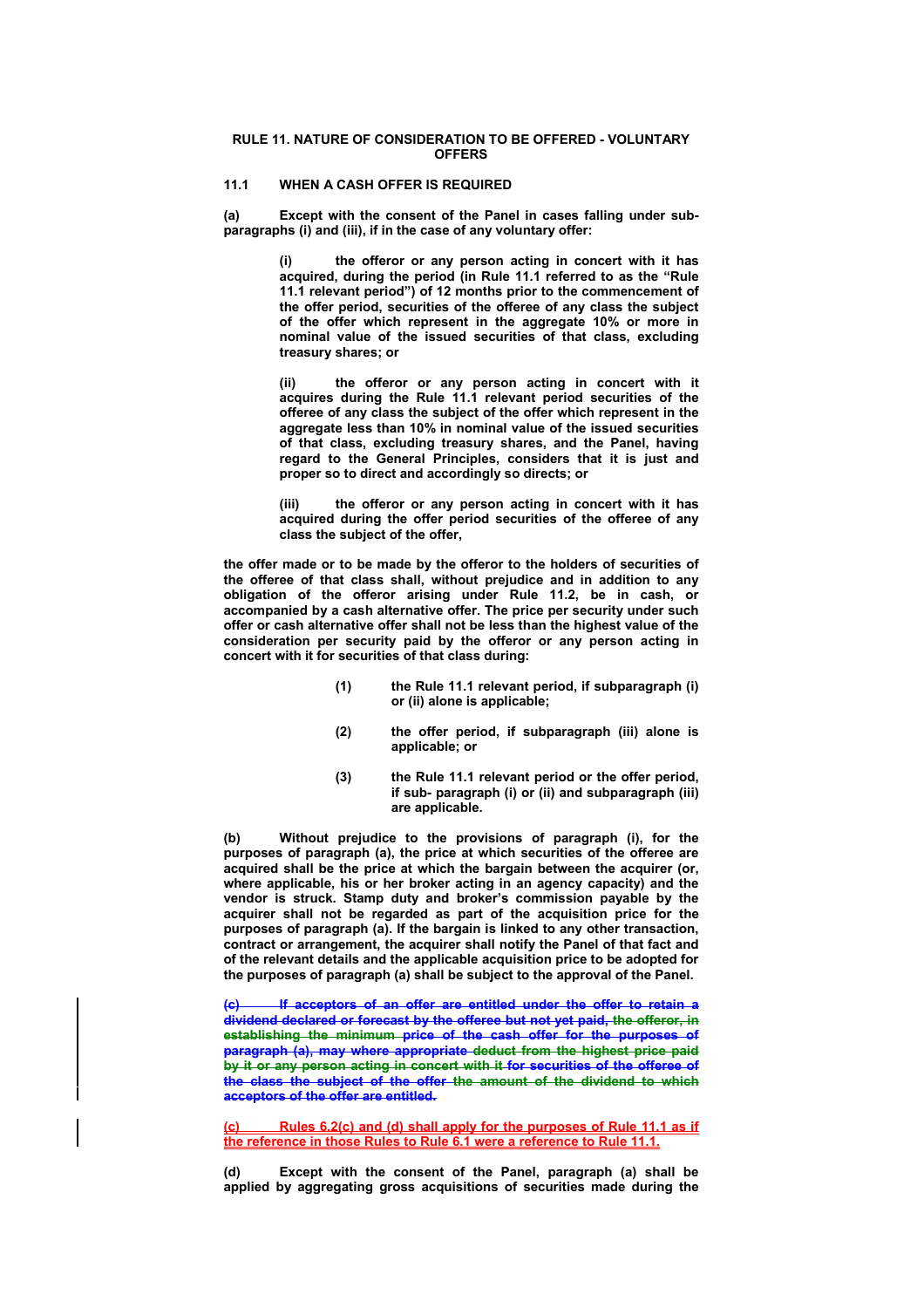**Rule 11.1 relevant period and not deducting any securities sold over that period.** 

**(e) The obligation to make cash available under paragraph (a) shall be satisfied if, at the time at which the acquisition giving rise to such obligation was made, a cash offer or a cash alternative offer made or arranged by the offeror at a price per security not less than that required by paragraph (a) was open for acceptance (even if that offer or cash alternative offer ceases to be open for acceptance immediately thereafter or if further acquisitions, at no higher price per security than the offer price required by paragraph (a), are made), provided that, in the case of a cash alternative offer, such offer has been made on the basis that it will be open for acceptance for not less than 14 days after the date on which the document containing the cash alternative offer is despatched sent to shareholders of the offeree.** 

 $\overline{1}$ 

 $\overline{\phantom{a}}$ 

**(f) If an obligation under paragraph (a) arises during an offer period and the offeror is thereby required to revise the offer, the offeror shall make an immediate announcement to that effect, which shall include details of all acquisitions of securities during the Rule 11.1 relevant period and the offer period by the offeror and any person acting in concert with it, together with the details prescribed by Rule 2.5(b2.7(b).** 

**(g) Unless the Panel rules otherwise, for the purposes of paragraph (a) all securities of the offeree that have been allotted (even if provisionally) but not yet issued and will upon issue confer voting rights shall be deemed to have been issued. The offeree shall inform the Panel of all allotments of securities that may be relevant for this purpose.** 

**(h) If during the Rule 11.1 relevant period or the offer period the offeror or any person acting in concert with it acquires any convertible securities, warrants, options or other subscription rights relating to new or existing securities (in this paragraph (h) referred to as the "underlying securities") of a class the subject of the offer and such convertible securities, warrants, options or other subscription rights are converted or exercised (as applicable), such acquisition shall be treated for the purposes of paragraph (a) as if it were an acquisition of the underlying securities at a price calculated by reference to the acquisition price of such convertible securities, warrants, options or other subscription rights and the consideration (if any) paid on their conversion or exercise. No obligation will be incurred under Rule 11.1 by the offeror or any person acting in concert with it if during the Rule 11.1 relevant period or the offer period the offeror or any person acting in concert with it exercises or converts (as applicable) such convertible securities, warrants, options or other subscription rights that were acquired before the commencement of the Rule 11.1 relevant period. Any person in doubt as to his or her obligations under this paragraph (h) shall consult the Panel.**

**(i) Rule 6.2 (e(f) shall apply for the purposes of Rule 11.1 as if the reference in that Rule to Rule 6.1 were a reference to Rule 11.1.** 

**(j) No acquisition of securities which would give rise to an obligation to make a cash offer or provide a cash alternative offer under Rule 11.1 shall be made by any person unless such person is satisfied that the offeror is able and will continue at all relevant times to be able to implement that cash offer or cash alternative offer.** 

#### **11.2 WHEN A SECURITIES EXCHANGE OFFER IS REQUIRED**

**(a) Except with the consent of the Panel in cases falling under subparagraph (i) or (iii), if in the case of a voluntary offer:**

> **(i) the offeror or any person acting in concert with it has acquired, during the period (in Rule 11.2 referred to as the "Rule 11.2 relevant period") of three months prior to the commencement of the offer period and in exchange for securities, securities of the offeree of any class the subject of the offer which represent in the aggregate 10% or more in nominal value of the issued securities of that class, excluding treasury shares; or**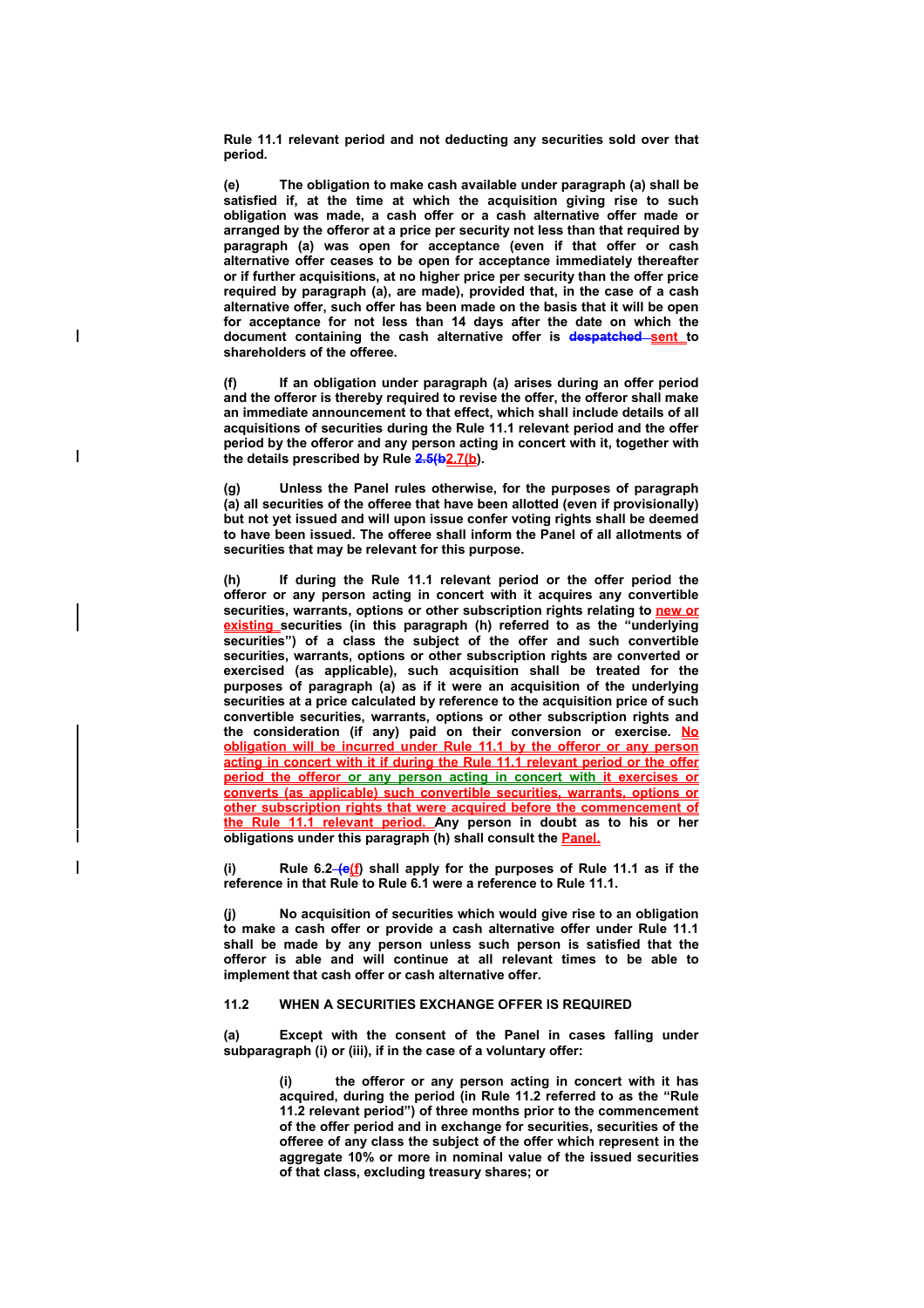**(ii) the offeror or any person acting in concert with it has acquired:** 

- **(1) during the Rule 11.2 relevant period and in exchange for securities, securities of the offeree of any class the subject of the offer which represent in the aggregate less than 10% in nominal value of the issued securities of that class, excluding treasury shares, and the Panel, having regard in such case to the General Principles, considers that it is just and proper so to direct and accordingly so directs; or**
- **(2) during a period (the "extended Rule 11.2 relevant period") of more than three but not more than 12 months prior to the commencement of the offer period and in exchange for securities, securities of the offeree of any class the subject of the offer which represent in the aggregate 10% or more in nominal value of the issued securities of that class, excluding treasury shares, and the Panel, having regard in such case to the General Principles, considers that it is just and proper so to direct and accordingly so directs; or**

**(iii) the offeror or any person acting in concert with it has acquired, during the offer period and in exchange for securities, securities of the offeree of any class the subject of the offer,** 

**the offer, or an alternative offer, made or to be made by the offeror to holders of securities of the offeree of that class shall, without prejudice and in addition to any obligation of the offeror arising under Rule 11.1, be made in exchange for securities ("exchange securities") of the same issuer and of the same class as the securities (the "consideration securities") delivered by the offeror or (as applicable) the person acting in concert with it in exchange for the securities of the offeree acquired by the offeror or that person as described in subparagraph (i), (ii)(1) or (2) or (as applicable) (iii) above. All such exchange securities shall be offered on the basis of a ratio of exchange securities to securities of the offeree that is equal to the highest ratio of the consideration securities delivered by the offeror or any person acting in concert with it in exchange for securities of the offeree in any acquisition made by the offeror or any person acting in concert with it during:** 

- **(1) the Rule 11.2 relevant period, if subparagraph (i) or (ii)(1) alone is applicable;**
- **(2) the extended Rule 11.2 relevant period if subparagraph (ii)(2) alone is applicable;**
- **(3) the offer period, if subparagraph (iii) alone is applicable;**
- **(4) the Rule 11.2 relevant period or the offer period, if subparagraph (i) or (ii)(1) and subparagraph (iii) are applicable; or**
- **(5) the extended Rule 11.2 relevant period or the offer period, if subparagraph (ii)(2) and subparagraph (iii) are applicable.**

**(b) Where any securities of the offeree the subject of the offer are or have been acquired by the offeror or any person acting in concert with it for a consideration consisting of a mixture of securities and other consideration, the Panel may, for the purposes of paragraph (a) deem a proportion of the securities so acquired to have been acquired for securities, which proportion shall (so far as practicable) equal the proportion of the value of the total consideration for the securities acquired that consisted of securities or shall be such other proportion as the Panel**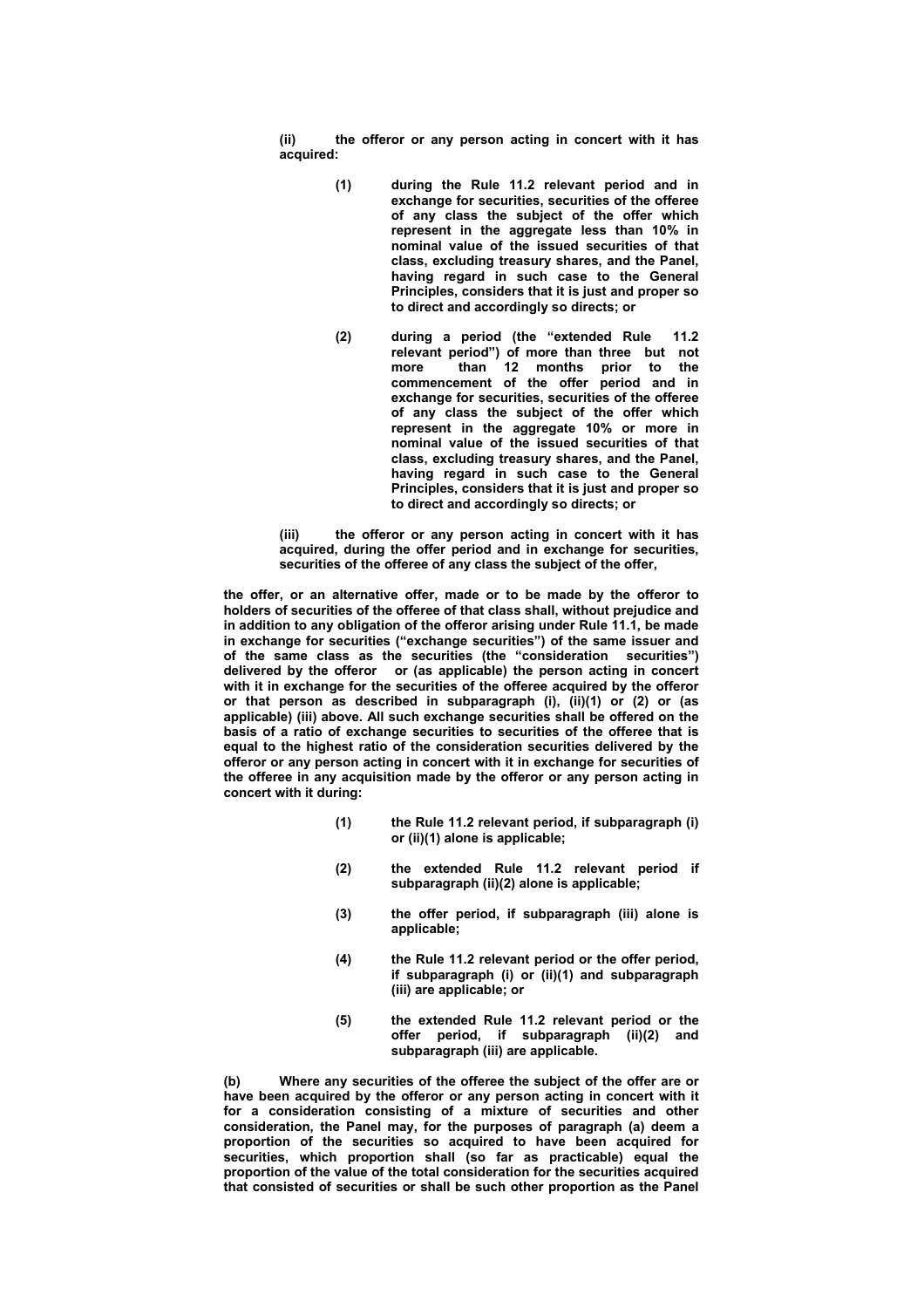**may deem to be appropriate in the circumstances; and Rule 6.2(e6.2(f) shall**  apply for the purposes of this paragraph (b) as if the reference in that **paragraph to Rule 6.1 were a reference to this paragraph.** 

 $\overline{\phantom{a}}$ 

**(c) References in paragraph (a)(i) to (iii) to securities exchanged by an offeror or a person acting in concert with it for securities of the offeree include references to new or existing securities and to securities of the offeror, of a person acting in concert with it or of any other person.** 

**(d) Paragraphs (d), (f), (g) and (h) of Rule 11.1 shall apply mutatis mutandis for the purposes of Rule 11.2.**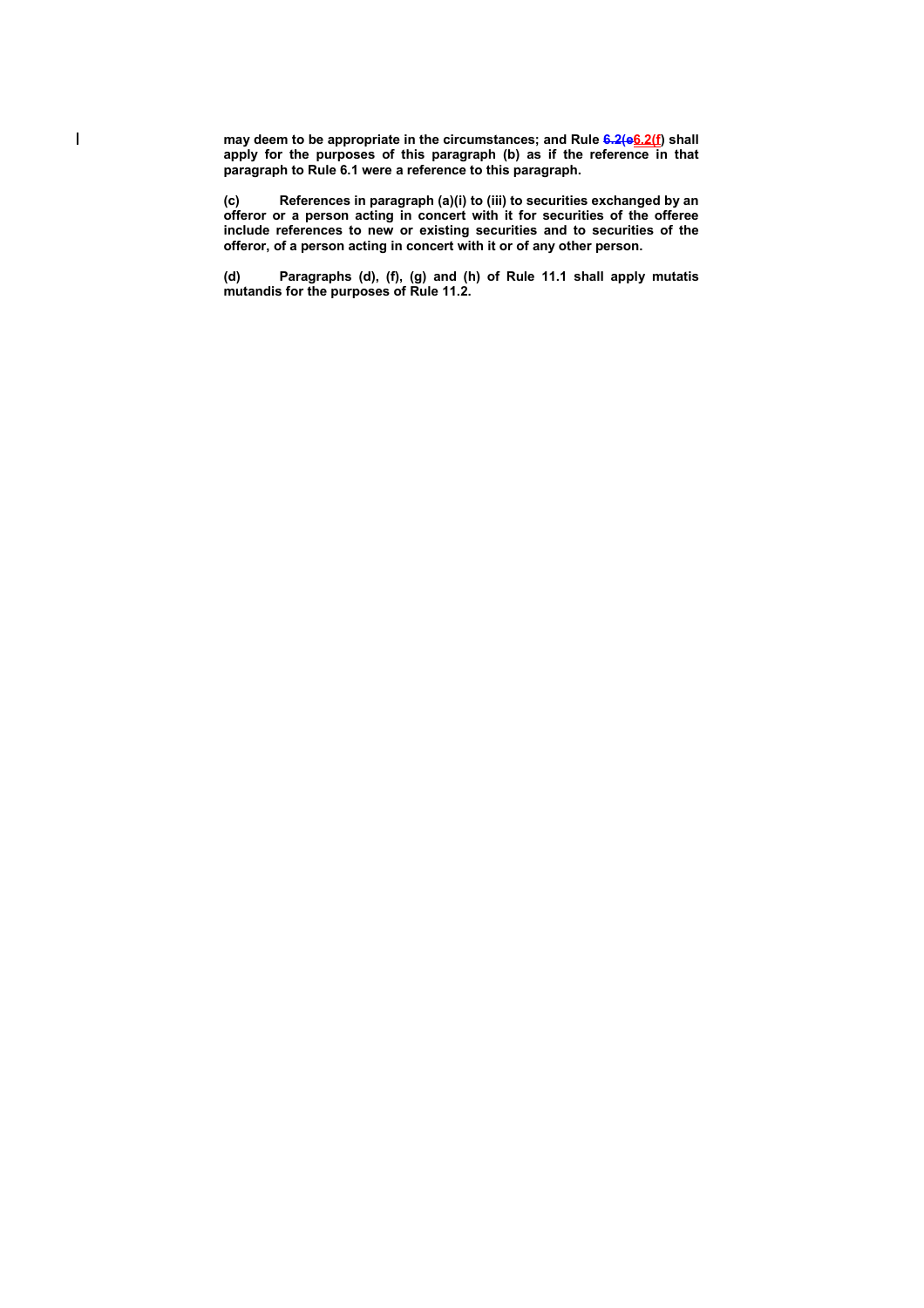$\overline{\phantom{a}}$ 

 $\overline{\phantom{a}}$ 

 $\overline{\phantom{a}}$ 

- **(a) (i) Every offer which, if it becomes unconditional in all respects, will constitute a merger or acquisition and of which the undertakings involved in such merger or acquisition are obliged to notify the Authority CCPC pursuant to section 18(1) (a "notifiable offer") shall:** 
	- **(1) if it is an offer under Rule 9 or Rule 37, be made subject to a condition that shall be satisfied if any one of the following events occurs:** 
		- **(A) (subject to paragraph (ii)) the AuthorityCCPC, in accordance with section 21(2)(a), informs the undertakings which so notified the merger or acquisition that the merger or acquisition may be put into effect; or**
		- **(B) the period specified in section 21(2) (including, if applicable, any period of extension pursuant to section 21(4)) elapses without the Authority CCPC having informed those undertakings of the determination (if any) which it has made under section 21(2); or**
		- **(C) (subject to paragraph (ii)) the AuthorityCCPC, in accordance with section 22(4), furnishes to those undertakings a copy of its determination (if any), in accordance with section 22(3)(a), that the merger or acquisition may be put into effect; or**
		- **(D) (subject to paragraph (ii)) the AuthorityCCPC, in accordance with**  section 22(4), furnishes to **undertakings which made the notification a copy of its determination (if any), in accordance with section 22(3)(c), that the merger or acquisition may be put into effect subject to conditions specified by the Authority CCPC being complied with (but the offeror may stipulate under the offer that such conditions be acceptable to the offeror); or**
		- **(E) the period of four months 120 working days after the appropriate date (as defined in section 19(6)) elapses without the Authority , or, where a requirement is made under section 20(2), the period of 120 working days and any period of suspension that applies pursuant to section 22(4A) after the appropriate date (as defined in section 19(6)) elapses, without the CCPC having made a determination**  under section 22-(3) in relation to the **merger or acquisition. For the purposes of this paragraph (E), where section 22(4B) applies, references to "120 working days" shall be substituted with "135 working days";**
	- **(2) if it is a voluntary offer, be made subject to a condition that shall be satisfied if either of the**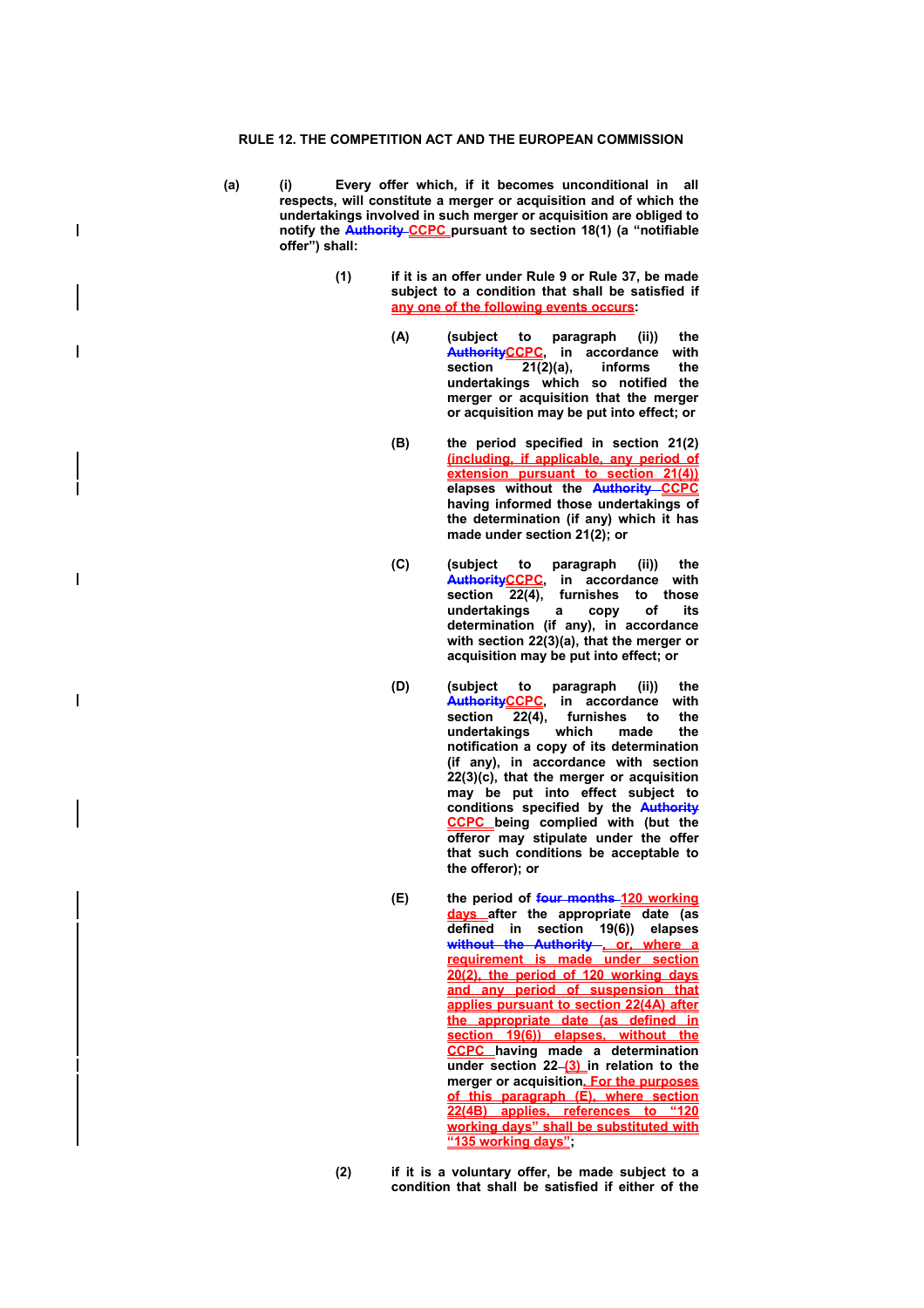**events specified in subparagraph (1)(A) and (B) occurs; the offeror may elect to include in the condition all or any of the events specified in subparagraphs (1)(C), (D) and (E) as an event or events the occurrence of which shall also satisfy the condition.** 

(ii)If a\_**Every\_notifiable offer will, if it becomes unconditional in all respects, constitute a media merger:which constitutes a media merger and of which the undertakings involved in such media merger are obliged to notify to the Minister pursuant to section 28B(1) shall:**

> **(1) it shall be an additional term of paragraph (a)(i)(1)(A) that the Minister shall not, in accordance with section 23(2), direct the Authority to carry out an investigation under section 22 in relation to the merger or acquisition concerned; and**

> **(2) it shall be an additional term of each of paragraph (a)(i)(1)(C) and (D) that, if the Minister in accordance with section 23(4) makes an order in relation to the merger or acquisition, the order shall provide either that the merger or acquisition may be put into effect or that it may be put into effect subject to specified conditions being complied with (but the offeror may stipulate under the offer that such conditions be acceptable to the offeror).**

- **(1) if it is an offer under Rule 9 or Rule 37, be made subject to a condition that shall be satisfied if:**
	- **(A) the Minister informs the undertakings which so notified the merger or acquisition pursuant to Section 28D(1)(a)** that he has made **determination that the merger or acquisition will not be contrary to the public interest in protecting plurality of media in Ireland and may be put into effect; or**
	- **(B) the Minister informs those undertakings pursuant to Section 28D(1)(b) that, in light of proposed commitments offered by those undertakings, he has made a determination that the merger or acquisition will not be contrary to the public interest in protecting plurality of media in Ireland and may be put into effect subject to those commitments; or**
	- **(C) the Minister informs those undertakings pursuant to Section 28G(1)(a) that he has determined that the merger or acquisition will not be contrary to the public interest in protecting plurality of media in Ireland and may be put into effect; or**
	- **(D) the Minister informs those undertakings pursuant to Section 28G(1)(c) that, in light of proposed commitments offered by those undertakings, he has made a determination that the merger or acquisition will not be contrary to the public interest in protecting plurality of media in Ireland and may be put into effect subject to those commitments.**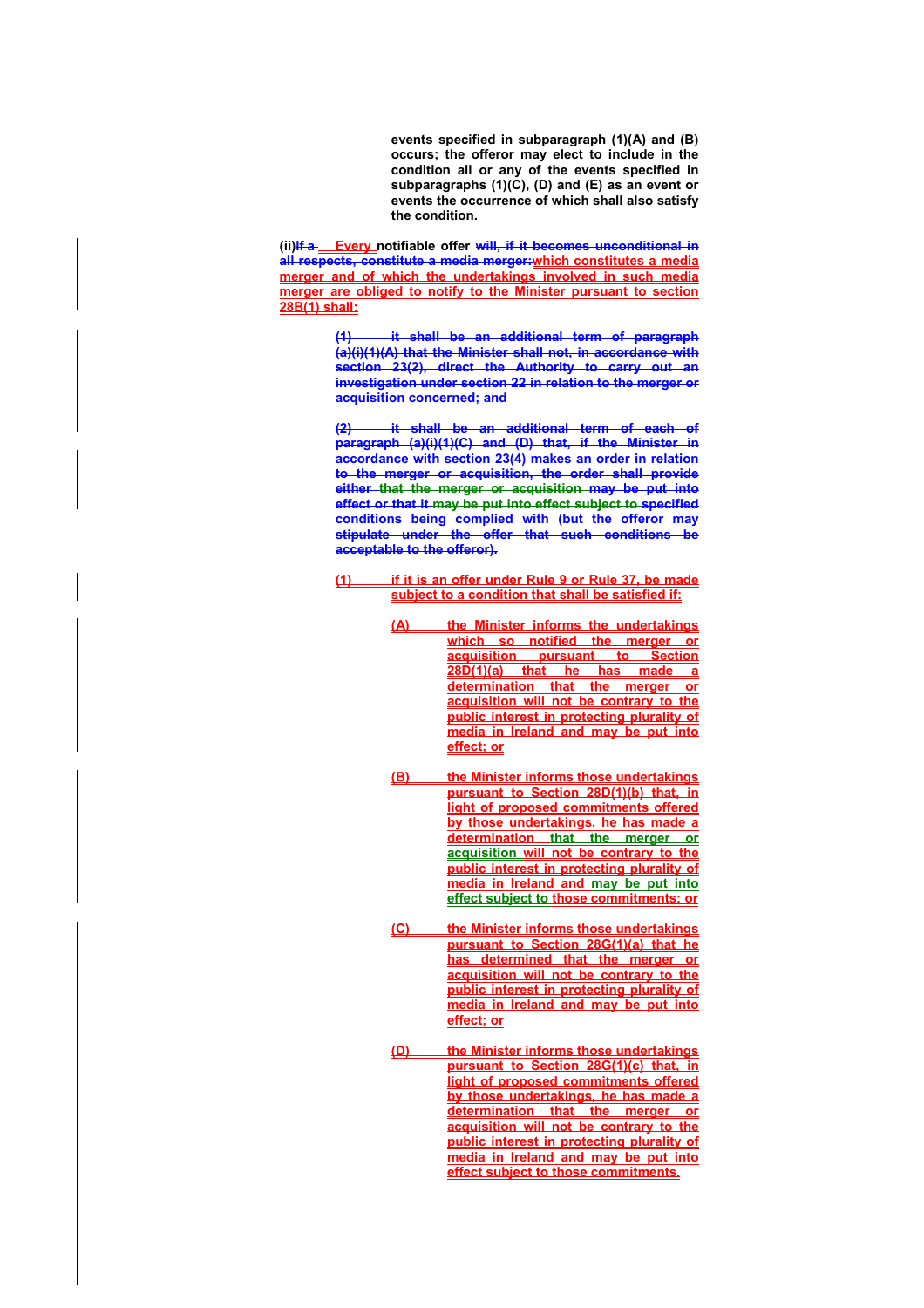**(2) if it is a voluntary offer, be made subject to a condition that shall be satisfied if either of the events specified in subparagraph (1)(A) and (B) occurs; the offeror may elect to include in the condition all or any of the events specified in subparagraphs (1)(C) and (D) as an event or events the occurrence of which shall also satisfy the condition.**

**(iii) It shall be a term of every offer which, if it becomes unconditional in all respects, will constitute a merger or acquisition to which section 18(1) does not apply that, if the offer is notified to the Authority CCPC pursuant to section 18(3), the offer shall be subject to a condition in accordance with the terms of subparagraphs (i) and (ii) as if it were a notifiable offer.**

**(b) (i) If an offer would give rise to a concentration with a Community dimension within the scope of the European Merger Regulation, it shall be a term of the offer that it will lapse if the European Commission either initiates proceedings in respect of the concentration under Article 6(1)(c) of that Regulation or refers the concentration to a competent authority of a Member State under Article 9(1) of that Regulation before the first closing date of the offer or the date when the offer becomes or is declared unconditional as to acceptances, whichever is the later.** 

> **(ii) Except in the case of an offer under Rule 9 or Rule 37, the offeror may, in addition, make the offer conditional on a decision being made by the European Commission that there will be no such initiation of proceedings or referral and, if it so wishes, the offeror may stipulate that any terms to which such decision may be subject shall be acceptable to it.**

> **(iii) Where an offer lapses pursuant to Rule 12(b)(i), the offeror shall, no later than 12.00 noon on the business day following the day on which the offeror receives notification from the European Commission of its decision, make an announcement for the purpose of clarifying its intentions in respect of the offeree.**

> **(iv) Where, following the lapse of an offer pursuant to Rule 12(b)(i):**

- **(1) the concentration concerned is cleared (with or without conditions or obligations attached) by a decision of the European Commission under Article 8(1) or (2) of the European Merger Regulation or (as the case may be) by a decision of the competent authority of the Member State to which the European Commission referred the concentration under Article 9(1) of that Regulation, the offeror shall immediately consult the Panel and shall, within such time limit as the Panel shall impose, announce either a firm intention to make an offer in respect of the offeree pursuant to Rule 2.5 2.7 or that it does not intend to make such an offer, in which latter case the announcement shall be deemed, for all purposes of Rule 2.8, to be a statement to which Rule 2.8 applies made by the offeror in relation to the offeree; or**
- **(2) the concentration concerned is prohibited by a decision of the European Commission under Article 8(3) of the European Merger Regulation or (as the case may be) by a decision of the competent authority of the Member State to which the European Commission referred the concentration under Article 9(1) of that Regulation, then, except with the consent of the Panel, the offeror, every other person who acted**

 $\overline{\phantom{a}}$ 

 $\overline{\phantom{a}}$ 

 $\overline{\phantom{a}}$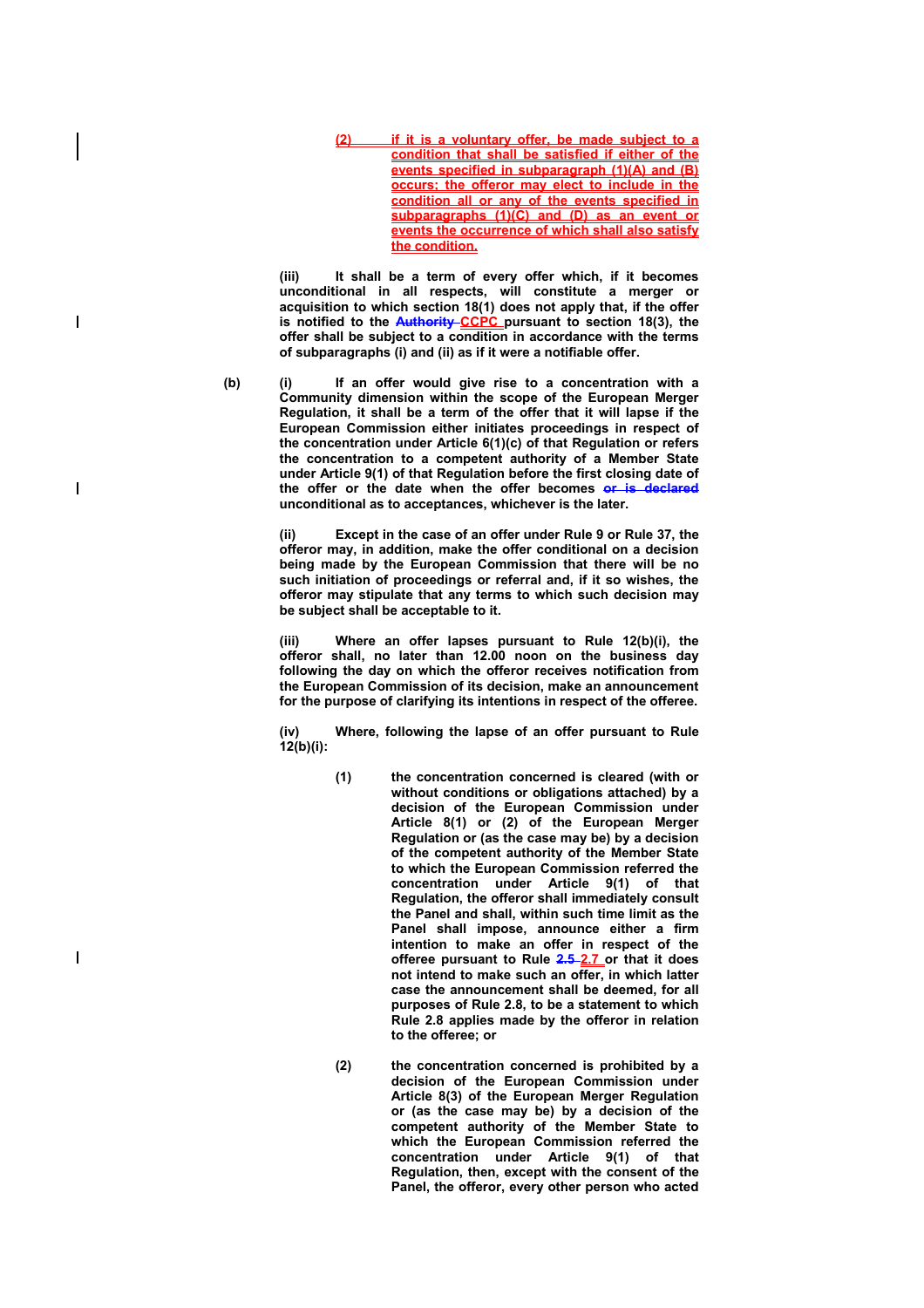**in concert with the offeror and every person who is subsequently acting in concert with the offeror or with any such other person shall, in relation to the offeree, be subject to the restrictions set out in Rule 2.8(c)(i) during the period of 12 months from the date on which the decision concerned is notified to the offeror.** 

**(c) If an offer document states that an offer shall lapse in specified circumstances (including circumstances in which such a condition as is referred to in paragraph (a) or (b) is not satisfied), the offer document shall make clear not only that on such a lapse the offer will cease to be capable of further acceptance but also that the offeror and shareholders of the offeree will thereupon cease to be bound by prior acceptances.** 

(d) In this Rule, the "AuthorityCCPC" means the Competition **Authority referred to in section 29 of and Consumer Protection Commission established under the Competition and Consumer Protection Act 2014, the "Minister" means the Minister for Communications, Climate Action and Environment (or any successor to the Minster's functions under the Competition Act) and the expressions "merger or acquisition" and "media merger" have the meanings assigned to them in Part 3 and Part 3A, respectively, of that Act and references to sections are references to sections of that Act.**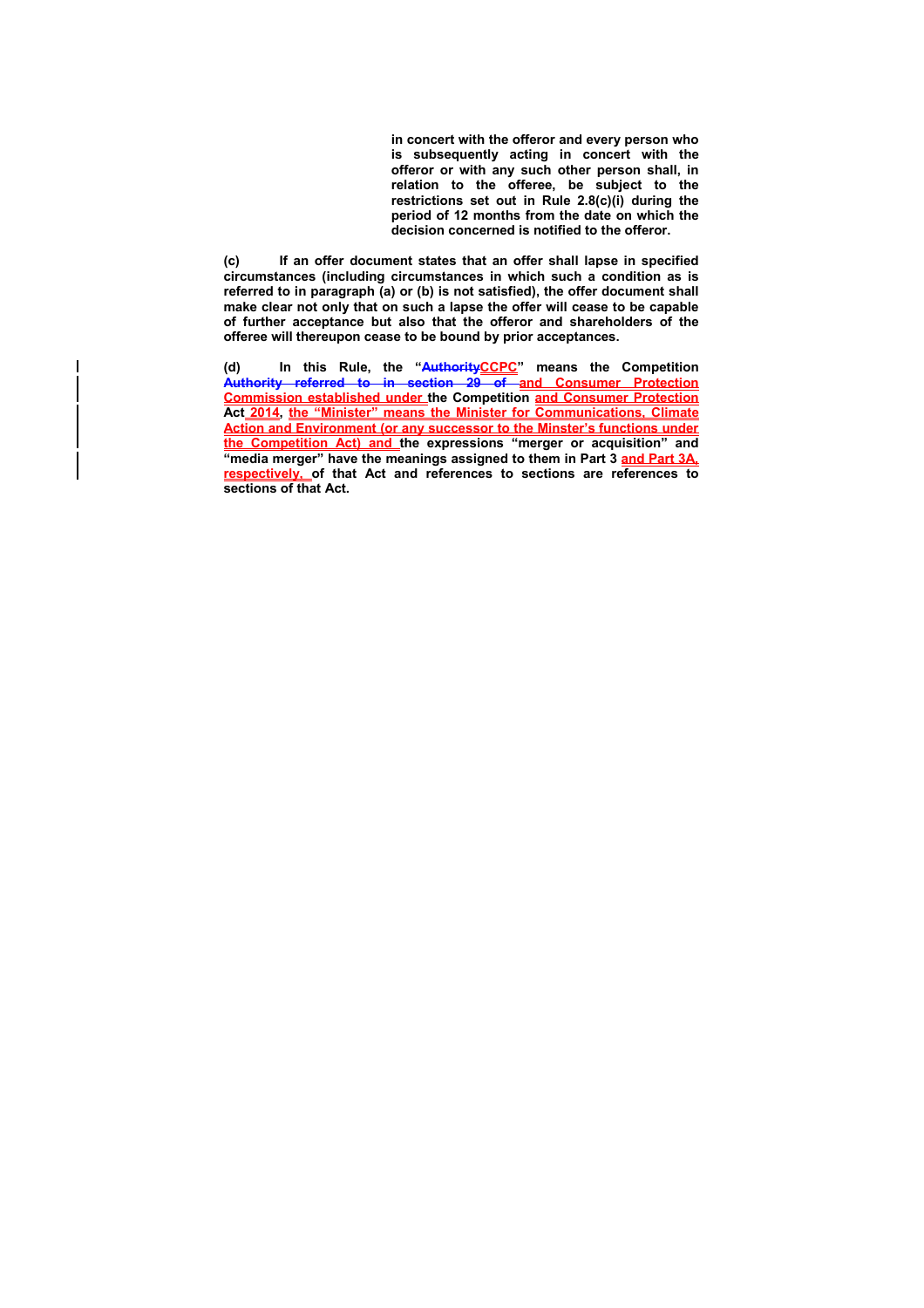#### **RULE 13. PRE-CONDITIONS IN FIRM OFFER ANNOUNCEMENTS AND OFFER CONDITIONS**

# **13.1 SUBJECTIVE CONDITIONS**

**Except with the consent of the Panel or where permitted under Rule 12, an offer shall not be made subject to any condition the satisfaction of which depends solely on subjective judgements by the directors of the offeror or of the offeree (as the case may be) or is within their control.**

#### **13.2 ACCEPTABILITY OF PRE-CONDITIONS**

**Except with the consent of the Panel or where the only pre-condition to the making of the offer is the receipt of irrevocable commitments or as otherwise permitted by the Rules, a person shall not announce pursuant to Rule 2.5 2.7 a firm intention to make an offer the making of which would be subject to any pre-condition.** 

#### **13.3 INVOKING CONDITIONS AND PRE-CONDITIONS**

**(a) An offeror shall not invoke:** 

 $\overline{\phantom{a}}$ 

 $\overline{\phantom{a}}$ 

**(i) any condition to the offer (except a condition permitted by Rule 12(a)(i)(2) or by Rule 12(b)(ii) or the acceptance condition); or** 

**(ii) any pre-condition to the making of the offer,** 

**so as to cause the offer not to proceed, to lapse or to be withdrawn unless the circumstances that give rise to the right to invoke the condition or precondition are of material significance to the offeror in the context of the offer and the offeror has consulted the Panel and the Panel is satisfied that in the prevailing circumstances it would be reasonable for the offeror to do so.** 

**(b) Following the announcement of a firm intention to make an offer, an offeror shall use all reasonable efforts to ensure the satisfaction of every condition and pre-condition to which the offer or the making of the offer is subject.** 

**(c) An offeree shall not invoke, or cause or permit the offeror to invoke, any condition to an offer so as to cause the offer to lapse or to be withdrawn unless the circumstances that give rise to the right to invoke the condition are of material significance to the shareholders of the offeree in the context of the offer and the offeree has consulted the Panel and the Panel is satisfied that in the prevailing circumstances it would be reasonable for the offeree to do so.** 

**(d) In the determination by the Panel under Rule 13.3(a) as to whether in the prevailing circumstances it would be reasonable for the offeror to invoke the condition or pre-condition concerned, the fact, if it be so, that the Panel had approved the inclusion of that condition or pre-condition shall not be taken into account.** 

## **13.4 FINANCING CONDITIONS**

**(a) Except where permitted under Rule 13.4(b), an offer shall not be made subject to a condition relating to financing.**

**(b) Where the offer is for cash, or includes an element of cash, and the offeror proposes to finance the cash consideration by an issue of new securities, the offer shall be made subject to any condition required, as a matter of law or regulatory requirement, in order validly to issue such securities or to have them listed or admitted to trading. Such conditions must not be waivable and the Panel must be consulted in advance.**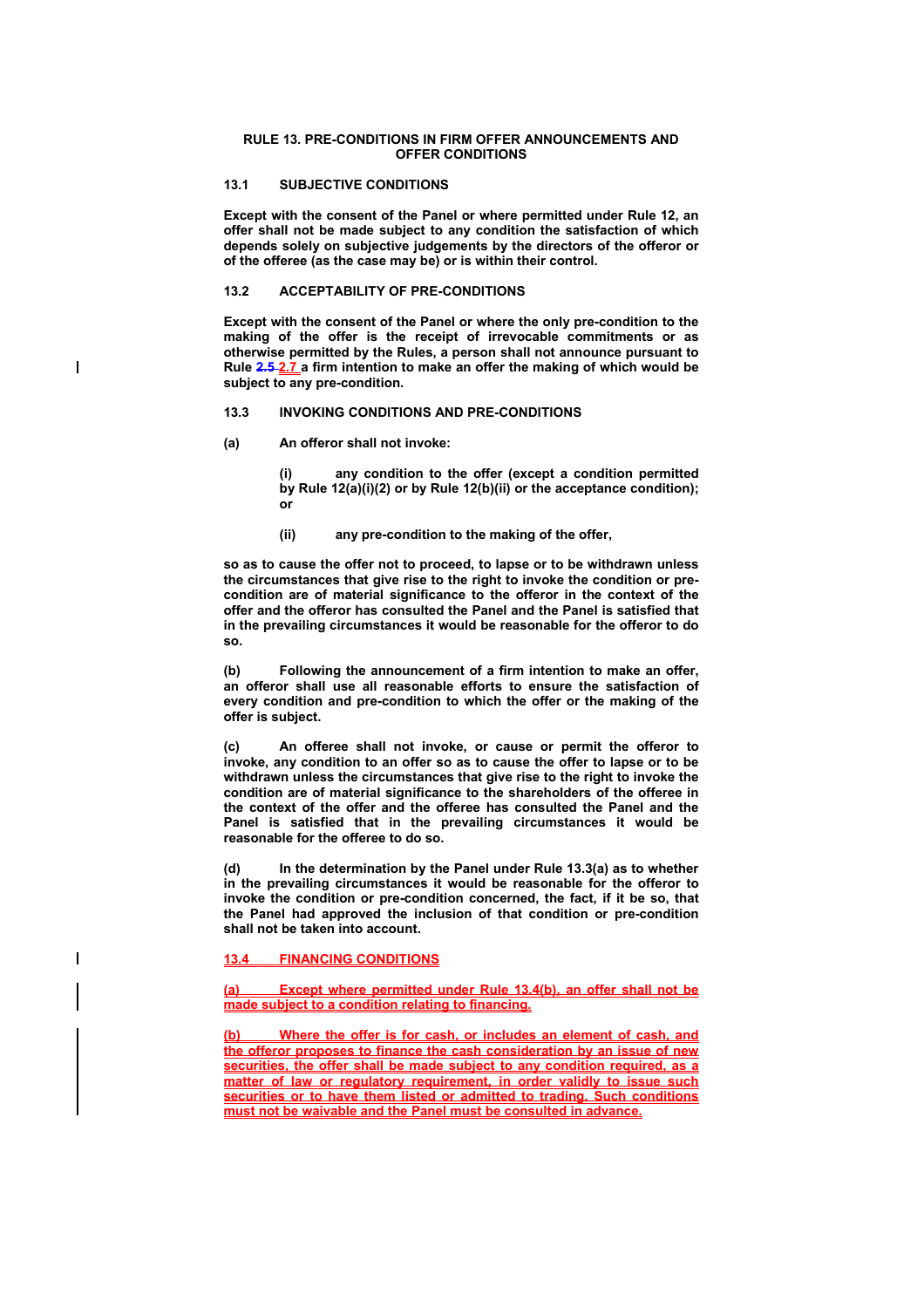### **14.1 COMPARABLE OFFERS**

 $\overline{\phantom{a}}$ 

**Where the offeree has more than one class of equity share capital, an offeror may not, except with the consent of the Panel, make an offer for any class of such equity share capital that confers voting rights unless it makes a comparable offer for every other class of such equity share capital, whether or not such other class confers voting rights; and the offeror shall consult the Panel in advance. Such a comparable offer for a class of equity share capital which does not confer voting rights may not be made conditional on receipt of any particular level of acceptances in respect of that class, or on the approval of that class, unless the offer for the class of equity share capital which confers voting rights is also conditional on receipt of that particular level of acceptances of that comparable offer. Except in the circumstances referred to in Rules 9.1, 15 and 37, an offeror that makes an offer for a class of equity share capital of the offeree shall not be obliged to make an offer for any securities or class of securities of the offeree which do not represent equity share capital.** 

# **14.2 SEPARATE OFFERS FOR EACH CLASS**

**Where an offer is made for more than one class of shares in the offeree, the offeror shall make a separate offer for each such class.** 

## **14.3 OFFER FOR NON-VOTING SHARES ONLY**

**Where an offer is made only for a class of shares which does not confer voting rights, the offeror shall not be obliged to make a comparable offer for any other class of shares in the offeree.** 

 $\overline{a}$ 7 **Rule 14 is not applicable to Shared Jurisdiction Companies.**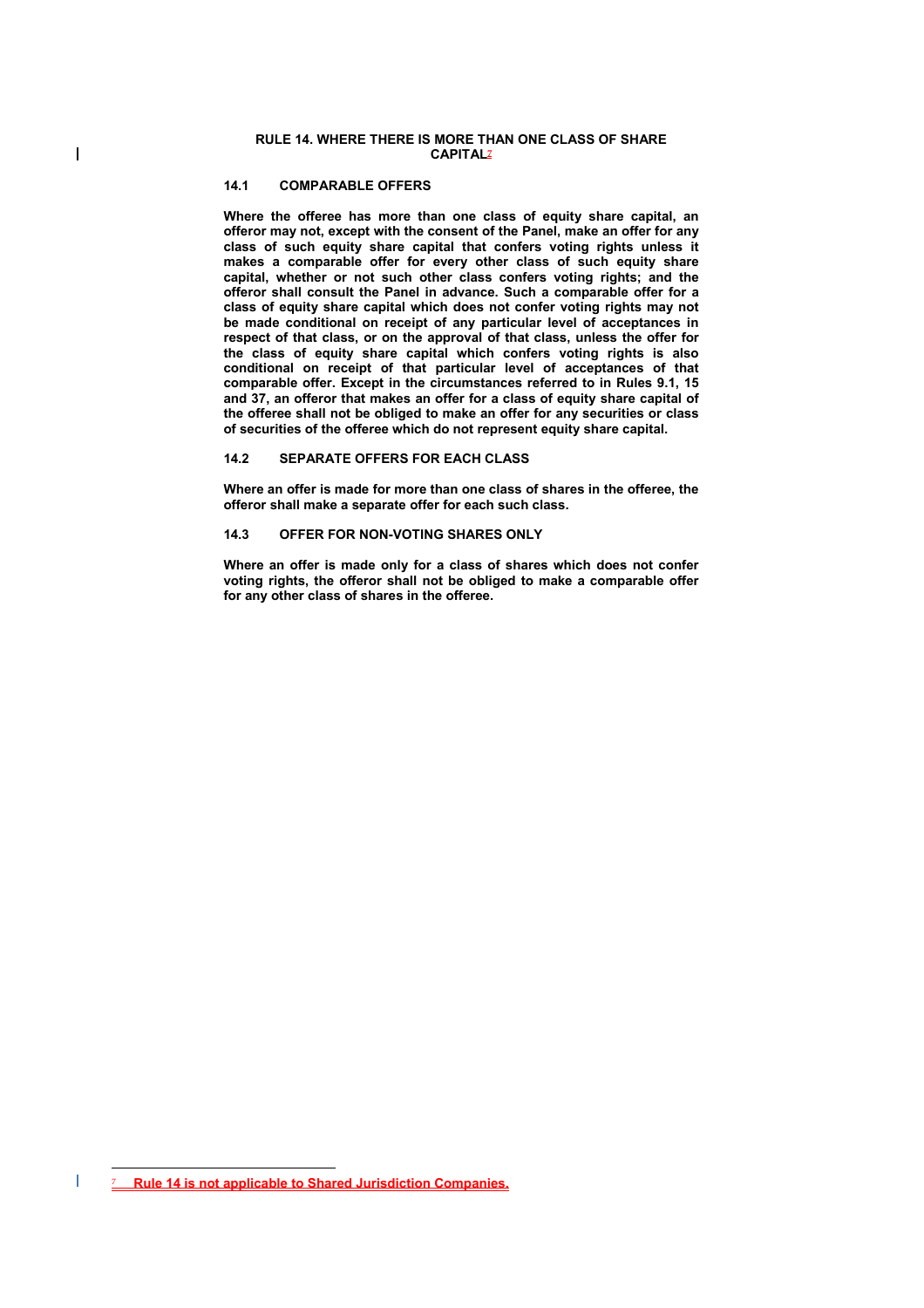#### **RULE 15. APPROPRIATE OFFER FOR CONVERTIBLES, OPTIONS AND SUBSCRIPTION RIGHTS8**

 $\overline{\phantom{a}}$ 

 $\overline{\phantom{a}}$ 

 $\overline{\phantom{a}}$ 

 $\overline{\phantom{a}}$ 

**(a) If an offer is made for equity share capital of a relevant company and the offeree has outstanding securities convertible into, or rights or options to subscribe for, shares of the class which is the subject of the offer (which securities, rights and options are together referred to in Rule 15 as "convertible securities"), the offeror shall, on the basis of equality of treatment, make an appropriate offer or proposal to the holders of the convertible securities.** 

**(b) The offeree board shall obtain competent independent advice on the offer or proposal to be made to the holders of the convertible securities and shall make known to them the substance and source of such advice, together with the views of the board on the offer or proposal.** 

**(c) If practicable, the offeror shall despatch send the offer or proposal to holders of convertible securities at the same time as the offer document**  is **despatched sent** to shareholders of the offeree, provided that if this is **not practicable, the offeror shall consult the Panel and shall despatch send the offer or proposal as soon as possible thereafter. Immediately following such despatchsending the offer or proposal, the offeror shall (i) announce**  that the offer or proposal has been despatched sent to the holders of the **convertible securities concerned and will be available for inspection published on a website in accordance with Rule 26 and (ii) lodge a copy of the offer or proposal with the Panel.** 

**(d) The offer or proposal to holders of convertible securities required by paragraph (a) shall not be made conditional on any particular level of acceptances; provided however that it may be proposed by way of a scheme to be considered at a meeting of the holders of the convertible securities but only on the condition that, if the scheme is not approved at the meeting or is not sanctioned by the court, the offeror shall immediately make an appropriate offer or proposal to holders of convertible securities that is not conditional on any particular level of acceptances or approval.** 

(e) The offeror shall, where practicable, dospatch send **simultaneously to the holders of the convertible securities all relevant**  documents which it despatches sends to shareholders of the offeree in **connection with the offer. If the holders of the convertible securities are entitled to exercise their conversion or subscription rights during the course of the offer and to accept the offer in respect of the shares issued by the offeree as a result of such conversion or subscription, that fact shall be stated prominently in the documents despatched sent to them.** 

 $\overline{a}$ 8 **Rule 15 is not applicable to Shared Jurisdiction Companies.**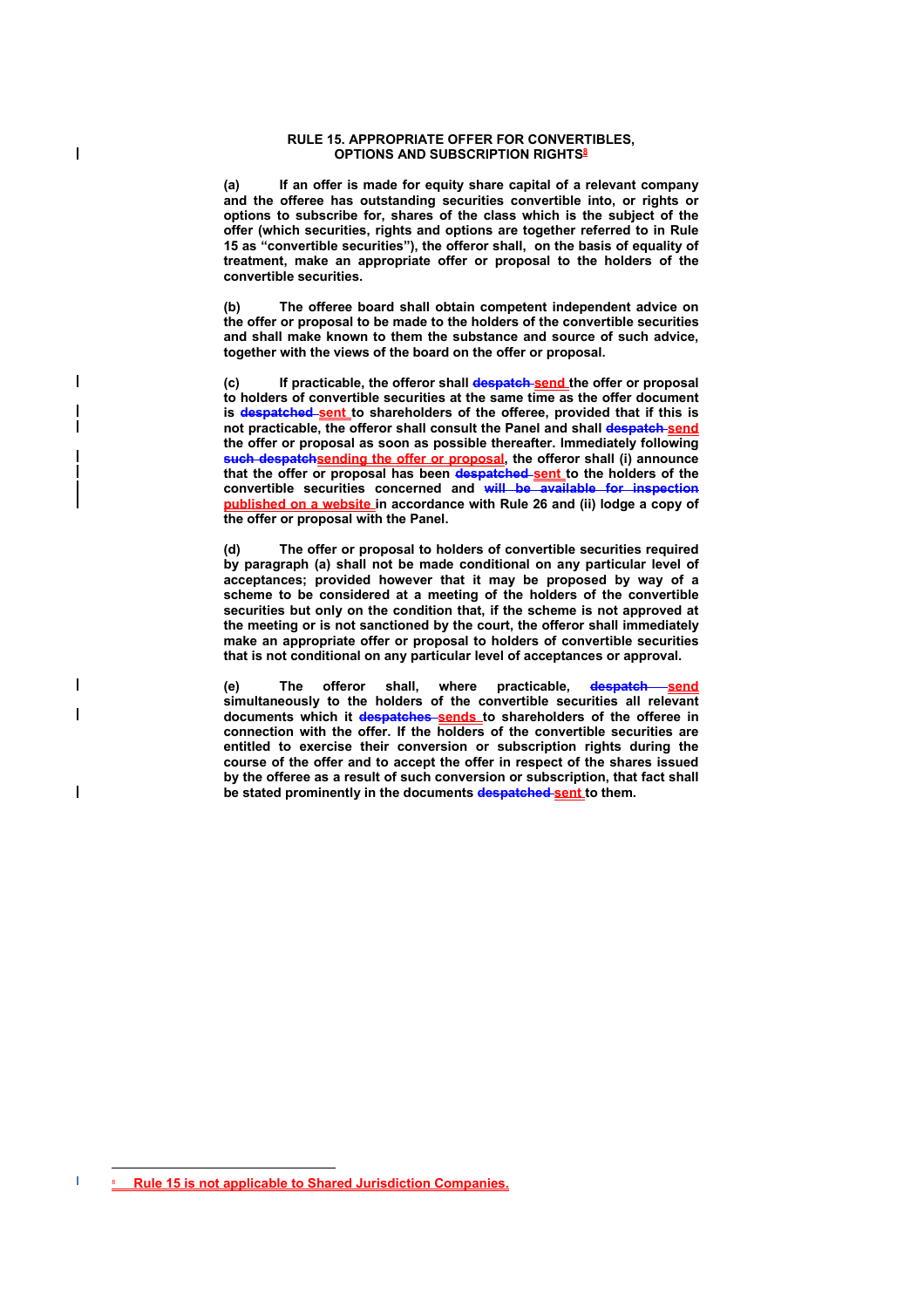#### **RULE 16. SPECIAL ARRANGEMENTS AND MANAGEMENT INCENTIVISATION**

# **16.1 SPECIAL ARRANGEMENTS WITH FAVOURABLE TERMS**

**Except with the consent of the Panel, neither an offeror nor any person acting in concert with it may, either during an offer period or when an offer is reasonably in contemplation, make any arrangement with any shareholder or intending shareholder of the offeree which involves a dealing in, or acceptance of an offer for, or otherwise relates to, shares in the offeree, if there would be attached to such arrangement a term favourable to such shareholder or intending shareholder or any other person which is not being extended under the offer to all shareholders of the offeree.** 

**Nor may an offeror or any person acting in concert with it make any such arrangement with any person who, whilst not a shareholder or intending shareholder of the offeree, is interested in relevant securities of the offeree if there would be attached to such arrangement a term favourable to such person which is not being extended under the offer to all shareholders of the offeree.** 

**If any requirement of Rule 16 is not observed, the Panel may, if it is of the opinion that, having regard to the General Principles, it is appropriate so to direct, direct the offeror or any person acting in concert with it to make available to acceptors of the offer such additional consideration as the Panel may determine to be fair.** 

**For the avoidance of doubt, this rule does not require that the benefit of any such arrangement be extended to any person in respect of any relevant securities of the offeree in which that person is interested but of which he or she is not a holder.** 

### **16.2 MANAGEMENT INCENTIVISATION**

**(a) Except with the consent of the Panel and subject to paragraphs (b) and (c), where an offeror has entered into, or reached an advanced stage of discussions on proposals to enter into, any form of incentivisation arrangements with any members of the management of the offeree who are interested in relevant securities of the offeree, no such arrangements or proposals ("management incentivisation arrangements or proposals") shall be implemented unless the offeror has disclosed relevant details of them in the offer document and the independent adviser to the offeree has stated publicly that in its opinion the arrangements or proposals are fair and reasonable. If it is intended to put management incentivisation arrangements in place following completion of the offer, but either no discussions or only limited discussions have taken place, that fact shall be stated, and relevant details of the discussions (if any) shall be disclosed, in the offer document. Where no such arrangements are proposed, that fact shall be disclosed in the offer document.** 

**(b) (i) The Panel, having regard to the General Principles, may require that any management incentivisation arrangements or proposals be approved at a general meeting of the offeree shareholders.** 

> **(ii) Without prejudice to subparagraph (i), where any members of the management of the offeree are interested in relevant securities of the offeree and, as a result of implementation of any management incentivisation arrangements or proposals, they would , apart from this paragraph, become shareholders of the offeror on a basis that is not being made available to other offeree shareholders, the implementation of such arrangements or proposals shall be subject to their having been approved at a general meeting of the offeree shareholders.**

> **(iii) Every shareholder approval required by this rule shall be by a separate vote of independent shareholders, taken on a poll.**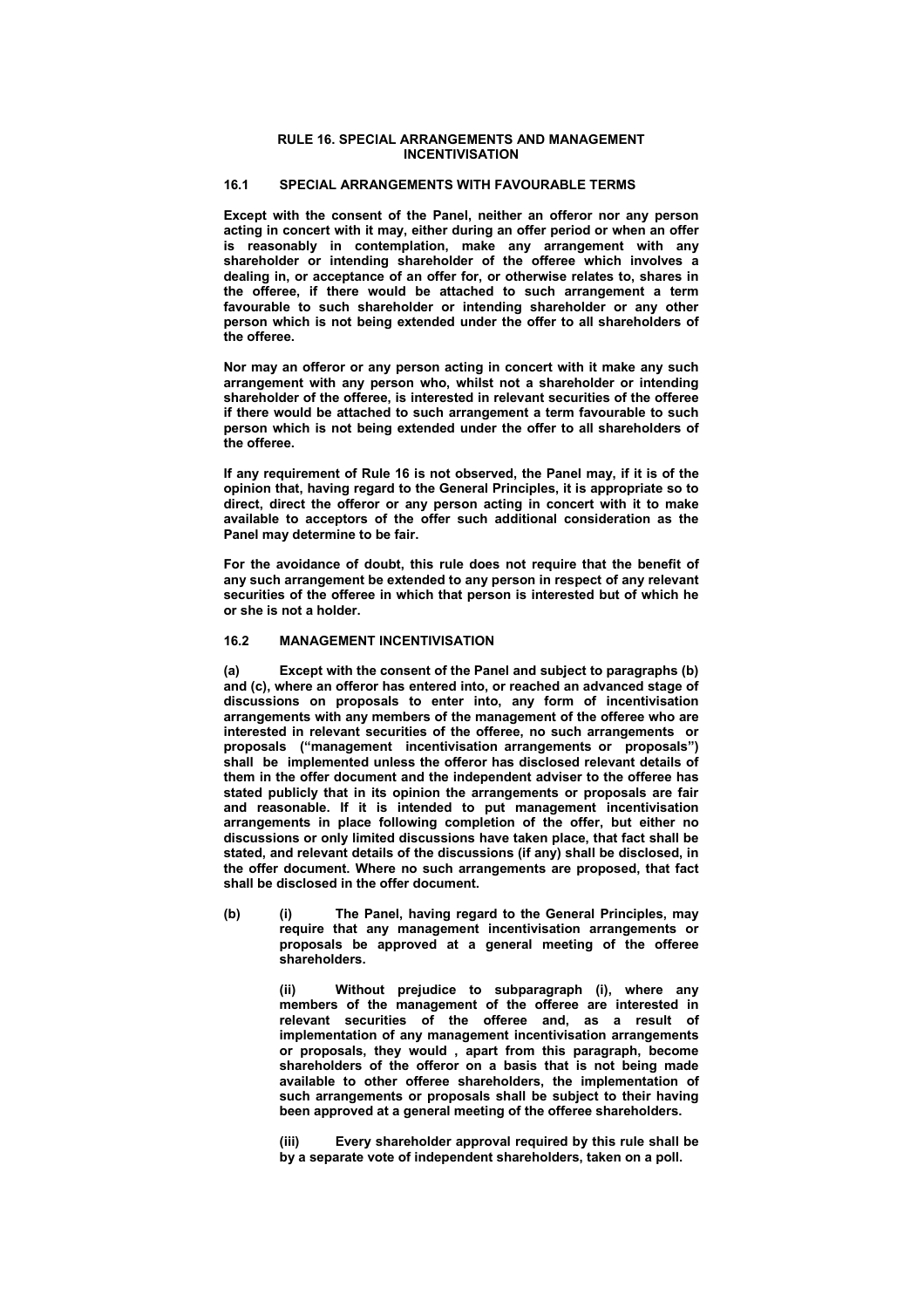**(iv) The foregoing provisions of this paragraph (b) shall not apply to management incentivisation arrangements or proposals the rights under which will or would be no more substantial than any rights which the offeror has prior to the offer, in accordance with the terms of similar arrangements, awarded to members of its own management of similar grade.** 

**(c) Where, following the publication of the offer document and before completion of the offer, there is a change in the terms of any agreed or proposed management incentivisation arrangements or proposals or the offeror enters into, or reaches an advanced stage of discussion on proposals to enter into, any form of such arrangements, the offeror shall consult the Panel. The Panel may require, as a condition of the implementation of the arrangements or proposals, that the offeror disclose relevant details of all such changes to the arrangements or (as the case may be) of newly agreed or proposed arrangements and the status of any discussions between the parties, that the independent adviser to the offeree state publicly that in its opinion the arrangements or proposals are fair and reasonable and, if the Panel considers it appropriate, that such arrangements or proposals be approved at a general meeting of the offeree shareholders.** 

**(d) Where members of management of the offeree are to receive securities of the offeror pursuant to an appropriate offer or proposal made in accordance with Rule 15, paragraphs (a), (b) and (c) shall not apply to that offer or proposal, but the offer or proposal shall not be implemented unless the offeror has publicly disclosed details of it and the independent adviser to the offeree has stated publicly that in its opinion the offer or proposal is fair and reasonable.** 

**(e) The offeror shall be obliged to consult the Panel in all cases referred to above, except in circumstances to which paragraph (b)(ii) or (d) above is applicable.**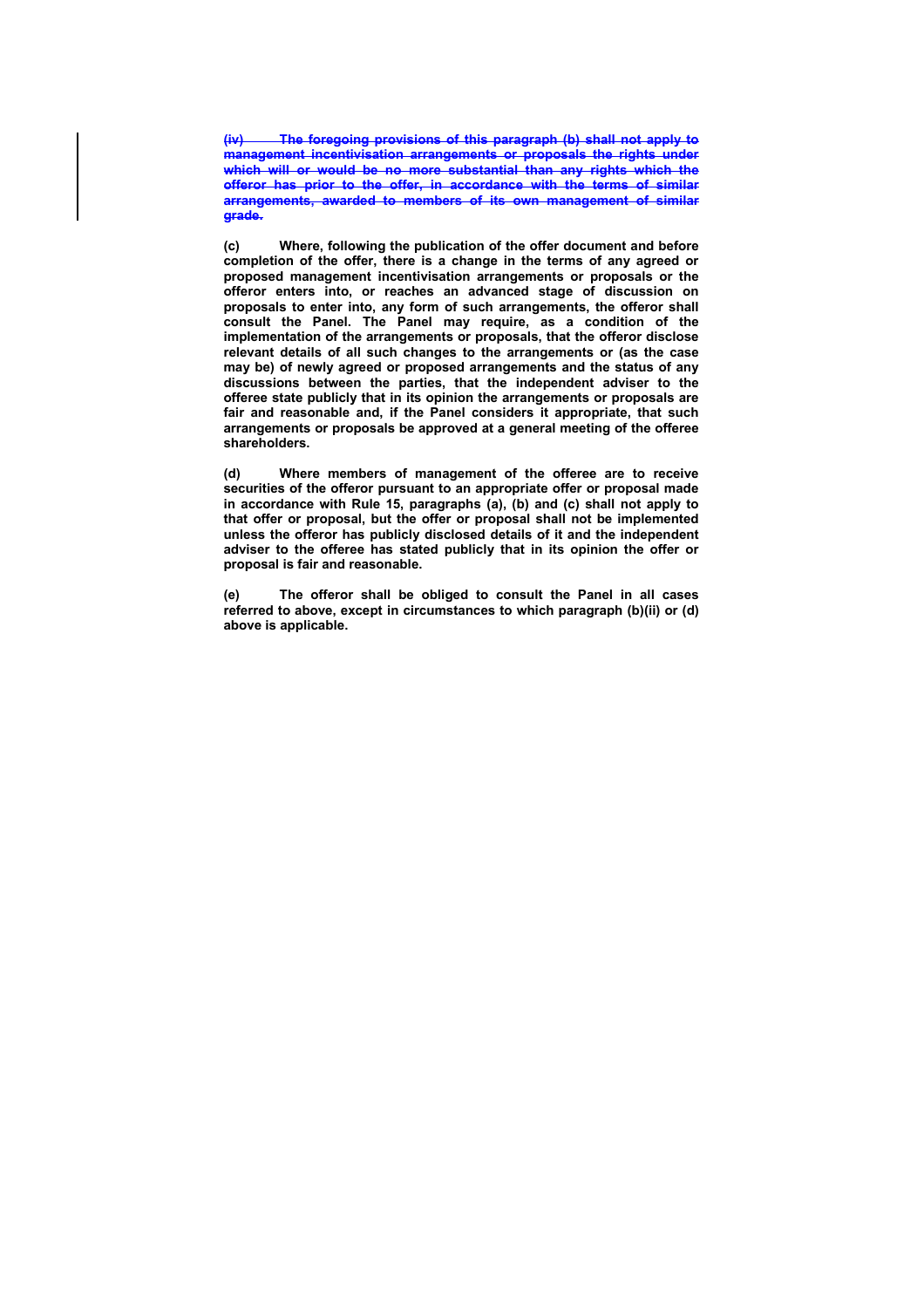## **RULE 17. ANNOUNCEMENTS OF ACCEPTANCE LEVELS ETC.**

# **17.1 TIMING AND CONTENTS**

 $\overline{\phantom{a}}$ 

 $\overline{\phantom{a}}$ 

**17.1 TIMING AND CONTENTS (a) By 8.00 a.m. on the business day (in Rule 17 referred to as the "relevant day") following the day on which an offer is due to expire, or becomes unconditional as to acceptances, or is revised or extended, an offeror shall make an appropriate announcement in accordance with Rule 2.930.1. The announcement shall state the total number (as nearly as practicable) of:** 

> **(i) securities of the offeree for which acceptances of the offer have been received by the applicable time;(ii) securities of the offeree held before the offer period; and**

**(ii) securities of the offeree held before the offer period;** 

**(iii) securities of the offeree acquired or agreed to be acquired during the offer period ;** 

securities of the offeree for which acceptances of the **offer have been received and which were subject to an irrevocable commitment or a letter of intent procured by the offeror or any person acting in concert with the offeror;** 

**(v) securities of the offeree in respect of which the offeror or any person acting in concert with it has an outstanding irrevocable commitment or a letter of intent, including those details of the nature of the commitment or letter as are prescribed by Rule 2.9(a); and**

**(vi) the total number of securities of the offeree which the offeror may count towards the satisfaction of the acceptance condition to the offer,** 

**and shall specify the percentages of the relevant classes of securities represented by those figures.** 

**(b) An announcement under paragraph (a) shall also state details of all relevant securities of the offeree in which the offeror or any person acting in concert with it is interested, in each case specifying the nature of the interests in accordance with the applicable provisions of Rule 8.6(a); and details of all short positions of each such person in any class of relevant securities of the offeree in accordance with the applicable provisions of that rule.** 

**(c) An announcement under paragraph (a) shall make clear the extent to which acceptances of the offer have been received from persons acting in concert with the offeror and shall state the number of securities of the offeree (as nearly as practicable) held before the offer period or acquired or agreed to be acquired during the offer period by persons acting in concert with the offeror.** 

**(d) An offeror shall also make an announcement under paragraph (a) in respect of an alternative offer on the business day following the day on which an alternative offer is due to expire, even if the offer itself is not due to expire at that time.** 

**(e) An offeror shall not make any statement other than an announcement in conformity with paragraph (a) about the level of acceptances of the offer without the consent of the Panel. If, during the course of an offer, any statements, either oral or in writing, are made by an offeror or its advisers about the level of acceptances of the offer or the number or percentage of shareholders who have accepted the offer, the offeror shall make an immediate announcement in conformity with paragraph (a).** 

**(f) If the offeree proposes to draw attention to withdrawals of acceptances of the offer, it shall consult the Panel before any announcement is made.**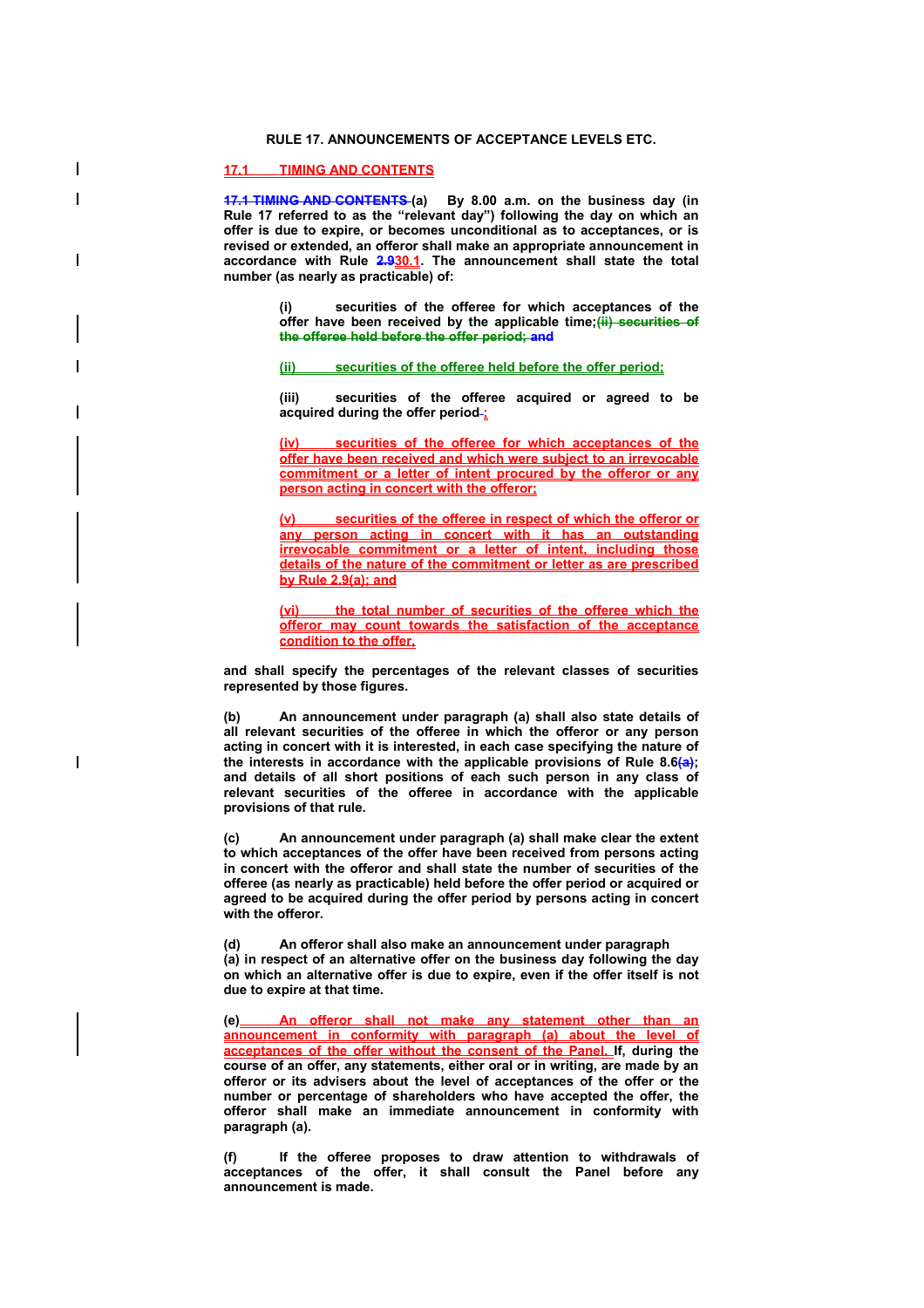**(g) Acceptances of an offer which are not complete in all respects and acquisitions may be included in the totals in an announcement under paragraph (a) only if they could be counted towards satisfying an acceptance condition under Rules 10.3 and 10.4.** 

#### **17.2 CONSEQUENCES OF FAILURE TO ANNOUNCE**

 $\overline{\phantom{a}}$  $\overline{\phantom{a}}$ 

 $\overline{\phantom{a}}$ 

**17.2 CONSEQUENCES OF FAILURE TO ANNOUNCE If an offeror, having announced the offer to be unconditional as to acceptances, fails by 3.30 p.m. on the relevant day to make an announcement in accordance with the requirements of Rule 17.1, immediately thereafter each acceptor shall become entitled to withdraw his or her acceptance. Subject to Rule 31.6, the offeror may terminate this right of withdrawal, in respect of acceptances not already withdrawn, not less than 8 days after the relevant day by confirming, if such is the case, that the offer is still unconditional as to acceptances and by making an announcement in accordance with the requirements of Rule 17.1; for the purposes of Rule 31.2, the offer shall remain open for acceptance for not less than 14 days after the date of such confirmation and announcement.** 

#### **17.3 ANNOUNCEMENT FOLLOWING SATISFACTION OF ALL CONDITIONS**

**By 8:00 a.m. on the business day following the day on which an offer becomes unconditional in all respects, the offeror shall make an announcement to that effect in accordance with Rule 2.930.1, and shall include in such announcement:** 

> **(i) the details, as at the time of satisfaction of all conditions of the offer, required in an announcement made under Rule 17.1(a);**

**(ii) the basis on which the offer is to continue to be open for acceptance, consistent with the provisions of Rule 31.2; and** 

**(iii) the arrangements for and timing of settlement of consideration under the offer.**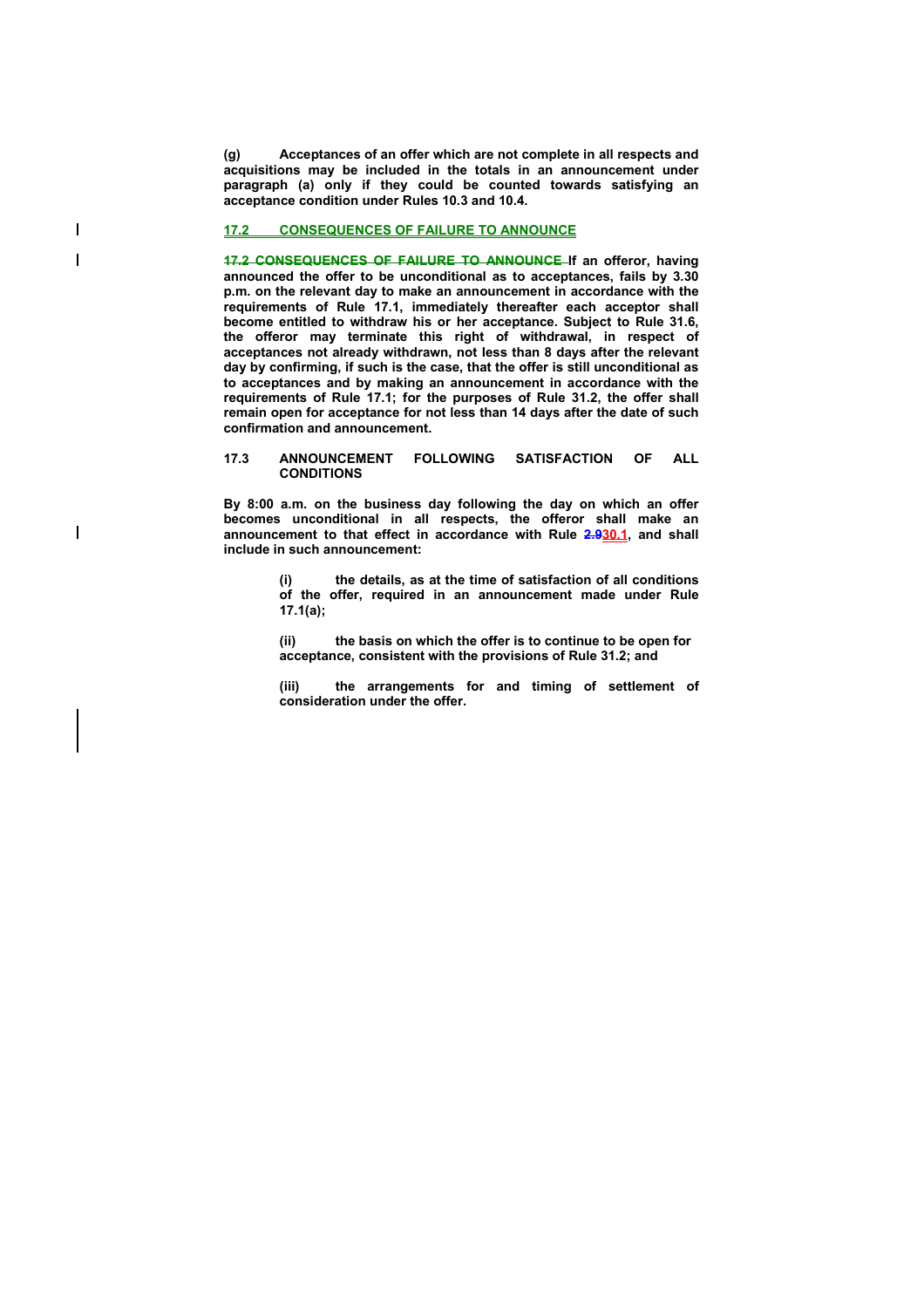#### **RULE 18. THE USE OF PROXIES AND OTHER AUTHORITIES IN RELATION TO ACCEPTANCES**

**An offeror may not require a shareholder as a term of his or her acceptance of an offer to appoint a proxy to exercise the voting rights conferred by his or her shares in the offeree, or to exercise any other rights or take any other action in relation to those shares, unless the appointment is made on the following terms, which shall be set out in the offer document:** 

**(a) the proxy may not exercise such voting or other rights or take such other action unless the offer has become or been declared unconditional in all respects or, in the case of the exercise of voting rights by the proxy, the resolution concerned is the subject of the last condition of the offer remaining to be satisfied (other than any condition referred to in Rule 24.924.10) and the offer will become unconditional in all respects (except, where relevant, for the satisfaction of any condition referred to in Rule 24.924.10) or lapse depending upon the result of the vote on that resolution;** 

 $\overline{\phantom{a}}$ 

 $\overline{\phantom{a}}$  $\overline{\phantom{a}}$ 

> **(b) where relevant, such voting rights are to be exercised with a view to satisfying any outstanding condition of the offer;**

> **(c) the appointment ceases to be valid if the acceptance is withdrawn; and**

**(d) the appointment applies only to shares assented to the offer.**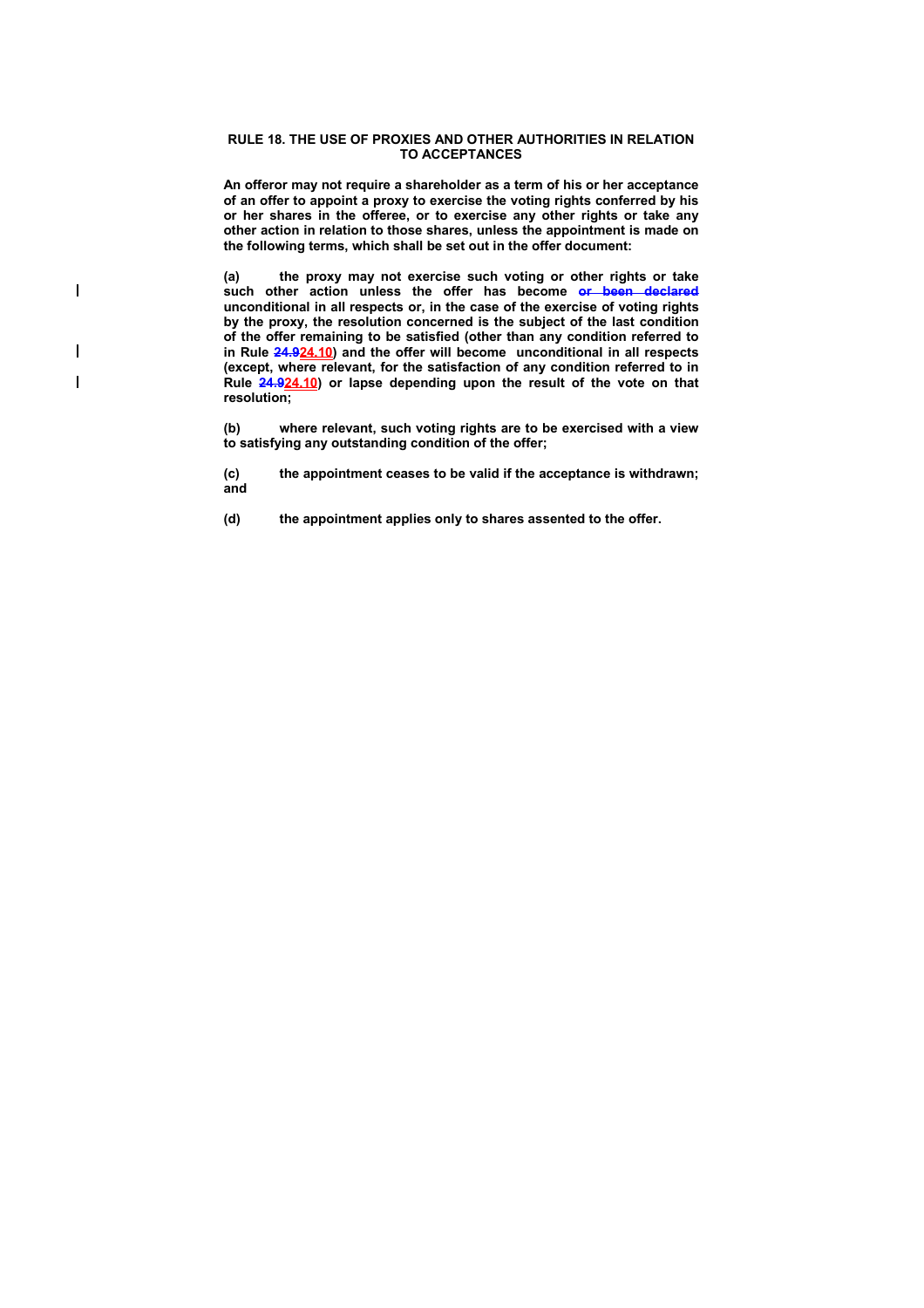## **RULE 19. COMMUNICATIONS**

## **19.1 STANDARDS OF CARE**

**(a) Every person who issues, during the course of an offer, a document, advertisement or statement in connection with the offer or contemplated offer, and the offeror or offeree on whose behalf it is issued, shall ensure that it satisfies the same standards of accuracy, completeness and fair presentation as would be required of a prospectus.** 

**(b) Every such document, advertisement and statement shall clearly state the source for any fact which is material to any argument contained in it, including sufficient detail to enable the significance of the fact to be assessed; provided however that if the information has been included in a document previously sent to shareholders, an appropriate cross-reference shall be sufficient.** 

**(c) A quotation (including, inter alia, a quotation from a newspaper or a stockbroker's circular) shall not be used out of context, and details of its source shall be included, in any such document, advertisement or statement. No such quotation shall be included in any such document, advertisement or statement unless the board of the company which issues it is prepared, where appropriate, to corroborate or substantiate the**  contents of the quotation and the **directors' directors'** responsibility **statement required by Rule 19.2 is included in the document, advertisement or statement.** 

**(d) Every pictorial representation, chart, graph and diagram which is included in any such document or advertisement shall be presented without distortion and, when relevant, shall be to scale.** 

**(e) An offeror or the offeree shall consult the Panel in advance if during the course of the offer it proposes to use televised material, videos, audio tapes or other electronic media in connection with the offer even if they do not constitute advertisements.** 

**(e) Rules 19.1(a) to (d) do not apply to any separate opinion of the employee representatives of the offeree that is appended to an offeree board circular in accordance with Rule 25.1(b) or Rule 32.5(b).**

#### **19.2 RESPONSIBILITY**

**(a) Except with the consent of the Panel, all documents, including circulars to shareholders of the offeree, press releases and announcements (including announcements which initiate an offer period), and all advertisements published in connection with an offer or contemplated offer by or on behalf of an offeror or the offeree during the course of the offer shall state that the directors of the offeror or (as the case may be) of the offeree accept responsibility for the information contained in the document or advertisement and that, to the best of their knowledge and belief (having taken all reasonable care to ensure that such is the case), the information contained in the document or advertisement is in accordance with the facts and, where appropriate, that it does not omit anything likely to affect the import of such information; provided that Rule 19.2 shall not apply to disclosures of dealings in securities, to advertisements falling within category (1), (2) or (8) of Rule 19.4(a)(iii) or to advertisements which contain only information already published in a**  circular which included the statement required by Rule 19.2- or to any **separate opinion of the employee representatives of the offeree that is appended to an offeree board circular in accordance with Rule 25.1(b) or Rule 32.5(b)**

**(b) Except with the consent of the Panel, a director may not be excluded from a statement required by paragraph (a). If the Panel consents to such an exclusion in any case, the document or advertisement concerned shall disclose the exclusion and the reasons for it.** 

**(c) Except with the consent of the Panel:**

 $\overline{\phantom{a}}$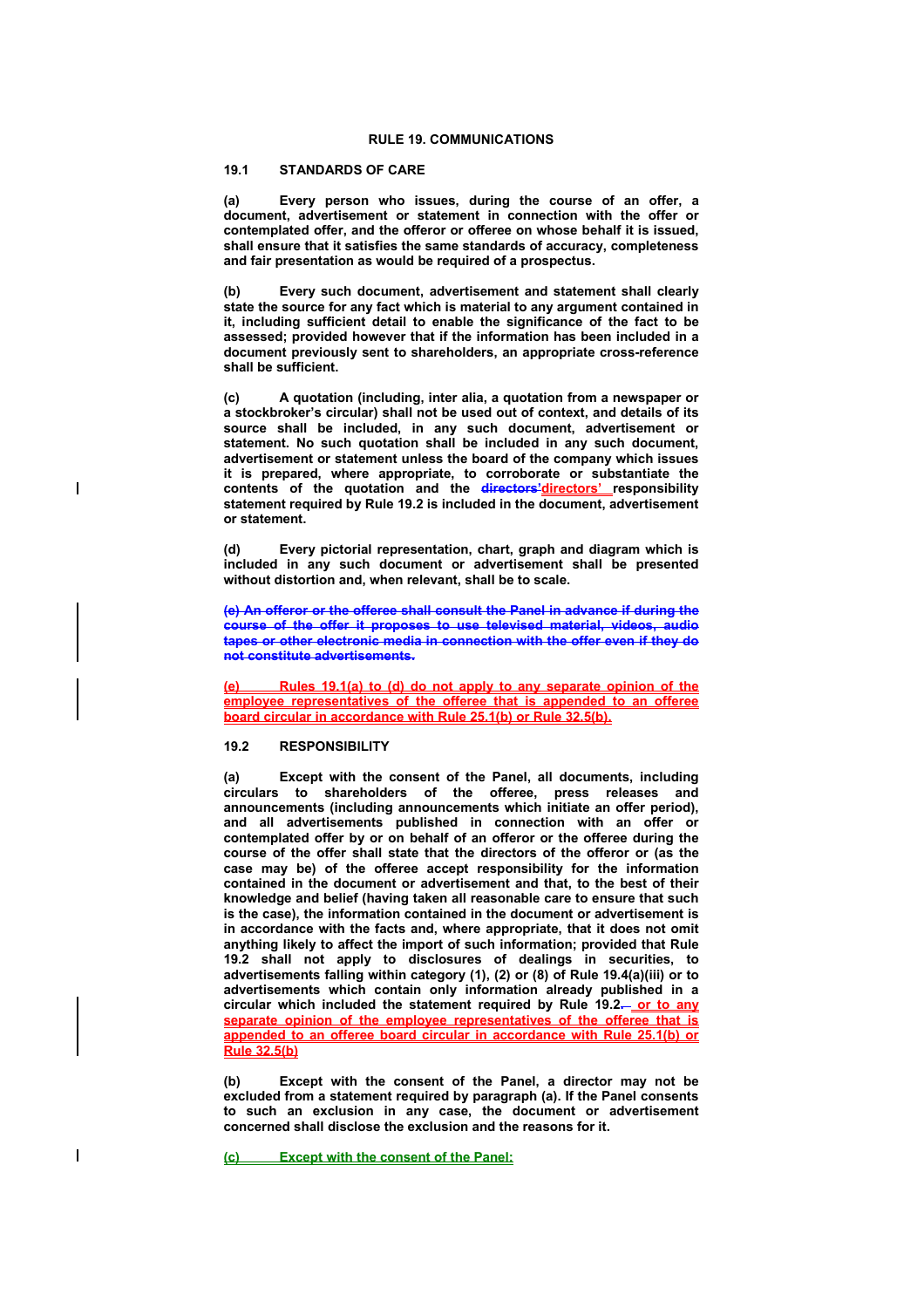**(c) Except with the consent of the Panel: (i) if an offeror is a subsidiary, the directors of the ultimate parent company, and** 

**(ii) in the case of a management buy-out or similar transaction, the managers of the offeree associated with the offeror and the directors of any company which holds or proposes to acquire a beneficial interest of 20% or more in the equity share capital of the offeror, and** 

**(iii) such other person or persons as the Panel, having regard to the General Principles, considers should be so included,** 

**shall be joined with the directors of the offeror in the responsibility statement required by paragraph (a).** 

## **19.3 AVOIDANCE OF MISLEADING STATEMENTS**

**(a) Neither an offeror, the offeree nor any person acting in concert with either of them shall during the course of the offer issue any statement which, even if not factually inaccurate, may mislead shareholders and the market or may create uncertainty. An offeror shall not make a statement to the effect that it may improve its offer, or that it may make a change to the structure, conditionality or the non-financial terms of its offer, unless it commits itself to doing so and specifies the improvement or change.** 

**(b) If an offeror, the offeree or any person acting in concert with either of them to issue during the course of the offer a statement which includes an estimate of the anticipated financial effects of a takeover (including, without limitation, an estimate of a resulting change in profit, cash flow, operating costs or earnings per share), the person so proposing shall consult the Panel in advance and, unless the Panel consents otherwise, shall include in the statement:** 

**(i) the bases of the belief (including sources of information and any assumptions made) supporting the estimate; (ii) reports by financial advisers and auditors or (as the case may be) consultant accountants that the estimate has been made with due care and consideration; (iii) an analysis and explanation of the constituent elements of the estimate sufficient to enable the shareholders of the offeree to understand the relative importance of those elements; (iv) a base figure for any comparison drawn; and (v) a disclaimer as described in Rule 28.6(h).** 

#### **19.4 ADVERTISEMENTS**

 $\overline{\phantom{a}}$ 

 $\overline{\phantom{a}}$ 

**(a) (i) Except with the consent of the Panel, no person may publish an advertisement in connection with an offer or possible offer during the course of the offer unless the advertisement falls within one of the categories listed in subparagraph (iii).** 

> Except where the advertisement falls within category (1), **(8) or (9) in subparagraph (iii), no person shall publish an advertisement in connection with an offer or possible offer during the course of the offer unless its content, format and publication schedule have been approved by the Panel.**

- **(iii) The categories of advertisement referred to in subparagraph (i) are as follows:** 
	- **(1) product advertisements not bearing on an offer or possible offer; (if the person proposing to publish an advertisement has any doubt as to the applicability of this category to it, he or she shall consult the Panel);**
	- **(2) corporate image advertisements not bearing on an offer or possible offer or the financial performance of a party to the offer;**
	- **(3) advertisements confined to factual and noncontroversial information about an offer**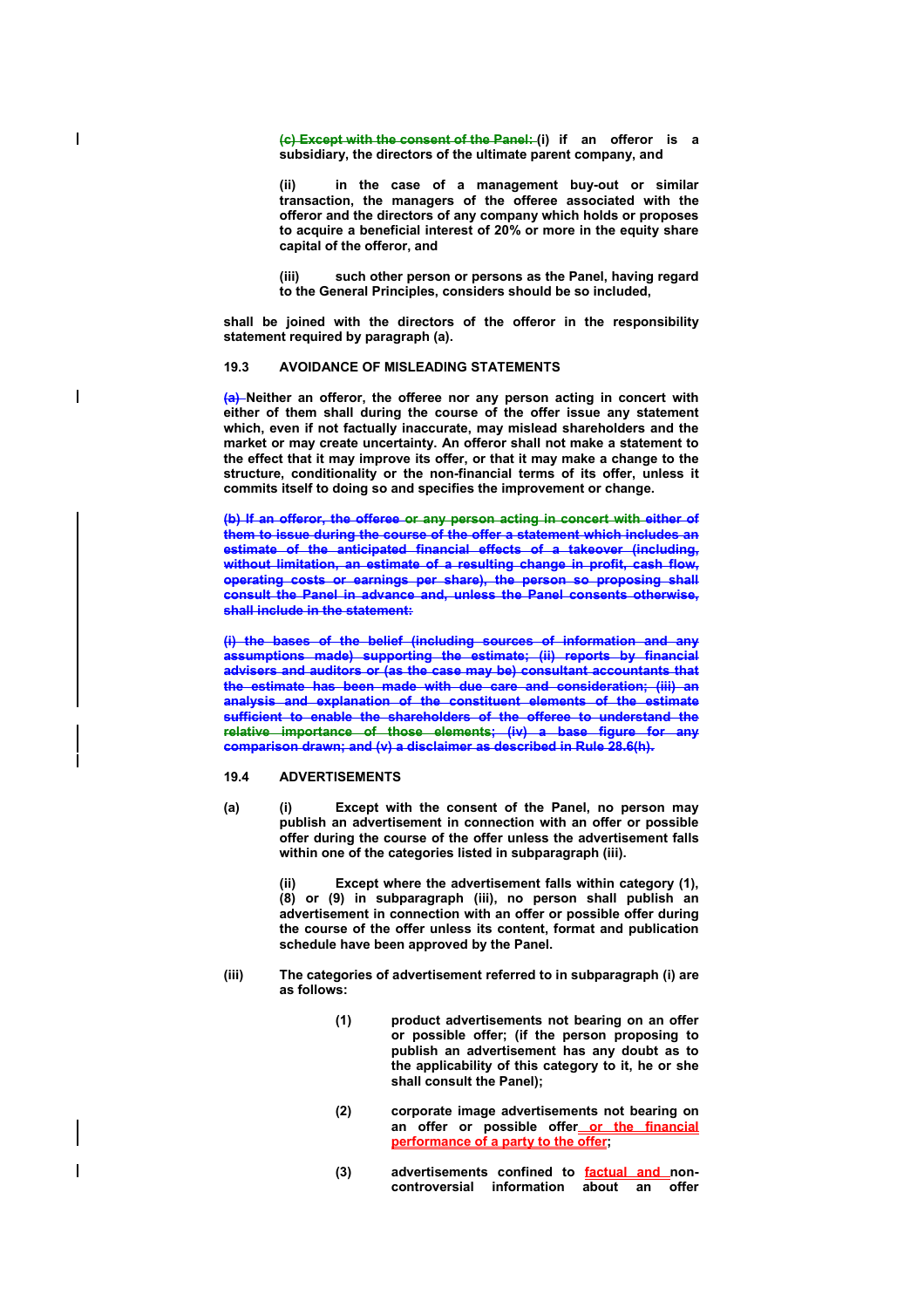**(including, inter alia, reminders as to closing times or the value of an offer); such advertisements shall not include argument or , invective or opinion in relation to the offer;** 

- **(4) advertisements comprising preliminary or interim results and their accompanying statement, provided that such statement is does not used for include argument or , invective or opinion concerning an offer;**
- **(5) advertisements giving information, the publication of which by advertisement is required or specifically permitted by the rules of the Stock Exchange or any equivalent listing authority;**
- **(6) advertisements communicating information relevant to holders of bearer securities;**
- **(7) advertisements comprising a tender offer under the Substantial Acquisition Rules;**
- **(8) advertisements which are notices relating to court schemes, notices of compulsory acquisition or other notices required by applicable law or direction of a court; and**
- **(9) advertisements published with the specific consent of the Panel.**

**(b) Each advertisement published in connection with an offer or possible offer shall clearly and prominently identify the person on whose behalf it is published.** 

- **(c) For the avoidance of doubt, for the purposes of the Rules:** 
	- **(i) the word "advertisement" shall include:** 
		- **(1) every form of advertisement and accordingly its meaning shall not be restricted to advertisements that promote products, services or property or rights of any kind; and**
		- **(2) not only a press advertisement but also an advertisement in other media, including, inter alia, television, radio, internet, video, audio tape and poster; and**

**(ii) a publication that would otherwise be treated as an advertisement shall not be treated differently merely because the content, or part of the content, of the publication has been previously published, whether in the same or any different form, context or medium and whether or not in connection with an offer or possible offer.** 

### **19.5 TELEPHONE CAMPAIGNS**

 $\overline{\phantom{a}}$ 

**(a) Except with the consent of the Panel, neither an offeror nor the offeree nor any person acting in concert with either of them shall during the course of an offer conduct any campaign in connection with the offer or contemplated offer in which shareholders of the offeree , or other persons interested in offeree securities, are contacted by telephone unless such campaign is conducted on its behalf by staff of a financial adviser to the offeror or (as the case may be) to the offeree who are fully conversant with the requirements of, and their responsibilities under, the Rules. The persons who conduct any such campaign may use only previously published information which remains accurate and is not misleading at the time it is quoted; they shall not put any shareholder of the offeree person**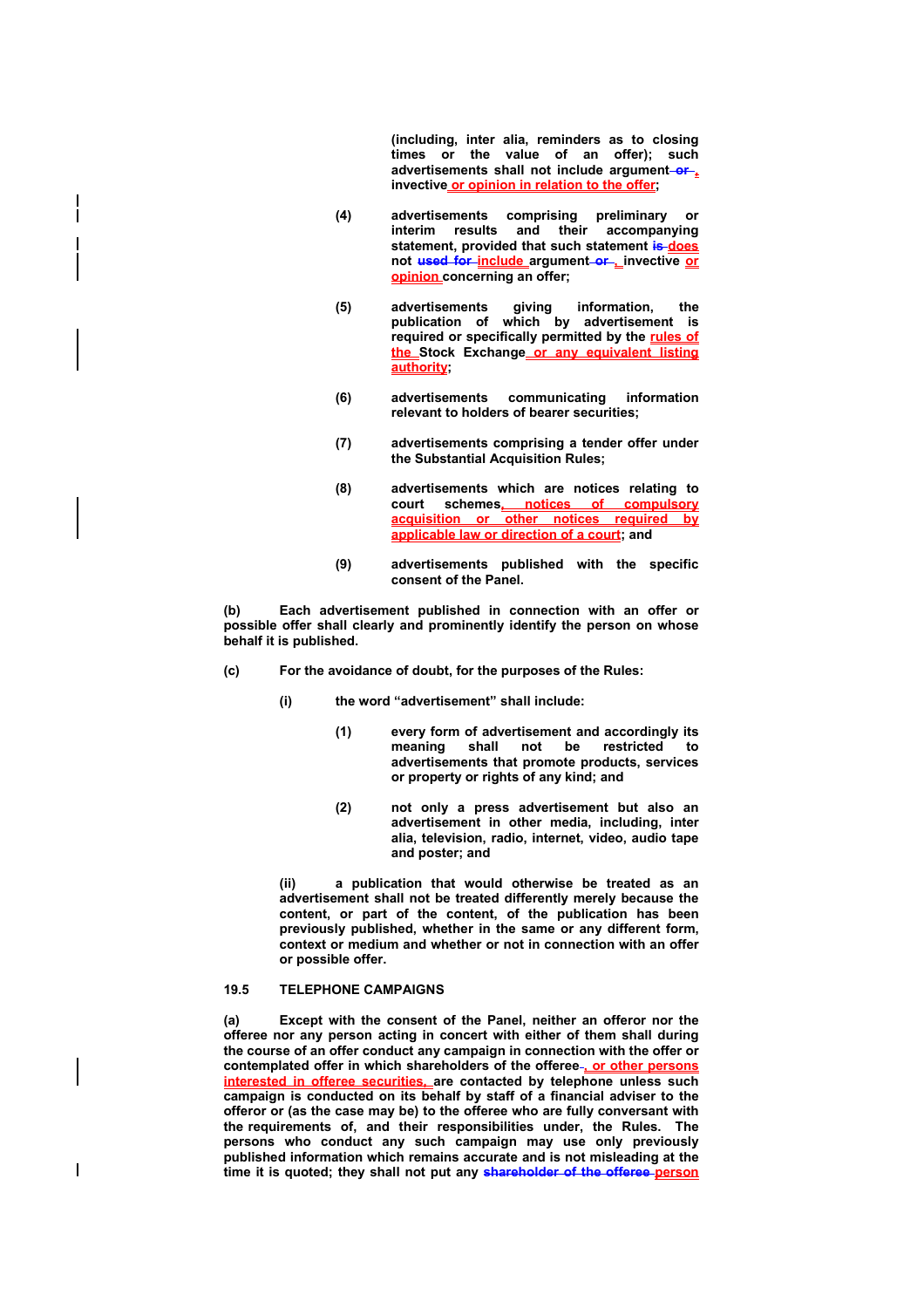**contacted by them under any pressure and they shall encourage all such shareholders persons to consult their professional advisers.** 

**(b) If, notwithstanding the foregoing paragraph, any new information is given to some shareholders or other persons interested in offeree securities** during any such campaign, the offeror or (as appropriate) the **offeree shall ensure that such information is immediately made generally available to shareholders in the manner described in Rule 20.1(b)(ii20.2)a)(ii).** 

#### **19.6 INTERVIEWS AND DEBATES**

**(a) An offeror or the offeree or any person acting in concert with either of them who, during the course of the offer, is interviewed in connection with the offer or contemplated offer on radio, television, the internet or any other medium shall use all reasonable endeavours to ensure that the sequence of the interview is not broken by the insertion of comments or observations by others which were not made in the course of the interview.** 

**(b) Neither an offeror nor the offeree nor any representative of either of them shall during the course of an offer release any new information bearing on the offer or contemplated offer in any interview or discussion with the media. If, notwithstanding this, any new information is made public as a result of such an interview or discussion, the relevant party shall send a circular to shareholders and, where appropriate, take paid newspaper space publish such information** as required by Rule 20.1(b)(ii20.2(a)(ii).

**(c) Representatives of one or more offerors and of the offeree may, during the course of an offer, participate in a joint interview or debate which involves the engagement with each other (either directly or through a third party) of representatives of an offeror and the offeree or of representatives of two or more competing offerors and which is to be simultaneously or subsequently broadcast on or through radio, television, the internet or any other medium, provided that:** 

> **(i) an appropriate representative of the financial adviser to each offeror and the offeree represented at the interview or debate shall himself or herself also be present at and entitled to participate in such interview and debate;**

> **(ii) if any misleading or inaccurate statement is made by the representative of an offeror or of the offeree during the course of the interview or debate, the financial adviser to the party concerned shall, where such adviser is aware or ought reasonably to be aware that the statement is misleading or inaccurate, immediately correct such statement during the course of the interview or debate;**

> **(iii) the representative of each financial adviser present thereat shall, during the course of the interview or debate, use all reasonable endeavours to ensure that no new information bearing on the offer is disclosed by that adviser's client during the course of the interview or debate; and**

> **(iv) the representative of the financial adviser to each participating offeror and offeree shall confirm in writing to the Panel, not later than 12.00 noon on the business day following the date of the interview or debate, that no new information bearing on the offer was disclosed by that adviser's client during the course of such interview or debate.**

**Any person who is in any doubt as to his or her obligations under this paragraph (c) shall consult the Panel.** 

**19.7 DISTRIBUTION AND AVAILABILITY OF DOCUMENTS AND ANNOUNCEMENTS** 

**(a) Every person, being an offeror or the offeree or any person acting in concert with either of them, who during the course of an offer releases to**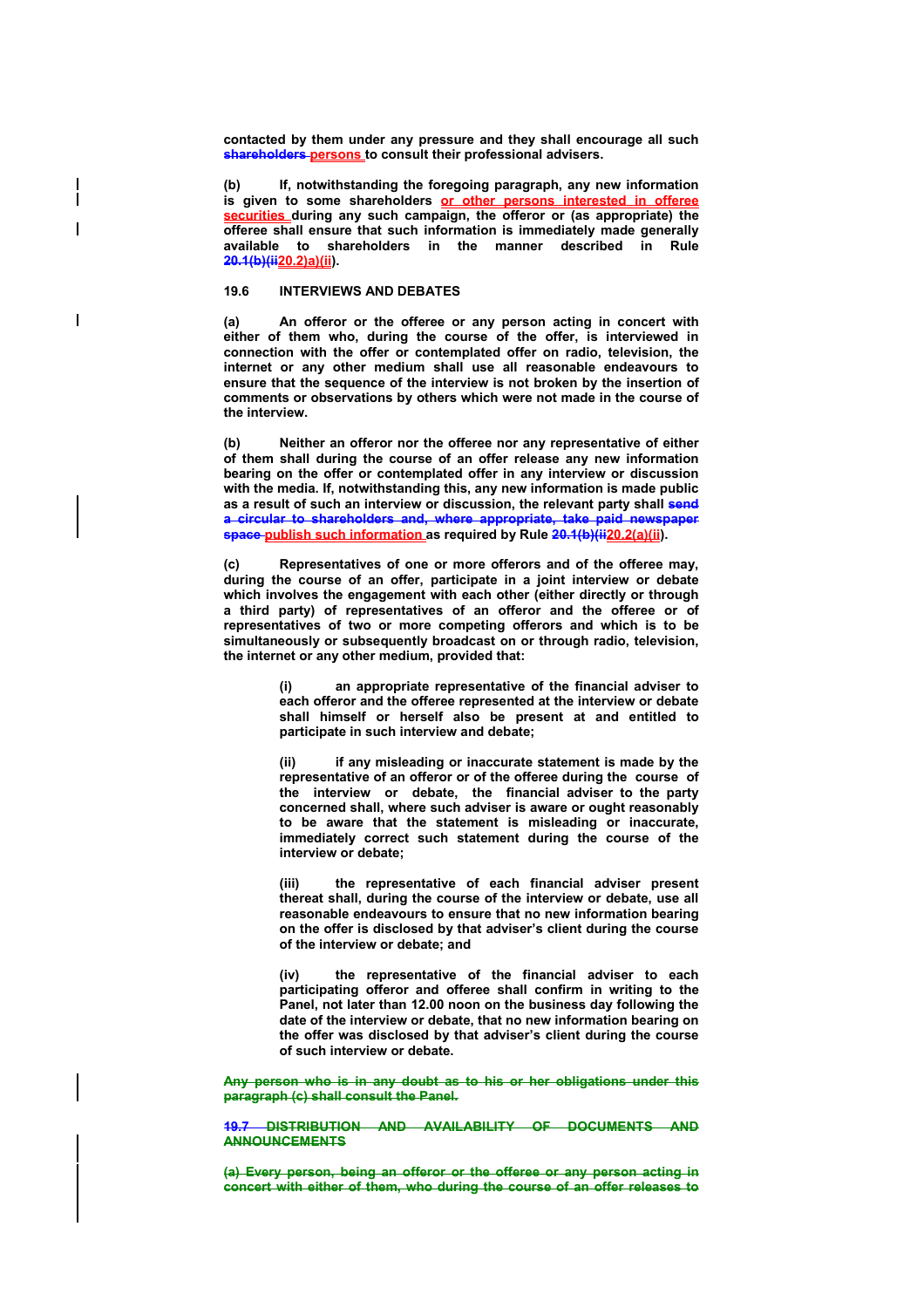**shareholders of the offeree, to a Regulatory Information Service or to the media any offer document, offeree board circular or any other document or announcement of any kind bearing on the offer or contemplated offer (including, without limitation, announcements of annual or interim results of the offeror or offeree) or any advertisement or other material (including any notes to editors) shall, subject to the exception in paragraph (b) below, at the time of release furnish copies of such documents or other material to the Panel and to the advisers to all other principals concerned with the offer or any competing offer. Such material shall not be released to the media under an embargo. If such material is released outside normal business hours, the person making the release shall inform such advisers of the release immediately, if necessary by telephone, and shall, if necessary, make special arrangements to ensure that copies of the material are delivered directly to them and to the Panel.** 

**(b) An offeror shall deliver a copy of the offer document and any revised offer document to the Panel prior to releasing it pursuant to paragraph (a).**

**(c) Where any document is despatched to the shareholders of a relevant company in connection with any waiver or derogation, which the Panel has granted or been requested to grant, of or from an obligation to make an offer under Rule 9 or Rule 37 for any class of shares in the company, the person by whom or on whose behalf the document is despatched shall promptly furnish a copy to the Panel.** 

**(d) A person who despatches a document bearing on an offer to the shareholders of the offeree shall make an immediate announcement to that effect to a Regulatory Information Service, which announcement, in the case of an offer document, a revised offer document, a first response circular or a response circular in relation to a revised offer, shall state where that document is available for inspection in accordance with Rule 26.** 

**(e) Where information is incorporated into any of the above documents by reference to another source of information, the party who releases the document shall send a copy of the information so incorporated to the Panel and the advisers referred to in paragraph (a) in electronic form at the same time as it sends a copy of that document to them in accordance with this rule.**

#### **19.8 ELECTRONIC COMMUNICATIONS**

**Rule 19 shall apply to electronic communications as it applies to communications in other forms. A person who proposes to issue material by electronic communication and who is in doubt as to the applicability of the Rules to such material shall consult the Panel in advance.** 

**19.9 DOCUMENTS, ANNOUNCEMENTS AND INFORMATION REQUIRED TO BE PUBLISHED ON A WEBSITE** 

**(a) Subject to paragraph (b), if, during the offer period, an offeror or the offeree, or any person on its behalf: (i) despatches a document or information in relation to an offer to shareholders in accordance with the Rules; or (ii) publishes an announcement (whether related to the offer or not) by sending it to a Regulatory Information Service, the offeror or the offeree as appropriate shall, as soon as possible and in any event by no later than 12.00 noon on the following business day, ensure that a copy is published on a website.** 

**(b) Copies of the following announcements in relation to notifications made pursuant to the rules of other regulatory regimes are not required under paragraph (a) to be published on a website:** 

**(i) transactions by directors, secretaries or other persons discharging managerial responsibility in respect of a company; (ii) the acquisition or disposal of major shareholdings; and (iii) disclosures in respect of increases or decreases in the total number of voting rights and capital in respect of each class of shares in issue (including treasury shares).** 

**(c) Copies of all documents, announcements and information required to be published on a website under paragraph (a) shall continue to be made available on a website free of charge during the course of the offer.**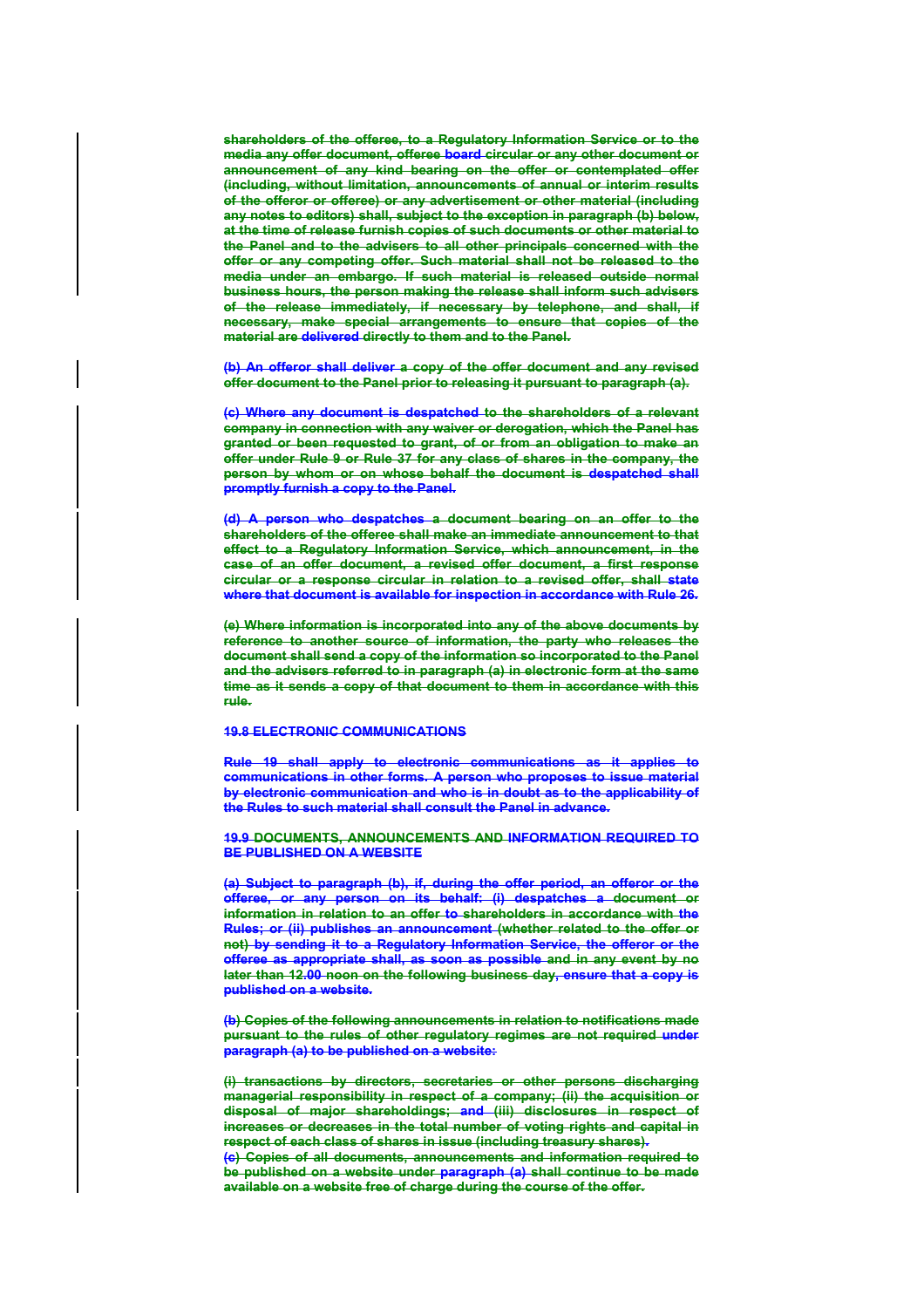**(d) All documents, announcements and information published in relation to an offer by an offeror or the offeree in the manner described in paragraph (a) above shall contain a statement providing details of the website on which a copy will be published.** 

**(e) An offeror and the offeree shall each use its own website when publishing copies of documents, announcements and information in accordance with paragraph (a). If an offeror or the offeree does not have its own website, or proposes to use a website maintained by a third party for that purpose, it shall consult the Panel.** 

**(f) All documents, announcements and information published on a website in accordance with paragraph (a) shall be published in a "read-only" format so that it may not be amended or altered in any way.** 

**(g) The publication of offer-related documents, announcements and information on a website shall not satisfy the obligation of the party concerned under Rule 20.1 to make information about companies involved in an offer equally available to all offeree shareholders as nearly as possible at the same time and in the same manner.**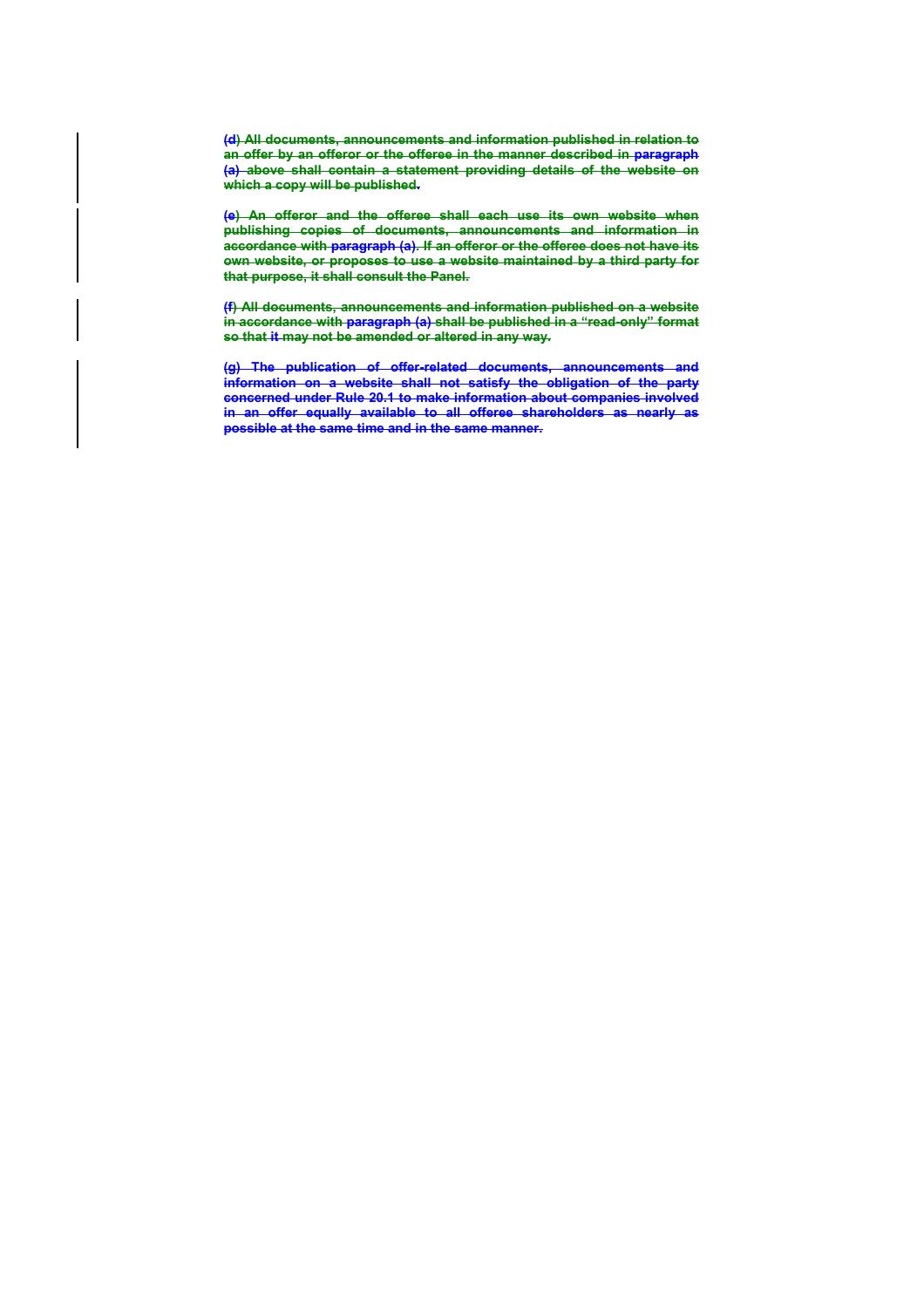**Any person who is in any doubt as to his or her obligations under this paragraph (c) shall consult the Panel.**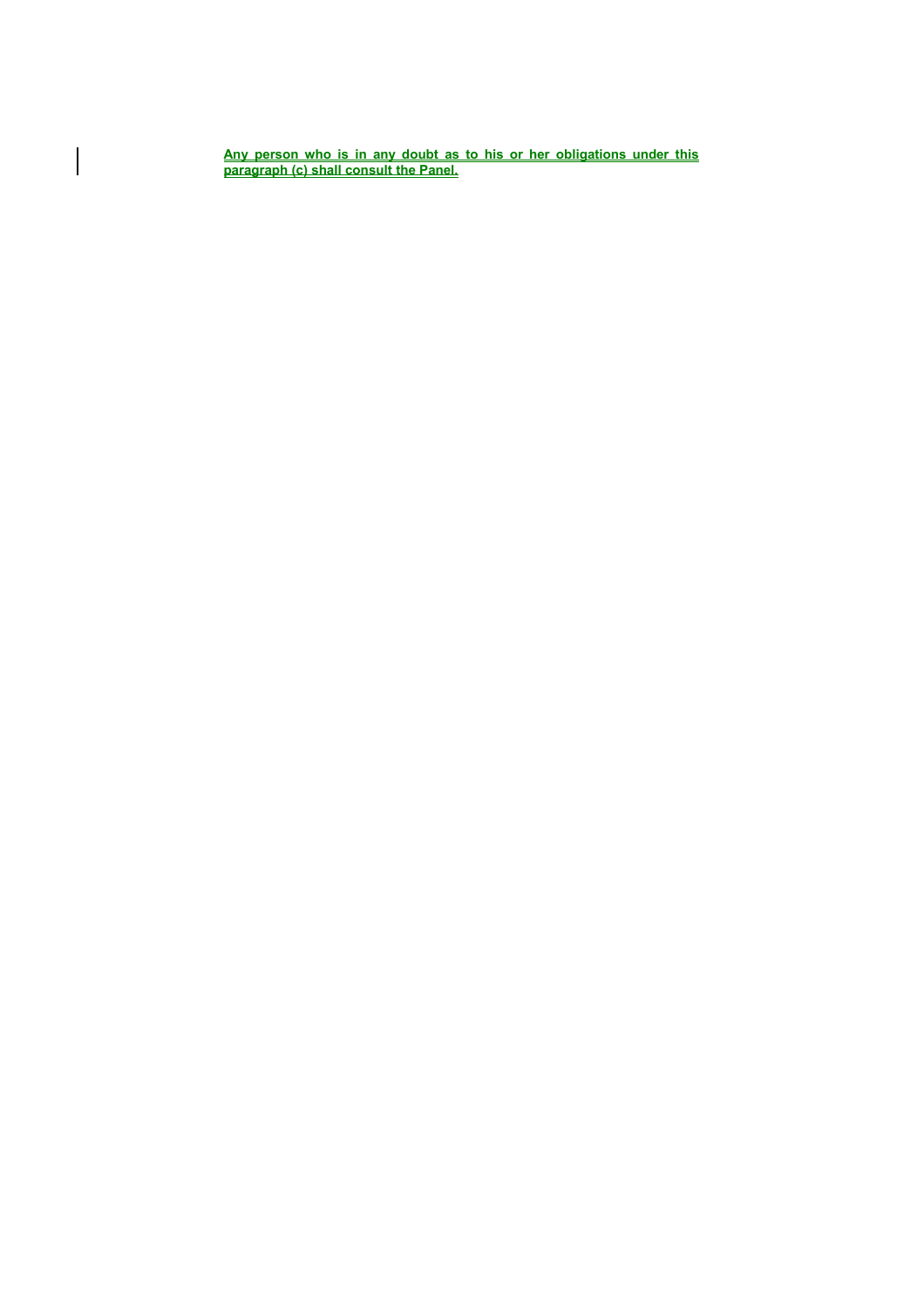#### **RULE 20. EQUALITY OF INFORMATION**

## **20.1 EQUALITY OF INFORMATION TO SHAREHOLDERS**

 $\overline{\phantom{a}}$ 

**(a)Information and opinions about companies involved in an offer or contemplated offer and which is tendered by or on behalf of an offeror or the offeree during the course of an offer shall be made equally available by it to all the holders of shares in the offeree of the class or classes the subject of the offer as nearly as possible at the same time and in the same manner.** 

## **20.2 MEETINGS AND TELEPHONE CALLS WITH SHAREHOLDERS AND OTHERS**

**(b(a) (i) Representatives of the offeror or the offeree or their respective advisers may hold meetings during the offer period**  with shareholders, or other persons interested in relevant **securities, of either the offeror or the offeree, or with analysts, stockbrokers or others engaged in investment management or advice, provided that such representatives do not disclose any material new information or express any significant new opinion and the following provisions are observed. Such representatives shall not put any shareholder, or any other person interested in relevant securities, of the offeree present at any such meeting under any pressure and they shall encourage all such persons to consult their professional advisers. Except with the consent of the Panel, an appropriate representative of the financial adviser or corporate broker to the offeror or (as the case may be) the offeree shall be present at any such meeting. It shall be the duty of that representative to confirm in writing to the Panel, not later than 12.00 noon on the business day following the date of the meeting, that no such material new information was disclosed and no significant new opinion was expressed at such meeting. The**  written confirmation shall also include the names of **individuals who attended the meeting and their organisations. Any such representative who is in doubt as to the status, for the purposes of Rule 20.120.2, of any information or opinion shall consult the Panel.** 

> **(ii) If, notwithstanding subparagraph (i), any material new information or significant new opinion is disclosed or expressed at any such meeting, the offeror or (as the case may be) the offeree shall send to shareholders of the offeree as soon as possible thereafter a circular setting out publish** such information **or opinion and, if the offer is in its final stages, shall publish an appropriate newspaper advertisement as well as a circular. Every such circular and advertisement in an announcement in accordance with Rule 30.1. Every such announcement shall include the directors' responsibility statement in accordance with Rule 19.2. If such new information or opinion is not capable of being substantiated as required by these Rules (including, inter alia, a profit forecast), the circular and (where applicable) the advertisement announcement shall make this clear and shall contain a formal withdrawal of the information or opinion. If there is any dispute as to whether the requirements of this paragraph (ba) have been complied with, it will be the duty of the financial adviser or corporate broker to the offeror or (as the case may be) the offeree to satisfy the Panel that those requirements have been complied with. Every financial adviser shall ensure that no such meeting is arranged on behalf of its client without its knowledge.**

> (iii) The above provisions of this paragraph (**ba)** shall apply to **all such meetings held during an offer period wherever they take place and whether the meeting is with one or more persons or firms. A communication of information or opinion by telephone or electronic means (other than a communication to which Rule 19.5 applies) shall be deemed to be a meeting for the purposes of Rule 20.120.2. This paragraph (bSubparagraph (i) shall not apply to a meeting with employees in their capacity as such (rather than in their capacity as shareholders), but the offeror or (as the case may**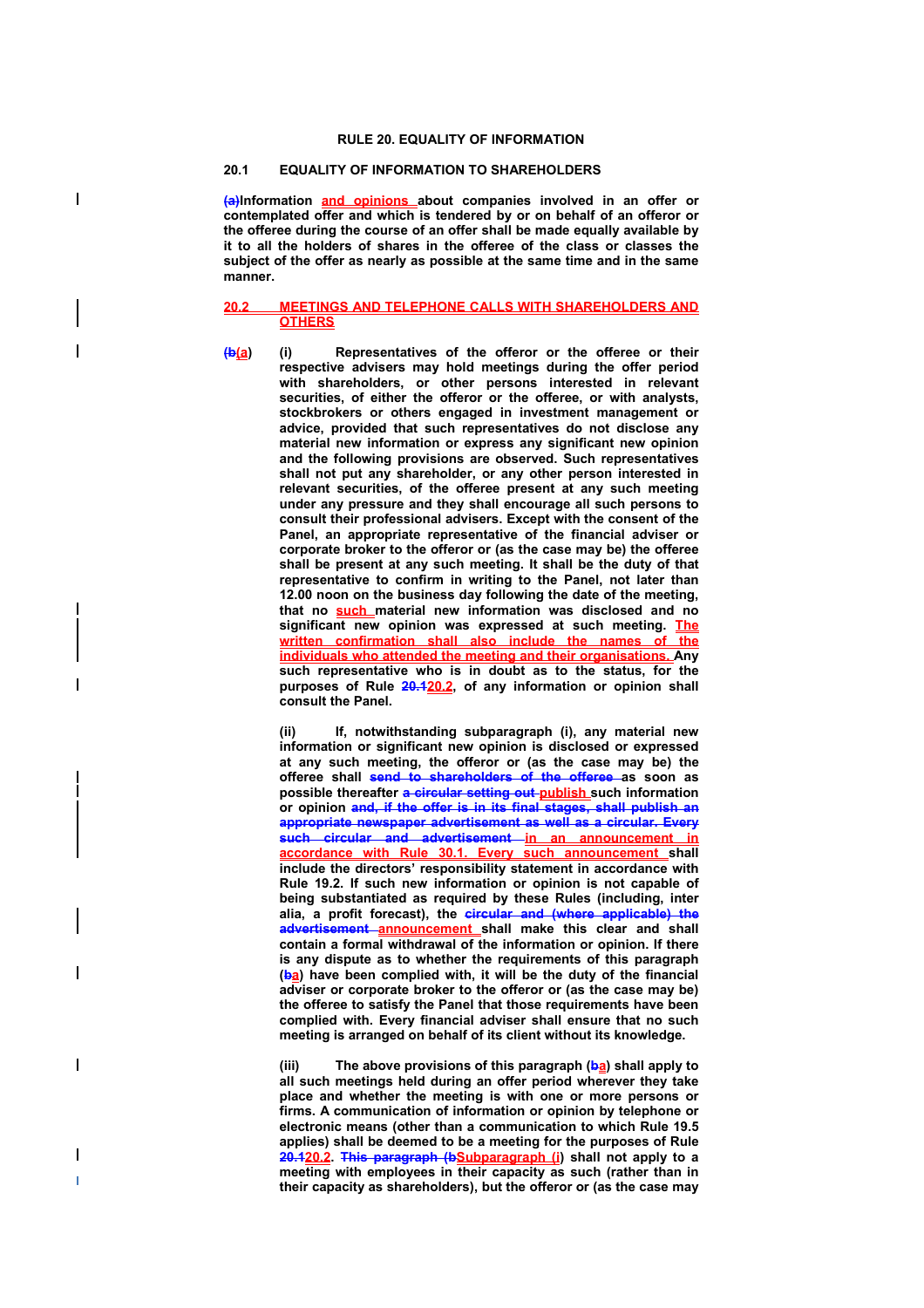**be) the offeree shall consult the Panel in advance of such a meeting if any such employees are interested in a significant number of relevant securities of the offeree.** 

**(c(b) (i) Rule 20.1 shall not prevent the issue of circulars investment research during the course of an offer to their own investment clients by brokers or advisers to, or by other persons remunerated by or acting in concert with, an offeror or the offeree provided that such issue has previously been approved by the Panel.** 

> **(ii) When giving to its own clients issuing investment research during the course of the offer information on the companies involved in an offer, a person acting in concert with an offeror or the offeree shall ensure that such investment research, if including information on a party to the offer, does not include any statement of fact or opinion derived from information which is not generally available; and, without prejudice to the generality of the foregoing, that such information does not include any profit forecast, quantified financial benefits statement, asset valuation or estimate of other data material to the offer (unless, and then only to the extent that, the offer documents or, as the case may be, offeree board circulars contain such forecast, statement, valuation or estimate prepared in accordance with Rule 28). The status of the person acting in concert shall be clearly disclosed to its clients at the time.**

> **(iii) Where a person acting in concert with an offeror or the offeree issues a circular to clients investment research during the course of an offer, that person shall send a copy of the final**  version of the circular research to the Panel at the time of its **release. Where relevant, the requirements of this paragraph (c) shall apply to screen displays.**

# **20.220.3 EQUALITY OF INFORMATION TO OFFERORS14OFFERORS9**

**(a) Irrespective of any preference that the offeree board may have for one offeror over another, the offeree shall promptly provide any information, including particulars of shareholders, specifically requested by an offeror if, and to the extent that, the same or substantially the same information has previously been made available by the offeree to another offeror, provided that:** 

> **(i) unless the Panel directs otherwise in the circumstances of a particular case, this requirement shall apply only if the existence of that other offeror (but not necessarily its identity) has been the subject of an announcement under Rule 2.4(a) or Rule 2.5 2.7 and the offer period relative to the offer or possible offer by that other offeror has not ended; and**

> **(ii) where the offeree board is not satisfied that the offeror concerned has available to it resources sufficient to implement an offer, the offeree may apply to the Panel to direct that compliance with Rule 20.2 20.3 by it may be deferred pending the satisfaction by that offeror of such conditions as the Panel may specify in the circumstances of the particular case.**

**(b) (i) Except as provided in subparagraph (ii) below, the provision of information by the offeree board pursuant to this rule shall not be made by it subject to any condition other than those relating to: the confidentiality of the information provided; reasonable restrictions prohibiting the use of the information provided to solicit customers or employees; and the use of the information solely in connection with an offer in respect of the offeree. No such condition shall be any more onerous than those imposed by the offeree board upon any other offeror.** 

 $\overline{a}$ 

 $\overline{\phantom{a}}$ 

<sup>9</sup> **See Rule 2.1(c) of Part A.**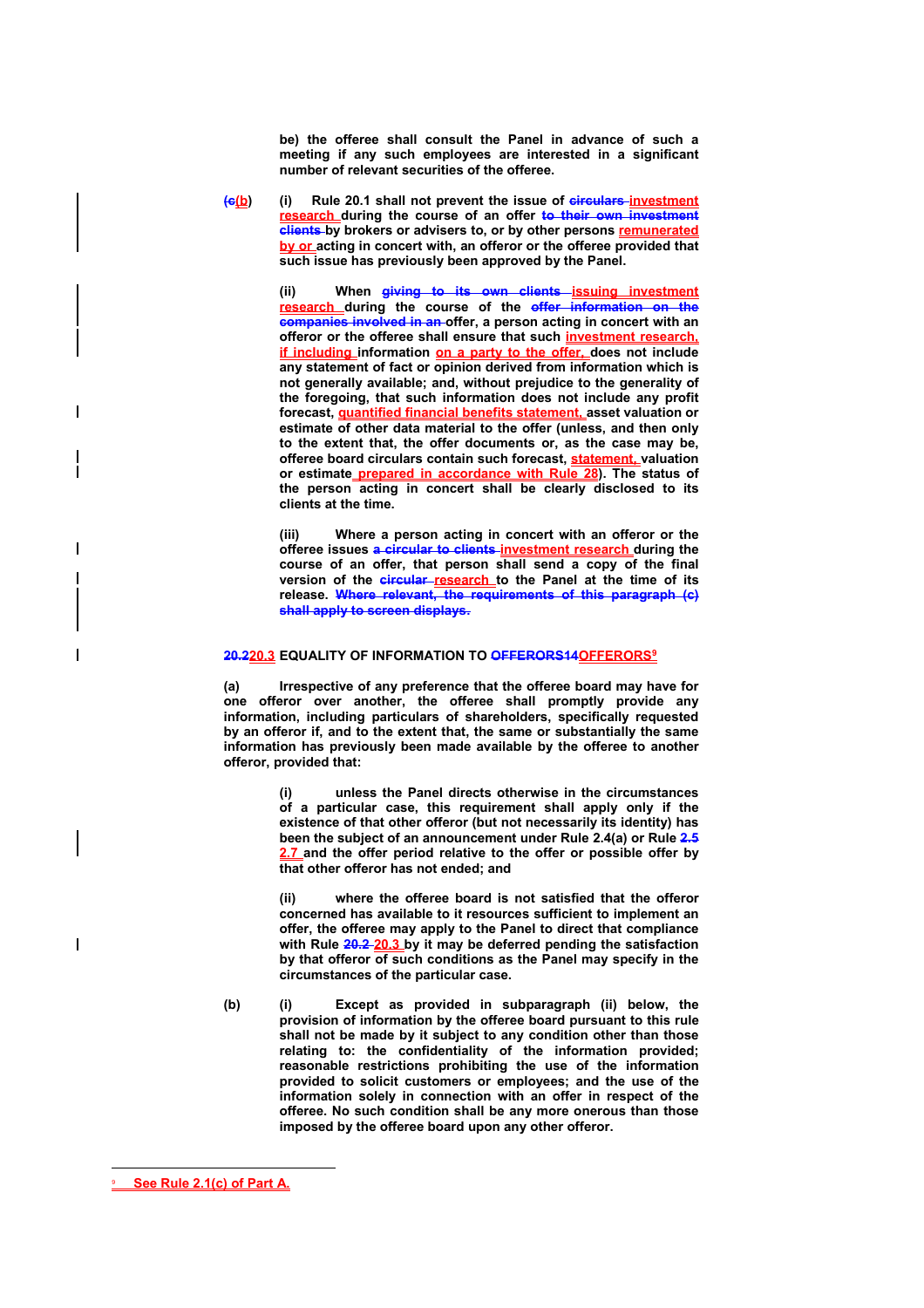**(ii) The provision of information pursuant to this rule may be made subject to a requirement that the offeror sign a hold harmless letter in favour of a firm of accountants or other third party, provided that every other offeror to which the offeree board has provided such information has been required to sign a letter in the same or substantially similar form** 

**(c) Where an offer or possible offer (the "first offer") would or might oblige the offeror to increase by 100% or more its existing issued share capital that confers voting rights, a person who subsequently makes an offer (the "second offer") in respect of either the offeror or the offeree in the first offer (the "target") shall (if the target is a relevant company and paragraph (a) is not otherwise applicable) in connection with the second offer have the same right under paragraph (a) to receive information made available by the target to the other party to the first offer in connection with that offer as if the target were an offeree that had previously made the information available to another offeror in connection with an offer in respect of the target.** 

**(d) If the offer is a management buy-out or similar transaction, the information which, if specifically requested by a competing offeror, Rule 20.2 20.3 requires the offeree to provide to that competing offeror shall be that information generated by the offeree (including the management of the offeree acting in their capacity as such) which is passed to external providers or potential providers of finance (whether equity or debt) to the offeror. The directors of the offeree who are involved in making such offer shall co-operate with the independent directors of the offeree and its advisers in the assembly of this information.** 

If the Panel so directs or if the offeree makes a public **announcement that it has commenced discussions with one or more persons in relation to the sale of all or substantially all of its assets (excluding cash and cash equivalents) during an offer period or following the date on which the board of the offeree has reason to believe that a bona fide offer might be imminent, information given by the offeree to the potential asset purchaser(s) must, on request, be given to an offeror or bona fide potential offeror.**

#### **20.320.4 INFORMATION TO INDEPENDENT DIRECTORS IN MANAGEMENT BUY-OUTS**

**If the offer is a management buy-out or similar transaction, the offeror shall, on request, promptly furnish the independent directors of the offeree or their advisers with all information that has been furnished by the offeror to external providers or potential providers of finance (whether equity or debt) for the buy-out.** 

**Rules** 

 $\overline{\phantom{a}}$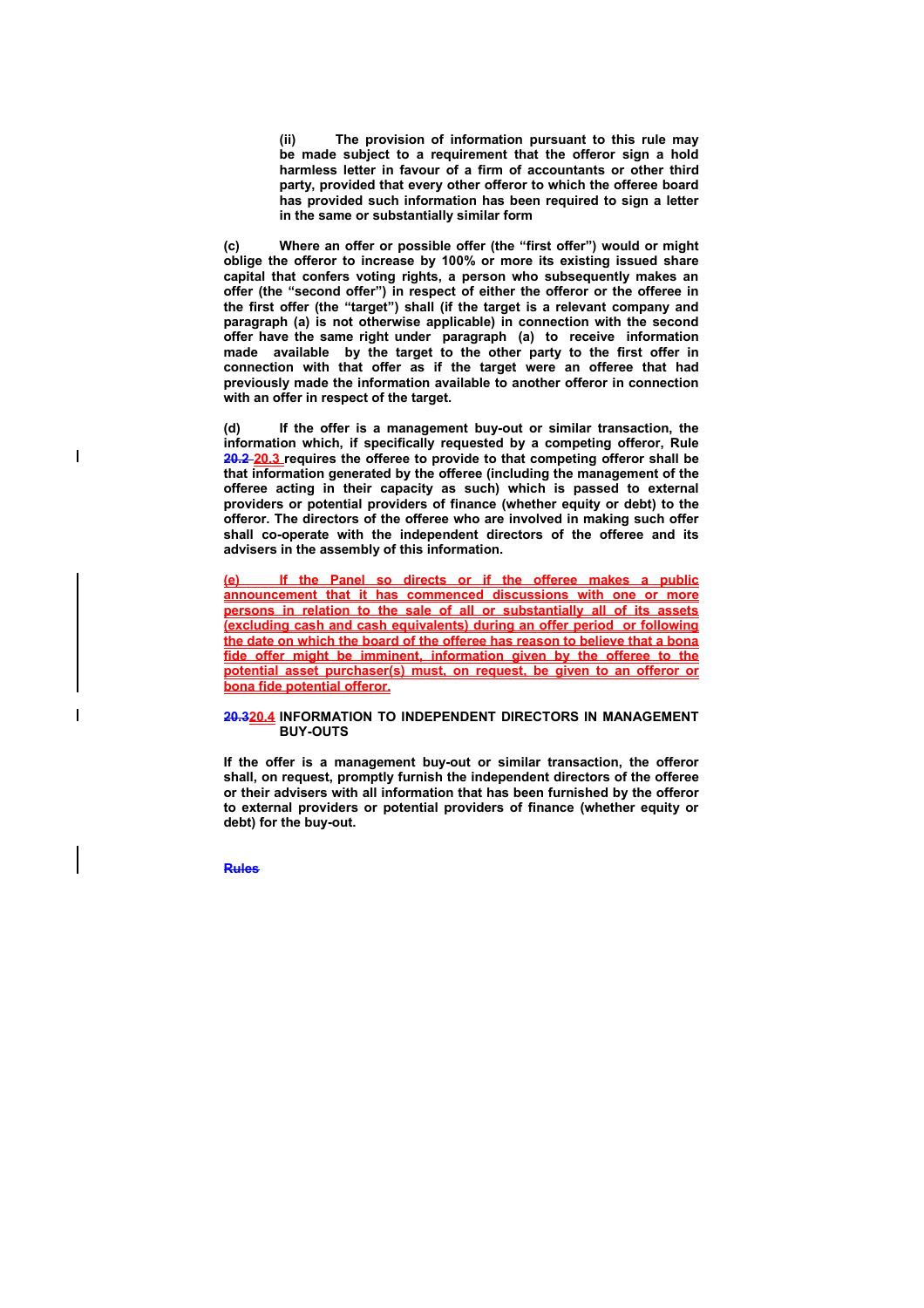**20.5 VIDEOS**

**(a) A video published by or on behalf of an offeror or the offeree which includes any information or opinions relating to an offer or to the financial performance of a party to an offer must comprise only a director or senior executive reading from a script or participating in a scripted interview. Any such video may be published only with the prior consent of the Panel.**

**(b) A video to which paragraph (a) applies must be published on a website of the offeror or (as the case may be) the offeree in accordance with Rule 26.**

**20.6 SOCIAL MEDIA**

**Social media must not be used by or on behalf of an offeror or the offeree to publish information relating to an offer, other than for the publication of:**

**(a) the full text of an announcement which has been published in accordance with Rule 30.1;**

**(b) the full text of a document which has been published on a website in accordance with the Rules;**

**(c) a video which has been published with the prior consent of the Panel in accordance with Rule 20.5; or**

**(d) a notification of a link to the webpage on which such an announcement, document or video has been published, which notification must comply with the requirements of Rule 30.6.**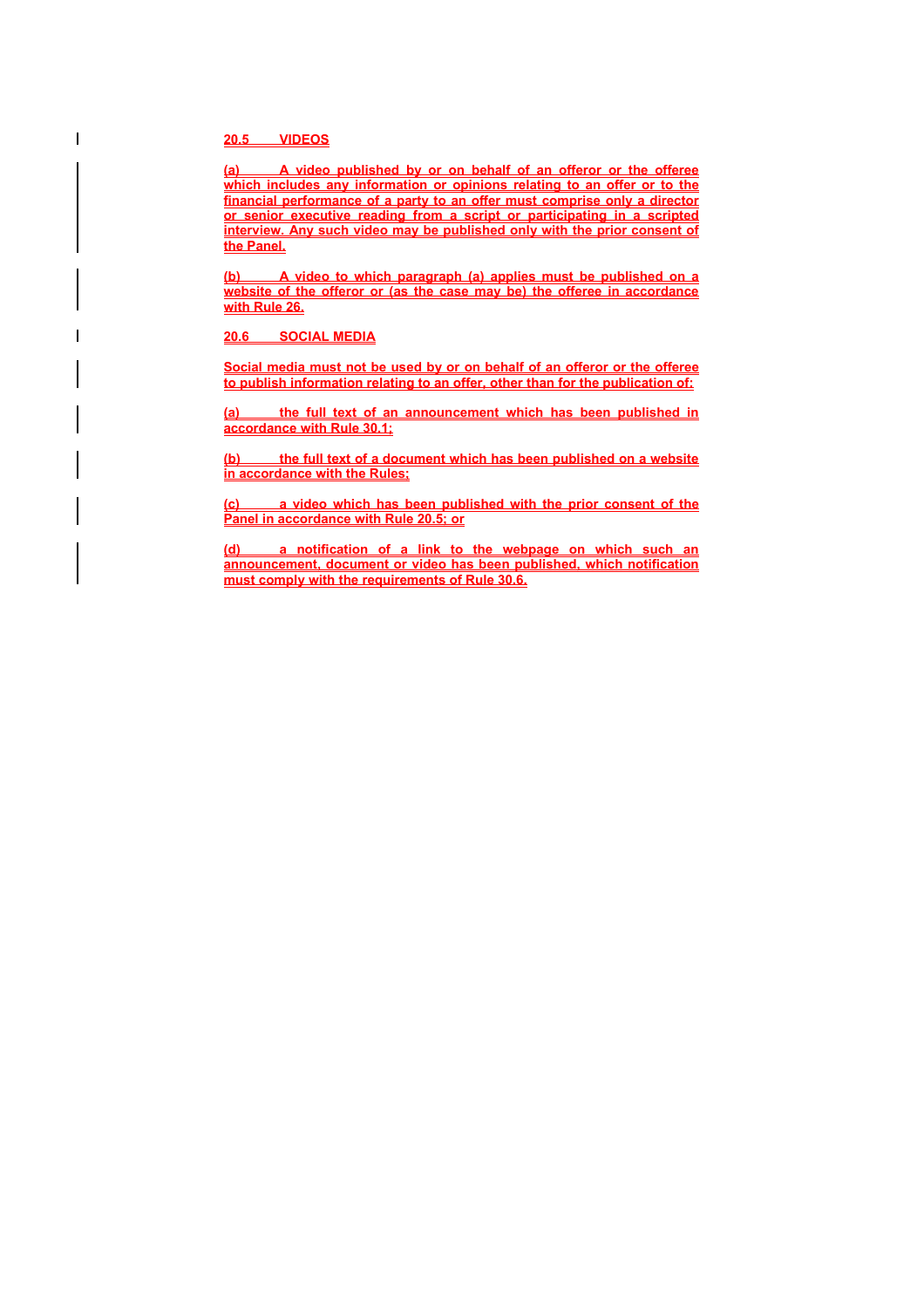#### **21.1 RESTRICTIONS**

**(a) Except:** 

**(i) with the approval of the offeree in general meeting;** 

**(ii) with the consent of the Panel in the case of a proposed action of the type described in any of subparagraphs (1) to (5) where the Panel is satisfied that such action would not constitute frustrating action;** 

**(iii) with the consent of the Panel where the holders of securities carrying more than 50% of the voting rights in the offeree state in writing that they approve the action proposed and would vote in favour of any resolution to that effect proposed at a general meeting of the offeree;** 

**(iv) with the consent of the Panel in pursuance of a contract entered into prior to the announcement of the offer or (as the case may be) to any such earlier time as is referred to below; or** 

**(v) with the consent of the Panel where a decision to take the proposed action was made prior to the announcement of the offer or (as the case may be) to any such earlier time as is referred to below and such decision: (1) has been partly or fully implemented before that time; or (2) has not been partly or fully implemented before that time but is in the ordinary course of business,** 

**during the course of an offer or at any earlier time at which the offeree board has reason to believe that the making of an offer in respect of the offeree is or may be imminent the offeree shall not, and shall procure that no subsidiary of the offeree shall:** 

- **(1) allot or issue any authorised but unissued shares (including treasury shares) or redeem or purchase any of its own securities;**
- **(2) issue or grant an option in respect of any unissued shares (including treasury shares);**
- **(3) create or issue, or permit the creation or issue of, any security conferring rights of conversion into or subscription for shares;**
- **(4) sell, dispose of or acquire, or agree to sell, dispose of or acquire, any assets of a material amount or any operations yielding profits of a material amount;**
- **(5) enter into any contract otherwise than in the ordinary course of business; or**
- **(6) take any action, other than seeking alternative offers, which may result in frustration of an offer or possible offer or in offeree shareholders being denied the opportunity to decide on the merits of such an offer or possible offer.**

**(b) Where shareholder approval is to be sought in general meeting for a proposed action in accordance with Rule 21.1(a)(i):**

> **(i) the board of the offeree must obtain competent independent advice as to whether the financial terms of the proposed action are fair and reasonable;**

> the Panel must be consulted regarding the date of the **general meeting;**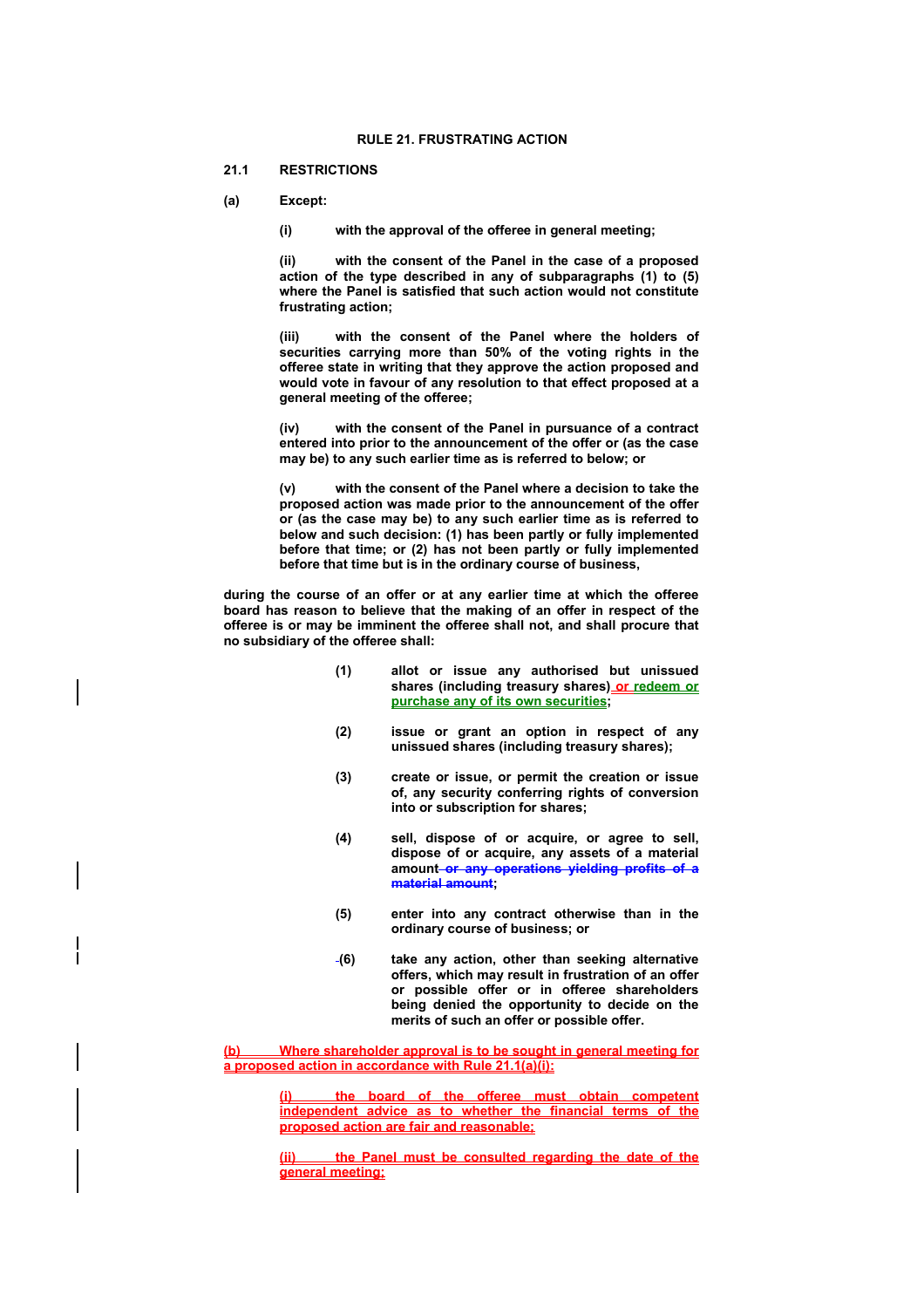**(iii) the board of the offeree must send a circular to shareholders as soon as practicable after the announcement of the proposed action setting out the following details:**

- **(1) full details of the proposed action;**
- **(2) the opinion of the board of the offeree on the proposed action and the board's reasons for forming its opinion;**
- **(3) the substance of the advice given to the board of the offeree as to whether the financial terms of the proposed action are fair and reasonable;**
- **(b)notice convening any such general meeting of the offeree as is referred to in paragraph (a) shall include appropriate (4) information about the current status of the offer or possible offer-; and**
- **(5) any other information necessary to enable shareholders to make an informed decision; and**

**(iv) the offeree must publish the circular and any contracts entered into in connection with the proposed action on a website.**

**(c) The Panel must be consulted in advance if there is any doubt as to whether any proposed action may fall within Rule 21.1(a)(1) to (6).**

## **21.2 INDUCEMENT FEES**

**Except with the consent of the Panel, no offeree nor any person acting in concert with an offeree shall enter into any contract or arrangement to pay any compensation in monetary or other form to, or to provide any indemnity in respect of the costs of, an offeror or any person acting in concert with an offeror, where the relevant obligation would be contingent in any respect upon the relevant offer or proposed offer lapsing or not being made.**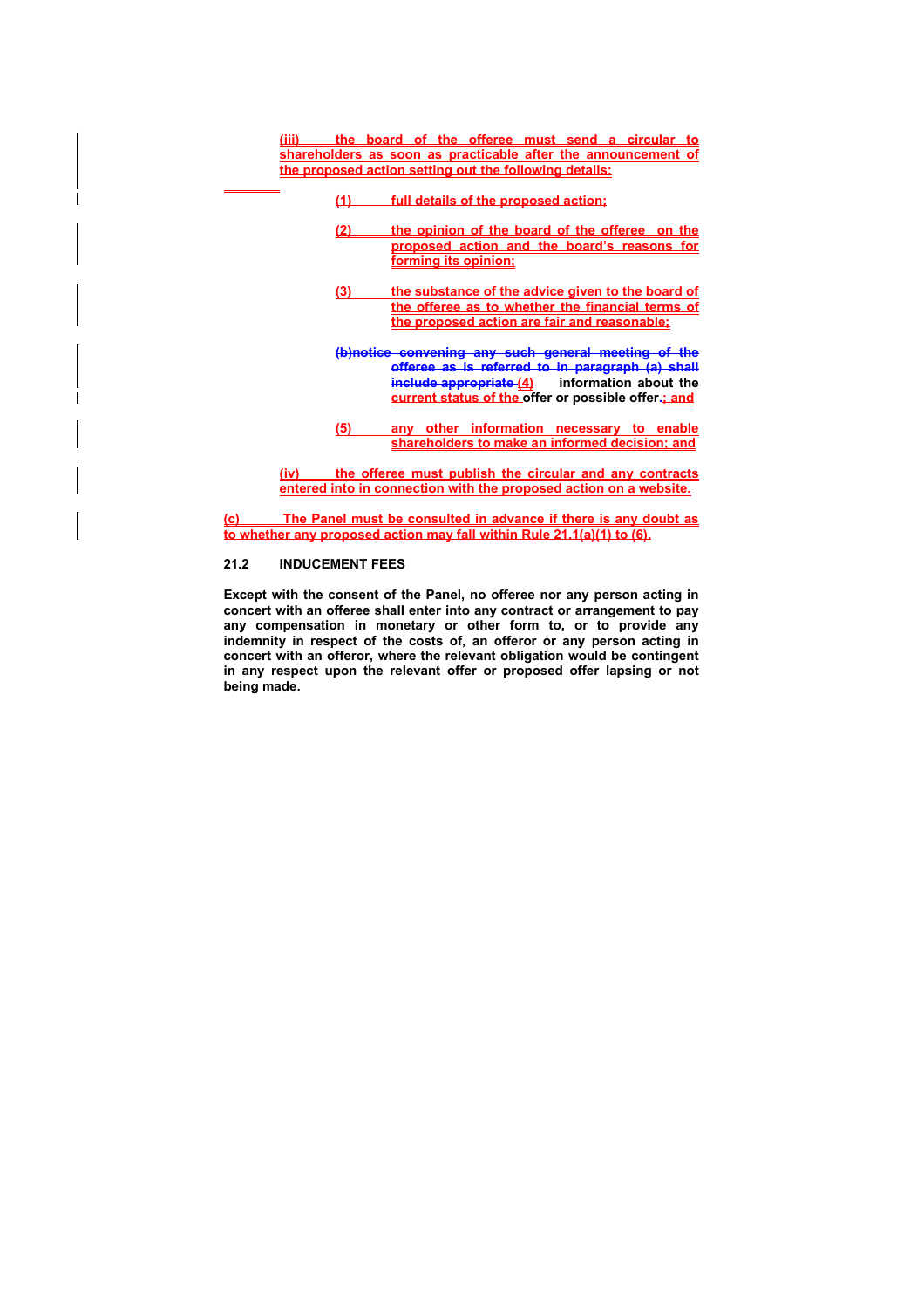# **RULE 22. RESPONSIBILITIES OF THE OFFEREE REGARDING REGISTRATION PROCEDURES**

**The offeree and its registrar shall comply with the procedures set out in Appendix 1. The offeree shall also ensure that transfers of securities of the offeree are registered promptly during the course of an offer.**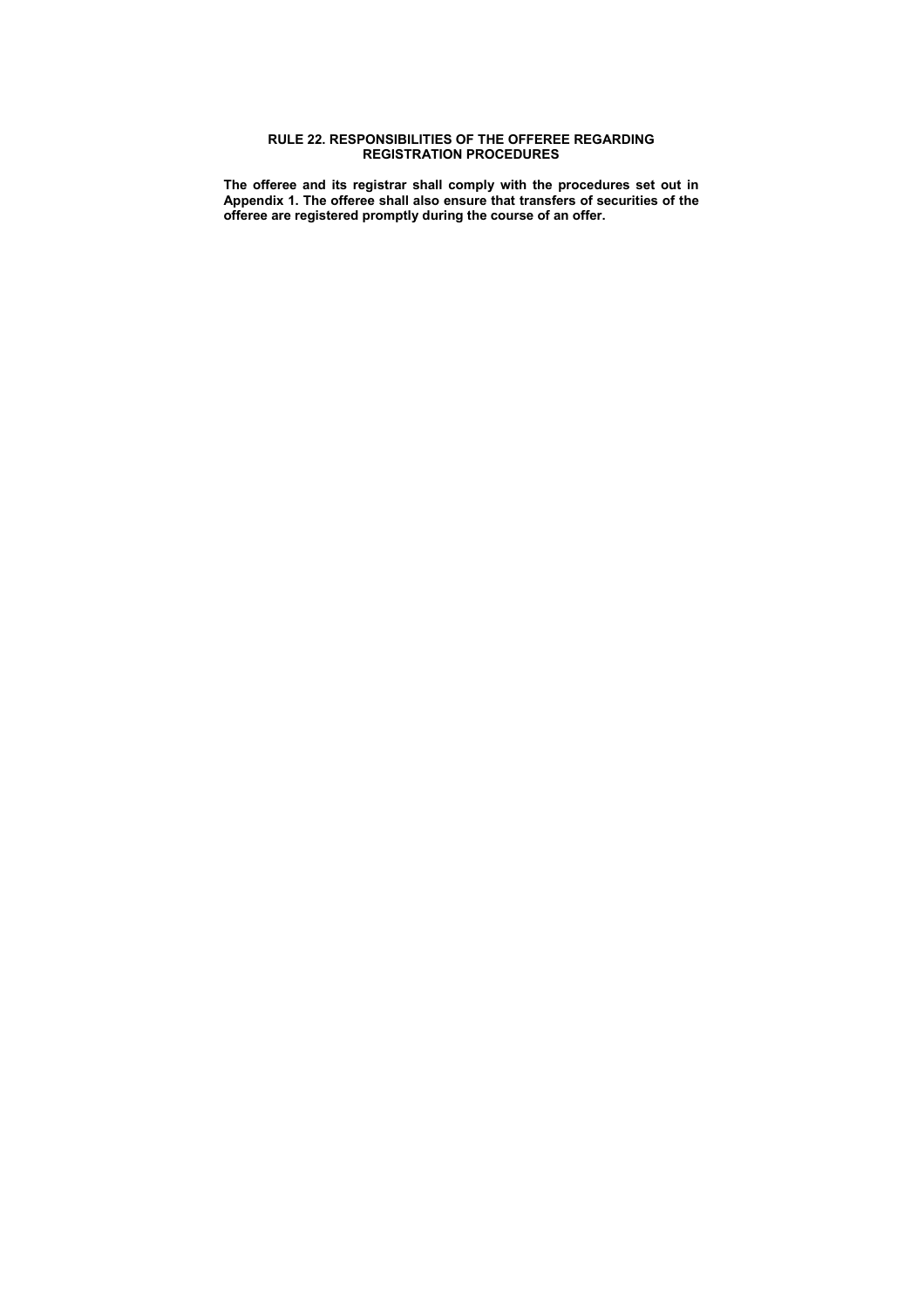### **RULE 23. THE GENERAL OBLIGATION AS TO INFORMATION**

## **23.1 SUFFICIENT INFORMATION**

 $\overline{\phantom{a}}$ 

**(a) The offeror and the offeree board shall, as appropriate, give sufficient information, and the offeree board shall also give sufficient advice, to shareholders of the offeree to enable them to reach a properly informed decision as to the merits or demerits of an offer. Such information and advice shall be despatched sent by the offeror or (as the case may be) the offeree board to shareholders early enough to enable them to make a decision in good time. In the context of provision of information, the obligation of the offeror towards the shareholders of the offeree shall be no less than the obligation of the board of a company towards its own shareholders.** 

**(b) Any document despatched by or on behalf of the offeror or the offeree to shareholders of the offeree shall include information about any material change in any information previously published by it or on its behalf during the offer period; if there have been no such changes, this shall be stated.** 

**(c(b) If an offeror has announced a possible offer pursuant to Rule 2.4(a), the making of which is subject to a pre-condition relating to action by shareholders of the offeree (including, inter alia, the rejection of a proposed acquisition or disposal by the offeree), the first major circular sent by the offeror to the shareholders of the offeree shall include the information that would be required by Rule 24 to be included in that circular if it were an offer document.** 

## **23.2 CONSENT TO INCLUSION OF ADVICE, OPINIONS AND REPORTS**

**If any document or announcement published in connection with an offer by or on behalf of the offeree or offeror includes:**

**(a) the substance of the advice given to the offeree board or to the offeror by the adviser pursuant to Rule 3.1(a) or Rule 3.2(a);**

**(b) reports on a profit forecast or a quantified financial benefits statement given by reporting accountants and any financial adviser in accordance with Rule 28;**

**(c) a valuation report given by a valuer in accordance with Rule 29; or**

**(d) any other recommendation, opinion or report of an adviser, including a financial adviser or a consultant,** 

**the document or announcement shall, unless issued by the adviser concerned, include a statement that each of the adviser(s), the reporting accountants and/or the valuer (as appropriate) has given and not withdrawn their consent to the issue of the document or announcement with the inclusion of their advice, recommendation, opinion or report (as appropriate) in the form and context in which it is included.**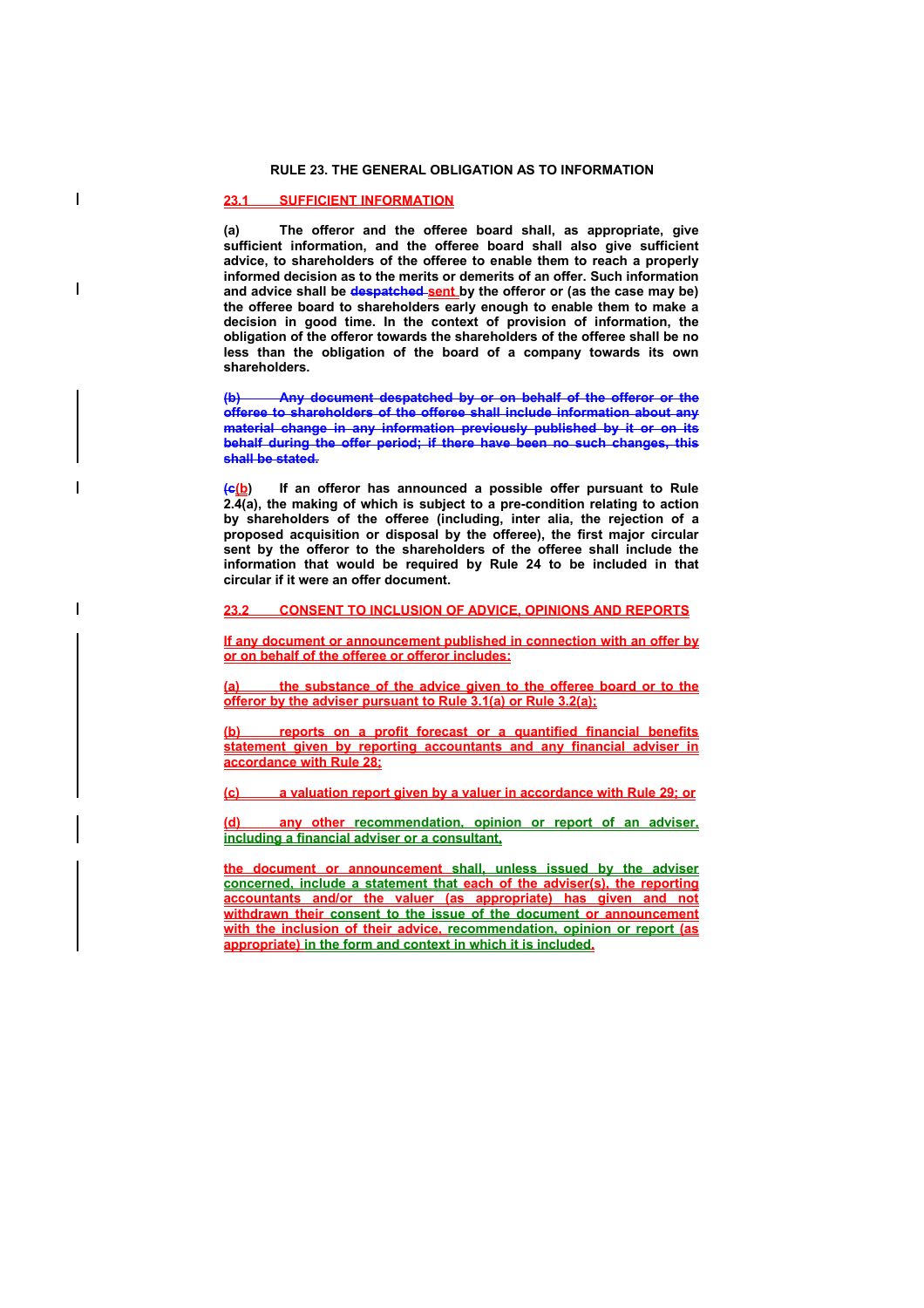## **24.1 THE OFFER DOCUMENT**

**(a) No person shall send an offer document to the shareholders of the offeree unless it has previously announced, in accordance with Rule 2.7, its firm intention to make that offer.**

**Except with the consent of the Panel and subject to Rule 2.11, the offeror shall send the offer document to the shareholders of the offeree within 28 days after the date of the announcement of a firm intention to make an offer.**

**(c) Simultaneously with the sending of the offer document under paragraph (b), both the offeror and the offeree shall make the offer document readily available to the representatives of their respective employees or, where there are no such representatives, to the employees themselves.**

**.24.124.2 INTENTIONS REGARDING THE OFFEREE, THE OFFEROR AND THEIR EMPLOYEES** 

**(a) An offeror shall inform the shareholders of the offeree of the following matters in the offer document:** 

> **(a(i) its intentions regarding the future business of the offeree and its subsidiaries;**

> **(b(ii) its strategic plans for the offeree and their likely repercussions on employment and on the locations of the offeree's places of business, including on the location of the offeree's headquarters and headquarters' functions;**

> **(c(iii) its intentions regarding any redeployment of the fixed assets of the offeree and its subsidiaries;**

**(d(iv) the long-term commercial justification for the offer; and**

**(e(v) its intentions with regard to safeguarding the continued employment of the employees and management of the offeree and of its subsidiaries, including any material change in the conditions of employment; and**

**(vi) its intentions with regard to the maintenance of any existing trading facilities for the relevant securities of the offeree.**

**(b) If the offeror has no intention to make any changes in relation to the matters described under (a) above, or if it considers that its strategic plans for the offeree will have no repercussions on employment or the location of the offeree' places of business, it must make a statement to that effect.**

**(c) Where the offeror is a company and insofar as it is affected by the offer the offeror shall also disclose in the offer document the information**  set out in paragraphs (a)<sub> $\frac{1}{2}$ </sub> (bi), (ii) and (ev) in relation to itself.

### **24.224.3 FINANCIAL AND OTHER INFORMATION ON THE OFFEROR, THE OFFEREE AND THE OFFER**

**Except with the consent of the Panel:** 

**(a) the offer document (including, where relevant, any revised offer document) shall contain the following information about the offeror:** 

**(i) if the offer is a securities exchange offer:** 

**(1) for the last financial years for which the information has been published, turnover, net profit or loss before and after taxation, the charge**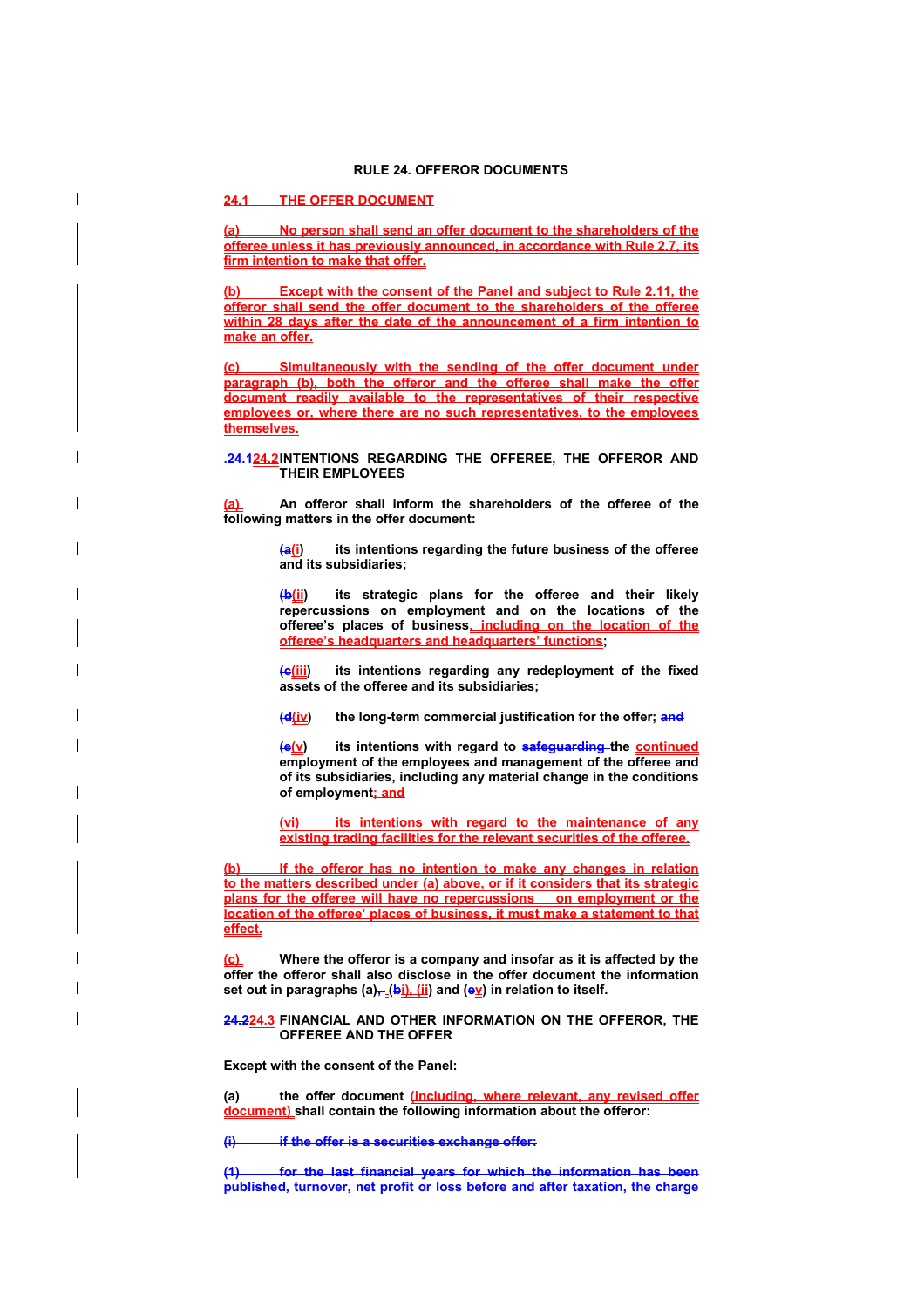**for tax, extraordinary items, minority interests, the amount absorbed by dividends, and earnings and dividends per share;** 

> **(i) its audited consolidated accounts for the last two financial years or details of the website address where its audited consolidated accounts for the last two financial years have been published and a statement that the accounts have been incorporated into the offer document by reference to that website in accordance with Rule 24.15;**

**(2) a statement of the assets and liabilities shown in the last published audited accounts;** 

**(3) a cash flow statement if provided in the last published audited accounts;** 

> **(4)(ii) in the case of a securities exchange offer, all known**  material changes in **the its** financial or trading position of the **offeror subsequent to which has occurred since the end of the last published financial period for which audited accounts , a preliminary statement of annual results, a half-yearly financial report or interim financial information has been published or a statement that there are no known material changes;**

**(5) details relating to items referred to in sub- paragraph (1) in respect of any interim statement or preliminary announcement made since the last published audited accounts;** 

**(6) significant accounting policies together with any points from the notes to the accounts which are of major relevance to an appreciation of the figures;** 

**(7) where, because of a change in accounting policy, figures are not comparable to a material extent, this shall be disclosed and the approximate amount of the resultant variation should be stated;**

> any preliminary statement of annual results, half-yearly **financial report or interim financial information published since the date of its last published audited accounts or details of the website address where any such statement, report or information has been published and a statement that any such statement, report or information has been incorporated into the offer document by reference to that website in accordance with Rule 24.15;**

**(8(iv) the names of the offeror's directors;** 

**(9(y)** the nature of its business and its financial and trading **prospects; and**

**(10(vi) a summary of the principal contents of each material contract (not being a contract entered into in the ordinary course of business) entered into by the offeror or any of its subsidiaries during the period beginning two years before the commencement of the offer period, including particulars of dates, parties, terms and conditions and any consideration passing to or from the**  offeror or any of its subsidiaries; **orand** 

**(ii) if the offer is not a securities exchange offer:** 

**(1) for the last two financial years for which information has been published, turnover and profit or loss before taxation;** 

**(2) a statement of the net assets of the offeror shown in the latest published audited accounts;** 

**(3) the names of the offeror's directors; and**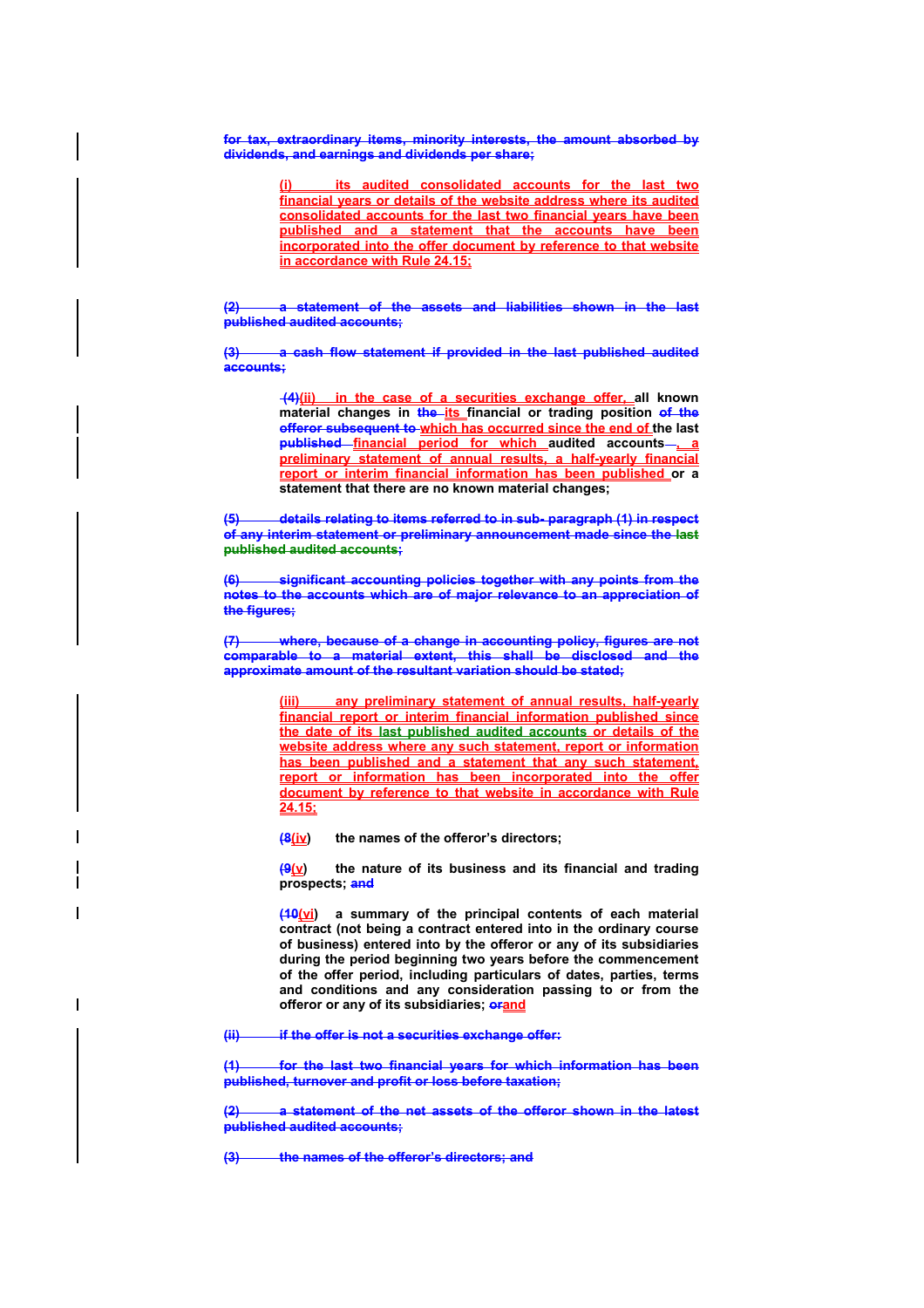**(4) the nature of the business and its financial and trading prospects;** 

**(iii)(vii) if the offeror is not a relevant company, the information described in subparagraph (i) or (ii), as appropriate, and a**  statement listing the identity and address of each person with an **interest, direct or indirect, of 5% or more in any class of relevant securities of the offeror, or who would upon completion of the acquisition of the offeree have an interest, direct or indirect, of 5% or more in any class of relevant securities of the offeree, and such further information as the Panel may require in the circumstances of the particular case;** 

**(b) the offer document (including, where relevant, any revised offer document) shall include:** 

> **(i) a heading stating "If you are in doubt about this offer, you should consult an independent financial adviser who, if you are taking advice in Ireland, is authorised or exempted under the the European Communities (Markets in Financial Instruments) Regulations 2007 2017 (S.I. No. 60 of 2007)375 of 2017) as amended;**

> (ii) the date when the document is **despatchedsent**, the name **and address of the offeror, including where the offeror is a company, its type and the address of its registered office, and, if appropriate, of the person making the offer on behalf of the offeror;**

> **(iii) the identity of every person acting in concert with the offeror or, to the extent that this is known to the offeror, with the offeree, including, in the case of a company, its type, the address of its registered office and its relationship with the offeror or, to the extent that this is known to the offeror, with the offeree, as applicable;**

> **(iv) details of each class of securities for which the offer is made, including whether those securities will be transferred "cum" or "ex" any dividend and the maximum and minimum percentages of those securities which the offeror undertakes to acquire;**

> **(v) the terms of the offer, the total consideration offered including the consideration offered for each class of security and particulars of the way in which the consideration is to be paid in accordance with Rule 31.8;**

> **(vi) in the case of an offer under Rule 9, the information required under subparagraph (b)(v) shall include the method employed under Rule 9.4 in calculating the consideration offered;**

> **(vii) all conditions to which the offer is subject (including any termination events prescribed by any implementation agreement between the offeror and offeree if it is a condition to the offer that the implementation agreement not have been terminated);**

> **(viii) particulars of all documents required, and procedures to be followed, for acceptance of the offer;**

> **(ix) details of every agreement or arrangement to which the offeror is party and which relates to the circumstances in which the offeror may or may not invoke or seek to invoke a condition to its offer and to the consequences of its doing so, including details of any break fees payable as a result;**

> **(x) if the Panel has given consent to the offeree board to enter into a contract or arrangement of the kind described in Rule 21.2, details of that contract or arrangement;**

> **(xi) the market price quotations for the securities the subject of the offer, and (in the case of a securities exchange offer) for the**

**and**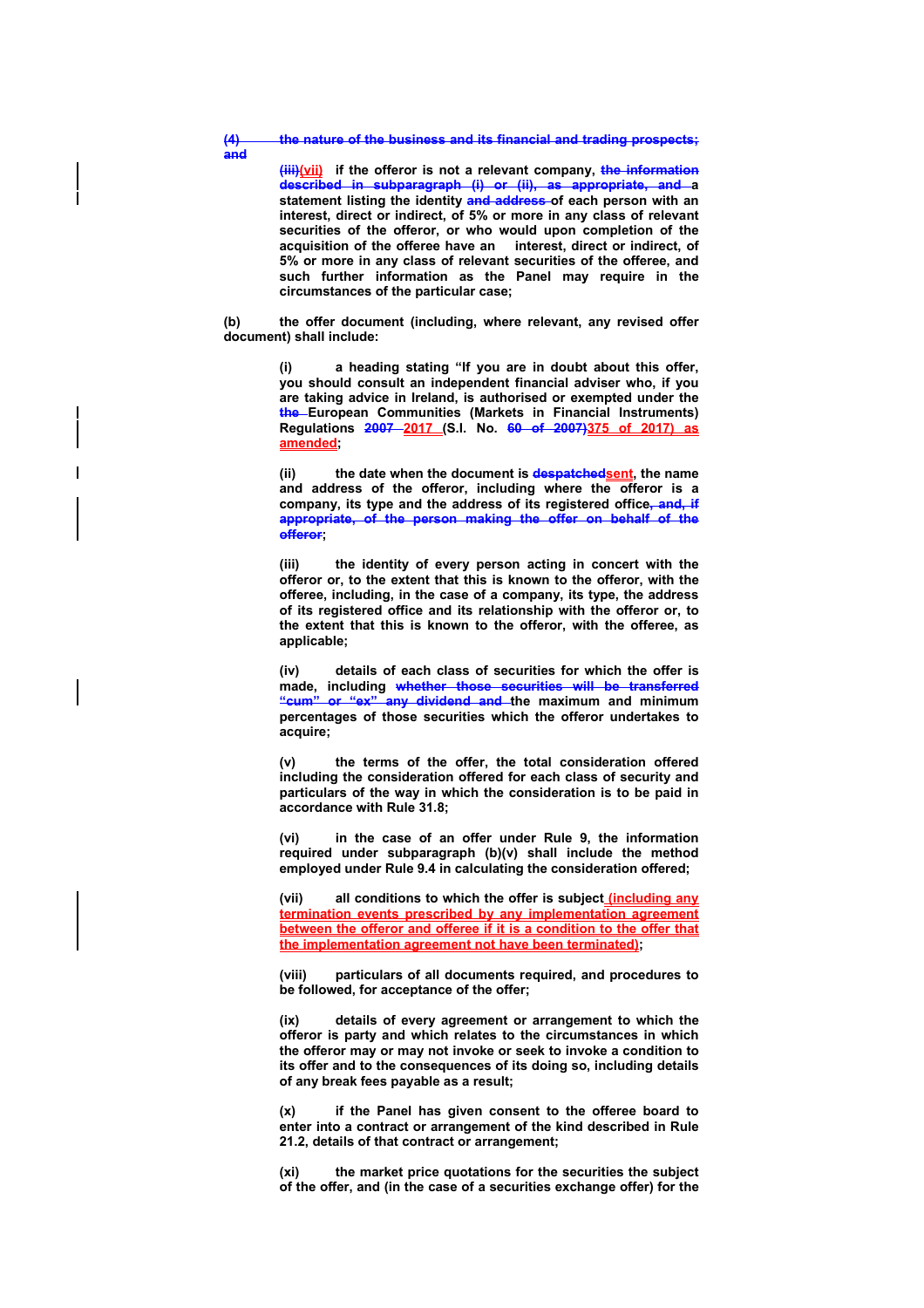**securities offered, for the first business day in each of the six months immediately before the date of the offer document, for the last business day before the commencement of the offer period and for the latest practicable date before the despatch of the offer document is sent. Price quotations stated in respect of securities quoted on a recognised market shall be the closing dealt price on the relevant day as published by that market. Where securities the subject of the offer or securities offered as consideration under the offer are quoted on more than one recognised market, the relevant quotations on each such market shall be included. If there have been no dealings in the securities on any relevant day, the price to be quoted shall be the midpoint between the high and low market guide prices, or the market guide price if only one is quoted. If any of the securities are not quoted on a recognised market, any information available as to the number and price of transactions which have taken place during the preceding six months shall be stated together with the source, or an appropriate negative statement;** 

**(xii) in the case of a securities exchange offer, full particulars of the securities being offered, including the rights attaching to them, the first dividend or interest payment in which the new securities to be issued as consideration under the offer will participate and how the securities will rank for dividends or interest, capital and redemption; a statement indicating the effect of acceptance on the capital and income position of the offeree's shareholders; and a statement specifying whether an application for quotation for the securities has been or will be made to a recognised market and whether a quotation on any other stock exchange or market has been or will be sought;** 

**(xiii) in the case of a securities exchange offer, the effect of**  full acceptance of the offer upon the offeror's **earnings and** assets, **profits** and **business** liabilities which may be significant for a **proper appraisal of the offer;** 

**(xiv) in the case of a takeover bid, the compensation offered for any removal of rights pursuant to Regulation 18, together with particulars of the way in which the compensation is to be paid and the method employed in determining it; and**

**(xv) the national law which will govern contracts concluded between the offeror and the holders of securities of the offeree as a result of the offer, and the competent courts.;**

**(xvi) summary details of any current ratings and outlooks publicly accorded to the offeror and the offeree by credit rating agencies, any changes made to previous ratings or outlooks during the offer period, and a summary of the reasons given, if any, for any such changes;**

**(xvii) the information required under Rule 2.9(a) in respect of any irrevocable commitment or letter of intent which the offeror or any person acting in concert with it has procured in relation to relevant securities of the offeree or, if appropriate, the offeror;**

**(xviii) a list of the documents which the offeror has published on a website in accordance with Rules 26.2 and 26.3 and the address of the website on which the documents are published; and**

**(xix) any profit forecast or quantified financial benefits statement, and any related reports or confirmations, required by Rule 28.**

**(c) subject to Rule 25.8(b25.6(b), the offer document shall contain information on the offeree on the same basis as set out in sub- paragraphs (a)(i) (1) to (8iv);**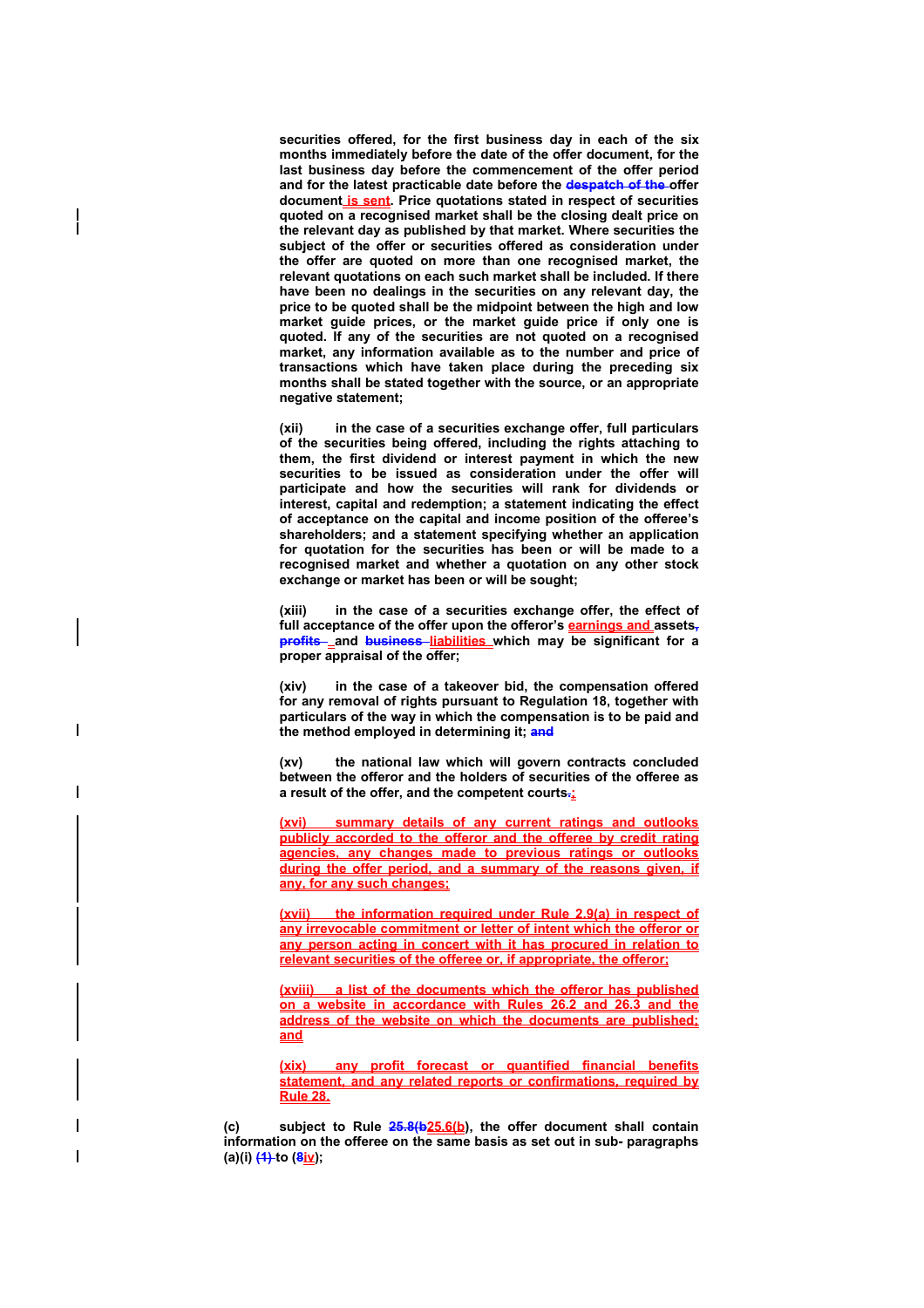**(d) the offer document shall contain a description of how the offer is to be financed and the source of the finance. The principal lenders or arrangers of such finance shall be named. If the offeror intends that the payment of interest on, repayment of or security for, any liability (contingent or otherwise) will depend to any significant extent on the business of the offeree, the arrangements contemplated shall be described in the offer document. If this is not the case, a negative statement to this effect shall be made;(s) of the finance. Details shall be provided of the debt facilities or other instruments entered into in order to finance the offer and to refinance the existing debt or working capital facilities of the offeree and, in particular:** 

**(i) the amount of each facility or instrument;** 

**(ii) the repayment terms;** 

**(iii) interest rates, including any "step up" or other variation provided for;** 

**(iv) any security provided;** 

**(v) a summary of the key covenants;** 

**(vi) the names of the principal providers of finance; and** 

**(vii) if applicable, details of the time by which the offeror will be required to refinance the acquisition facilities and of the consequences of its not doing so by that time;**

**(e) if any document issued by an offeror contains a comparison of the value of the offer with previous prices of the offeree's shares (and irrespective of what other comparisons are included):** 

> **(i) a comparison between the current value of the offer and the price of the offeree's shares on the last business day prior to the commencement of the offer period; and**

> **(ii) if the consideration includes quoted securities, a comparison between the value of the offer, based on the price of such securities on the last day prior to the commencement of the offer period, and the price of the offeree's shares on that day,**

**shall be prominently included in that document;** 

**if any document despatched to shareholders of the offeree in connection with an offer includes a recommendation, opinion or report of an adviser, including a financial adviser or a consultant, the document shall, unless issued by the adviser concerned, include a statement that the adviser has given and not withdrawn his or her consent to the issue of the document with the inclusion of his or her recommendation, opinion or report in the form and context in which it is included;** 

**(g(f) if the offeror is a subsidiary of another company, the offer document shall also contain in respect of the offeror's ultimate holding company the information specified in paragraph (a), by reference to consolidated accounts where applicable, and the information specified in subparagraph (b)(xiii), unless the Panel agrees that the subsidiary concerned is of sufficient substance in relation to the offeror's group and to the offeree to render such additional information unnecessary;** 

**(h(g) in the case of a securities exchange offer, if the consideration includes securities of a company other than the offeror, the offer document shall also contain in respect of that company the information specified in paragraph (a); and** 

**(i(h) the offeror shall consult the Panel in advance in any case to which**  subparagraph (a)(iiia)(vii) applies, or may apply, regarding the application **of its provisions to that particular case.** 

**24.324.4 INTERESTS AND DEALINGS IN RELEVANT SECURITIES**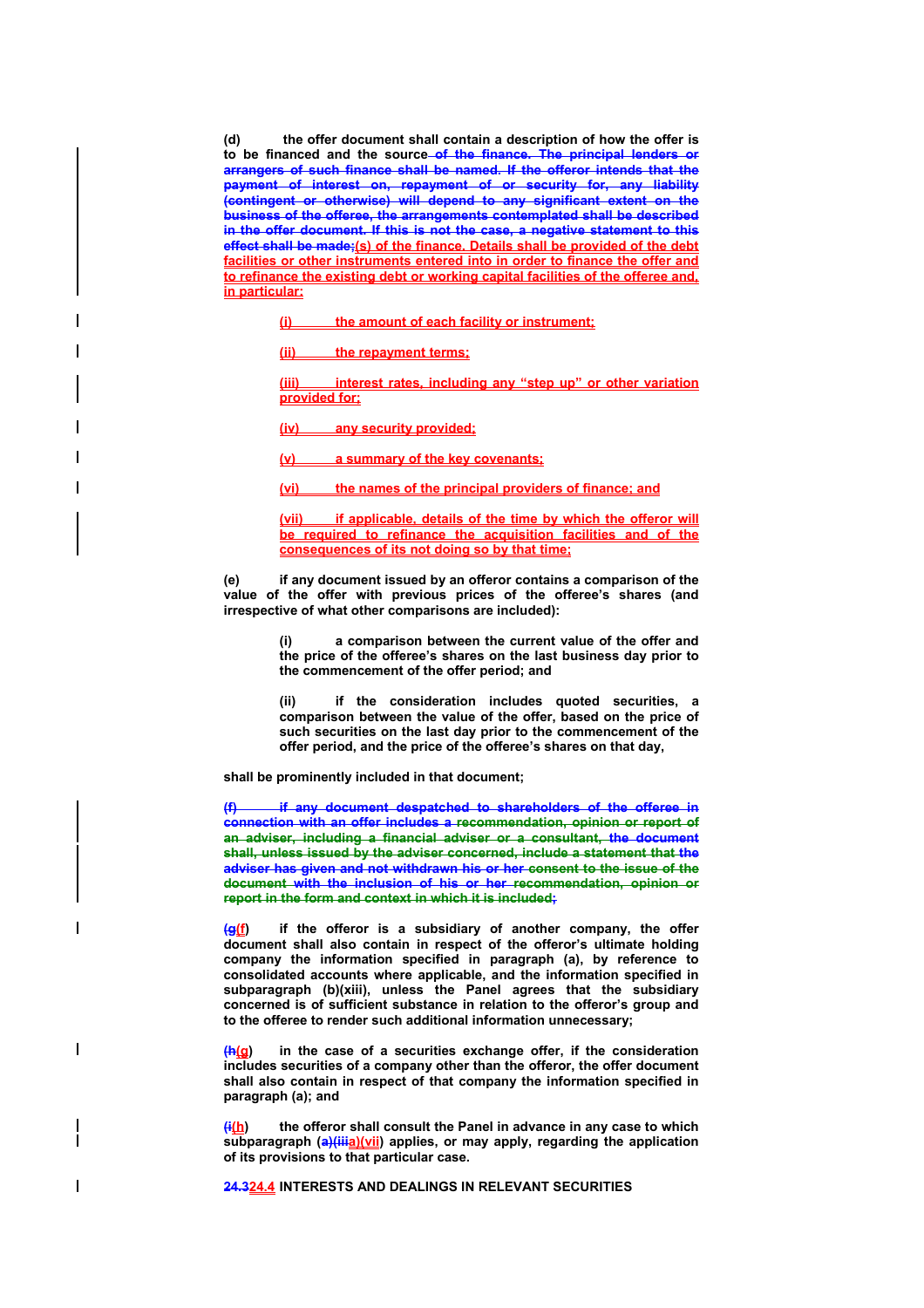### **(a) The offer document shall state:**

**(i) details of all relevant securities of the offeree in which the offeror is interested, in each case specifying the nature of the interests concerned in accordance with the applicable provisions of Rule 8.6(a); and details of all short positions of the offeror in any class of relevant securities of the offeree in accordance with the applicable provisions of that Rule;** 

- **(ii) the same details as in (i) above in relation to each of:** 
	- **(1) the directors of the offeror;**
	- **(2) any other person acting in concert with the offeror;**

**(3) any person who, prior to the despatch of the offer document, has provided the offeror or any person acting in concert with it with an irrevocable commitment or letter of intent, together with the names of such persons and details of any such commitments or letters;** 

**(4(3) any person with whom the offeror, or any person acting in concert with the offeror, has any arrangement to which Rule 8.7 applies;** 

**(iii) in the case of a securities exchange offer, the same details as in subparagraph (i) in respect of any relevant securities of the offeror in relation to each of the persons listed in subparagraph (ii);** 

**(iv) in the case of a securities exchange offer, the amount of relevant securities of the offeror which the offeror has redeemed or purchased during the period beginning 12 months prior to the commencement of the offer period and ending on the latest practicable date prior to the despatch of date on which the offer document is sent, together with details of each such redemption and purchase, including dates and prices.** 

**(b) If in the case of any of the persons referred to in paragraph (a)(i), (ii) or (where applicable) (iii) there are no interests in relevant securities or short positions to be disclosed, that fact shall be stated in the offer document. This shall not apply in the case of paragraph (a)(ii)(4(a)(ii)(3) if no arrangements of the kind referred to in that sub- paragraph exist.** 

**(c) If any person referred to in Rule 24.3(a)(i24.4(a)(i) to (iii) has dealt in any of the relevant securities of the offeree (or, in the case of a securities exchange offer only, of the offeror) during the period beginning 12 months prior to the commencement of the offer period and ending with the latest practicable date prior to the despatch of date on which the offer document is sent, the details, including numbers of securities, dates and prices of such dealings shall be stated in the offer document in accordance with the applicable provisions of Rule 8.6(a). If no such dealings have taken place, that fact shall be stated.** 

**(d) References to irrevocable commitments shall include the circumstances, if any, in which they will cease to be binding.** 

**(e(d) In the case of a director of the offeror, the disclosure shall include all interests and short positions of any other person whose interests in the shares of the offeror would be treated as interests of that director under**  Chapter **1-5 of Part IV-V** of the Companies Act **19902014**.

#### **24.424.5 DIRECTORS' EMOLUMENTS**

**The offer document shall state (in the case of a securities exchange offer only) whether and in what manner the emoluments of the directors of the offeror and of any holding company of the offeror will be affected by the** 

 $\overline{\phantom{a}}$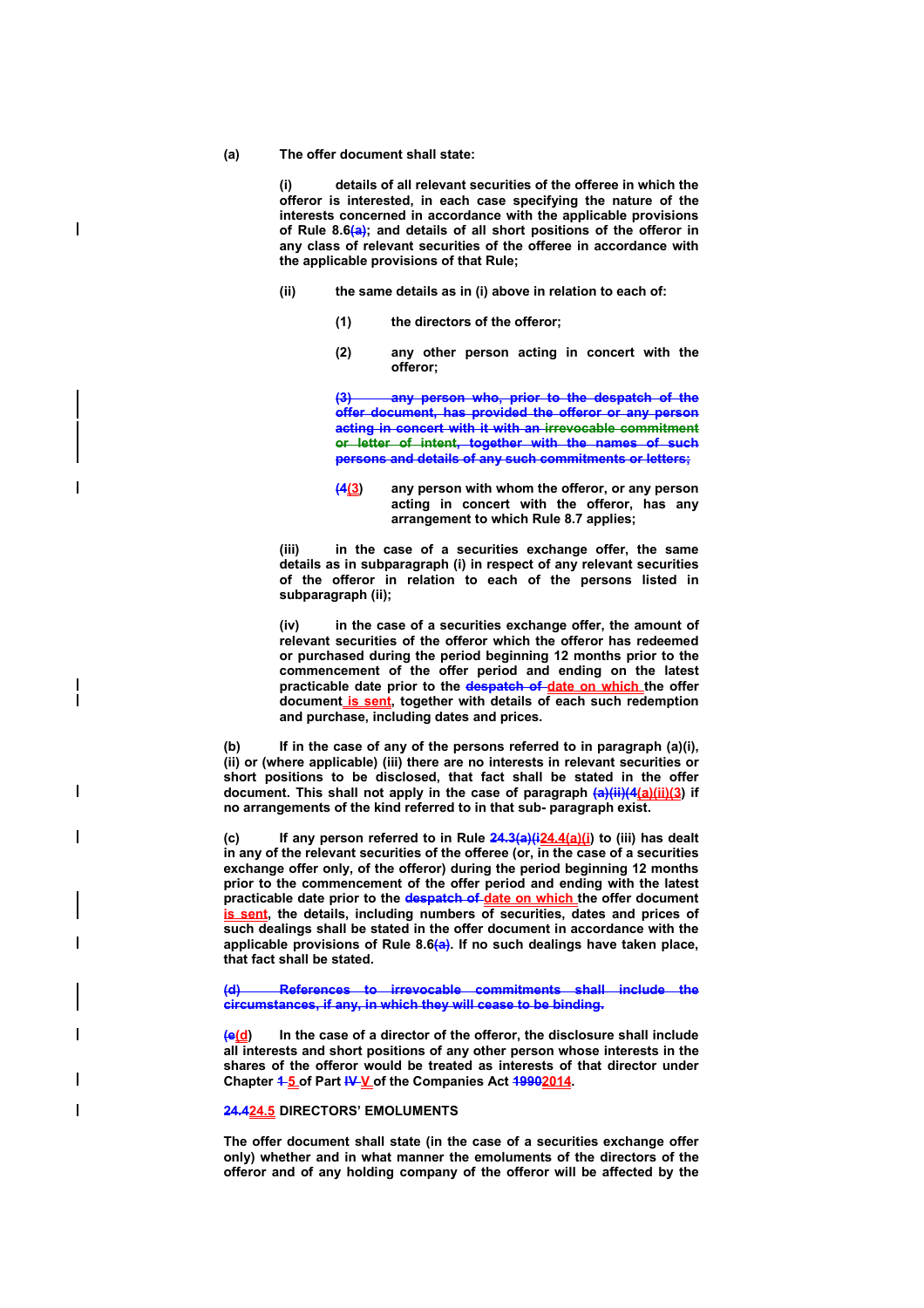**acquisition of the offeree or by any other associated transaction. If there will be no effect, this shall be stated.** 

#### **24.524.6 SPECIAL ARRANGEMENTS**

 $\overline{\phantom{a}}$ 

 $\overline{\phantom{a}}$ 

 $\overline{\phantom{a}}$ 

 $\overline{\phantom{a}}$ 

 $\overline{\phantom{a}}$ 

**Except with the consent of the Panel, the offer document shall contain a statement as to whether or not any agreement, arrangement or understanding (including any compensation arrangement) having any connection with or dependence upon the offer exists between the offeror or any person acting in concert with it and any of the directors or recent directors of the offeree or any of the holders or recent holders of, or any persons interested or recently interested in, relevant securities of the offeree, and shall contain full particulars of any such agreement, arrangement or understanding. For the purposes of Rule 24.524.6, "recent" and "recently" refer to the period since the date 12 months prior to the commencement of the offer period.** 

**24.624.7 INCORPORATION OF OBLIGATIONS AND RIGHTS** 

**The offer document shall state the time allowed for acceptance of the offer and any alternative offer and shall incorporate language that appropriately reflects Rules 10.3 to 10.6 and those parts of Rules 13.3(a), 13.3(c) (if applicable), 17 and 31 to 34 (excluding Rule 31.6(b)) that impose timing obligations or confer rights or impose restrictions on offerors, offerees or shareholders of offerees.** 

#### **24.724.8 CASH CONFIRMATION**

**If the consideration under the offer is cash or includes an element of cash, the offer document shall include confirmation by an appropriate third party (including, inter alia, the offeror's bank or financial adviser) that resources are available to the offeror sufficient to satisfy full acceptance of the offer. If such confirmation proves to be inaccurate, the Panel may direct the person who gave such confirmation to provide the necessary resources unless the Panel is satisfied that, in giving the confirmation, that person acted responsibly and took all reasonable steps to assure itself that the cash was available and would continue to be available at all relevant times.** 

### **24.824.9 ULTIMATE OWNER OF SECURITIES ACQUIRED**

**Unless otherwise agreed by the Panel, the offer document shall contain a statement as to whether or not any securities acquired in pursuance of the offer will be transferred to any other person in accordance with any agreement, arrangement or understanding, together with the names of the parties to any such agreement, arrangement or understanding and particulars of all interests in the relevant securities of the offeree held by such persons, or a statement that no such interests are held.** 

### **24.924.10 LISTING CONDITIONS**

**If securities are included in the consideration under an offer and the offeror intends to obtain a quotation for them on a recognised market, the relevant quotation condition of the offer shall, except with the consent of the Panel, be in terms which ensure that it is capable of being satisfied only when all steps required for the granting of the quotation have been taken, subject <u>only to announcement by the appropriate authority in that recognised</u>** market has announced of its decision to grant the that quotation in respect **of the securitiesor (as appropriate) to official notice of issuance by that appropriate authority.**

### **24.1024.11 ESTIMATED VALUE OF UNQUOTED PAPER CONSIDERATION**

**If the consideration under an offer includes the issue of unquoted securities, the offer document and any subsequent circular from the offeror shall contain an estimate of the value of such securities by an appropriate adviser.** 

**24.1124.12 NO SET-OFF OF CONSIDERATION**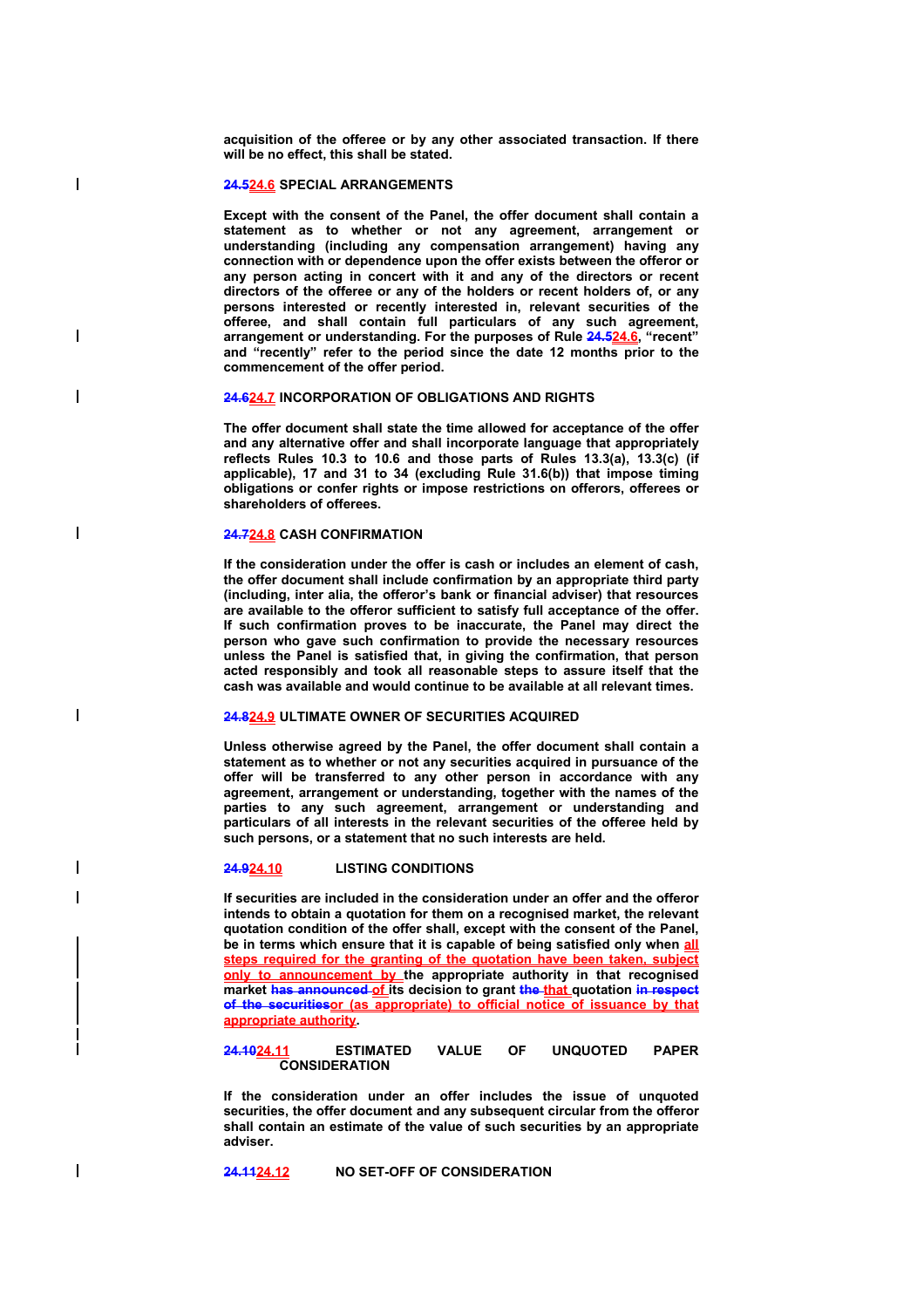**The offer document shall contain a statement to the effect that, except with the consent of the Panel, settlement of the consideration to which any shareholder is entitled under the offer will be implemented in full in accordance with the terms of the offer without regard to any lien, right of set-off, counterclaim or other analogous right to which the offeror may be, or claim to be, entitled against such shareholder.** 

# **24.1224.13 ARRANGEMENTS IN RELATION TO DEALINGS**

 $\overline{\phantom{a}}$ 

 $\overline{\phantom{a}}$ 

**The offer document shall disclose any arrangement to which Rule 8.7 applies which exists between the offeror, or any person acting in concert**  with the offeror, and any other person; if there are no such arrangements, **this shall be stated.** 

#### **24.1324.14 CASH UNDERWRITTEN ALTERNATIVE OFFERS**

**The procedure for acceptance of a cash underwritten alternative offer which is capable of being shut off in accordance with Rule 33.2 shall be prominently stated in the relevant documents and acceptance forms. The offer document, the acceptance form and any subsequent documents shall make clear whether shareholders must lodge their certificates or other documents of title (if any) by the closing date of the cash underwritten alternative offer, in addition to their completed acceptance forms, in order to receive cash.** 

**24.14 MATERIAL CHANGES IN INFORMATION** 

**An offeror shall announce without delay details of any material change which occurs during the offer period in any information previously published by it or on its behalf and shall, if required by the Panel, issue a circular to the shareholders of the offeree containing details of any such material change.** 

#### **24.15 INCORPORATION OF INFORMATION BY REFERENCE**

**(a) Except with the consent of the Panel, only the information required to be included in documents under the following rules may be incorporated into the relevant document by reference to another source:** 

> **(i) Rules 24.2 (a)(i)(1) to (3) and (5) to (7); (ii) Rules 24.2(a)(ii)(1) and (2); and (iii) Rules 24.2(a)(iii) and Rule 24.2(c), in so far as they refer to Rules 24.2(a)(i)(1) to (3) and (5) to (7).**

**(i) Rules 24.3(a)(i) and (iii); and**

**(ii) Rule 24.3(c), in so far as it refers to Rule 24.3(a)(i) and (iii)**

**(b) Information that is incorporated into a document by reference to another source shall be published on a website by no later than the date on which the document is published. The information published on a website shall be published:** 

> **(i) in a form that may be printed, read and retained by the person to whom the document is required to be sent; and**

> **(ii) in a "read-only" format so that it may not be amended or altered in any way.**

**(c) Every document that incorporates information by reference to another source shall contain a prominent statement that a shareholder or other person to whom it is sent may request a copy of any such information in hard copy form. Every such document shall also state that a hard copy of the information will not be sent to that person unless requested and details shall be provided of how a hard copy may be obtained (including an address in the Republic of Ireland and a telephone number to which requests may be submitted). Any such request shall be made in accordance with the procedure specified in the document, announcement or information and shall provide an address to which the hard copy document, announcement or other information may be sent.**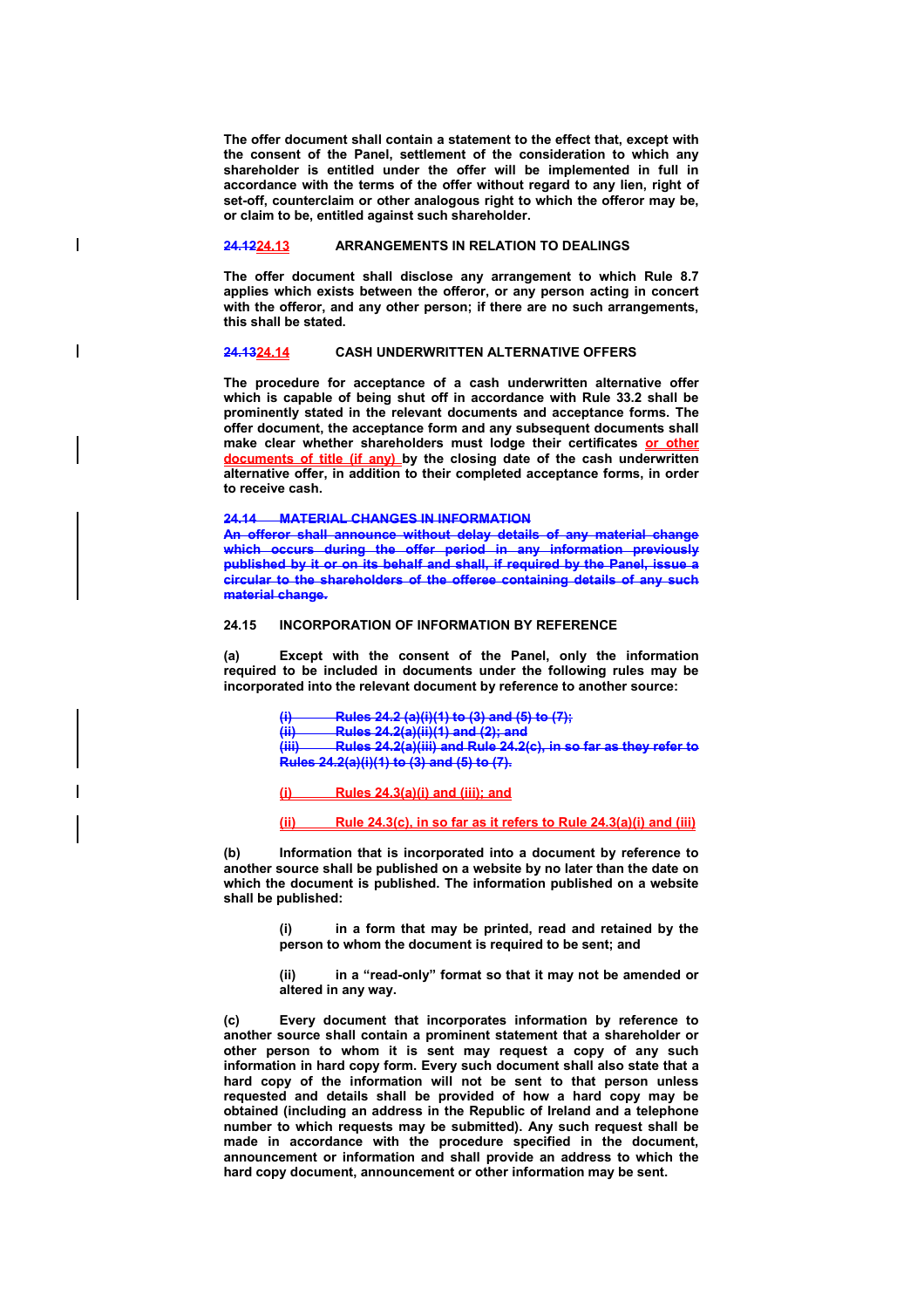**(d) If a person is sent a document which incorporates information by reference to another source and that person requests a copy of the information so incorporated in hard copy form, the party that published the document shall ensure that a copy of the requested information is sent to the relevant person in hard copy form as soon as possible and in any event within two business days of the request being received by that party.** 

**(e) Where a document incorporates information by reference to other sources, a consolidated list, which shall be prominently displayed, of all such information and sources shall be provided in each such document, giving full details of where the information may be located, including details of the address of the website on which the information is published and details of the relevant document, page and, where relevant, paragraph numbers. A general reference to where information may be found shall not be sufficient.** 

### **24.16 DIVIDENDS**

 $\overline{\phantom{a}}$ 

**(a) It must be a term of the offer that the offeror has the right to reduce the offer consideration by the amount of any dividend (or other distribution) which is paid or becomes payable by the offeree to offeree shareholders, unless, and to the extent that, offeree shareholders are entitled under the terms of the offer to receive and retain all or part of a specified dividend (or other distribution) in addition to the offer consideration.**

**(b) It must also be a term of the offer that, if the offeror exercises the right to reduce the offer consideration by all or part of the amount of a dividend (or other distribution) that has not been paid, offeree shareholders will be entitled to receive and retain that dividend (or other distribution).**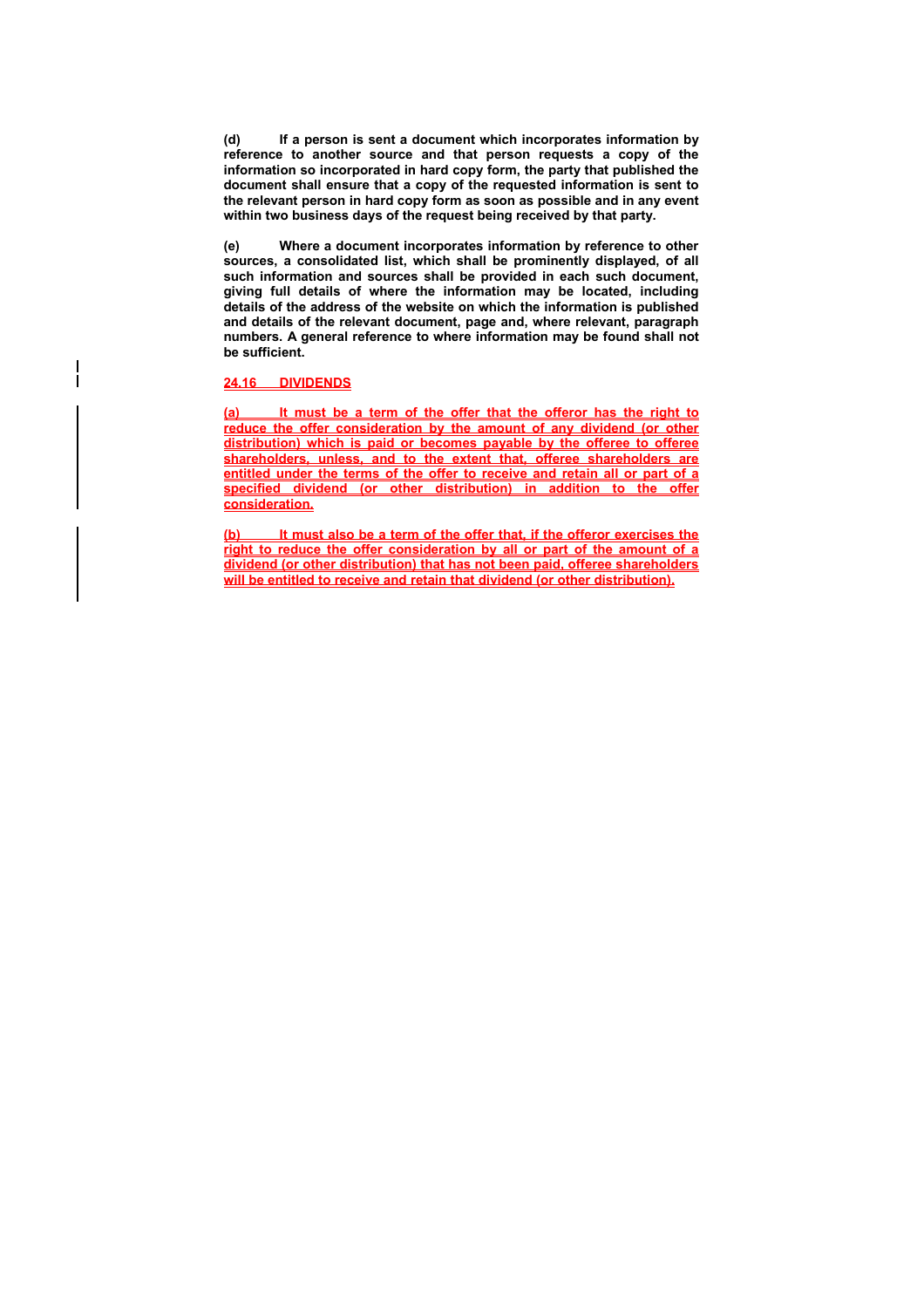## **RULE 25. OFFEREE BOARD CIRCULARS**

## **25.1 THE FIRST RESPONSE CIRCULAR**

 $\overline{\phantom{a}}$ 

 $\overline{\phantom{a}}$ 

**Except with the consent of the Panel, the offeree board shall advise the shareholders of the offeree of its opinion on the offer in a circular (the "first response circular") which it shall send to those shareholders within 14 days after the date on which the offer document is sent.**

**(b) The offeree board shall append to the first response circular a separate opinion from the representatives of its employees on the effects of the offer on employment, provided such opinion is received in good time before the sending of that circular. Where any such opinion is received during the course of the offer but not in good time before the sending of the response circular, the offeree shall promptly publish the opinion on a website and announce to a Regulatory Information Service that it has been so published.**

**(c) Simultaneously with the sending of the first response circular under paragraph (a), the offeree shall make the circular readily available to the offeree's employee representatives or, where there are no such representatives, to the employees themselves.**

#### **25.125.2 OPINION OF THE OFFEREE BOARD**

- **(a) The offeree board shall include in the first response circular;** 
	- **(i) its opinion on the offer (including any alternative offers);**

**(ii) the substance and source of the advice given to it by the independent adviser appointed pursuant to Rule 3.1; and** 

**(iii) the other information specified in Rule 25.** 

**If any document despatched by or on behalf of the offeree board to shareholders of the offeree in connection with an offer includes a recommendation, opinion or report of an adviser, including a financial adviser or a consultant, the document shall, unless issued by the adviser concerned, include a statement that the adviser has given and not withdrawn his or her consent to the issue of the document with the inclusion of his or her recommendation, opinion or report in the form and context in which it is included.** 

**(c(b) If the offeree board is split in its opinion on an offer, the directors who are in a minority shall also publish their opinion. Except with the consent of the Panel, the offeree shall be obliged to despatch send the opinion of such directors to shareholders of the offeree.** 

**(d(c) If a director of the offeree has a conflict of interest, he or she shall not be joined with the remainder of the offeree board in the expression of its opinion on the offer, and the nature of the conflict shall be clearly**  explained in any document despatched sent by the offeree board to **shareholders.** 

#### **25.225.3 VIEWS OF THE OFFEREE BOARD ON THE OFFEROR'S PLANS FOR THE OFFEREE AND ITS EMPLOYEES**

**The opinion referred to in Rule 25.1(a)(i25.2(a)(i) shall include the views of the offeree board on:** 

**(a) the effects of implementation of the offer on all the offeree's interests including, specifically, employment; and** 

**(b) the offeror's strategic plans for the offeree and their likely repercussions on employment and on the locations of the offeree's places of business, as set out in the offer document pursuant to Rule 24.124.2; and shall state the offeree board's reasons for forming its opinion.**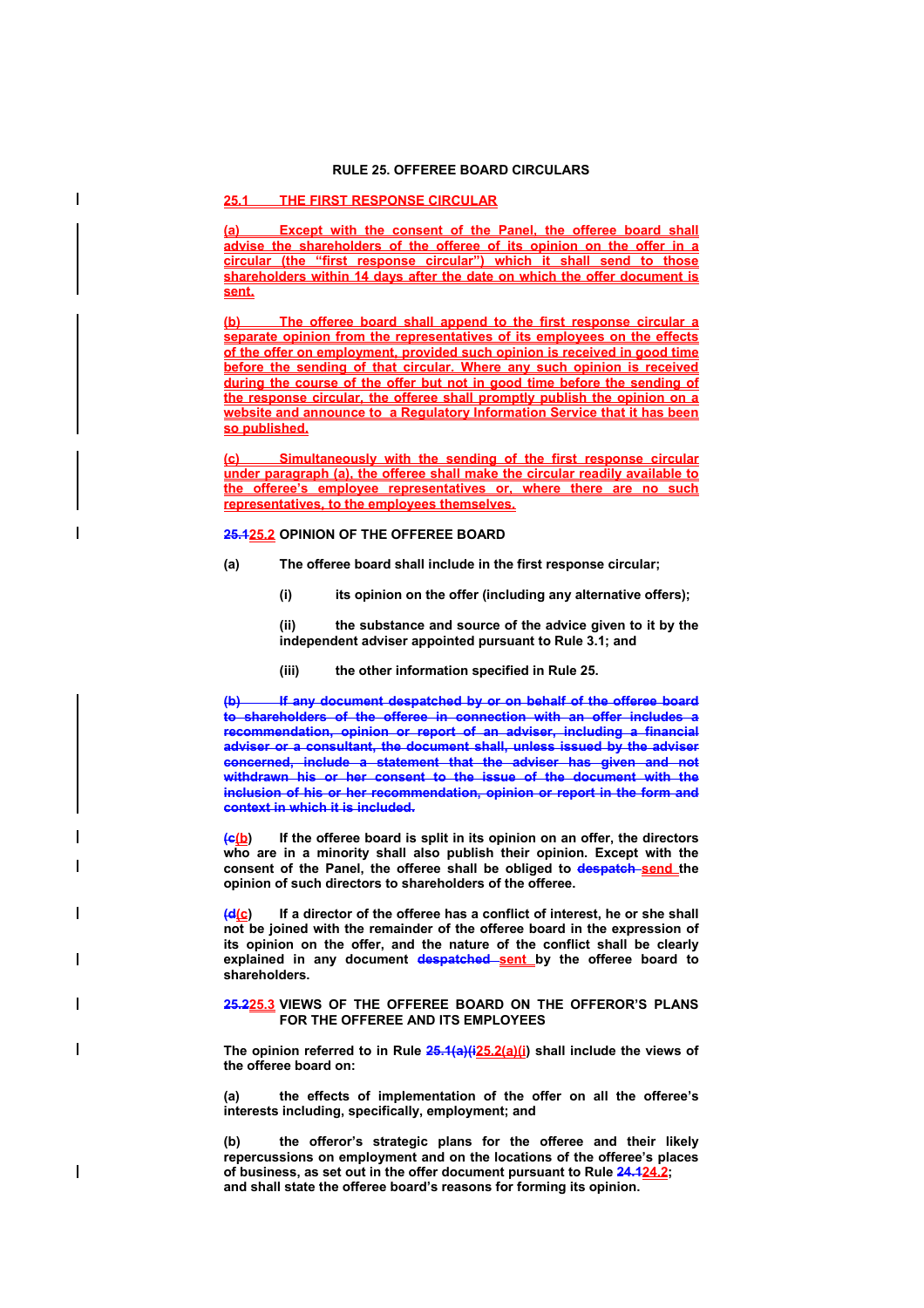### **25.325.4 INTERESTS AND DEALINGS IN RELEVANT SECURITIES**

 $\overline{\phantom{a}}$ 

 $\overline{\phantom{a}}$ 

 $\overline{\phantom{a}}$ 

 $\overline{\phantom{a}}$ 

**(a) The first response circular (whether recommending acceptance or rejection of the offer) shall state:** 

> **(i) details of all relevant securities of the offeror in which the offeree or any of the directors of the offeree is interested, in each case specifying the nature of the interests concerned in accordance with the applicable provisions of Rule 8.6(a); and details of all short positions of each such interested person in any class of relevant securities of the offeror in accordance with the applicable provisions of that Rule;**

> **(ii) the same details as in subparagraph (i) above, in respect of relevant securities of the offeree, in relation to each of:**

- **(1) the directors of the offeree;**
- **(2) any other person who is acting in concert with the offeree; and**

any person who, prior to the despatch of the first **response circular, has provided the offeree or any person acting in concert with it with an irrevocable commitment or letter of intent, together with the names of such persons and details of any such commitment or letter, including, in the case of a commitment, the circumstances in which it will cease to be binding; and** 

**(4(3) any person who has an arrangement to which Rule 8.7 applies with the offeree or with any person who is acting in concert with the offeree;** 

**(iii) in the case of a securities exchange offer, the same details as in subparagraph (i) above in respect of any relevant securities of the offeror in relation to each of the persons listed in subparagraph (ii)(2) to (4ii)(2)and (3);** 

**(iv) the amount of relevant securities of the offeree which the offeree has redeemed or purchased during the period beginning 12 months prior to the commencement of the offer period and ending on the latest practicable date prior to the despatch of date on which the circular is sent, together with details of any such redemption or purchase, including dates and prices; and** 

**(v) whether the directors of the offeree intend, in respect of their own beneficial holdings of securities, to accept or reject the offer.** 

**(b) If in the case of any of the persons referred to in paragraph (a)(i) or (ii) there are no interests in relevant securities or short positions to be disclosed, that fact shall be stated in the circular. This shall not apply in the**  case of paragraph  $\frac{a}{i}$ (ii)(7(a)(ii)(3) if no arrangements of the kind referred to **in that paragraph exist.** 

**(c) (i) If any person referred to in paragraph (a)(i) has dealt in any relevant securities of the offeree or the offeror during the period beginning 12 months prior to between** the commencement of the **offer period and ending with the latest practicable date prior to the despatch of date on which the circular is sent, the details, including numbers of securities, dates and prices, shall be stated in the circular in accordance with the applicable provisions of Rule 8.6(a).** 

> (ii) If any person referred to in paragraph (a)(ii)(2) **to (4and (3) has dealt in any relevant securities of the offeree or (in the case of a securities exchange offer only) of the offeror during the period beginning with the commencement of the offer period and ending**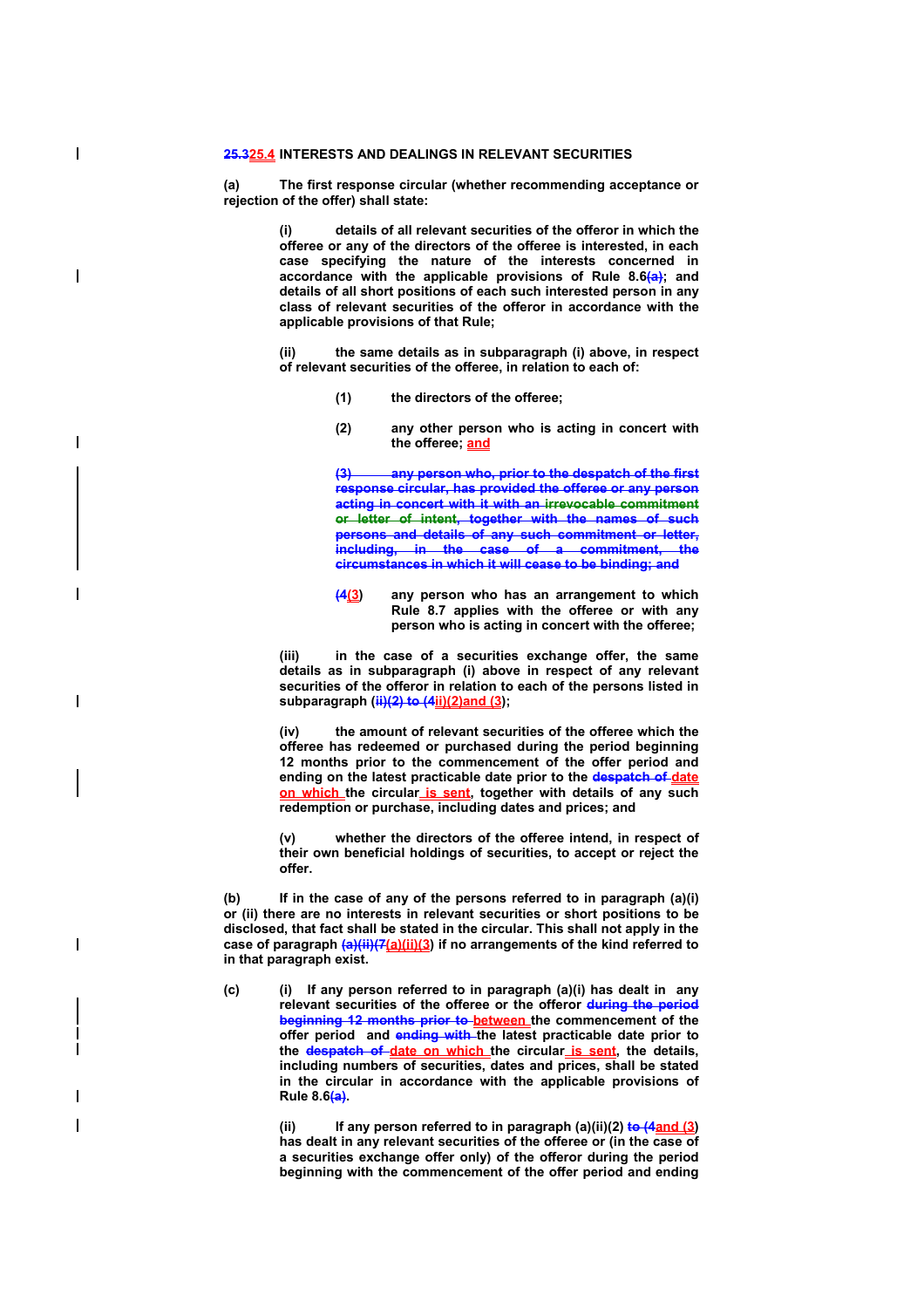**with the latest practicable date prior to the despatch sending of the circular, similar details shall be stated in the circular.** 

**(iii) In all cases, if no such dealings have taken place, that fact shall be stated in the circular.** 

**(d) If, as part of the arrangements leading to an offer being made,**  some or all of the directors of the offeree resign, Rule 25.3-25.4 shall apply **to them, and their interests in relevant securities and dealings shall be disclosed, in the circular as if they had remained directors.** 

**(e) In the case of a director of the offeree, the disclosure shall include all interests and short positions of any other person whose interests in the shares of the offeree would be treated as interests of that director under**  Chapter **1-5 of Part IV-V of the Companies Act 19902014.** 

#### **25.425.5 DIRECTORS' SERVICE CONTRACTS**

 $\overline{\phantom{a}}$ 

 $\overline{\phantom{a}}$ 

ı

**(a) The first response circular (whether recommending acceptance or rejection of the offer) shall contain particulars of all service contracts of any director or proposed director of the offeree with the offeree or any of its subsidiaries or associated companies where such contracts have more than 12 months to run. If there are none, this shall be stated in the circular.** 

**(b) If any such contract has been entered into or amended within 6 months prior to the date of the circular, particulars shall be given in the circular in respect of the earlier contracts (if any) which have been replaced or amended as well as in respect of the current contract. If there has been no such earlier contract, this shall be stated in the circular.**

**(c) The particulars required to be disclosed in the circular in respect of existing service contracts and, where appropriate under paragraph (b), earlier contracts shall be:** 

**(i) the name of the director under contract;** 

(ii) the expiry date of the contract, the unexpired term and **details of any notice periods;** 

**(iii) the amount of fixed remuneration payable under the contract (irrespective of whether received as a director or for management);** 

**(iv) the amount of any variable remuneration payable under the contract (including, inter alia, commission on profits) with details of the basis for calculating such remuneration;** 

**(v) arrangements for company payments in respect of a pension or similar scheme.; and**

**(vi) any provision for compensation upon early termination of the contract.**

**(d) An increase in the remuneration of a director of an offeree, who has a service contract having more than 12 months to run, inade within 6 months prior to the date of the circular shall be treated as an amendment of a service contract for the purposes of Rule 25.425.5.** 

**25.5 ARRANGEMENTS IN RELATION TO DEALINGS** 

# **25.6 FINANCIAL INFORMATION ON THE OFFEREE**

**(a) The offeree board shall include in the first response circular a statement of all known material changes in its financial or trading position which have occurred since the end of the last financial period for which audited accounts, a preliminary statement of annual results, a half-yearly financial report or interim financial information has been published or a statement that there are no known material changes.**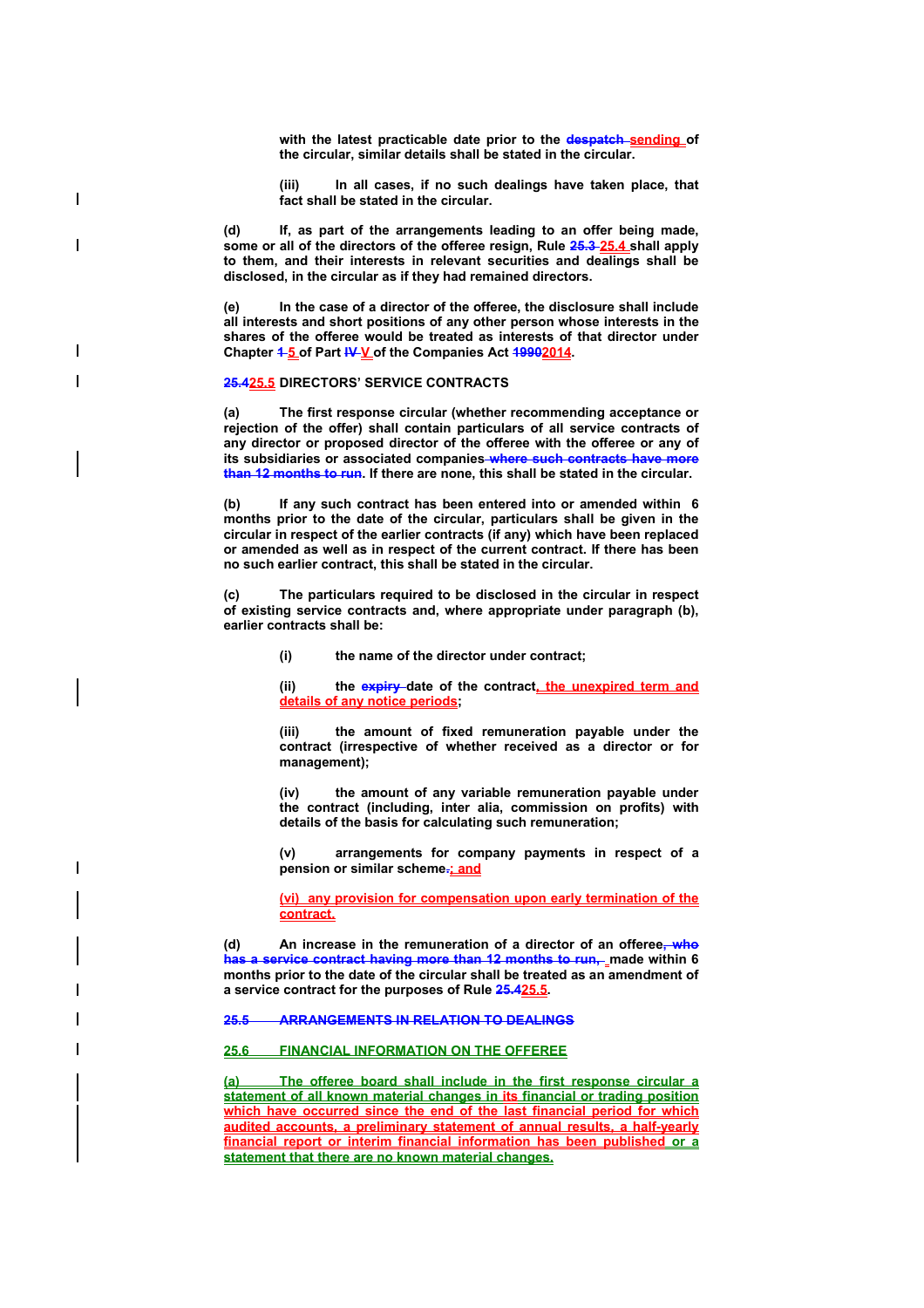**(b) Where the first response circular is combined with the offer document, the offeror shall not be required to comply with Rule 24.3(c) insofar as it relates to Rule 24.3(a)(ii).** 

### **25.7 OTHER INFORMATION**

**The first response circular (whether recommending acceptance or rejection of the offer) shall disclose shall set out:**

**(a) any arrangement to which Rule 8.7 applies which exists between the offeree, or any person who is acting in concert with the offeree, and any other person; if there is no such arrangement, this shall be stated in the circular.;**

### **25.6 MATERIAL CONTRACTS**

 $\overline{\phantom{a}}$ 

- 1

**The first response circular shall contain (b) a summary of the principal contents of each material contract (not being a contract entered into in the ordinary course of business) entered into by the offeree or any of its subsidiaries since the date two years before the commencement of the offer period, including particulars of dates, parties, terms and conditions and any consideration passing to or from the offeree or any of its subsidiaries.;**

**(c) the information required under Rule 2.9(a) in respect of any irrevocable commitment or letter of intent which the offeree or any person acting in concert with it has procured in relation to relevant securities of the offeree or, if appropriate, the offeror;**

**(d) a list of the documents which the offeree has published on a website in accordance with Rules 26.2 and 26.3 and the address of the website on which the documents are published; and**

**(e) any profit forecast or quantified financial benefits statement, and any related reports or confirmations, required by Rule 28.**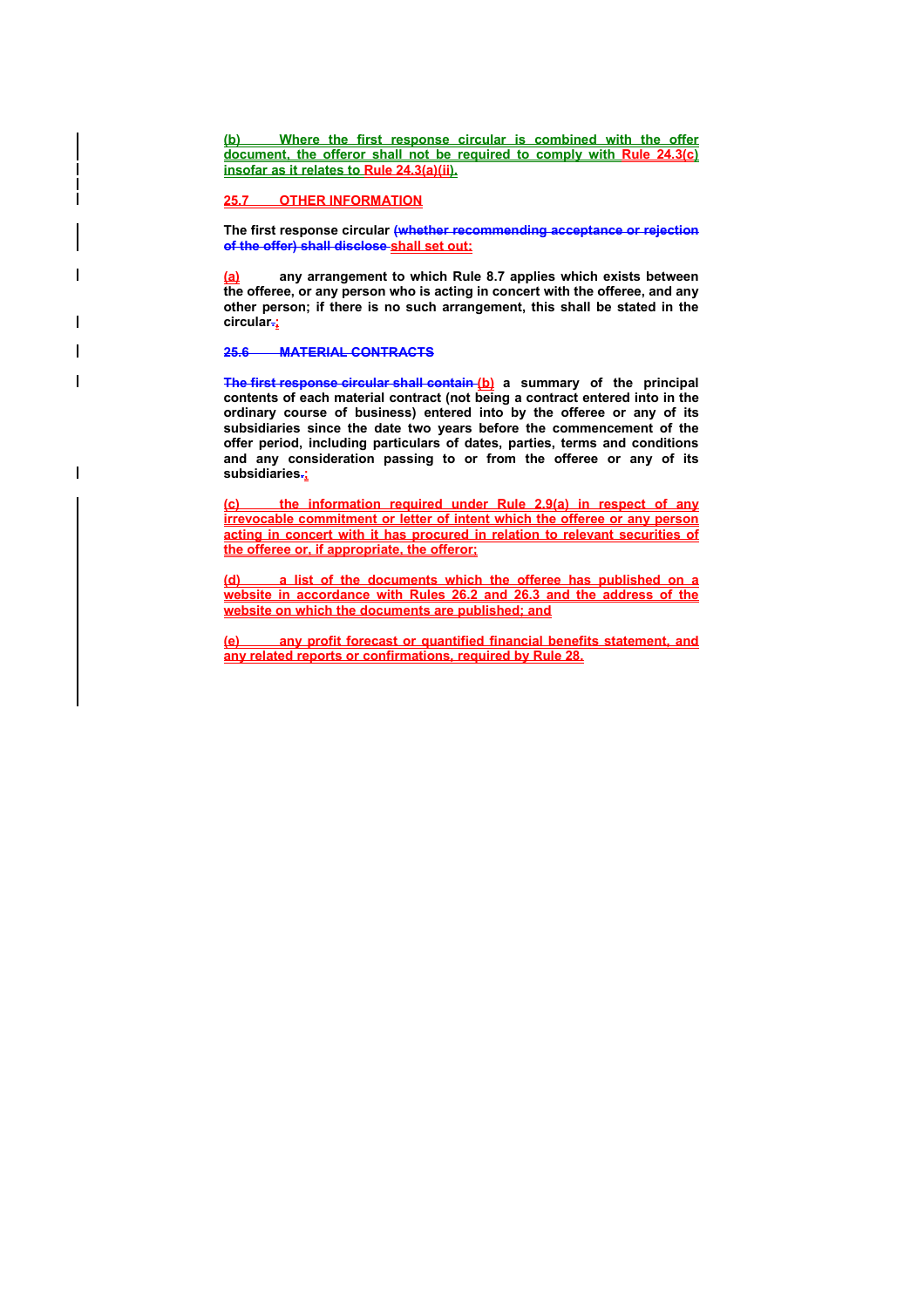### **25.7 MATERIAL CHANGES IN INFORMATION**

**The offeree shall announce without delay details of any material change which occurs during the offer period in any information previously published by it or on its behalf and shall, if required by the Panel, despatch to the shareholders of the offeree a circular containing details of any such material change.** 

### **RULE 26. DOCUMENTS TO BE ON DISPLAY**

**(a) (i) Except with the consent of the Panel, the offeror and the offeree shall each make available for inspection and publish on a website copies of the documents specified in paragraph (b) from the time at which the offer document or (as the case may be) the first response circular is published until the end of the course of the offer. The offer document and the first response circular shall each state which documents are so available and the address (being a place in the City of Dublin and/or such other place as the Panel may agree or direct) where inspection can be made and the address of the website on which the documents are published. Access to the hard copy form of documents on display shall be given during normal business hours on each business day during the inspection period specified above to any person who requests it.** 

> **(ii) An offeror and the offeree shall each use its own website when publishing copies of the documents specified in paragraph (b). If an offeror or the offeree does not have its own website, or proposes to use a website maintained by a third party for that purpose, it shall consult the Panel.**

#### **DOCUMENTS, ANNOUNCEMENTS AND INFORMATION TO BE PUBLISHED ON A WEBSITE DURING THE COURSE OF AN OFFER**

**The following documents, announcements and information must be published on a website by the offeror or offeree, as relevant, promptly following the publication of the relevant document, announcement or information and in any event by no later than 12 noon on the following business day:**

> **any document or information in relation to an offer sent to offeree shareholders in accordance with Rule 30.2;**

> **(ii) any offer or proposal sent to holders of convertible securities of the offeree in accordance with Rule 15;**

> **(iii) any announcement (other than an announcement referred to in Rule 26.4(a) below) published via a RIS (whether related to the offer or not);**

> **(b)The following documents shall be made available for inspection and (iii) any document or information required to be published on a website in accordance with paragraph under any provision of the Rules (a):other than Rules 26.2 or 26.3);**

> **(iv) any presentation or other document relating to an offer or a party to an offer provided to, or used in any meeting referred to in Rule 20.2 including any telephone call or meeting held by electronic means ( if there are different versions of a presentation or other document, only the latest version provided that it does not omit any relevant information or opinion which was included in a previous version);**

> **(v) any article, letter or other written communication relating to an offer or the financial performance of a party to an offer provided to the media by or on behalf of an offeror or the offeree and published by the media;**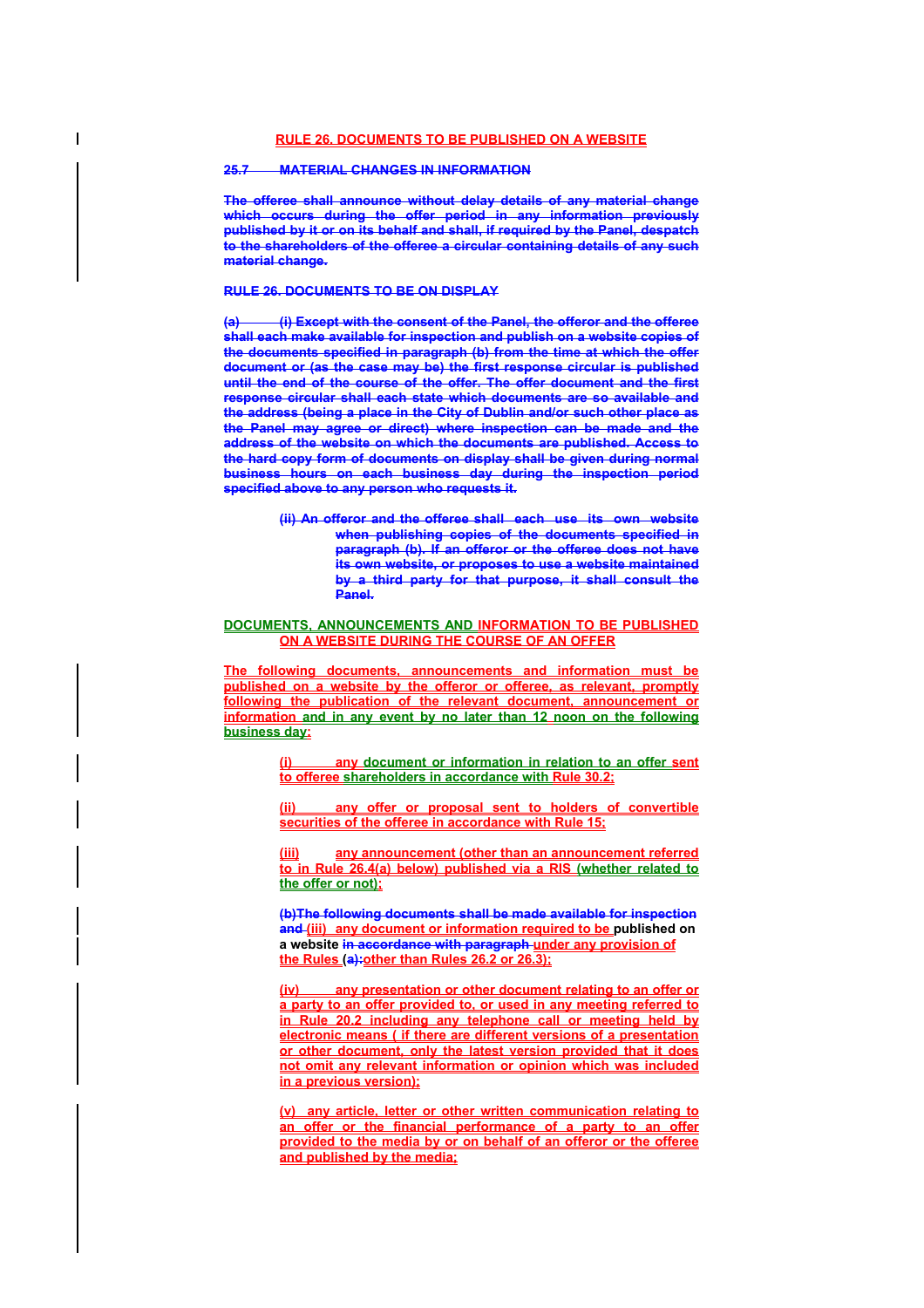**(vi) any presentation or other document relating to an offer or a party to an offer provided to, or used in any meeting including any telephone call or meeting held by electronic means with any holder of publicly-traded debt securities of an offeror or offeree acting in its capacity as such; and**

**(vii) such other documents as the Panel may require to be published on a website in the circumstances of a particular case.** 

### **26.2 DOCUMENTS TO BE PUBLISHED ON A WEBSITE FOLLOWING AN ANNOUNCEMENT OF "A FIRM ANNOUNCEMENT"**

**The following documents shall be published on a website promptly following the publication of the announcement of a firm intention to make an offer (or, if later, the date of the relevant document) and in any event by no later than 12 noon on the following business day:**

**(a) any document evidencing an irrevocable commitment or letter of intent procured by the offeror or offeree (as appropriate) or any person acting in concert with it;**

**(b) any agreements or arrangements, or, if not reduced to writing, a memorandum of the terms of such agreements or arrangements, of the kind referred to in Rule 8.7(a);**

**(c) if the Panel has given consent to the offeree board to enter into a contract or arrangement of the kind described in Rule 21.2, a copy of the contract or arrangement; and**

**(d) any agreements or arrangements, or, if not reduced to writing, a memorandum of all the terms of such agreements or arrangements, which relate to the circumstances in which the offeror may or may not invoke or seek to invoke a pre-condition or a condition to its offer pursuant to Rule 2.7(b)(vi).**

## **26.3 DOCUMENTS TO BE PUBLISHED ON A WEBSITE FOLLOWING THE MAKING OF AN OFFER**

**The following documents shall be published on a website from the time the offer document or first response circular, as appropriate, is published (or, if later, the date of the relevant document)** 

> **(i) the memorandum and articles of association of the offeror or the offeree, as appropriate, or equivalent documents;**

> **(ii) audited consolidated accounts of the offeror or the offeree, as appropriate, for the last two financial years for which these have been published;**

> **(iii)(ii) every report, letter, valuation or other document, any part of which is exhibited or referred to in any document issued by or on behalf of the offeror or the offeree, as appropriate, other than the service contracts of the offeree directors and any material contracts that are not entered into in connection with the offer;**

> **(iv(iii) written consents of advisers and consultants (as required by Rules 24.2(f) and 25.1(bRule 23.2(a));**

> **(viv) all material contracts entered into by the offeror or the offeree, or any of their respective subsidiaries, in connection with the offer (as required by Rules 24.2(a)(i)(10) and 25.6);24.3(a)(vi) and 25.7(b));**

> **(v) any documents relating to the financing of the offer referred to in Rule 24.3(d);**

> (vi)if where a profit forecast or quantified financial benefits **statement has been madepublished:**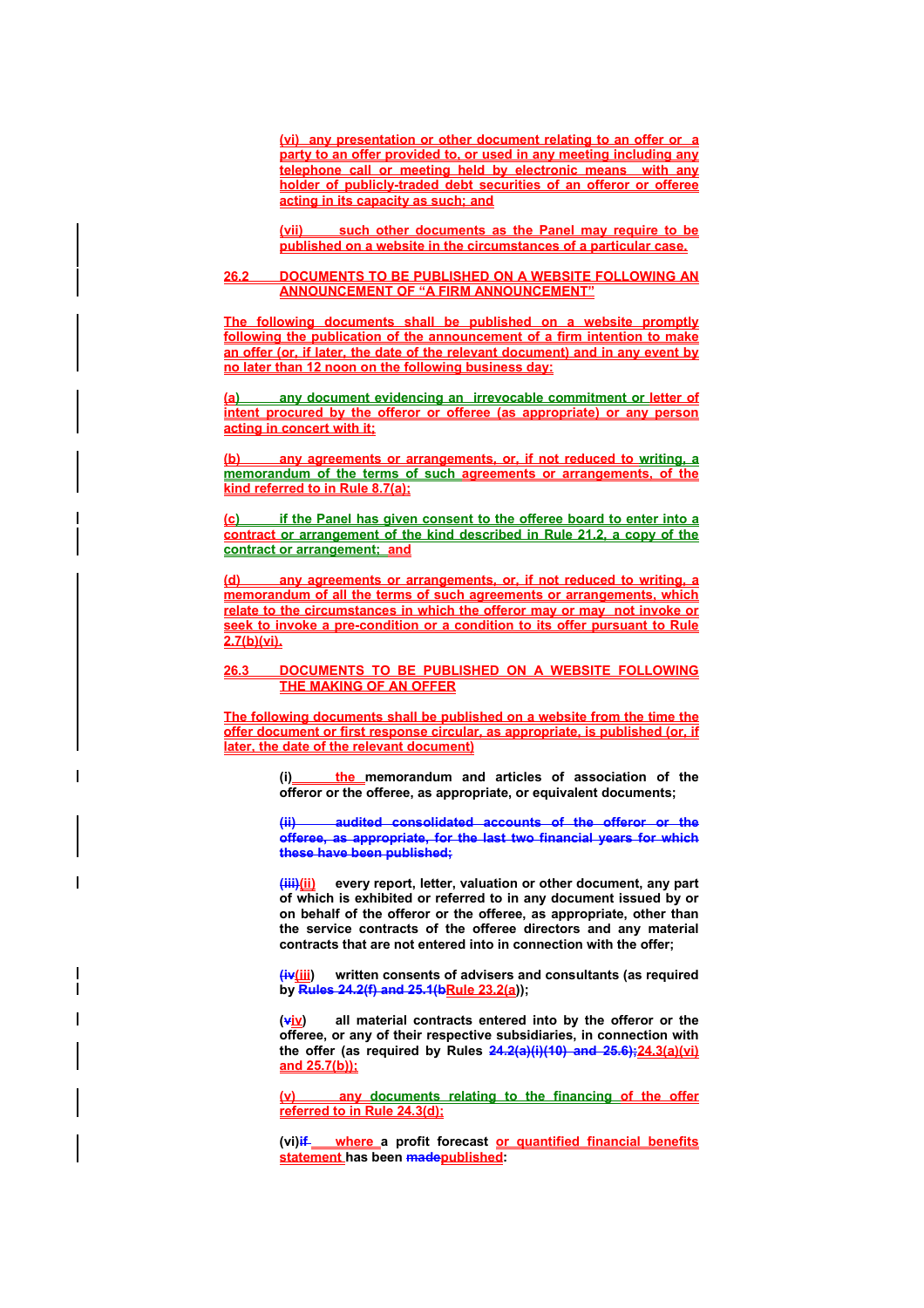- **(1) the reports of the auditors or consultant reporting accountants and of the financial advisers (as required by Rule 28.3);**
- **(2) the letters giving the consent of the auditors or consultant reporting accountants and of the financial advisers to the issue of the relevant document with the report in the form and context in which it is included (as required by Rule 23.2(b)) or, if appropriate, to the continued use of the report in a subsequent document the confirmations that their reports continue to apply (as required by Rules 28.4 and 28.5Rule 27.2);**
- **(vii) if an asset valuation has been made:** 
	- **(1) the valuation certificate and associated report or schedule containing details of the aggregate valuation report (as required by Rule 29.529.3);**
	- **(2) a letter stating that the valuer has given and not**  withdrawn **his or her its** consent to the **publication of his or her the valuation certificate report in the relevant document (as required by Rule 29.5); 23.2(c));**
	- **(3) if appropriate, the confirmation by the valuer that an updated valuation would not be materially different (as required by Rules 29.5 and 27.2);**

**(viii) any document evidencing an irrevocable commitment or a letter of intent:** 

**(ix(viii) if the Panel has given consent to aggregation of dealings, a full list of all dealings; and**

**(x) in the case of the offeror, documents relating to the financing arrangements for the offer if such arrangements are described in the offer document in compliance with the third sentence of Rule 24.2(d);** 

**(xi) every agreement or arrangement, or, if it is not in writing, a memorandum of the terms of such agreement or arrangement, as disclosed in the offer document pursuant to Rule 24.2(b)(ix);** 

**(xii(ix) all derivative contracts which in whole or in part have been disclosed under Rule 24.3(a24.4(a) or (c) or Rule 25.3(a25.4(a) or (c) or in accordance with Rule 8.1. Documents in respect of the last mentioned shall be made available for inspection and published on a website from the time the offer document or, as appropriate, the first response circular is published or from the time of disclosure, whichever is the later;(xiii.**

#### **26.4 WEB SITES**

**<sup>(</sup>a**

 **<sup>(</sup>xiv) in the case of the offeror, the offer document and every revised offer document;)if the Panel has given consent to the offeree board to enter into a contact or arrangement of the kind described in Rule 21.2, a copy of the contract or arrangement;**

**<sup>(</sup>xv) in the case of the offeree, the offeree board circular and the response circular of the offeree board concerning every revised offer;** 

**<sup>(</sup>xvi) in the case of the offeror, each (if any) offer or proposal made by it pursuant to Rule 15; and** 

**such other documents as the Panel may require to be displayed and published on a website in the circumstances of a particular case.**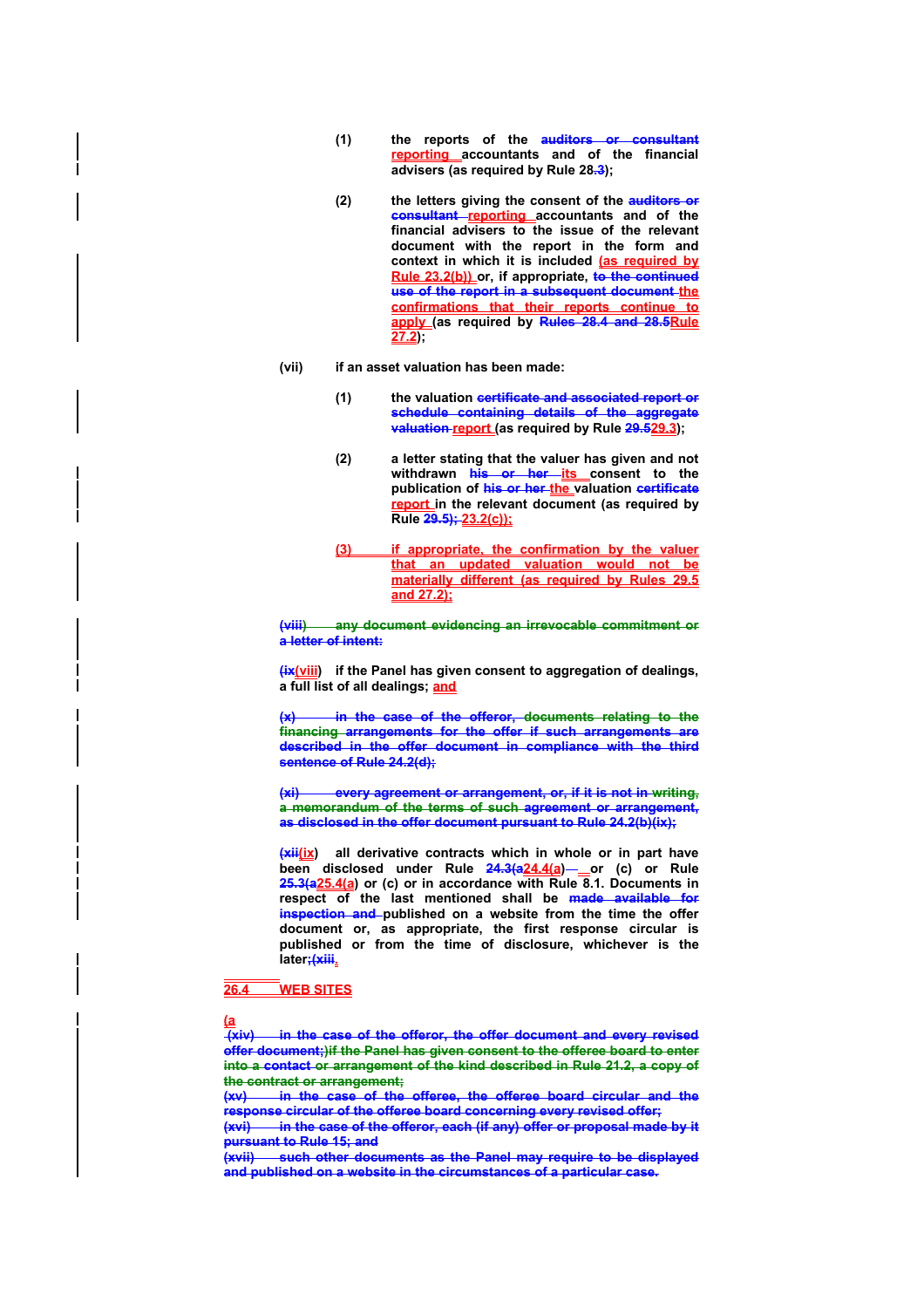**RULE 27. DOCUMENTS SUBSEQUENTLY DESPATCHED TO SHAREHOLDERS** 

**24.14 MATERIAL CHANGES An offeror shall announce without delay details of any material change which occurs during the offer period in any information previously published by it or on its behalf and shall, if required by the Panel, issue a circular to the shareholders of the offeree containing details of any such material change.** 

**) Copies of the following announcements in relation to notifications made pursuant to the rules of other regulatory regimes are not required to be published on a website:**

> **(i) transactions by directors, secretaries or other persons discharging managerial responsibility in respect of a company;**

**(ii) the acquisition or disposal of major shareholdings;** 

**(iii) disclosures in respect of increases or decreases in the total number of voting rights and capital in respect of each class of shares in issue (including treasury shares); and**

**(iv) announcements of the number of relevant securities in issue under Rule 2.12.** 

**(b) Copies of all documents, announcements and information required to be published on a website under Rule 26 shall continue to be made available on a website free of charge during the course of the offer.** 

**(c) All documents, announcements and information published in relation to an offer by an offeror or the offeree in the manner described in Rule 26.1 above shall contain a statement providing details of the website on which a copy will be published and a clear link to the relevant webpage.** 

An offeror and the offeree shall each use its own website when **publishing copies of documents, announcements and information in accordance with Rule 26. If an offeror or the offeree does not have its own website, or proposes to use a website maintained by a third party for that purpose, it shall consult the Panel.** 

**(e) All documents, announcements and information published on a website in accordance with Rule 26 shall be published in a "read-only" format so that they may not be amended or altered in any way.** 

**Except as provided in Rule 26.1(iv), if a document is amended, varied, updated or replaced during the period in which it is required to be published on a website under Rule 26, the amended, varied or updated document, or the replacement document, must also be published on a website and an announcement made explaining that this has been done. Similarly, where a new document is entered into which is required to be published on a website under Rule 26, an announcement must be made explaining that the document has been entered into and that it has been so published.**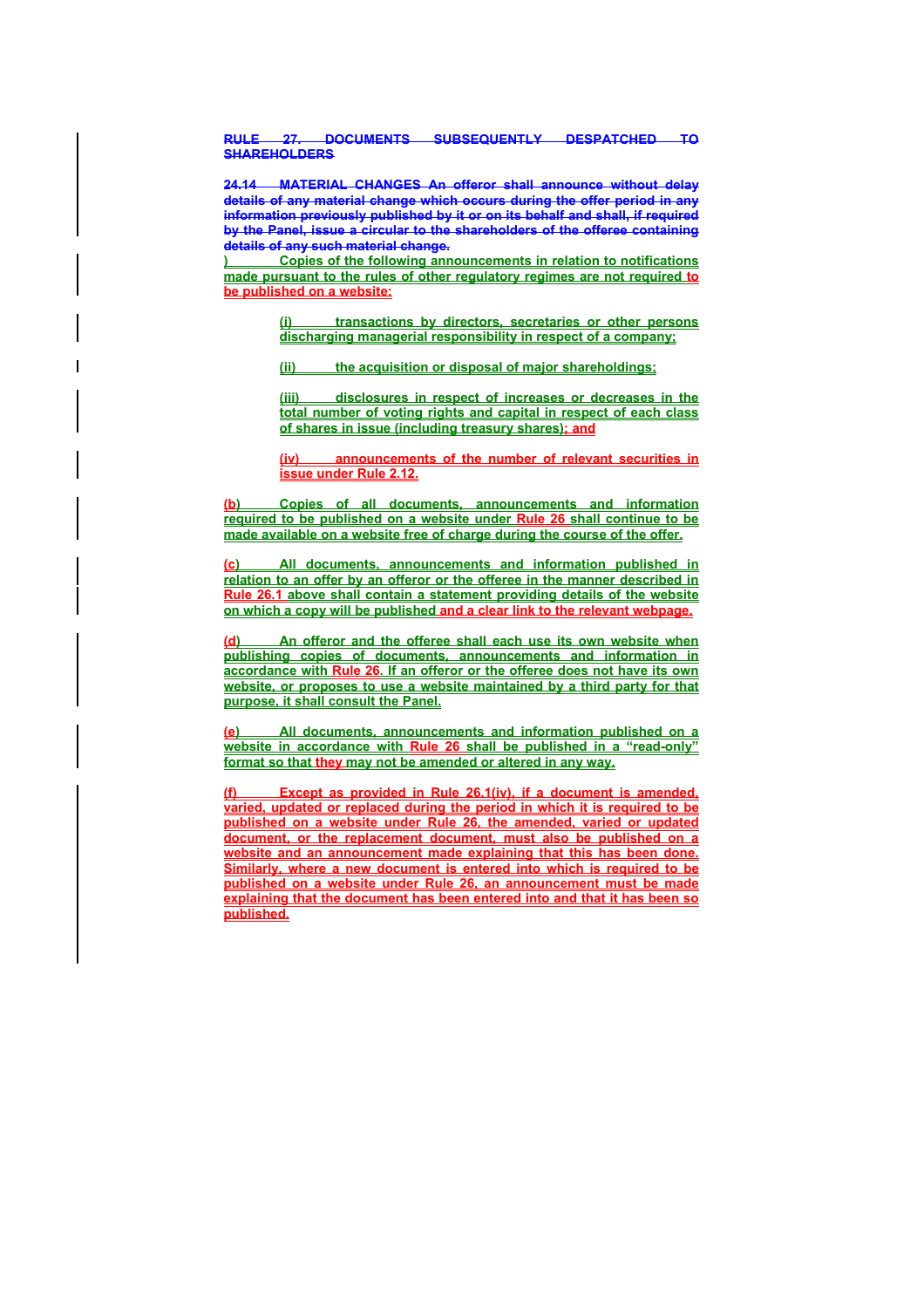# **27.1 MATERIAL CHANGES**

**(a) Except with the consent of the Panel, following the publication of the initial offer document or offeree response circular (as appropriate) and until the end of the offer period, the offeror or the offeree (as appropriate) must promptly announce:**

> **any changes in information disclosed in any document or announcement published by it in connection with the offer which are material in the context of that document or announcement; and**

> **(ii) any material new information which would have been required to have been disclosed in any previous document or announcement published during the offer period, had it been known at the time.**

**(b) Where an announcement is required to be made under Rule 27.1(a), the Panel may, in addition, require a document setting out the relevant information to be sent to the shareholders of the offeree.**

**Each document despatched to shareholders of the offeree by either (c) If, following the publication of the initial offer document or offeree response circular (as appropriate) and before the end of the offer period, an offeror or the offeree publishes any subsequent document in connection with the offer, that document shall contain details of any material change changes in information previously disclosed in any previous document published by it or on its behalf; if there has been no such change, this shall be stated in the documentin connection with the offer which are material in the context of that document (or a statement that there have been no such material changes). Without prejudice to the generality of that requirement, information previously published in relation to the following matters shall be updated in any document published by the offeror or (as the case may be) the offeree:(a**

> **(i) the offeree board's opinion on the offer and the other matters as referred to in 25.2;**

> **(ii) intentions with regard to the matters referred to in Rule 24.2;**

**(iii) the terms of the offer;**

**(iv) changes or additions to material contracts (as referred to in Rules 24.2(a)(i)(1024.3(a)(vi) and 25.6);25.7(b));**

**(b(v) all known material changes in the financial or trading position (as referred to in Rules 24.2(a)(i)(424.3(a)(ii) and 25.6(a));**

**irrevocable commitments and letters of intent (as referred to in Rule 24.3(b)(xvii) and Rule 25.7(c));**

**(vii) any inducement fees permitted under Rule 21;**

**(viii) profit forecasts and quantified financial benefits statements ((as referred to in Rules 24.3(b)(xix) and 25.7(e));**

**(ix) financing arrangements (as referred to in Rule 24.3(d));**

25.8(a));(c(x) interests in relevant securities and dealings (as **referred to in Rules 24.3 24.4 and 25.325.4);** 

**(d(xi) directors' emoluments (as referred to in Rule 24.424.5);** 

**(e(xii) special arrangements (as referred to in Rule 24.524.6);** 

**(f(xiii) ultimate owner of shares acquired under the offer (as referred to in Rule 24.824.9);**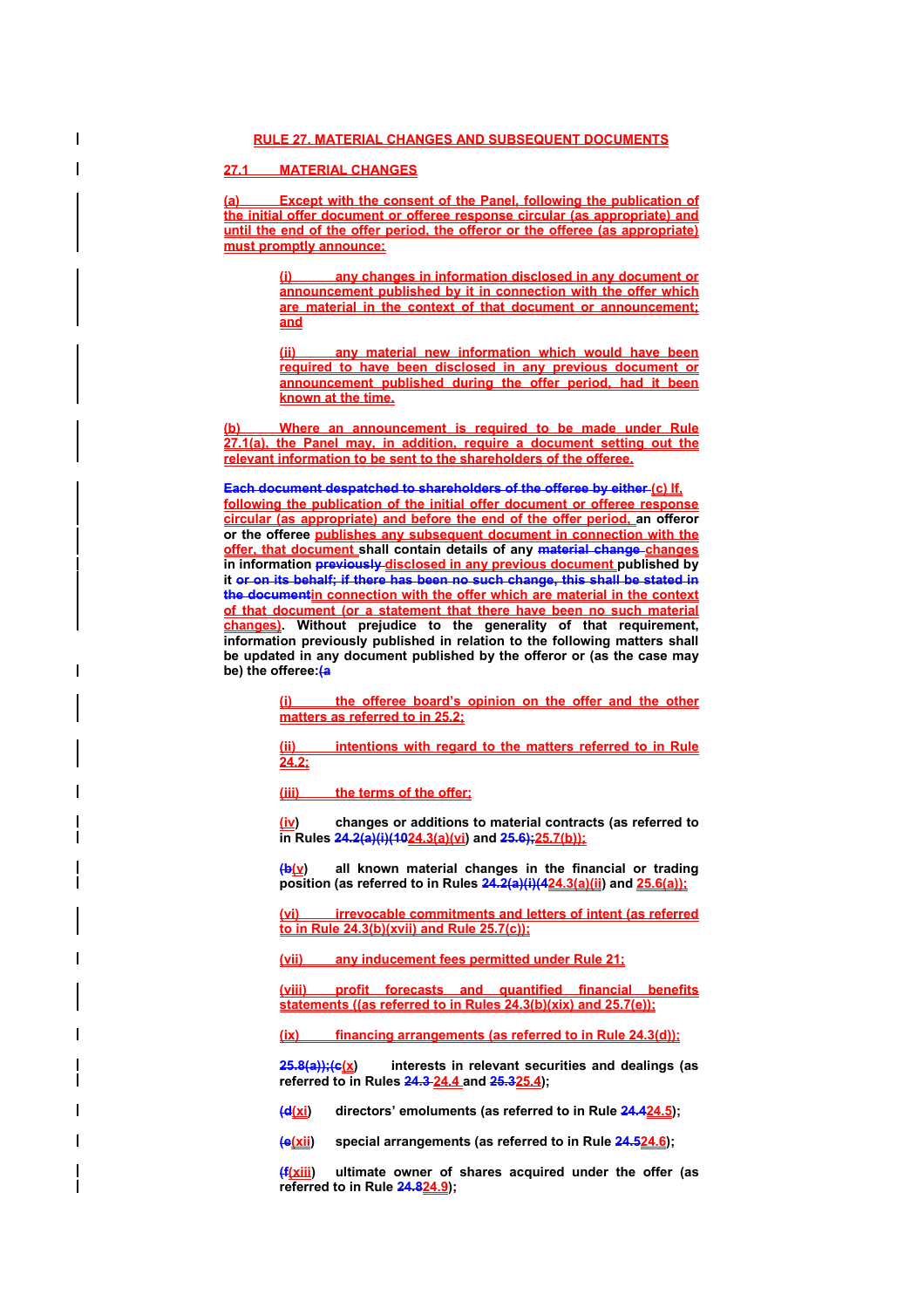**(g(xiv) arrangements in relation to dealings (as referred to in Rules 24.12 24.13 and 25.525.7(a)); and** 

**(h(xv) changes to directors' service contracts (as referred to in Rules 25.4 25.5 and 40.2(c)).** 

### **27.2 CONTINUING VALIDITY OF PROFIT FORECASTS, QUANTIFIED FINANCIAL BENEFITS STATEMENTS AND ASSET VALUATIONS**

**If any document or announcement published by the offeror or the offeree included a profit forecast, a quantified financial benefits statement or an asset valuation, any document subsequently published by that party in connection with the offer must, unless superseded by information included in the new document, include a statement by the directors of that party confirming:**

> **(i) that the profit forecast, quantified financial benefits statement or asset valuation (as appropriate) remains valid;**

> **(ii) where reports were obtained on a profit forecast or quantified financial benefits statement, that the reporting accountants and financial adviser(s) have confirmed that their reports continue to apply; and**

> **(iii) where a valuation report was obtained on an asset valuation, that the valuer has confirmed that an updated valuation would not be materially different.**

**If a profit forecast has been made, documents subsequently sent to shareholders of the offeree by the party making the forecast shall comply with the requirements of Rule 28.5.**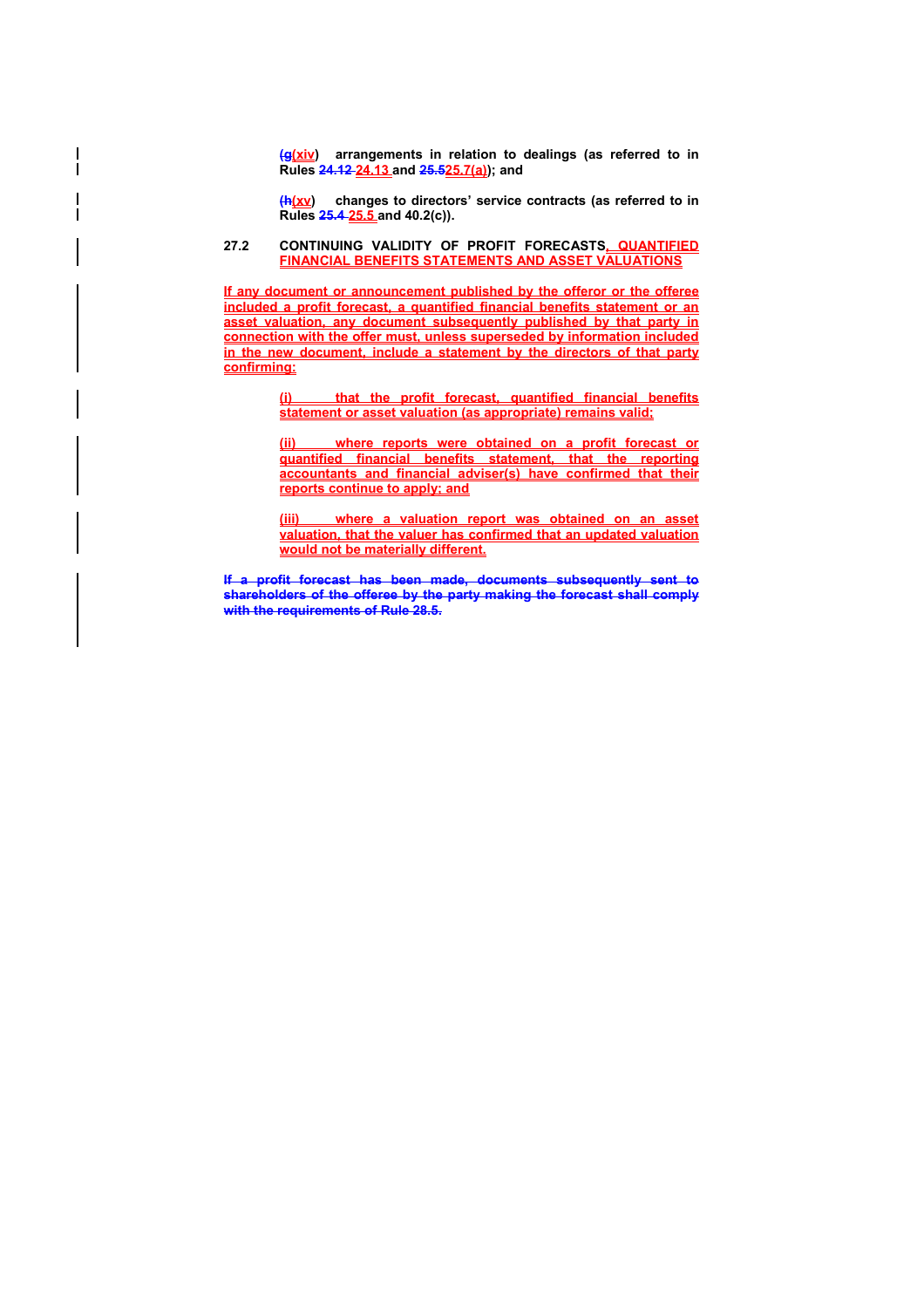## **RULE 28. PROFIT FORECASTS AND QUANTIFIED FINANCIAL BENEFITS STATEMENTS**

# **RULE 28. 28.1 REQUIREMENTS FOR PROFIT FORECASTS AND QUANTIFIED FINANCIAL BENEFITS STATEMENTS**

**(a) Except with the consent of the Panel, if during an offer period (or in an announcement which commences an offer period) the offeree or a securities exchange offeror publishes a profit forecast for a financial period ending 15 months or less from the date on which it is, or was, first published or publishes a quantified financial benefits statement, the document or announcement in which the forecast or statement is first published shall include:**

> **(i) a report from its reporting accountants stating that, in their opinion, the forecast or statement has been properly compiled on the basis stated and (in the case of a profit forecast only) that the basis of accounting used is consistent with the company's accounting policies; and**

> **(ii) a report from its financial adviser(s) stating that, in its (or their) opinion, the forecast or statement has been prepared with due care and diligence.**

**(b) Except with the consent of the Panel and subject to Rule 28.1(d), if the offeree or a securities exchange offeror published a profit forecast for a financial period ending 15 months or less from the date on which it is, or was, first published before the offer period commenced but after it received or made an approach with regard to a possible offer, the profit forecast shall be repeated in the offer document or first response circular (as appropriate) and that document (or, where any earlier document or announcement published during the offer period refers to that profit forecast, that document or announcement) shall also include the reports from its reporting accountants and financial adviser(s) specified in Rule 28.1(a)(i) and (ii).** 

**Except with the consent of the Panel and subject to Rule 28.1(e), if the offeree or a securities exchange offeror published a profit forecast of relevance to the offer for a financial period ending 15 months or less from the date on which it is, or was, first published before it received or made an approach with regard to a possible offer, the offer document or first response circular (as appropriate), or any earlier document or announcement published during the offer period in which the profit forecast is referred to, shall:**

> **(i) repeat the profit forecast and include a statement by the directors that it remains valid and confirmations by the directors that the profit forecast has been properly compiled on the basis of the assumptions stated and that the basis of accounting used is consistent with the company's accounting policies (the "directors' confirmations"); or**

> **(ii) include a statement by the directors that the profit forecast is no longer valid and an explanation of why that is the case; or**

> **(iii) include a new profit forecast for the relevant period and the reports from its reporting accountants and financial adviser(s) specified in Rule 28.1(a)(i) and (ii).**

**Subject to Rule 28.1(e), if the offeree or a securities exchange offeror published an ordinary course profit forecast for a financial period ending 15 months or less from the date on which it is, or was, first published before the offer period commenced but after it received or made an approach with regard to a possible offer, the requirements in Rule 28.1(b) shall not apply and the offer document or first response circular (as appropriate), or any earlier document or announcement published during the offer period in which the profit forecast is referred to, shall satisfy the requirements of Rule 28.1(c)(i), (ii) or (iii) (as appropriate).**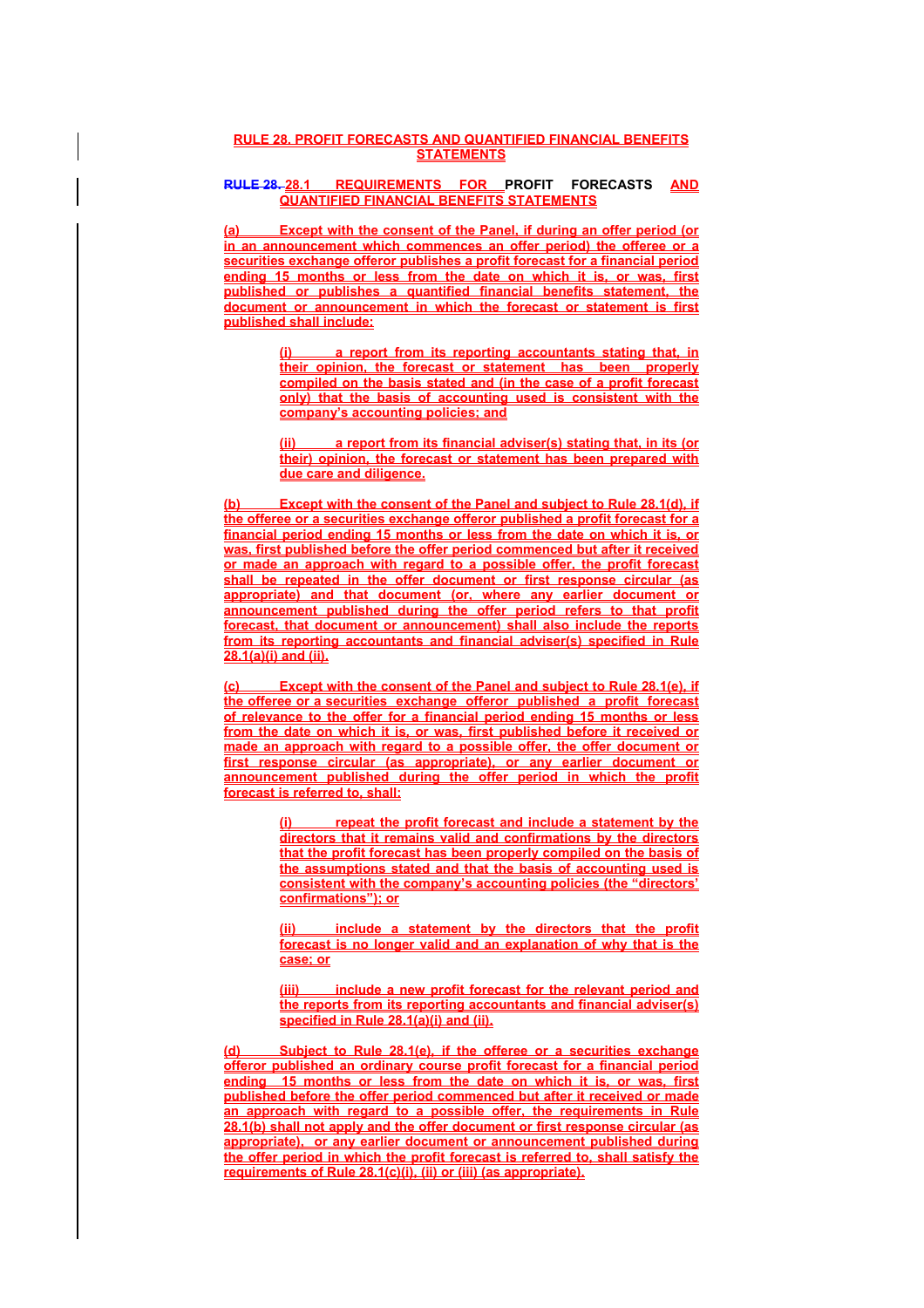**(e) Rule 28.1(d) does not apply to an ordinary course profit forecast published by an offeree in the case of a management buy-out or an offer being made by the existing controller or group of controllers. In the case of a management buy-out or an offer being made by a person who controls, or who, together with persons acting in concert, controls, the offeree, where a profit forecast for a financial period ending 15 months or less from the date on which it is, or was, first published is published by the offeree before it received an approach with regard to a possible offer, the offer document, or any earlier document or announcement published during the offer period in which the profit forecast is referred to, shall repeat the profit forecast and include the reports specified in Rule 28.1(a)(i) and (ii).**

**(f) A profit forecast or a quantified financial benefits statement published on behalf of an offeror or offeree shall be deemed to be a profit forecast or a quantified financial benefits statement to which Rule 28 applies.**

**(g) With the consent of the Panel, Rule 28 shall not apply to a profit forecast or a quantified financial benefits statement published by or on behalf of an offeror where the consideration under the offer consists entirely of either a non-convertible debt instrument or a combination of cash and a non-convertible debt instrument.**

**(h) Subject to Rules 28.7 and 28.8, the repetition in any document, interview or statement (whether oral or written) during an offer period by or on behalf of an offeror or the offeree, or by a person acting in concert with an offeror or with the offeree, of a profit forecast or profit estimate relative to the offeree or a securities exchange offeror made by a third party (whether before or during the offer period) shall be deemed to be a profit forecast or profit estimate to which Rule 28 applies.**

**(i) Rule 28 shall apply to any profit forecast in respect of a company which controls an offeror, as if such company were the offeror.**

# **28.2 LONG TERM PROFIT FORECASTS**

**(a) Except with the consent of the Panel, if, during an offer period (or in an announcement which commences an offer period), the offeree or a securities exchange offeror publishes a profit forecast for a financial period ending more than 15 months from the date on which it is, or was, first published, the document or announcement in which the profit forecast is first published shall include a statement by the directors that it remains valid and confirmations by the directors that the profit forecast has been properly compiled on the basis of the assumptions stated and that the basis of accounting used is consistent with the company's accounting policies.** 

**(b) Except with the consent of the Panel, if the offeree or a securities exchange offeror published a profit forecast for a financial period ending more than 15 months from the date on which it is, or was, first published before the offer period commenced but after it received or made an approach with regard to a possible offer, the profit forecast shall be repeated in the offer document or first response circular (as appropriate) and that document (or, where any earlier document or announcement published during the offer period refers to that profit forecast, that document or announcement) shall also include a statement by the directors that it remains valid and confirmations by the directors that the profit forecast has been properly compiled on the basis of the assumptions stated and that the basis of accounting used is consistent with the company's accounting policies.** 

**(c) Except with the consent of the Panel, if, before it received or made an approach with regard to a possible offer, the offeree or a securities exchange offeror published a profit forecast of relevance to the offer for a financial period ending more than 15 months from the date on which it is, or was, first published, the offer document or first response circular (as appropriate), or any earlier document or announcement published during the offer period in which the profit forecast is referred to, shall:**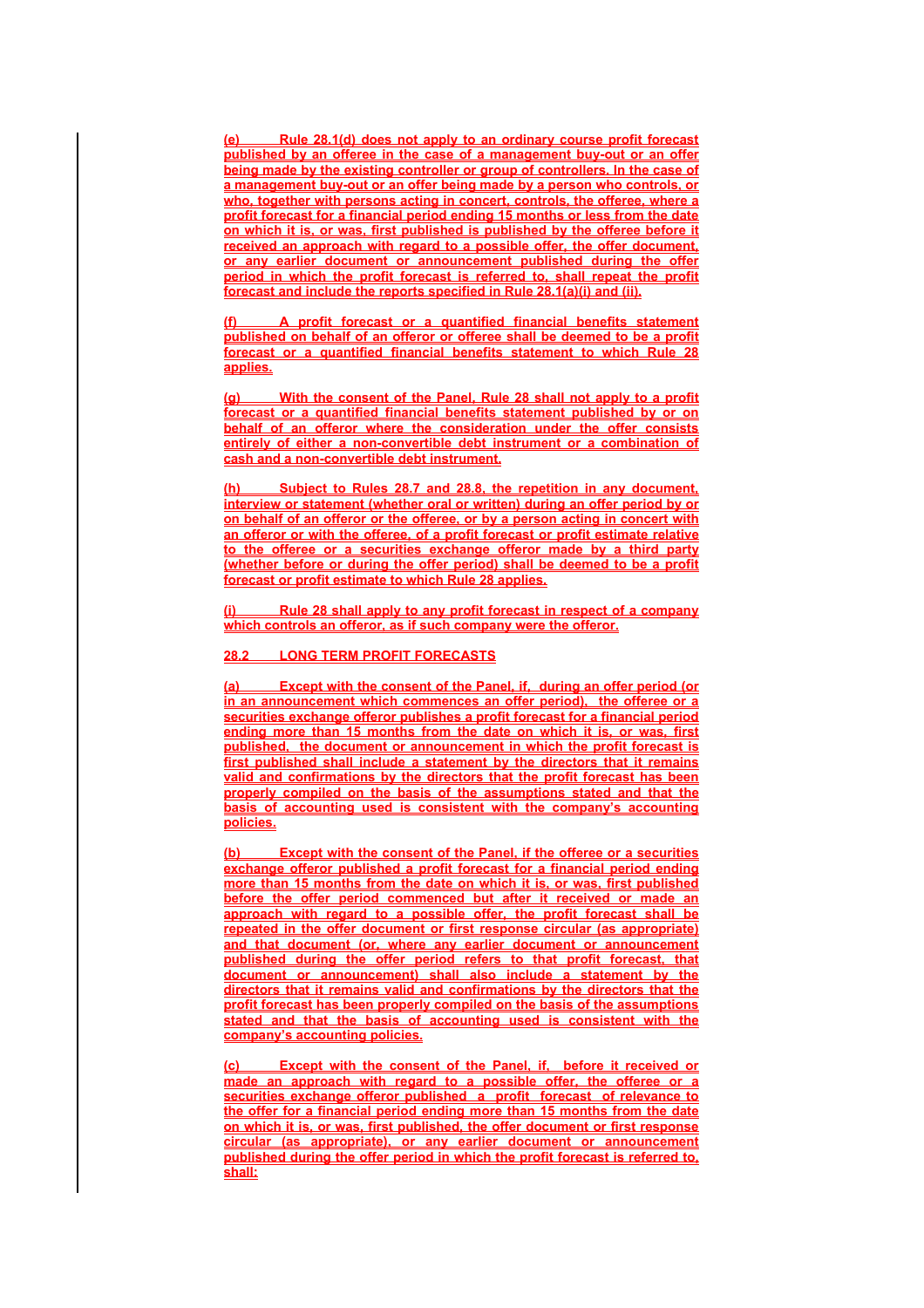**(i) repeat the profit forecast and include a statement by the directors that it remains valid and confirmations by the directors that the profit forecast has been properly compiled on the basis of the assumptions stated and that the basis of accounting used is consistent with the company's accounting policies (the "directors' confirmations"); or**

**include a statement by the directors that the profit forecast is no longer valid and an explanation of why that is the case; or**

**(iii) include a new profit forecast for the relevant period and include the directors' confirmations referred to in paragraph (i) above.**

**(d) Except with the consent of the Panel, if, during the offer period (or in an announcement which commences an offer period), the offeree or a securities exchange offeror either publishes for the first time or repeats a profit forecast for a future financial year, the document or announcement shall include a corresponding profit forecast for the current financial year and for each intervening financial year.** 

### **28.3 COMPILATION OF PROFIT FORECASTS AND QUANTIFIED FINANCIAL BENEFITS STATEMENTS**

**(a) Any profit forecast or quantified financial benefits statement shall be properly compiled and shall be prepared with due care and diligence. The profit forecast or quantified financial benefits statement, and the principal assumptions on which it is based, are the responsibility of the relevant party to the offer and its directors.** 

**(b) A profit forecast (and the assumptions stated) or a quantified financial benefits statement (and the details included in accordance with Rule 28.6) shall be:**

> **(i) understandable: it shall not be so complex or include such extensive disclosure that it cannot be readily understood;**

> **(ii) reliable: it shall be supported by a thorough analysis of the offeree's and/or the offeror's business and shall represent factual and not hypothetical strategies, plans and risk analysis; and**

> **(iii) comparable (in the case of a profit forecast only): it should be capable of justification by comparison with outcomes in the form of historical financial information.**

A forecast of profit before tax should disclose separately any non**recurrent items and tax charges if they are expected to be abnormally high or low.**

**28.4 ASSUMPTIONS AND BASES OF BELIEF**

**(a) When a profit forecast is included in any document or announcement published during an offer period (or in an announcement which commences an offer period), the document or announcement shall include the principal assumptions on which the profit forecast is based.**

**(b) The assumptions included for a profit forecast or bases of belief included for a quantified financial benefits statement should provide useful information as to its reasonableness and reliability. They shall:**

**(i) be readily understandable;**

**(ii) be specific and precise; and**

**(iii) not relate to the general accuracy of the estimates underlying the profit forecast or the quantified financial benefits statement.**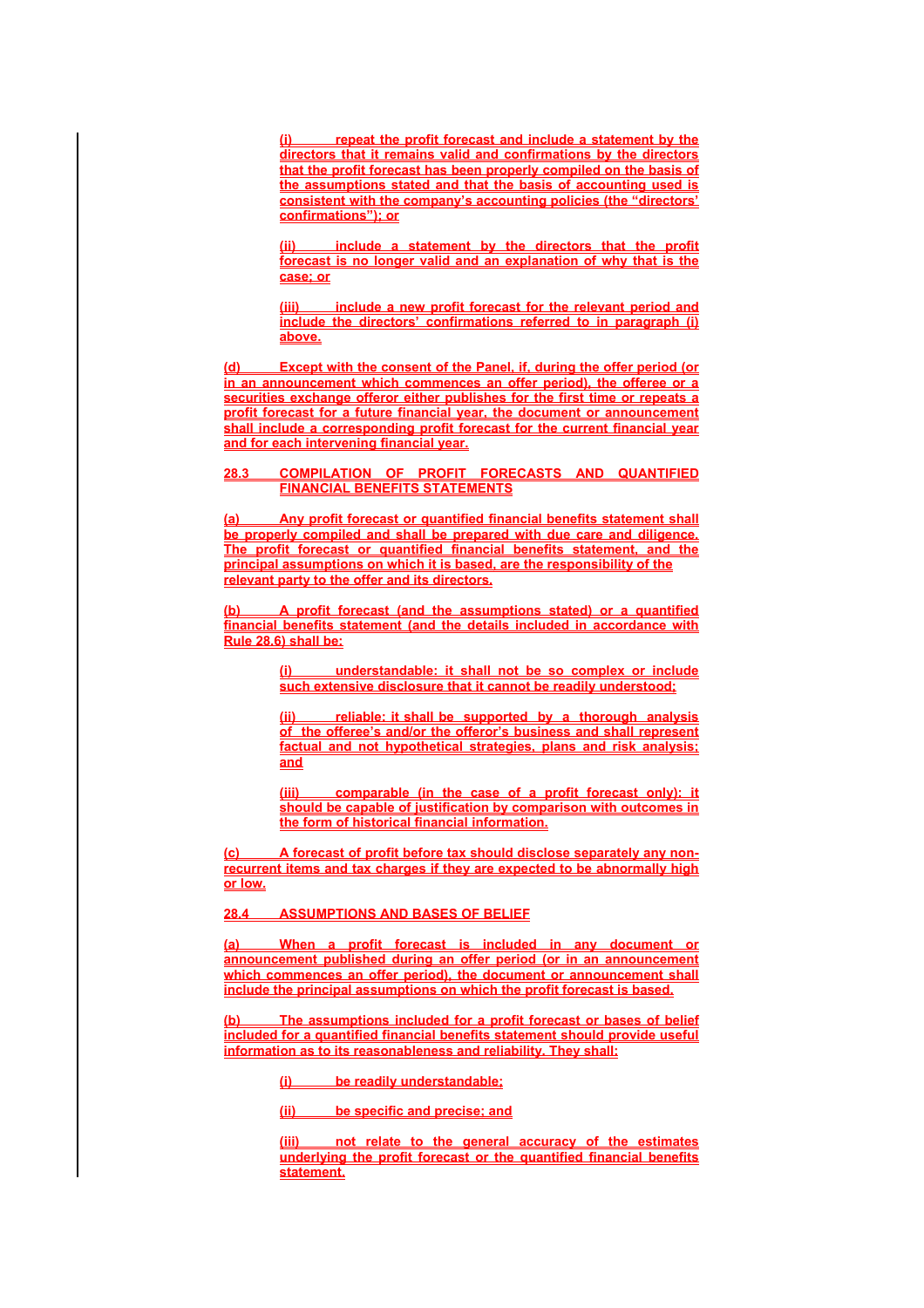**(c) There shall be a clear distinction between assumptions or bases of belief about factors which the directors (or other members of the company's management) can influence and those which they cannot influence.**

# **28.5 PROFIT ESTIMATES**

# **Rule 28.1 does not apply to a profit estimate included in:**

**(a) a preliminary statement of annual results which complies with the requirements in respect of preliminary profits statements of each recognised market on which securities of the company concerned are quoted;**

**(b) a statement of interim results which complies with the requirements in respect of interim reports of each recognised market on which securities of the company concerned are quoted; or**

**an interim management statement which has been prepared in accordance with the reporting framework set out in International Accounting Standard 34.**

### **28.6 DISCLOSURE REQUIREMENTS FOR QUANTIFIED FINANCIAL BENEFITS STATEMENTS**

**When a quantified financial benefits statement is included in any document or announcement published during an offer period (or in an announcement which commences an offer period), the document or announcement shall include:**

**(a) the bases of belief supporting the statement (identifying the principal assumptions and sources of information);**

**(b) an analysis, explanation and quantification of the constituent elements sufficient to enable the context and relative importance of those elements to be understood;**

**(c) a base figure where any comparison is made with historical financial performance or with existing cost bases and structures;**

**(d) details of any disbenefits expected to arise;**

**(e) in the case of a statement falling under paragraph (a) of the definition of a "quantified financial benefits statement", a statement that the expected financial benefits will accrue as a direct result of the success of the offer and could not be achieved independently of the offer;**

**(f) an indication of when the financial benefits are expected to be realised;**

**(g) an indication of whether the expected financial benefits will be recurring, clearly identifying any non-recurring benefit(s); and**

**(h) the recurring and non-recurring costs of realising the expected financial benefits.**

### **28.7 PUBLICATION OF INVESTMENT ANALYSTS' FORECASTS ON WEBSITES**

**(a) Except with the consent of the Panel, where, during the offer period, the offeree or a securities exchange offeror publishes on its**  website profit forecasts relating to it that are derived from investment **analysts' forecasts, the forecasts on the website shall be based on all forecasts provided by investment analysts who have published such forecasts, excluding:**

> any forecasts which pre-date the publication of the **company's latest preliminary statement of annual results or halfyearly financial report (as appropriate); and**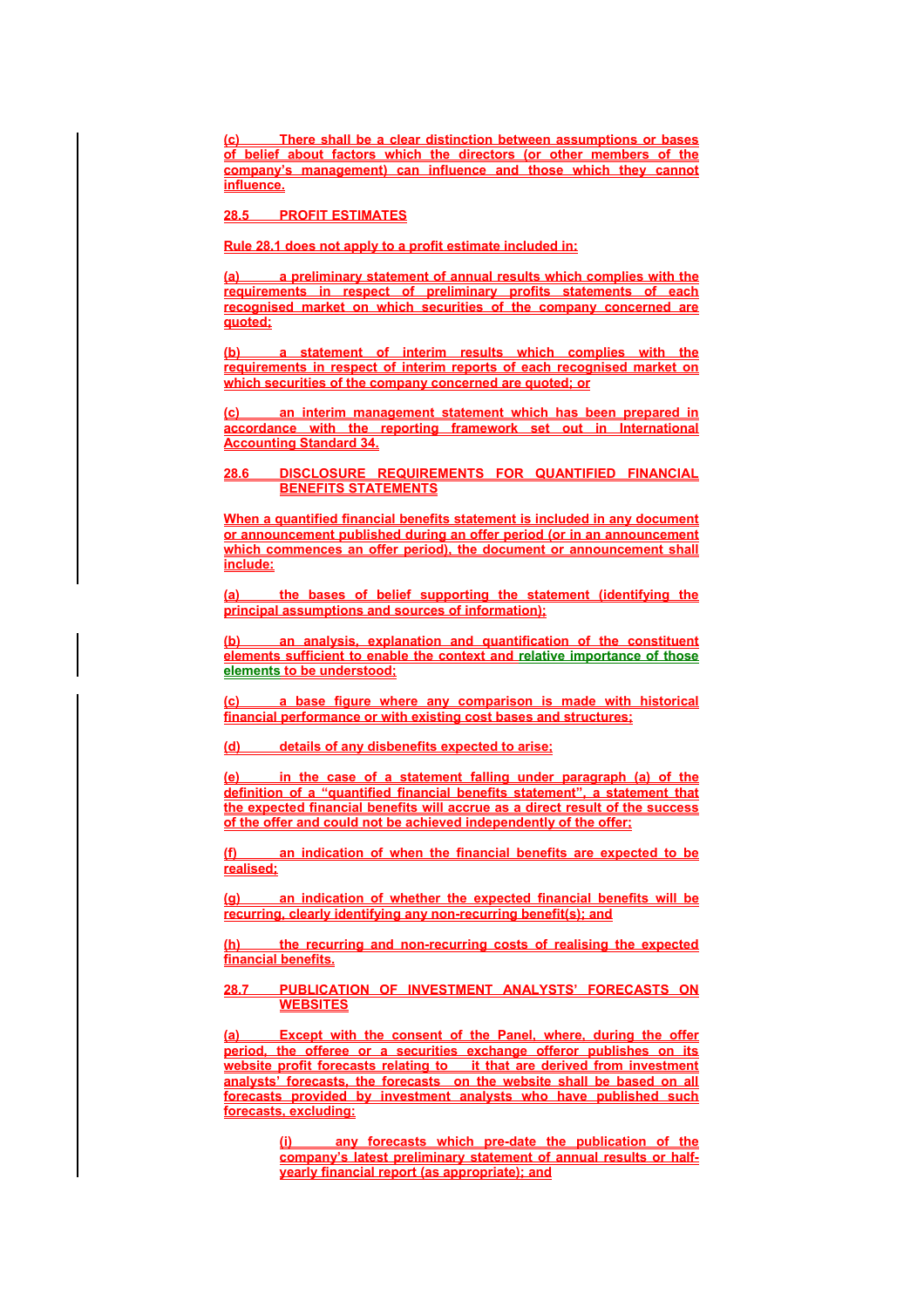**(ii) any forecasts by investment analysts whose employer is controlled by, controls or is under the same control as any party to the offer or a connected adviser to any party to the offer.**

**(b) Except with the consent of the Panel, the following requirements shall be complied with (failing which, all investment analysts' forecasts shall be removed from the website upon the commencement of the offer period):**

> for each line in respect of which forecasts are published **on the website, the highest and lowest figures forecast by any investment analyst shall be stated, together with the arithmetic mean of all investment analysts' forecasts (a "consensus forecast");**

> **(ii) the name of each organisation whose forecasts have been included in the calculation of the consensus forecast, and the dates of the forecasts, shall be stated;**

> **(iii) if any analyst's forecast has been excluded from the calculation of the consensus forecast, the name of the organisation, the date of the forecast and the reason for its exclusion, shall be stated;**

> **(iv) during the offer period, the relevant section of the website shall be kept up-to-date by including any new forecasts promptly after their publication and promptly excluding any forecasts which pre-date the publication of the latest preliminary statement of annual results or half-yearly financial report; and**

> *<u>it shall be prominently stated that the investment***</u> analysts' forecasts are not endorsed by the company and that they have not been reviewed or reported on in accordance with the requirements of Rule 28.1(a) or Rule 28.2(a) as appropriate.**

**28.8 REFERENCES TO CONSENSUS FORECASTS RELATING TO ANOTHER PARTY TO THE OFFER**

**(a) Except with the consent of the Panel, if, during the offer period (or in an announcement which commences an offer period), a party to the offer ("party A") wishes to refer to investment analysts' forecasts relating to any other party to the offer ("party B"), party A shall refer to either:**

> **(i) a consensus forecast (see Rule 28.7(b)) published on party B's website in accordance with the requirements of Rule 28.7; or**

> **(ii) if no such consensus forecast has been published on party B's website, a consensus forecast compiled by party A in accordance with the requirements of Rule 28.7.**

**(b) Where party A has referred to a consensus forecast relating to party B, any subsequent reference to that consensus forecast by party B will not be subject to Rule 28.1(a)or Rule 28.2(a) as appropriate , provided that party B does not endorse the consensus forecast.**

**(c) Any document or announcement which includes a reference by party A to a consensus forecast relating to party B shall make clear whether or not the reference is being made with the agreement or approval of party B. Where the consensus forecast is referred to in any document or announcement which is published by party A with the agreement or approval of party B, or at a time when the offer is a recommended offer, the consensus forecast will be treated as having been endorsed and published by party B and Rule 28.1(a) or Rule 28.2(a) as appropriate will therefore apply.**

**(d) Where party B has published consensus forecasts on its website in accordance with Rule 28.7, and party A wishes to refer to those consensus forecasts in accordance with Rule 28.8, the source data used by party B to**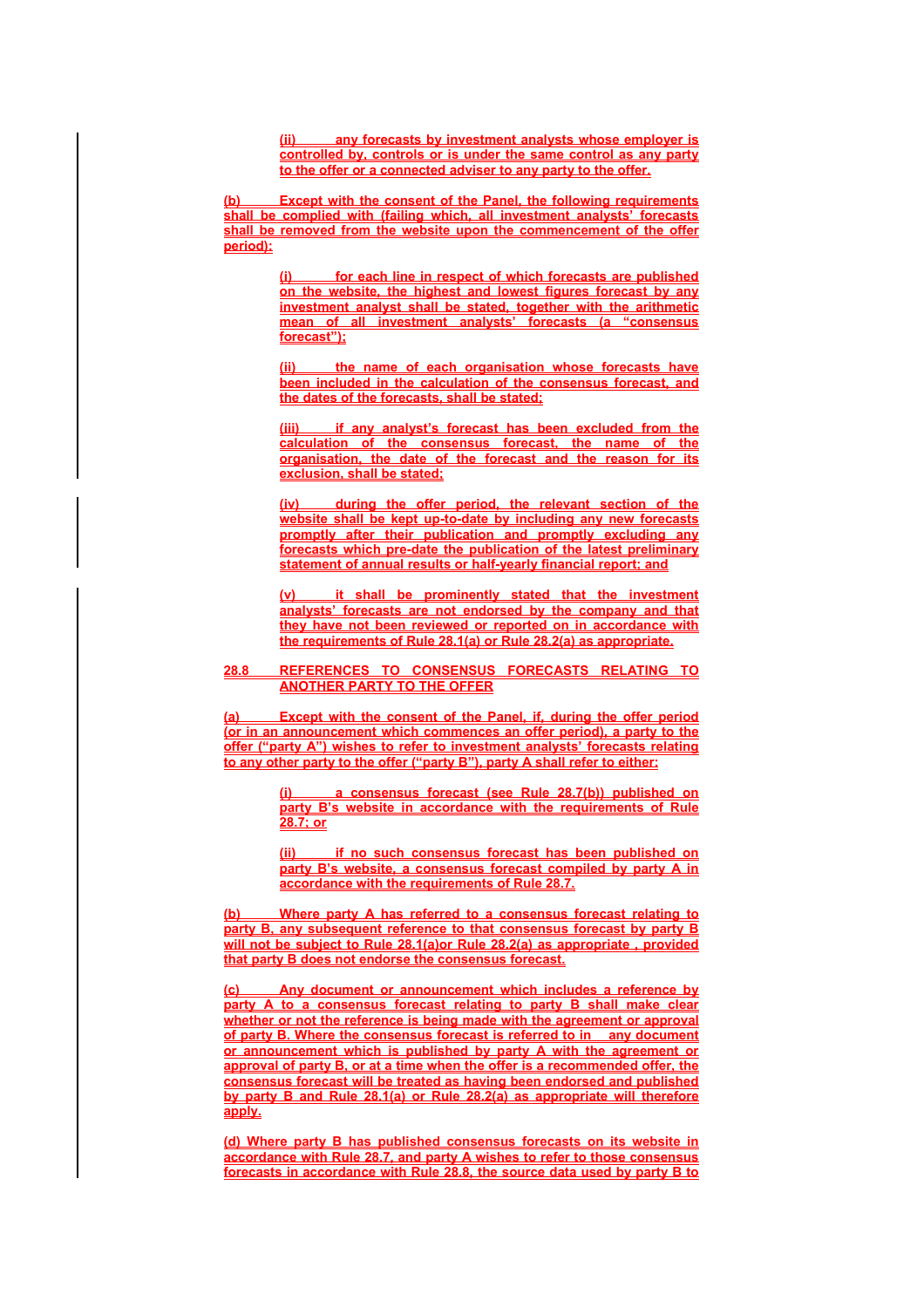**compile the consensus forecasts shall, on request, promptly be made available to party A.**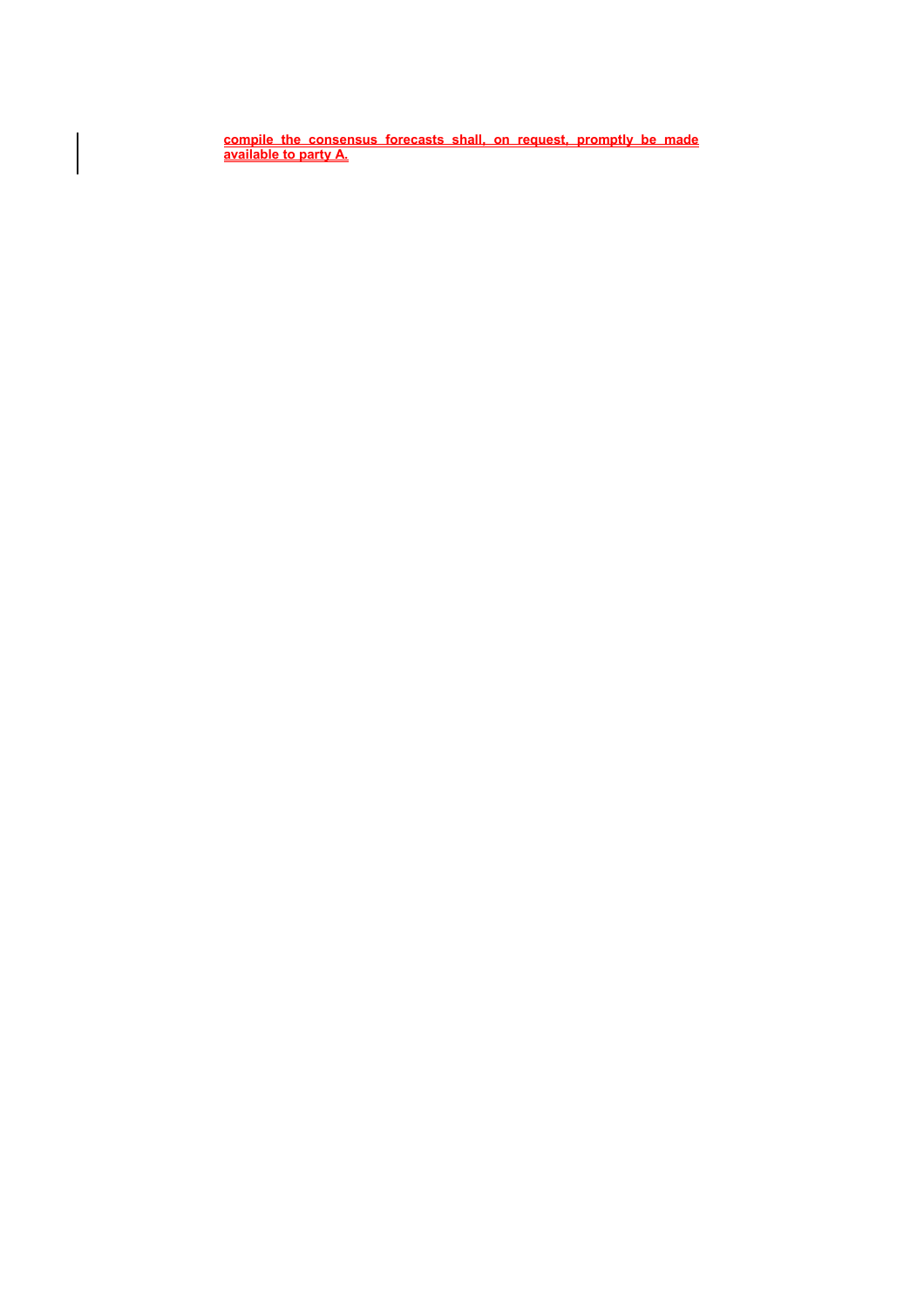### **RULE 29. ASSET VALUATIONS**

**29.1 VALUATIONS TO BE REPORTED ON IF GIVEN IN CONNECTION WITH AN OFFER** 

(a) Except Subject to paragraph (b) or except with the consent of the **Panel, no valuation of any assets shall be given by or on behalf of an offeror or an offeree during the offer period in connection with an offer or contemplated offer unless it is supported by the opinion in the form of, or accompanied by, a valuation report of a named independent valuer. The following provisions of Rule 29 shall apply to any such valuation and valuer.** 

**(b) Rule 29 shall not apply to a valuation of its own assets given by or on behalf of an offeror whose offer is not a securities exchange offer.** 

**(b)(i(c) Rule 29 applies not only to valuations of land, buildings, plant and machinery but also to valuations of any other assets. Where a valuation of any such other assets is to be given, the offeror or (as the case may be) the offeree shall consult the Panel in advance.(ii)In the case of a valuation of land, buildings or plant and machinery, the independent valuer shall be a corporate member of The Society of Chartered Surveyors, a member of the Irish Auctioneers and Valuers Institute or any other person approved by the Panel for the purpose. Such independent valuer shall also have appropriate post- qualification experience in and knowledge of valuing land and buildings or plant and machinery of the type concerned and in the locality concerned; or, if he or she does not have such experience and knowledge, he or she shall be assisted formally by a valuer who has such experience and knowledge. In the case of a valuation of land, buildings or plant and machinery situated outside the State, the independent valuer shall have the appropriate qualifications, experience and knowledge in the relevant jurisdiction and shall prepare the valuation in accordance with the established principles and professional practices of that jurisdiction. In the case of a valuation of any assets other than land, buildings and plant and machinery, the independent valuer shall have the appropriate qualifications, experience and knowledge.**

**(iii(d) If an offer document or offeree board circular includes a statement of assets which reproduces a directors' estimate of asset values published with the accounts of the company concerned, such estimate shall not be deemed to be given in connection with an offer unless asset values are a significant factor in the assessment of the offer or the estimate is given more prominence in the offer document or offeree board circular than merely being referred to in a note to a statement of assets in an appendix.** 

 **29.2 THE VALUER**

**A valuer shall:**

I

**(i) be independent of the parties to the offer;**

**(ii) be appropriately qualified to give a valuation report on the valuation; and**

**(iii) have sufficient current knowledge of each relevant market and the necessary skills and understanding to prepare the valuation report.**

**The Panel shall be consulted in advance if there is any doubt as to whether a valuer satisfies the requirements of this Rule 29.2.**

**BASIS OF 29.3 THE VALUATION REPORT**

**(a) A valuation report shall include:**

**(i) the name, address and professional qualifications of the valuer;**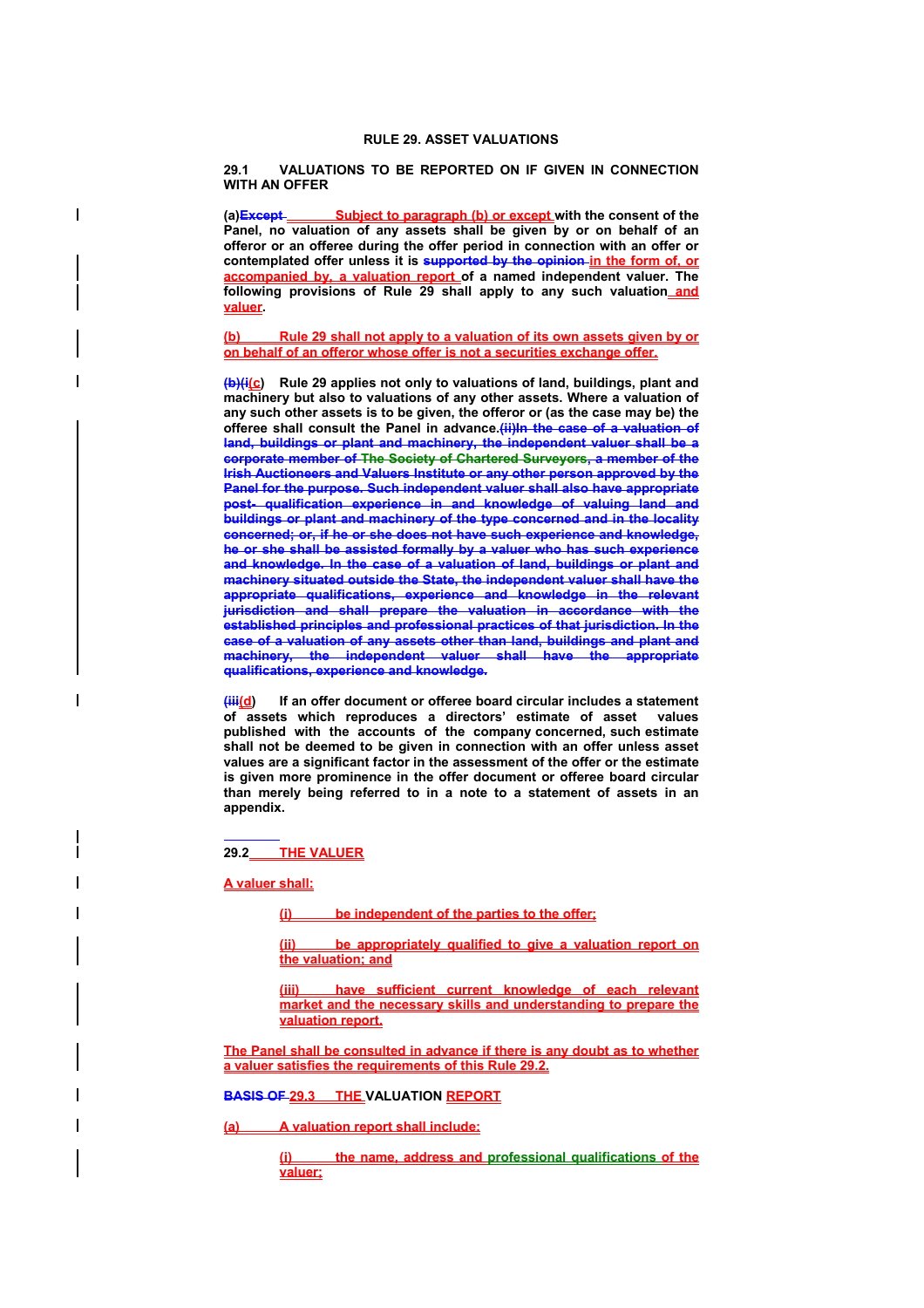**(ii) the date as at which the assets were valued;**

**(iii) details of the assets which are the subject of the valuation report;**

**(iv) separate valuations of each category of assets, and/or individual significant assets, consistent with any previously published valuations of those assets or with normal valuation reporting practice for such assets;**

**(v) details of the valuation standards to which the valuation report has been prepared;** 

**(vi) the basis of valuation; and**

**(vii) all assumptions to which the valuation is subject which assumptions shall be fully explained.** 

**(b) Except where the Panel consents otherwise, the valuation report shall not be:**

**(i) qualified; or**

**(ii) subject to any special assumptions or assumptions which might be inconsistent with the established and professional valuation practices in the relevant jurisdiction.**

**(c) A valuation report shall be prepared in accordance with:**

**(a)In (i) in the case of valuations of land, buildings or plant and**  machinery, the valuation practices and standards prescribed **n** the **Manual shall be adhered to by The Society of Chartered Surveyors** where applicable-**ior** 

**(ii) other appropriate professional standards approved by the Panel,**

**and on a basis which is consistent with past practice in relation to the assets concerned.**

**(d) The basis of valuation shall be clearly stated in the valuation and should normally be market value or (in the case of land or properties) open market value.** 

**(b) The basis of valuation shall be clearly stated in the valuation. For non-specialised properties, this shall normally be open market value. Property which is occupied for the purposes of the business of the offeror or (as the case may be) the offeree shall be valued at open market value for the existing use. If a property has been adapted or fitted out to meet the requirements of a particular business, the open market value shall relate to the property after the works have been completed; alternatively, the open market value may relate to the state of the property before the works had been commenced and the works of adaptation may be valued separately on a depreciated replacement cost basis, subject to adequate potential**  profitability. Specialised properties occupied by the business shall be **valued on a depreciated replacement cost basis, subject to adequate potential profitability. Properties held as investments or which are surplus to requirements and are held pending disposal shall be valued at open market value. Only in exceptional circumstances may the basis of valuation be qualified (including, inter alia, as between a willing seller and a willing purchaser) and in that event the independent valuer shall explain the meaning of the words used. Similarly, assumptions shall not be made in a valuation without the consent of the Panel and, if assumptions are permitted by the Panel, they shall be fully explained. In this connection, attention is drawn to the definitions of "open market value" and "estimated restricted realisation price" in the Manual.** 

**(c(e) In the case of land or properties currently being developed or with immediate development potential, in addition to giving the open market**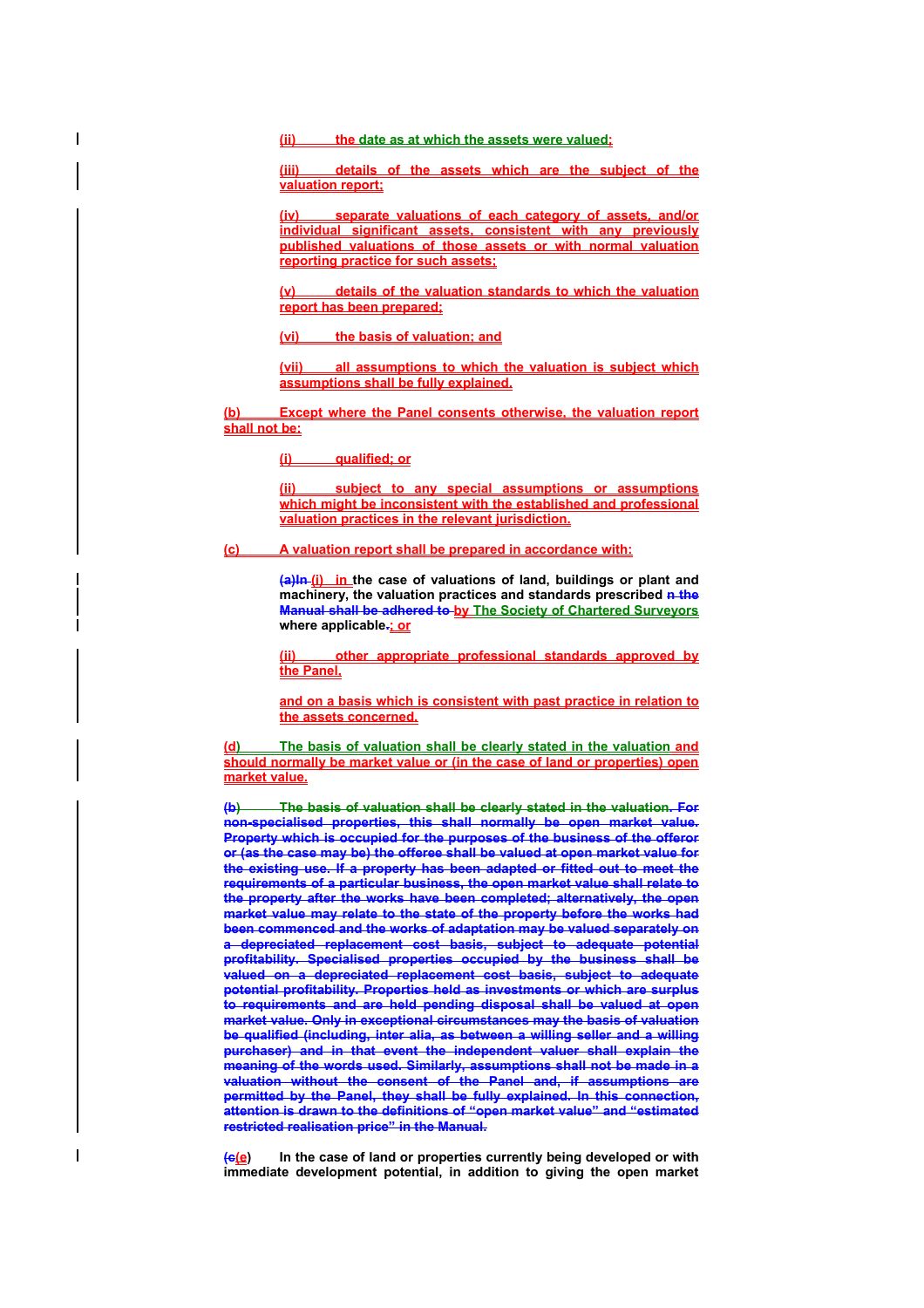**value in the state existing at the date of valuation, the valuation shall include:** 

**(i) the value after the development has been completed;** 

**(ii) the value after the development has been completed and let;** 

**(iii) the estimated total cost, including carrying charges, of completing the development and the anticipated dates of completion and of letting or occupation; and** 

**(iv) a statement whether all necessary planning and other regulatory consents have been obtained and, if so, the dates thereof and the nature of any conditions attaching to such consents which may affect the value.** 

**(d(f) If a property which is occupied for the purposes of the business of the offeror or (as the case may be) the offeree is valued at open market value for an alternative use, the directors of the company concerned shall estimate the costs of cessation and removal and show them in the document sent to shareholders.** 

**(g) Any valuation report shall be published on a website in accordance with Rule 26.3.**

### **29.329.4 POTENTIAL TAX LIABILITY**

 $\overline{\phantom{a}}$ 

 $\overline{\phantom{a}}$ 

**If a valuation is given in connection with an offer, the document despatched sent to shareholders of the offeree shall include a statement regarding any potential tax liability (including an estimate of its amount) that would arise if the assets were to be sold at the amount of the valuation, accompanied by an appropriate comment as to the likelihood of any such liability crystallising.** 

## **29.429.5 CURRENT VALUATION**

**A valuation shall state the effective date as at which the assets were valued and the professional qualifications and address of the independent valuer. A valuation which is not current shall be updated unless the independent valuer states that a current valuation would not be materially different.**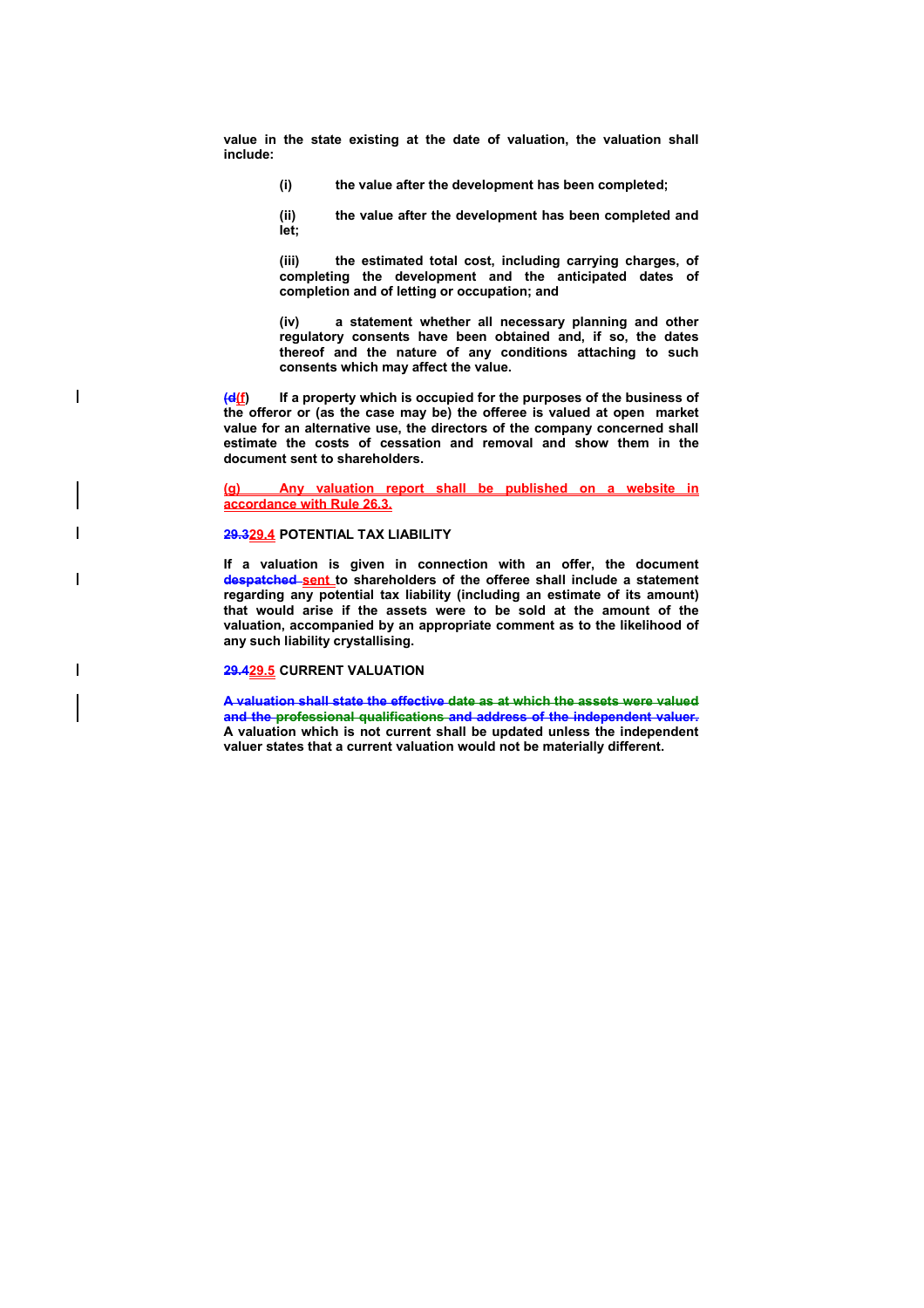#### **29.5 OPINION AND CONSENT LETTERS**

**(a) The opinion of value shall be contained in the document containing the asset valuation.** 

**(b) The document containing the asset valuation shall also state that the valuer has given and not withdrawn his or her consent to the publication of his or her valuation certificate.** 

**(c) If a valuation of assets is given in any document despatched to shareholders of the offeree, the valuation certificate shall be made available for inspection, as required by Rule 26, together with an associated report or schedule containing details of the aggregate valuation. If the Panel is satisfied that such disclosure may be commercially disadvantageous to the company concerned, it may allow the report or schedule to appear in a summarised form approved by it. In appropriate cases, the Panel may require that all or any of such documents be reproduced in full in a document sent to shareholders.**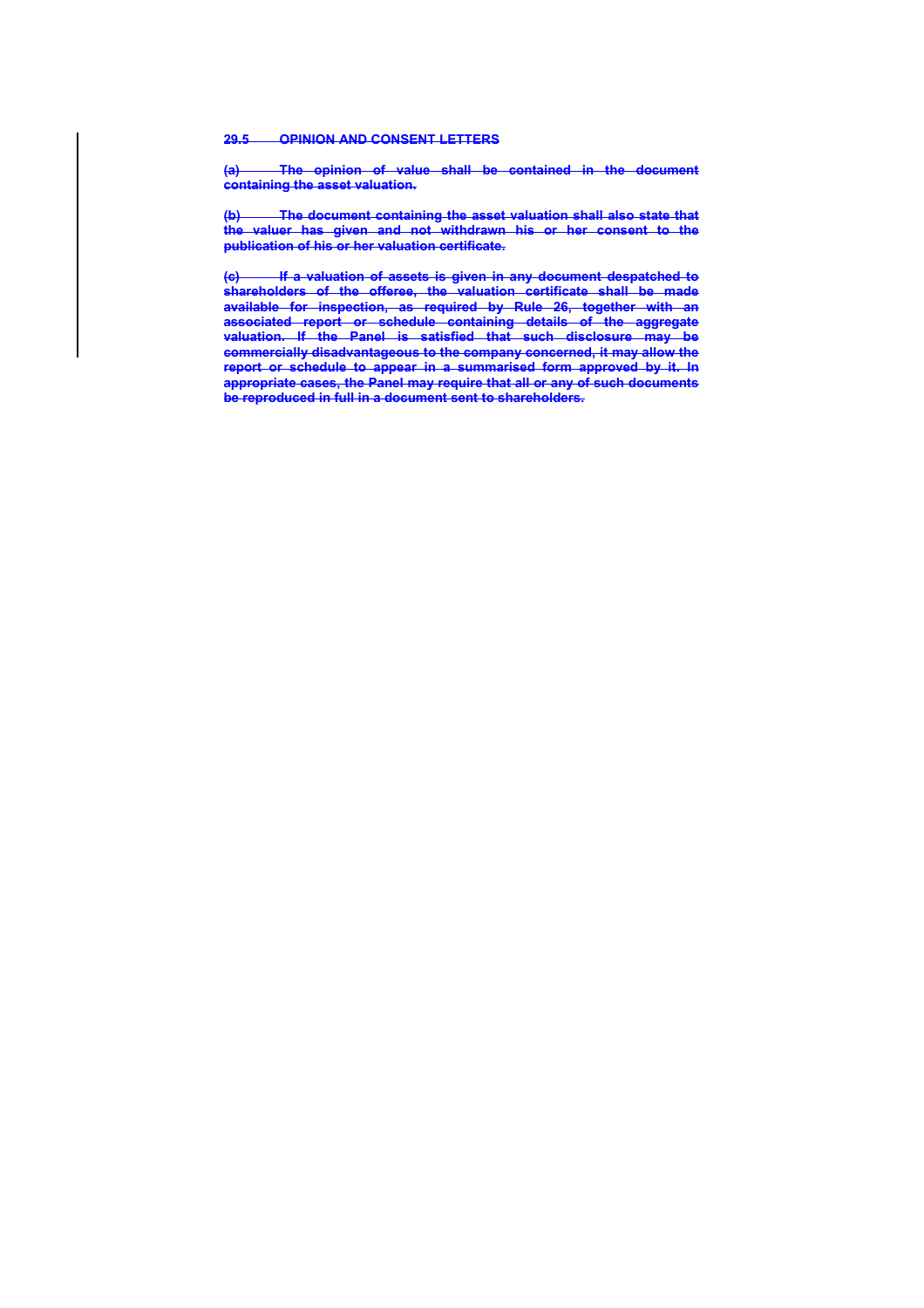### **RULE 30. MAKING OF ANNOUNCEMENTS AND DISTRIBUTION OF DOCUMENTATION**

# **30.1 ANNOUNCEMENTS TO BE PUBLISHED VIA A RIS**

**(a) Except as otherwise provided by the Rules, every announcement made pursuant to the Rules shall be made to a Regulatory Information Service and the Panel by means of a notification delivered by electronic mail.** 

**(b) Except with the consent of the Panel, the time at which an announcement shall for the purposes of the Rules be made shall be deemed to be the time of publication of such announcement by the Regulatory Information Service concerned.**

**(c) If the announcement is published at a time when the relevant Regulatory information Service is not open for business, it shall be distributed to not less than two newswire services operating in Ireland and submitted, as required by the Rules, to a Regulatory Information Service for release as soon as that service next reopens.**

## **30.2 METHOD OF PUBLICATION OF DOCUMENTS, ANNOUNCEMENTS AND INFORMATION**

**(a) If a document, an announcement or any information is required to be sent to any person, it will be treated as having been sent for the purposes of the Rules if it is:**

**(i) sent to the relevant person in hard copy form;**

**(ii) sent to the relevant person in electronic form; or**

**(iii) published on a website provided that the relevant person is sent a website notification no later than the date on which it is published on the website.**

**(b) Acceptance forms, withdrawal forms, proxy cards and other forms connected with an offer must be published in hard copy form only and must not be published in newspapers.**

**30.3 RIGHT TO RECEIVE COPIES OF DOCUMENTS, ANNOUNCEMENTS AND INFORMATION IN HARD COPY FORM**

**(a) If a document, an announcement or any information is required to be sent to any person and it is:**

**(i) sent to a person in electronic form; or**

**(ii) published on a website and the person entitled to receive it is sent a website notification,**

**that person may request a copy in hard copy form from the party which publishes it. Any such request must be made in accordance with the procedure specified in the document, announcement or information for the making of such requests and must provide an address to which the hard copy document, announcement or other information may be sent.**

**(b) A person entitled to receive a document, an announcement or any information may request that all future documents, announcements and information sent to that person in relation to an offer should be sent by the party which publishes it in hard copy form.**

**(c) If an offeror receives a request for copies of future documents, announcements and information sent to a person in connection with the offer to be sent in hard copy form, it must notify the offeree as soon as possible and provide details of the address to which hard copy documents, announcements and information should be sent. If the offeree receives a request for copies of future documents, announcements and information**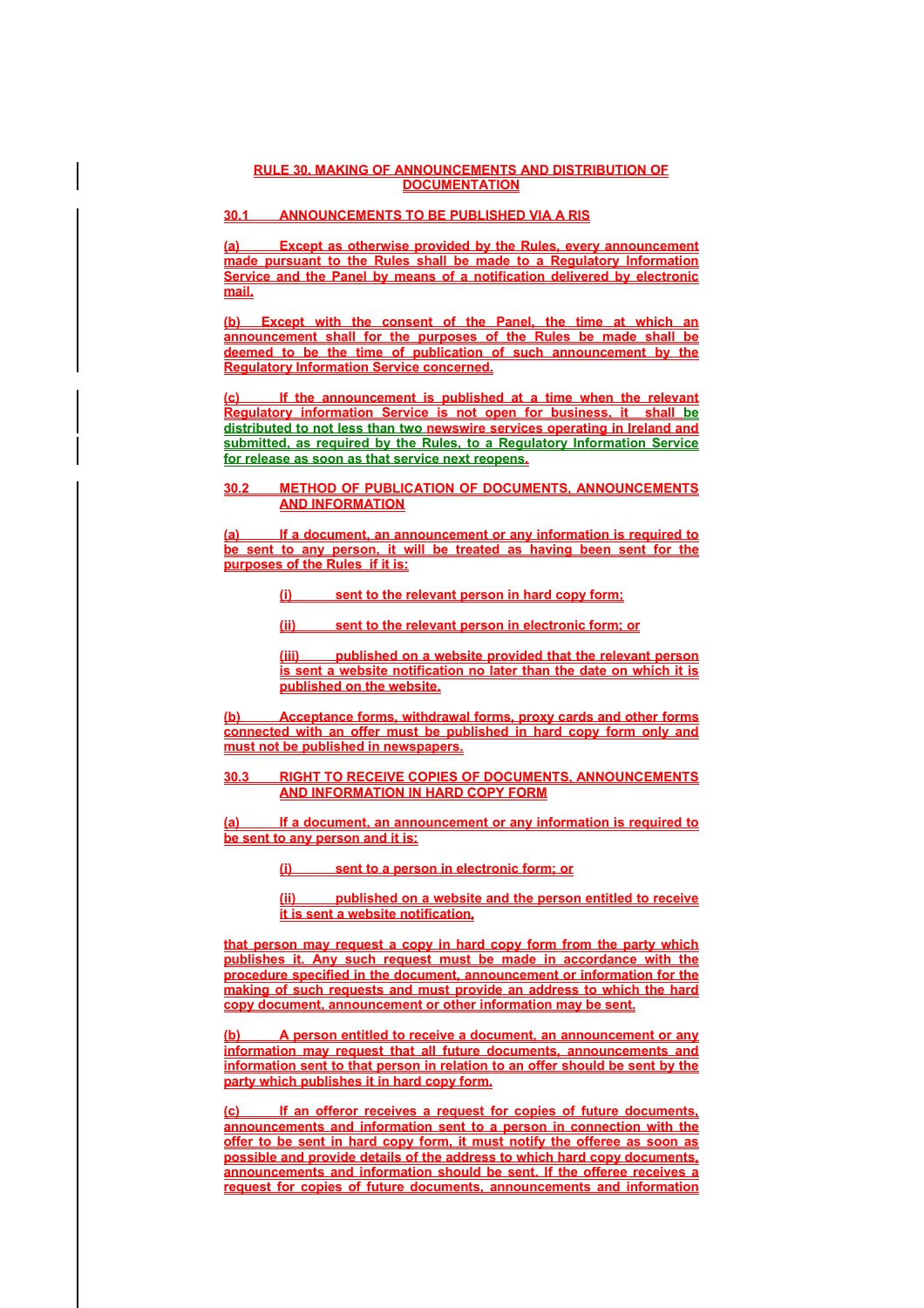**sent to a person in connection with the offer to be sent in hard copy form (either from the person concerned or from an offeror), it must provide the other parties to the offer with details of such requests at the same time as it provides them with updates to the company's register.**

If a request is made under (a) above for a hard copy of a **document, an announcement or any information, the party which published it must ensure that it is sent to the relevant person as soon as possible and in any event within two business days of the request being received by that party.**

**(e) Any document, announcement or information that is sent to a person in electronic form or by means of being published on a website, and any related website notification, must contain a statement that the person to whom it is sent may request a copy of the document, announcement or information (and any information incorporated into it by reference to another source) in hard copy form and may also request that all future documents, announcements and information sent to that person in relation to the offer should be in hard copy form. Attention should be drawn to the fact that a hard copy of the document, announcement or information will not be sent to that person unless so requested and details must be provided of how a hard copy may be obtained (including an address in Ireland and a telephone number to which requests may be submitted).**

If a shareholder or other person is entitled to be sent a document, **an announcement or any information and has elected in accordance with any applicable legal or regulatory provisions to receive communications from the offeree in hard copy form (and such election has been made in respect of information generally and not only in respect of certain specific types of information), that election must be treated by each party to an offer as also applying to the form in which any document, announcement or information must be sent to that person in relation to the offer (see also Section 4 of Appendix 1). If a request is made under (b) above for copies of future documents, announcements and information to be sent in hard copy form, that request must be treated by each party to an offer as an election made in accordance with applicable legal or regulatory provisions to receive communications from the offeree in hard copy form.**

#### **RULE 30. DESPATCHING AND 30.4 SENDING OR MAKING AVAILABLE THE OFFER DOCUMENT AND THE FIRST RESPONSE CIRCULARDOCUMENTS OR INFORMATION**

**(a) Where the Rules, or the Panel in the exercise of its functions, require the sending, publishing or the making available on a website of documents or information to holders of securities of a relevant company, the requirement shall not be deemed unfulfilled by reason only of the nonreceipt by or the non-accessibility to any holder of such material due to:**

> **(i) the registered address of such holder being in a country or territory outside the EEA to which the transmission or delivery of the material is precluded by the laws of a Member State or of such country or territory;**

**(ii) sent to only one of registered joint holders;**

**(iii) a bona fide error in the registered address of such holder; or**

**(iv) failure by postal or other carriers to effect delivery due to circumstances outside the control of the party obliged to send the relevant material;**

**provided that where the person responsible for sending, publishing or making available the relevant material knows that it has not been or will not be sent, published or made available to 3% or more in number of the addressees or to addressees representing in aggregate 3% or more in value of any class of security the subject of an offer, that person shall consult the Panel, which may specify further action to be taken.**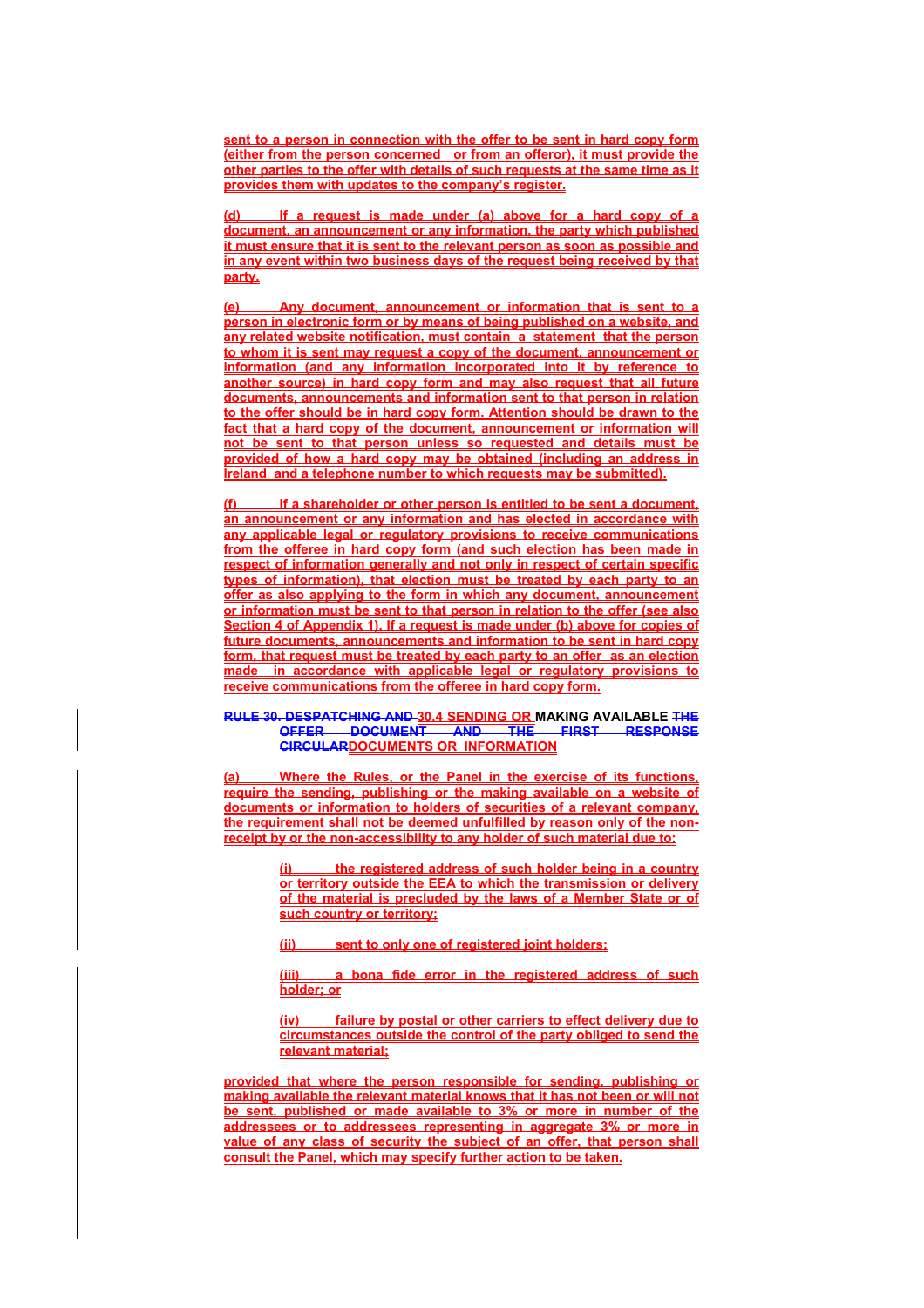**(b) For the purposes of the Rules, the date of sending documents, announcements or information shall be construed to mean the time when the relevant material is passed by the sender into the control of the service provider concerned.**

### **30.5 DISTRIBUTION AND AVAILABILITY OF DOCUMENTS AND ANNOUNCEMENTS**

**(a) Every person, being an offeror or the offeree or any person acting in concert with either of them, who during the course of an offer releases to shareholders of the offeree, to a Regulatory Information Service or to the media any offer document, offeree response circular or any other document or announcement of any kind bearing on the offer or contemplated offer (including, without limitation, announcements of annual or interim results of the offeror or offeree) or any advertisement or other material (including any notes to editors) shall, subject to the exception in paragraph (b) below, at the time of release furnish copies of such documents or other material in electronic form to the Panel and to the advisers to all other principals concerned with the offer or any competing offer. Such material shall not be released to the media under an embargo. If such material is released outside normal business hours, the person making the release shall inform such advisers of the release immediately, if necessary by telephone, and shall, if necessary, make special arrangements to ensure that copies of the material are sent directly to them and to the Panel.** 

**(b) An offeror shall send in hard copy form and electronic form a copy of the offer document and any revised offer document to the Panel prior to releasing it pursuant to paragraph (a).**

**Where any document is sent to the shareholders of a relevant company in connection with any waiver or derogation, which the Panel has granted or been requested to grant, of or from an obligation to make an offer under Rule 9 or Rule 37 for any class of shares in the company, the person by whom or on whose behalf the document is sent shall promptly send an electronic copy to the Panel.** 

**(d) A person who sends a document bearing on an offer to the shareholders of the offeree shall make an immediate announcement to that effect to a Regulatory Information Service, which announcement, in the case of an offer document, a revised offer document, a first response circular or a response circular in relation to a revised offer, shall include the address of the website on which it will be published in accordance with Rule 26.** 

**(e) Where information is incorporated into any of the above documents by reference to another source of information, the party who releases the document shall send a copy of the information so incorporated to the Panel and the advisers referred to in paragraph (a) in electronic form at the same time as it sends a copy of that document to them in accordance with this rule.**

# **30.6. WEBSITE NOTIFICATIONS**

**(a) A website notification must be prepared with the highest standards of care and accuracy in accordance with Rule 19.1 and must contain a directors' responsibility statement in accordance with Rule 19.2.** 

**(b) A website notification must contain a summary of the provisions of Rule 8.**

**(c) The information in a website notification must be confined to factual and non- controversial information about an offer or a party to an offer and should not include any argument or opinion. A website notification should not include a recommendation to take or not to take any action in relation to, or contain any view on the merits of, an offer except for a factual statement as to whether or not the offer is proceeding with the recommendation of the offeree board.**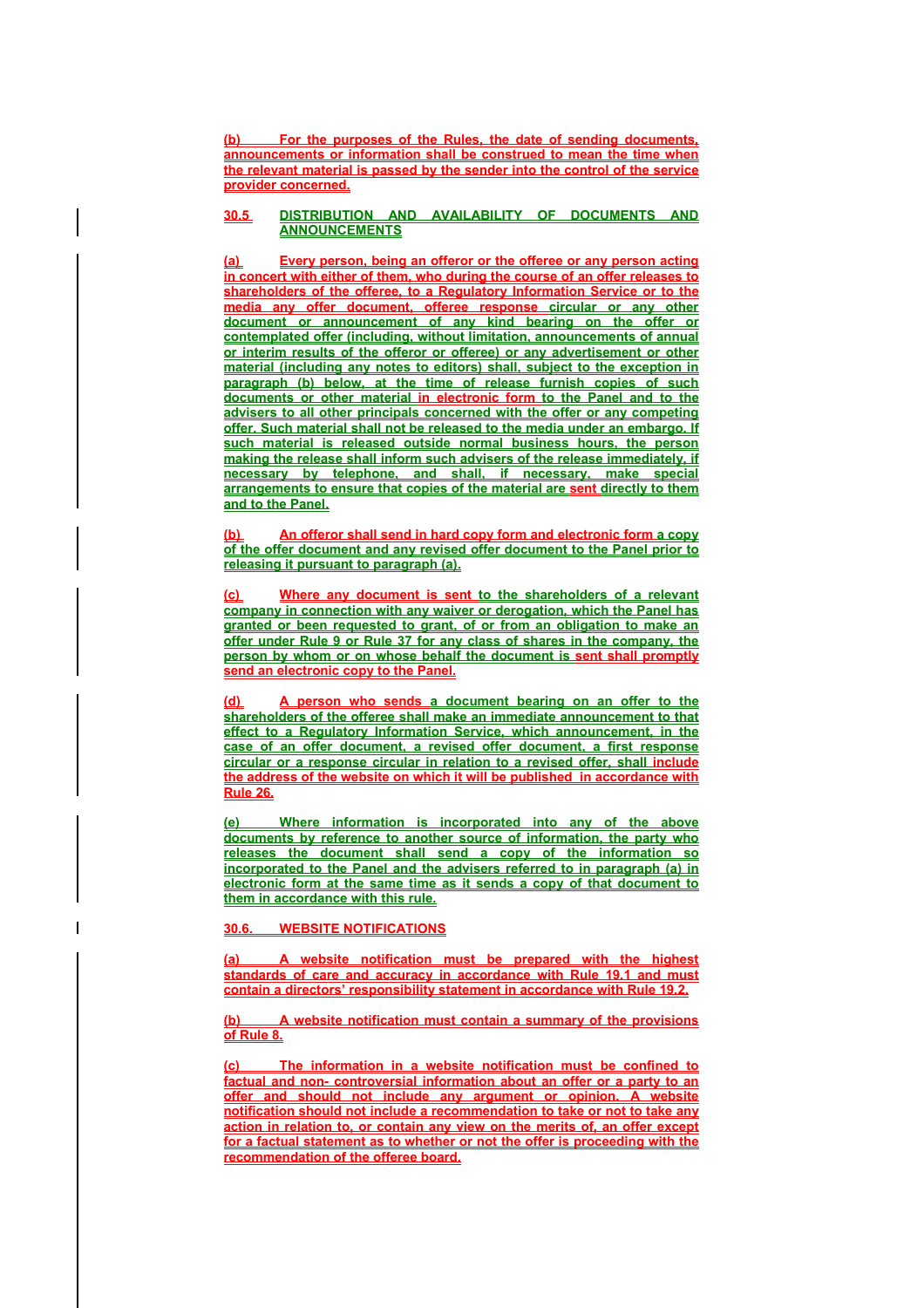**(d) A party to an offer should not include anything other than acceptance forms, withdrawal forms, proxy cards and other forms connected with an offer in the same envelope as a website notification without the consent of the Panel.**

**(e) A website notification must include the following information in relation to the document, announcement or information to which it relates:**

> **(i) details of the website on which the document, announcement or information is published;**

> **(ii) a statement setting out the right of persons to whom the document, announcement or information is sent to receive a copy of the document, announcement or information (and any information incorporated into it by reference to another source) in hard copy form and drawing attention to the fact that such persons will not receive a hard copy unless they so request;**

> **(iii) details of how a hard copy may be obtained (including an address in Ireland and a telephone number to which requests for hard copies may be made); and**

> **(iv) a statement that the website notification is not a summary of the document, announcement or other information to which it relates and should not be regarded as a substitute for reading the document, announcement or information in full.**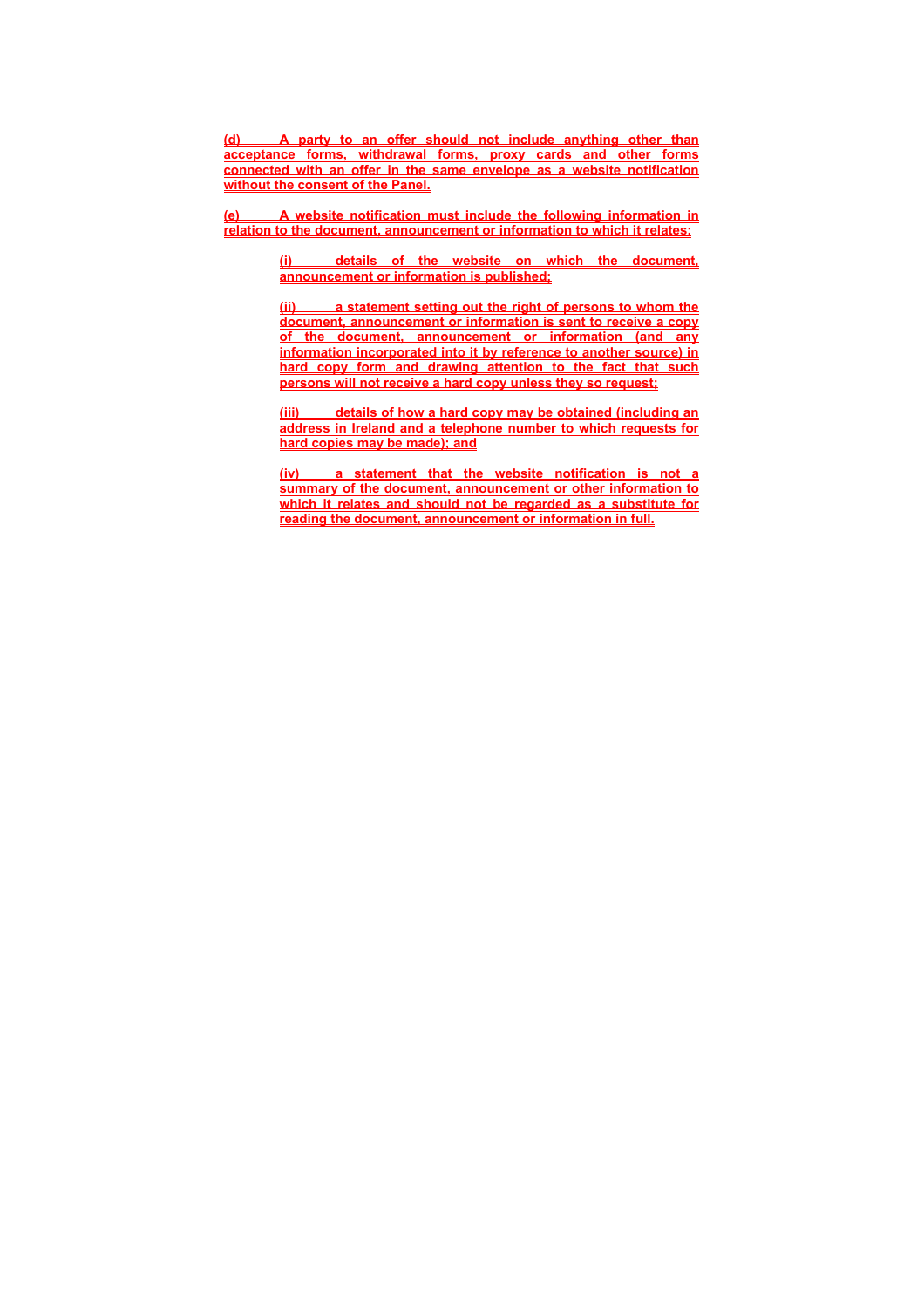#### **RULE 31. TIMEFRAME OF THE OFFER**

# **31.1 FIRST CLOSING DATE**

 $\overline{\phantom{a}}$ 

 $\overline{\phantom{a}}$ 

**An offer shall initially be open for acceptance until not earlier than 1.00 p.m. on the 21st day following the date on which the offer document is despatchedsent.** 

#### **31.2 EXTENSIONS AND FURTHER CLOSING DATES**

**(a) An announcement by an offeror of an extension of an offer (namely, an extension of the period during which the offer will remain open for acceptance) shall state the next closing date for acceptance or, if the offer is unconditional as to acceptances, either:** 

> **(i) the date beyond which the offer will not be open for acceptance, in accordance with paragraph (b) or (c); or**

> **(ii) that the offer will remain open for acceptance until further notice.**

**(b) Where an offer has become unconditional as to acceptances, the date beyond which the offer will not be open for acceptance shall (subject to paragraph (c)) not be earlier than 3.00 p.m. on the 14th day following the latest of:** 

**(i) the date on which the offer would otherwise have expired;** 

**` (ii) the date on which the offer becomes unconditional as to acceptances; and** 

**(iii) the date on which the offeror announces sends the notice prescribed by paragraph (d) specifying the date beyond which the offer will not be open for acceptance.** 

**(c) Where an offer is stated to be unconditional as to acceptances in the offer document, paragraph (b) shall not apply, but the position shall be set out clearly and prominently in the offer document.** 

**(d) Where an offer remains open for acceptance beyond the 70th day following the despatch of the offer document, the offeror shall despatch to offeree shareholders who have not accepted the offer a notice specifying the date beyond which the offer will not be open for acceptance, such date not being less than 14 days after the despatch of such notice.** 

**(d) Where:**

**(e)Where (i) an announcement is made under subparagraph (a)(i) or where, ; or** 

following an announcement under subparagraph (a)(ii), **the offeror announces a date beyond which the offer will not be** open for acceptance<sub></sub>; or

an offer will remain open for acceptance beyond the 70th **day following the sending of the offer document,** 

the offeror shall despatch send promptly to (and, in the case of paragraph **(iii), before closing the offer) to offeree shareholders who at that time have not accepted the offer at that time a notice specifying the date beyond which the offer will not be open for acceptance, such date not being less than 14 days after the date of sending of such notice.** 

## **31.3 OBLIGATORY EXTENSIONNO OBLIGATION TO EXTEND**

**An offeror shall not be obliged to extend an offer the acceptance condition of which has not been satisfied by the first or any subsequent closing date for acceptance except where the Panel, being of the opinion that, having regard to the General Principles, it is just and proper so to direct, directs the offeror to extend by a period specified by the Panel such closing date or any closing date previously so extended.**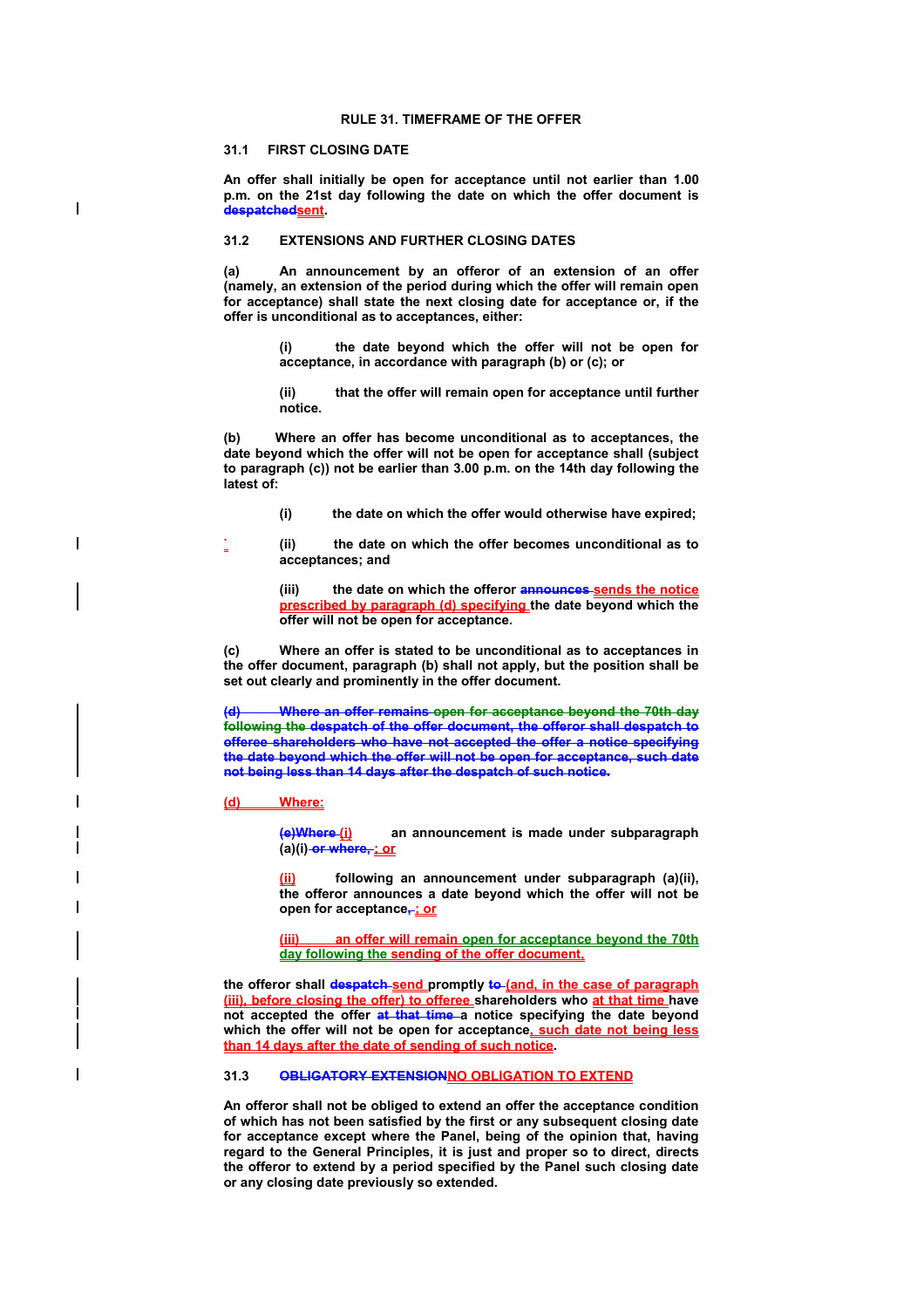### **31.4 COMPETITIVE SITUATION**

**(a) In a competitive situation, an offeror whose offer document has been despatched sent earlier may, with the consent of the Panel, extend the timetable for its offer so that the 39th day (as defined in Rule 31.9), the**  last day on which the offer may be revised for the purposes of Rule 32.1<sup>-</sup> **day (as referred to in Rules 2.6(d) and (e)) and, subject to any relevant extension pursuant to Rule 31.3, the 60th day (as referred to in the definition of "final closing date") in respect of that offer shall coincide with the corresponding dates of a later offer.** 

**(b) Where:** 

 $\overline{\phantom{a}}$ 

 $\overline{\phantom{a}}$ 

 $\overline{\phantom{a}}$ 

 $\overline{\phantom{a}}$ 

I

 $\overline{\phantom{a}}$ 

**(i) during the offer period relative to an offer which has been the subject of an announcement pursuant to Rule 2.52.7, an announcement of a firm intention to propose a competing takeover scheme in respect of the same relevant company is made pursuant to that rule; or** 

**(ii) during the offer period relative to a takeover scheme which has been the subject of an announcement pursuant to Rule 2.52.7, an announcement of a firm intention to make a competing offer, or to propose a competing takeover scheme, in respect of the same relevant company is made pursuant to that rule,** 

**the board of the relevant company concerned, the offeror and the acquirer or acquirers (as the case may be) shall forthwith consult the Panel which may make such rulings and give such directions in relation to the timetables applicable to the offer and the scheme or schemes (as the case may be) as it considers appropriate, having regard to the General Principles, for the purpose of ensuring that the shareholders of the relevant company shall be afforded an opportunity to consider the respective merits of the offer and the takeover scheme or schemes (as the case may be).** 

#### **31.5 NO EXTENSION STATEMENTS**

**(a) Subject to paragraphs (b), (c) and (d), if an offeror includes in a document despatched sent to shareholders of the offeree a statement in relation to the duration of the offer such as that the offer will not be extended beyond a specified date unless it is unconditional as to acceptances by such date (a "no extension statement"), or if a no extension statement is otherwise made by or on behalf of an offeror or any of its directors, officers or advisers, and not withdrawn immediately if incorrect, the offeror may not subsequently, except with the consent of the Panel, extend its offer beyond the specified date if it has not specifically reserved the right to do so in the no extension statement.** 

**(b) Subject to paragraph (d), if a competitive situation arises after a no extension statement has been made, the offeror may choose not to be bound by such statement and shall be free to extend its offer, provided that:** 

> **(i) the offeror makes an announcement to that effect as soon as possible (and in any event within 4 business days after the day of the announcement of the relevant competing offer) and notifies sends a notice to shareholders of the offeree in writing at the earliest opportunity; and**

> **(ii) any shareholders of the offeree who accepted the offer on or after the date of the no extension statement are given a right to withdraw their acceptances during the period of 8 days following the date on which the notice is despatched sent to shareholders and such right is included appropriately and prominently in the notice.**

**(c) Subject to paragraph (d), the offeror may choose not to be bound by a no extension statement which would otherwise prevent it from making an increased or improved offer which is recommended for acceptance by the offeree board.**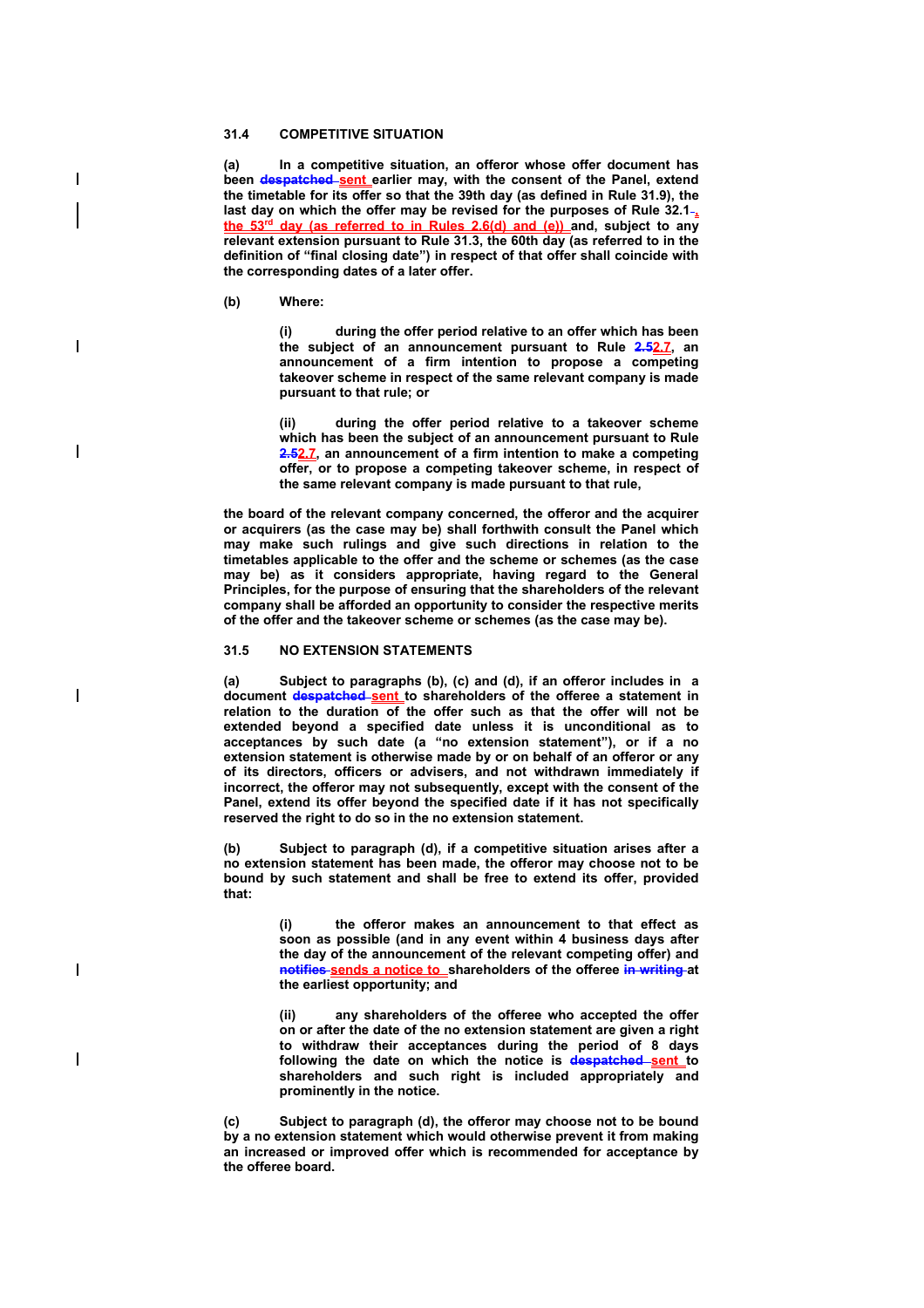**(d) An offeror may choose not to be bound by a no extension statement in any given circumstances only if it has , with the consent of the Panel, specifically reserved the right to do so in such circumstances at the time at which the statement was made and such circumstances subsequently arise; this shall apply whether or not the offer was recommended for acceptance by the offeree board at the outset. If the offeror makes such a reservation, the first document despatched sent to shareholders of the offeree in which reference is made to the no extension statement shall contain prominent reference to such reservation and precise details of it; and any subsequent reference made by the offeror to the no extension statement shall be accompanied by a reference to the reservation or, at the least, to the relevant sections in the previous document which contained the details of the reservation.** 

**(e) A no extension statement shall not be made subject to a reservation to set the statement aside which depends solely on subjective judgements by the offeror or its directors or is within their control.**

**(e(f) If, after the offeror has made a no extension statement, the offeree makes an announcement of the kind referred to in Rule 31.9 after the 39th day, the offeror may (subject to the foregoing paragraphs and to any applicable consent of the Panel under Rule 31.6(a)(i)) choose not to be bound by its no extension statement and to be free to extend its offer, provided that, if it determines to make such an extension, it makes an announcement to that effect as soon as possible, and in any event within 4 business days after the offeree's announcement, and notifies shareholders of the offeree in writing at the earliest opportunity.** 

#### **31.6 FINAL CLOSING DATE RULE (SATISFACTION OF ACCEPTANCE CONDITION, TIMING AND ANNOUNCEMENT)**

**(a) (i) Except with the consent of the Panel, an offer (whether revised or not) shall lapse unless it has become unconditional as to acceptances by 5.00 p.m. on the final closing date.** 

> **(ii) Except with the consent of the Panel, for the purposes of the acceptance condition the offeror shall take into account only acceptances or other acquisitions of shares in respect of which all relevant electronic messages and documents (as required by Rules 10.3 and 10.4) have been received by its receiving agent before the last time for acceptance set out in the offeror's relevant document or announcement, which time shall be no later than 1.00 p.m. on the final closing date.**

**(b) Except with the consent of the Panel, on the final closing date the offeror shall make an announcement by 5.00 p.m. as to whether the offer is unconditional as to acceptances or has lapsed. Such announcement shall include, so far as is practicable, the details required by Rule 17.1 but in any event shall include a statement as to the current position in the count of acceptances.** 

### **31.7 TIME FOR SATISFACTION OF ALL OTHER CONDITIONS**

**(a) Subject to paragraph (b), except with the consent of the Panel an offer shall lapse unless all conditions of the offer are satisfied by the 21st day after the first closing date for acceptance or after the date on which the offer becomes unconditional as to acceptances, whichever is the later.** 

**(b) If an offer under Rule 9 or Rule 37 has become unconditional as to acceptances but remains subject to a condition under Rule 12(a) or any other condition permitted by the Panel under Rule 9.2 or Rule 37(d) which will be satisfied by the issue in the State or any other jurisdiction of any governmental or regulatory authorisation, consent, approval or clearance and if the Panel is of opinion that, having regard to the General Principles, it is just and proper so to direct, the Panel may, on any one or more occasions whilst that condition remains unsatisfied, direct the offeror to extend by a period specified by the Panel the period within which the offer shall become unconditional in all respects or lapse.** 

### **31.8 SETTLEMENT OF CONSIDERATION**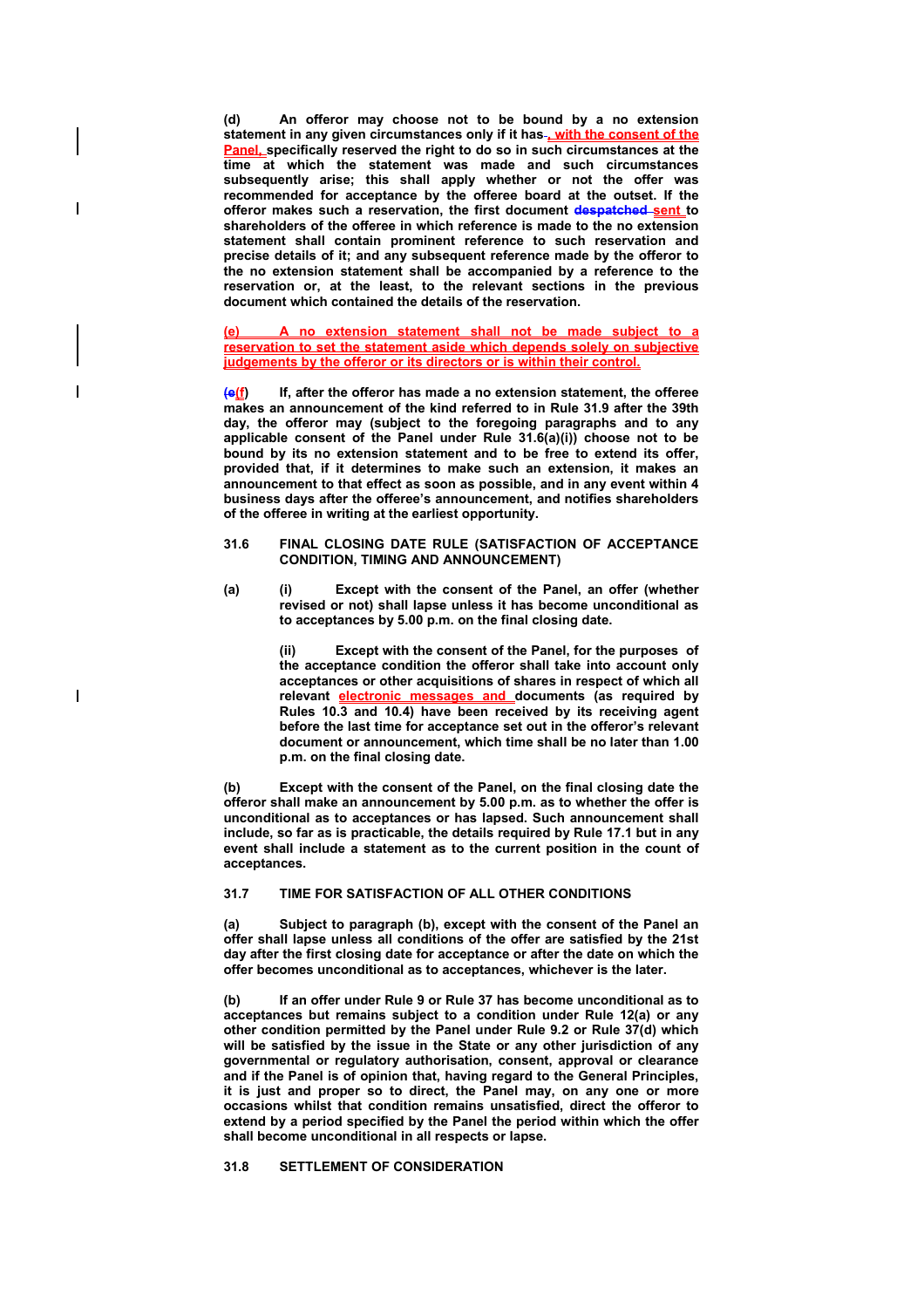**Except with the consent of the Panel, if an offer becomes unconditional in all respects the consideration relative to an acceptance shall be posted within 14 days after the later of:** 

- **(a) the first closing date for acceptance of the offer;**
- **(b) the date on which the offer becomes unconditional in all respects; and**
- **(c) the date of receipt of that acceptance complete in all respects.**

### **31.9 OFFEREE ANNOUNCEMENTS AFTER THE 39TH DAY**

**The offeree board shall not, except with the consent of the Panel, announce**  any material new information, including trading results, a profit or forecast **(including an ordinary course profit forecast), a dividend forecast, an asset valuation, a quantified financial benefits statement as described in Rule**  19.3(b) or a proposal for a dividend payment or for any material **acquisition or disposal , during the period commencing on the day after the 39th day (the "39th day") following the date of despatch sending of the offer document and ending with the end of the offer period.** 

### **31.10 RETURN OF DOCUMENTS OF TITLE**

**If an offer lapses, the offeror shall ensure that all documents of title and other documents lodged with forms of acceptance are returned as soon as practicable (and in any event within 14 days after the lapsing of the offer), and the offeror's receiving agent shall immediately give instructions for the release of securities held in escrow.**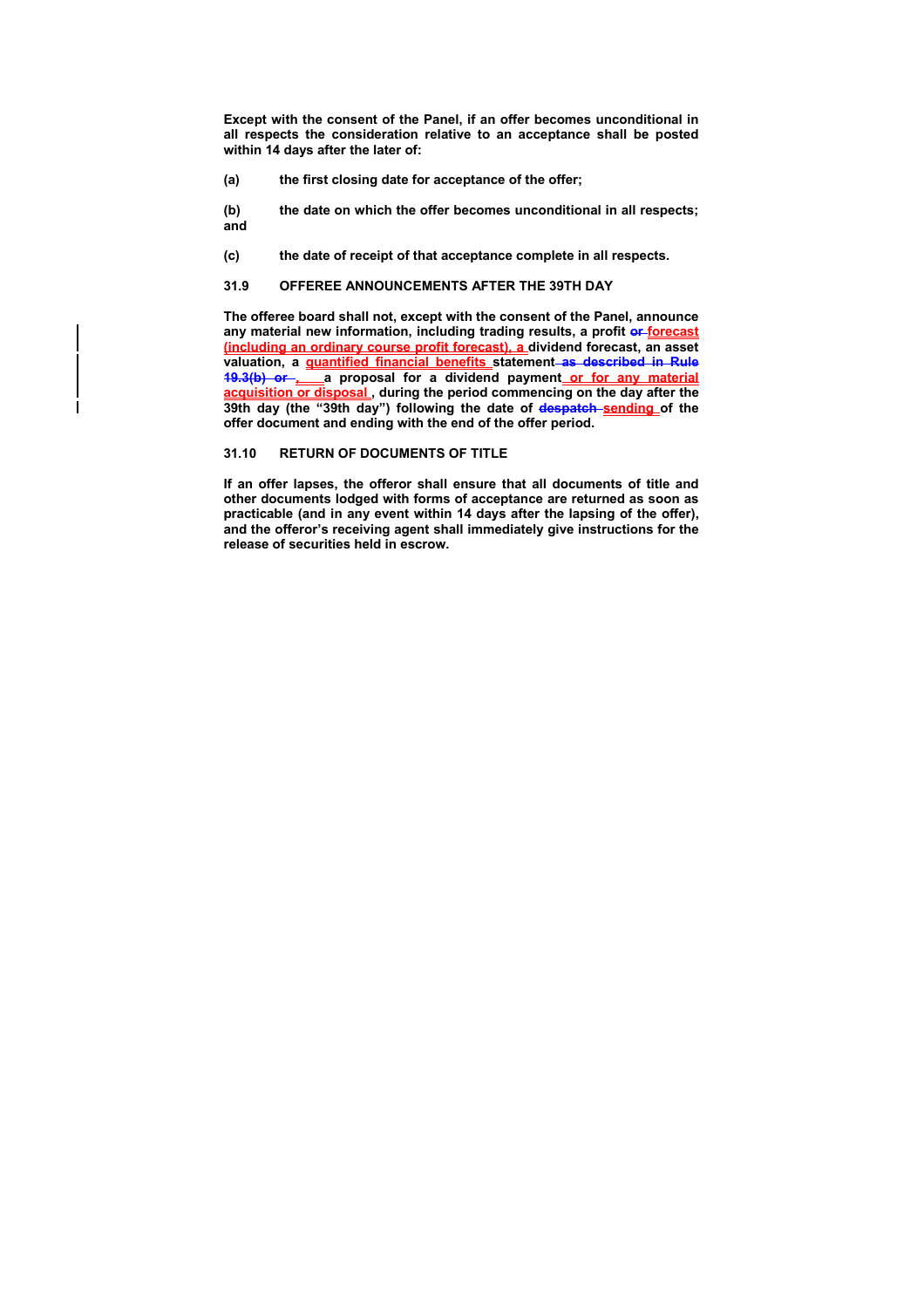### **RULE 32. REVISION OF AN OFFER**

# **32.1 OFFER OPEN FOR 14 DAYS AFTER REVISION**

 $\overline{\phantom{a}}$ 

I

 $\overline{\phantom{a}}$ 

(a) If an offer is revised, the offeror shall **despatch send** to the **shareholders of the offeree a revised offer document, drawn up in accordance with Rules 24 and 27. The offeror shall keep the offer open for acceptance for a period of at least 14 days following the date on which the revised offer document is despatchedsent. Accordingly, an offeror shall not despatch send a revised offer document during the 14 days ending on the final closing date, nor shall an offeror place itself in a position in which it would be required to revise its offer during that period.** 

**(b) Except with the consent of the Panel, in the case of a securities exchange offer, the offeror, after the date from which it is precluded from revising its offer and before the end of the offer period, shall not announce**  any material new information, including trading results, a profit or forecast **(including an ordinary course profit forecast), a dividend forecast, an asset valuation, a statement as described in Rule 19.3(b) quantified financial benefits statement,or a proposal for a dividend payment or for any material acquisition or disposal, which will or might have the effect of increasing the value of the offer.** 

**(c) In a competitive situation, each offeror shall consult the Panel before the last day on which its offer may be revised in accordance with paragraph (a) above or paragraph (b) of Rule 31.4, and the Panel, if it considers it just and proper to do so, shall prescribe a procedure for the announcement of any final revisions of the relevant offers, following which no party to any of the takeovers shall release or permit the release of any information relating to such revision other than in accordance with the procedure so prescribed by the Panel.** 

#### **32.2 NO INCREASE STATEMENTS**

(a) Subject to paragraphs (b), (c)<sub>7-a</sub> and (d), if an offeror includes in a **document despatched sent to shareholders of the offeree a statement in relation to the value or type of consideration under the offer such as "the offer will not be further increased" or "our offer remains at xp per share and it will not be raised" (a "no increase statement"), or if a no increase statement is made by or on behalf of an offeror or its directors, officers or advisers and not withdrawn immediately if incorrect, the offeror shall not subsequently, except with the consent of the Panel, amend the terms of its offer in any way notwithstanding that the amendment would not result in an increase in the value of the offer (including, inter alia, the introduction of a securities exchange alternative offer with a lower value) if it has not specifically reserved the right to do so in the no increase statement. Except with the consent of the Panel, an offeror which has made a no increase statement shall not place itself in a position in which it would be required to revise its offer.** 

**(b) Subject to paragraph (d), if a competitive situation arises after a no increase statement has been made, the offeror may choose not to be bound by such statement and shall be free to revise its offer, provided that:** 

> **(i) the offeror makes an announcement to that effect as soon as possible (and in any event within 4 business days after the day of the announcement of the relevant competing offer) and notifies shareholders of the offeree in writing at the earliest opportunity; and**

> **(ii) any shareholders who accepted the offer on or after the date of the no increase statement are given a right to withdraw their acceptances during the period of 8 days following the date on which the notice is despatched sent to shareholders and such right is included appropriately and prominently in the notice.**

**(c) Subject to paragraph (d), the offeror may choose not to be bound by a no increase statement which would otherwise prevent it from making**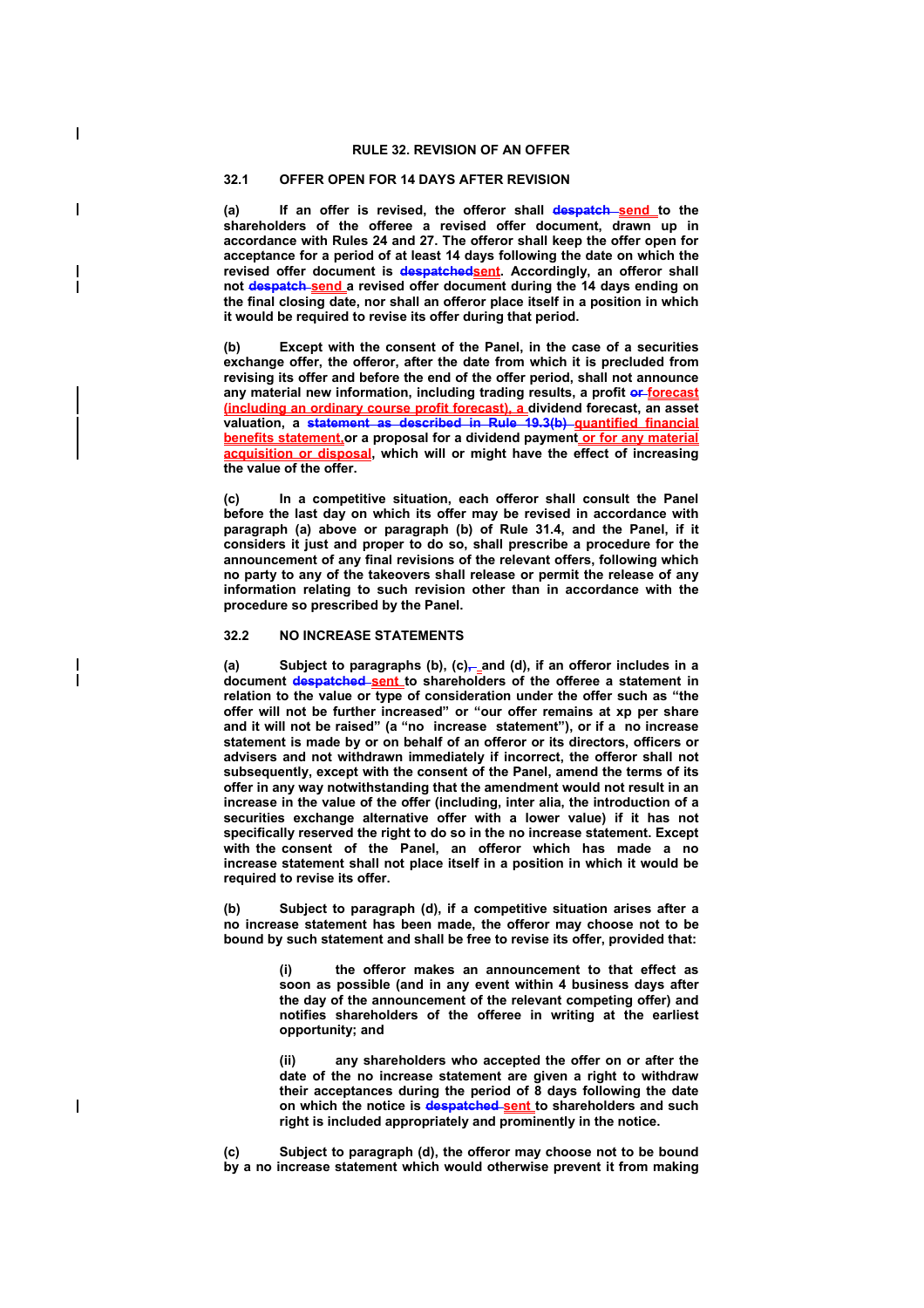**an increased or improved offer which is recommended for acceptance by the offeree board.** 

 $\overline{\phantom{a}}$ 

 $\overline{\phantom{a}}$ 

 $\overline{\phantom{a}}$ 

**(d) An offeror may choose not to bound by a no increase statement in**  any given circumstances only if it has-, with the consent of the Panel, **specifically reserved the right to do so in such circumstances at the time at which the statement was made and such circumstances subsequently arise; this shall apply whether or not the offer was recommended for acceptance by the offeree board at the outset. If the offeror makes such a reservation, the first document despatched sent by the offeror to shareholders of the offeree in which reference is made of the no increase statement shall contain prominent reference to such reservation and precise details of it; and any subsequent reference made by the offeror to the no increase statement shall be accompanied by a reference to the reservation or, at the least, to the relevant sections in the previous document which contained the details of the reservation.** 

**(e) A no increase statement shall not be subject to a reservation to set the statement aside which depends solely on subjective judgements by the offeror or its directors or the fulfilment of which is in their control.**

**(e(f) If, after the offeror has made a no increase statement, the offeree makes an announcement of the kind referred to in Rule 31.9 after the 39th day, the offeror may (subject to the foregoing paragraphs and to any applicable consent of the Panel under Rule 31.6(a)(i)) choose not to be**  bound by its no increase statement and to be free to revise its offer, **provided that, if it determines to make such an increase, it makes an announcement to that effect as soon as possible, and in any event within 4 business days after the offeree's announcement, and notifies shareholders of the offeree in writing at the earliest opportunity.** 

# **32.3 ENTITLEMENT TO REVISED CONSIDERATION**

**If an offer is revised, all shareholders who accepted the original offer shall be entitled to the revised consideration.** 

#### **32.4 NEW CONDITIONS FOR INCREASED OR IMPROVED CONSIDERATION OR FOLLOWING SWITCHES**

**Subject to the prior consent of the Panel, and only to the extent necessary to implement an increase or improvement in the consideration under an offer or takeover scheme, or a switch from an offer to a takeover scheme or from a takeover scheme to an offer, the offeree or acquirer may introduce new conditions of the offer or scheme, as the case may be (including, inter alia, obtaining shareholders' approval or a quotation for new shares).** 

# **32.5 THE OFFEREE BOARD'S OPINION**

(a) The offeree board shall **despatch send** to the shareholders of the **offeree a response circular containing its opinion under Rule 25.1(a)(i25.2(a)(i) on a revised offer, drawn up in accordance with Rules 25 and 27.** 

**(b) The offeree board shall append to the response circular containing its opinion on a revised offer a separate opinion from the representatives of its employees on the effects of the revised offer on employment, provided such opinion is received in good time before despatch the sending of that response circular. Where any such opinion is received during the course of the offer but not in good time before the sending of the response circular, the offeree shall promptly publish the opinion on a website and announce to a Regulatory Information Service that it has been so published.** 

### **32.6 INFORMING EMPLOYEES**

**(a) When any revised offer document is despatched sent to shareholders of the offeree, both the offeror and the offeree shall make that document readily and promptly available to the representatives of their respective employees or, where there are no such representatives, to the employees themselves.**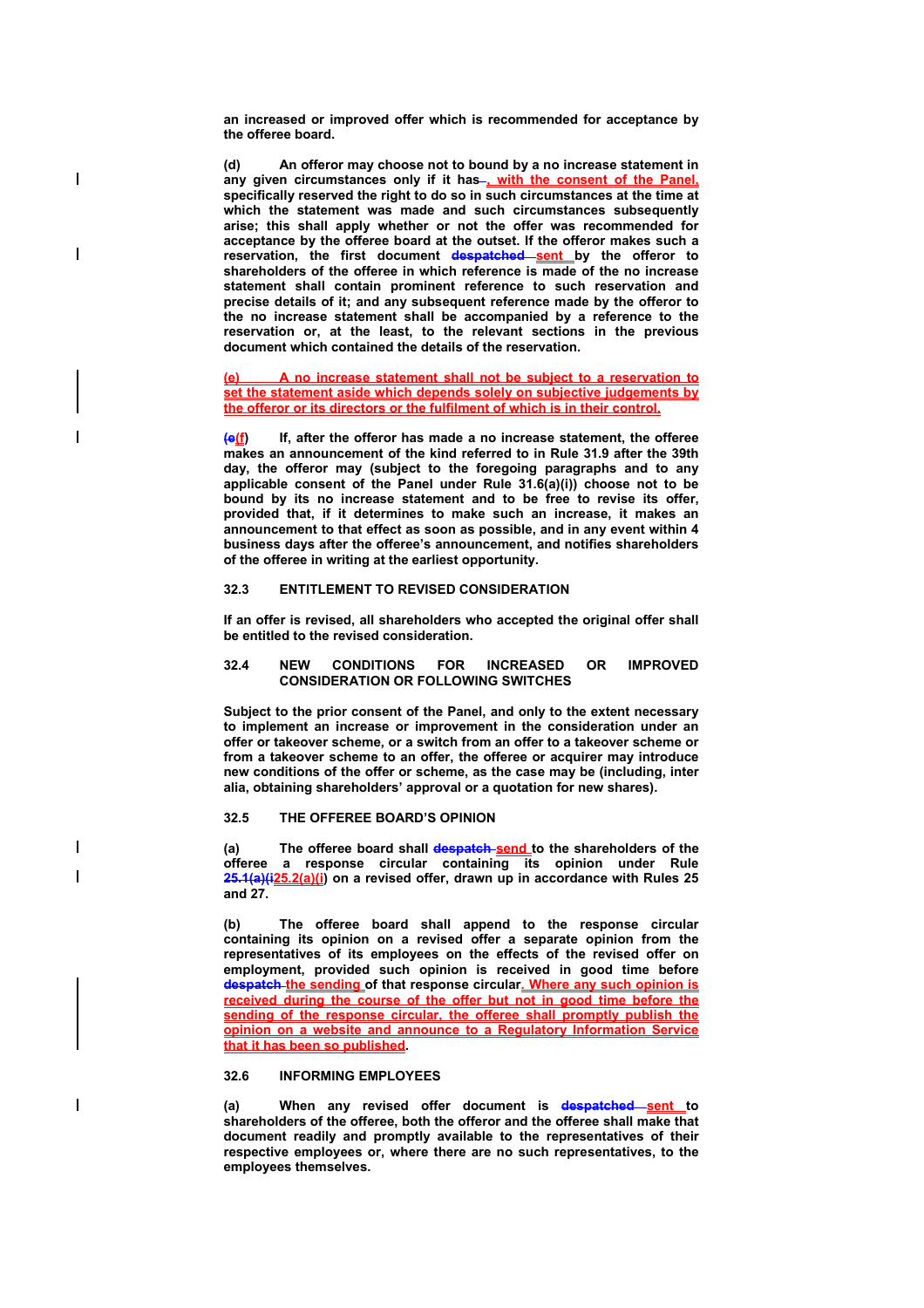(b) When the offeree board despatches sends to its shareholders a **response circular containing its opinion under Rule 25.1(a)(i25.2(a)(i) on a revised offer, it shall make that circular readily and promptly available to its employee representatives or, where there are no such representatives, to the employees themselves.** 

 $\overline{\phantom{a}}$  $\overline{\phantom{a}}$ 

> **(c) The offeree shall inform its employee representatives or, where there are no such representatives, the employees themselves of their right under Rule 32.5(b) to have a separate opinion on the revised offer appended to any offeree board circular published in relation to the revised offer.**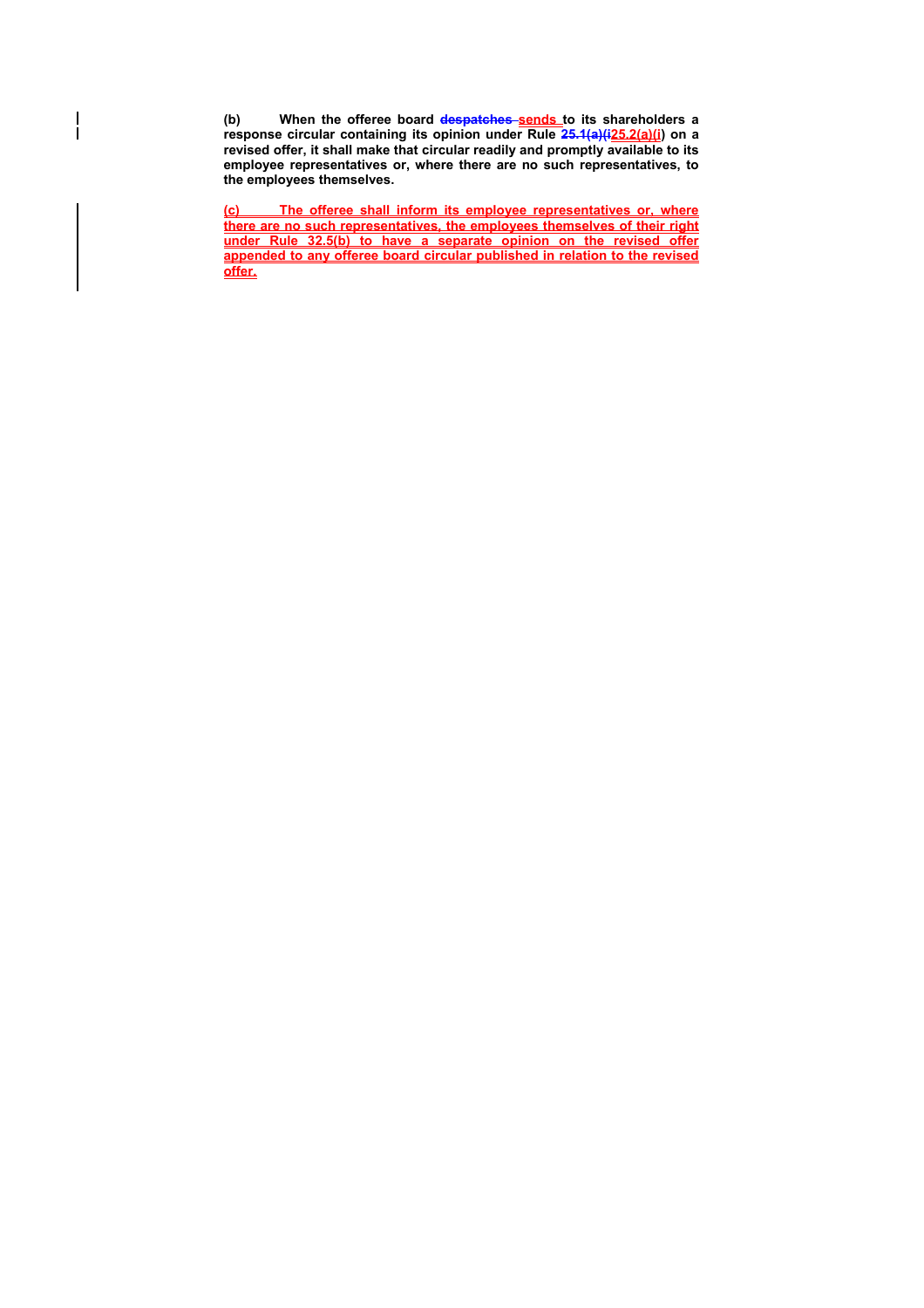# **33.1 TIMING AND REVISION**

 $\overline{\phantom{a}}$ 

 $\overline{\phantom{a}}$ 

**(a) Subject to Rule 33, the provisions of Rule 31 (other than Rules 31.6, 31.7 and 31.9) and Rule 32 shall apply mutatis mutandis to alternative offers, including cash alternative offers.** 

**(b) For the purposes of Rule 33.1, an arrangement under which the consideration for an offer comprises a fixed combination of cash and securities, or of different classes of securities, but under which shareholders of the offeree may elect, subject to the election of other shareholders of the offeree, to vary the proportion in which they are to receive the different forms of consideration under the offer shall not be treated as an alternative offer and the offeror may close the arrangement without notice on any closing date, provided that its entitlement to do so has been stated clearly in the offer document.** 

**(c) Subject to Rule 33.2, if an offer becomes unconditional as to acceptances, all subsisting alternative offers shall remain open for acceptance in accordance with Rule 31.2.** 

Subject to paragraph (e), if by a closing date an offer has not **become unconditional as to acceptances, the offeror may close an alternative offer (except a cash alternative offer provided to satisfy the requirements of Rule 9 or Rule 37) without prior notice. However if, on the first closing date on which an offer is capable of becoming unconditional as to acceptances, the offer does not become unconditional as to acceptances and is extended, the offeror shall, except as permitted by Rule 33.2, keep all alternative offers open for acceptance for 14 days thereafter but may then close them without prior notice.** 

**(e) Subject to Rule 11.1(e), an offeror which provides a cash alternative offer to satisfy the provisions of Rule 11.1(a) shall keep that alternative offer open for acceptance for not less than 14 days after the date on which the document containing the cash alternative offer is despatched sent to shareholders of the offeree.** 

# **33.2 SHUTTING OFF CASH UNDERWRITTEN ALTERNATIVE OFFERS**

**(a) Subject to paragraph (b), if the value of a cash underwritten alternative offer provided by a third party in connection with an offer is, at the time of the announcement of that alternative offer, more than half the maximum value of the offer, the offeror shall not be obliged to keep that alternative offer open in accordance with Rule 31.2 or 33.1 if it has given notice in writing to shareholders of the offeree that it reserves the right to close it on a stated date (being not less than 14 days after the date on**  which the written notice is **despatchedsent**) or to extend it on that stated date. An offeror may not give notice under this paragraph (a) during the **period between the time at which a competing offer is announced and the end of the resulting competitive situation.** 

**If an offeror gives notice pursuant to this paragraph (a) and does not close the cash underwritten alternative offer on the stated date but extends it, the offeror shall not have the right to close the alternative offer as described above unless it gives a further notice in writing (which shall comply with the foregoing requirements as to notice) to the shareholders of the offeree.** 

**(b) Paragraph (a) shall not apply to a cash alternative offer provided to satisfy the requirements of Rule 9, Rule 11 or Rule 37.** 

### **33.3 REINTRODUCTION OF ALTERNATIVE OFFERS**

**If an offeror has made a firm statement that an alternative offer will not be extended or reintroduced and such alternative offer has ceased to be open for acceptance, the offeror may not reintroduce that or any substantially similar alternative offer. Accordingly, such an offeror shall not take any action which might result in an obligation to make a cash offer or a cash alternative offer under Rule 9, Rule 11 or Rule 37. If the offeror has not**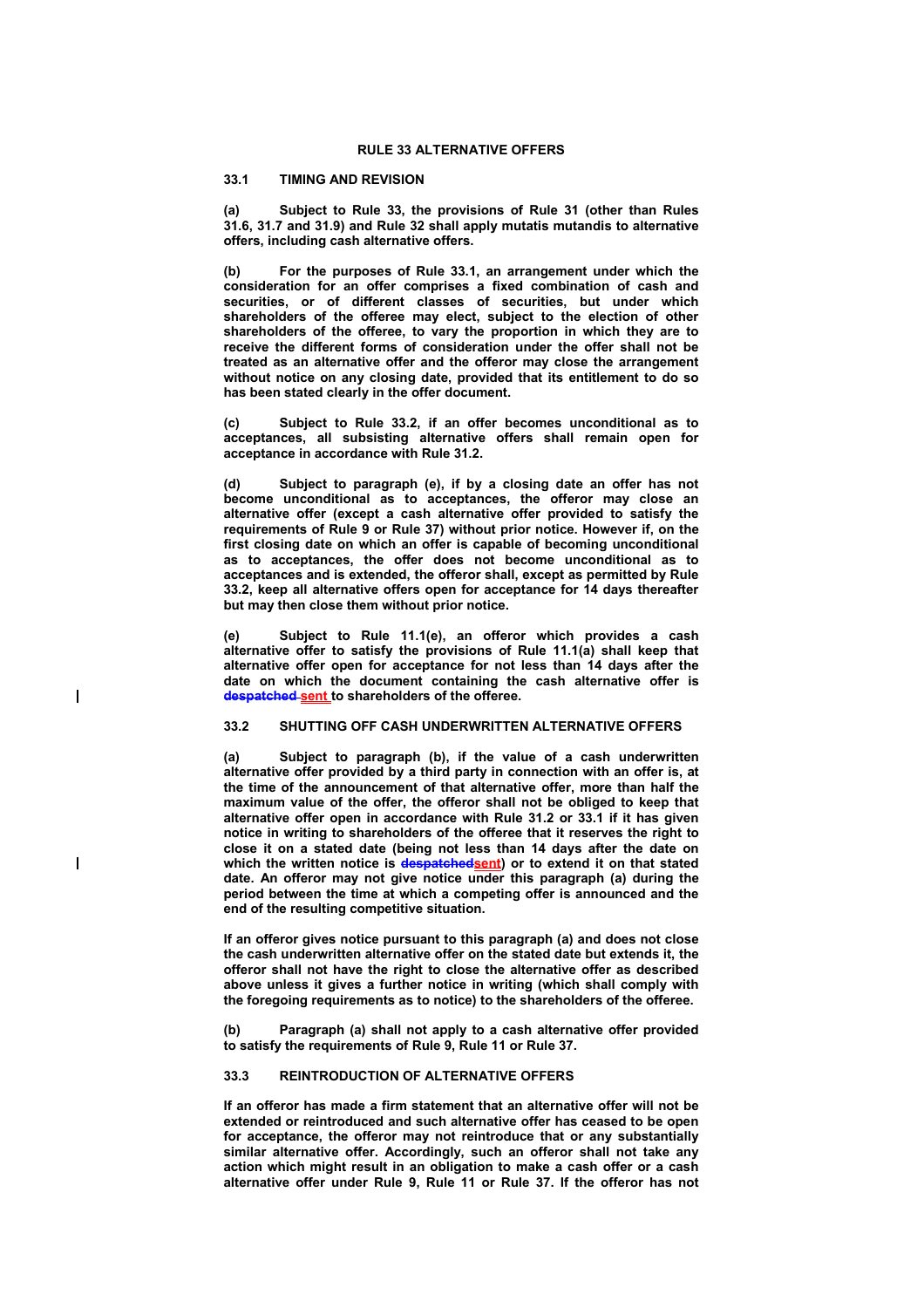**made such a statement and has closed an alternative offer, the offeror shall not be precluded from reintroducing that alternative offer at a later date.**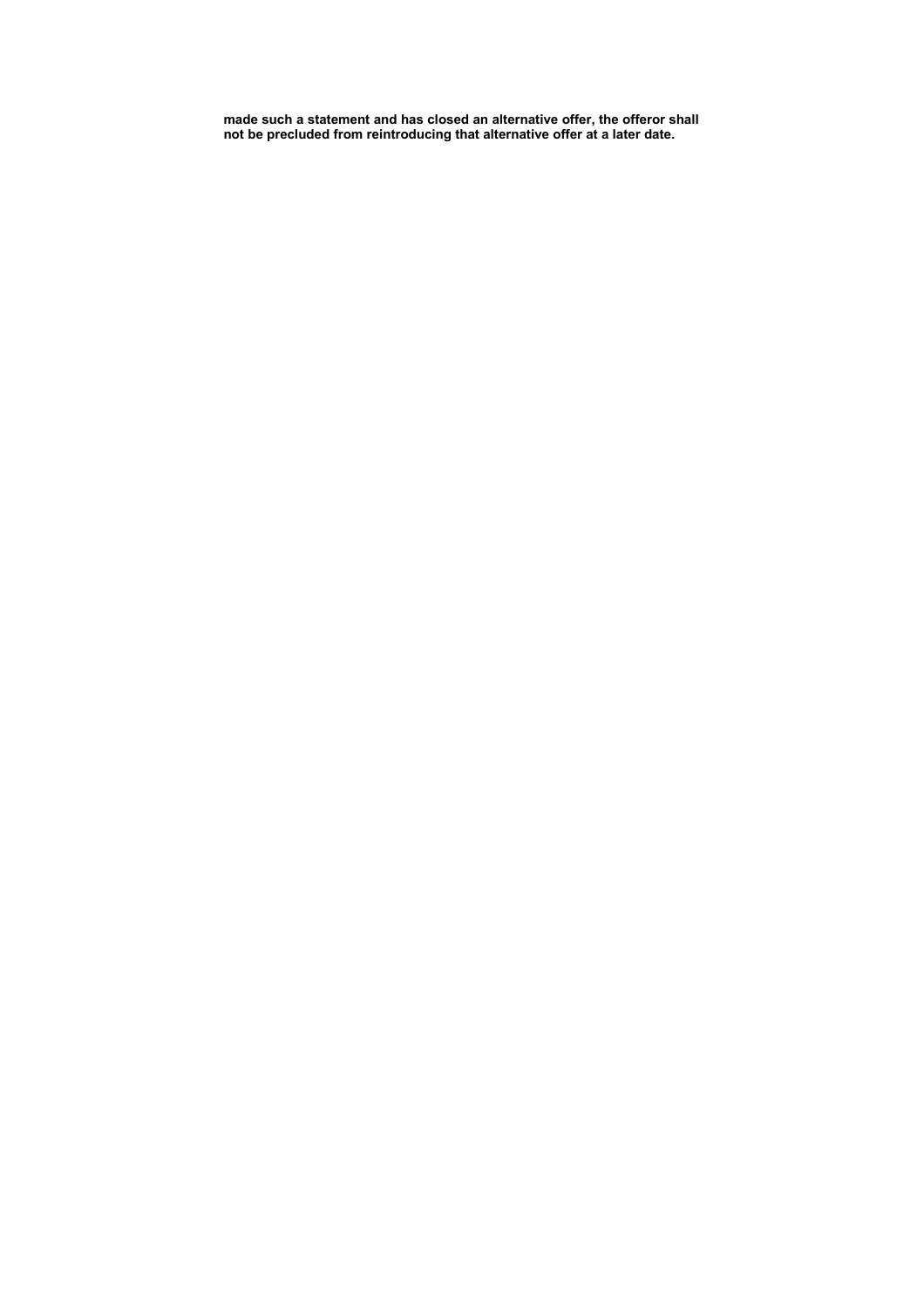## **RULE 34. RIGHT OF WITHDRAWAL**

**(a) An acceptor of an offer shall be entitled to withdraw his or her acceptance from the date which is 21 days after the first closing date of the initial offer, if the offer has not by such date become unconditional as to acceptances. Such entitlement to withdraw acceptances shall be exercisable until the earlier of (i) the time at which the offer becomes unconditional as to acceptances and (ii) the final time for lodgement of acceptances of the offer which can be taken into account in accordance with Rule 31.6.** 

**(b) If under any rule a shareholder withdraws his or her acceptance, the offeror shall ensure that all documents of title and other documents lodged with the form of acceptance are returned as soon as practicable (and in any event within 14 days after the receipt of the notice of withdrawal), and the offeror's receiving agent shall immediately give instructions for the release of securities held in escrow) or blocked in accordance with the rules of any settlement system.**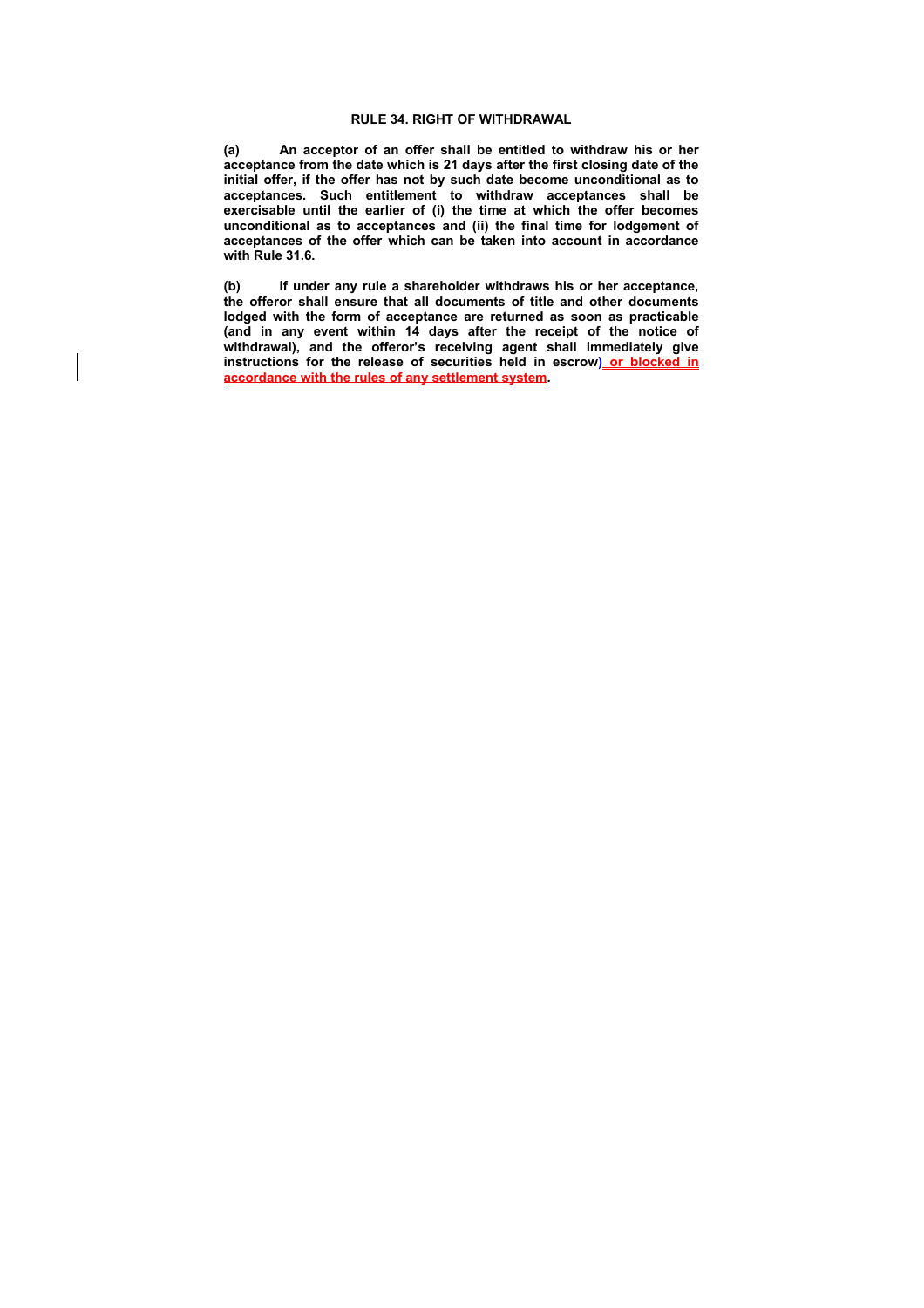### **RULE 35. RESTRICTIONS FOLLOWING OFFERS**

# **35.1 DELAY OF 12 MONTHS**

**Except with the consent of the Panel or as provided in Rule 9.3 or in this Rule, if an offeror has announced a firm intention to make or has despatched made an offer (not being a partial offer) and that offer has been withdrawn or has lapsed, neither the offeror, nor any other person who acted in concert with the offeror, nor any person who following the expiry of the offer period is acting in concert with the offeror or with any such other person (all such persons being collectively referred to in this rule as the "persons affected"), may, within the 12 months after the date on which such offer is withdrawn or lapses, either:** 

**(a) announce an offer or possible offer or make an offer in respect of the offeree; or** 

**(b) acquire any securities of the offeree if any of the persons affected would thereby become obliged under Rule 9 to make an offer in respect of the offeree; or** 

**(c) acquire any securities of the offeree if the persons affected or any of them hold securities conferring in the aggregate more than 49.95% but not more than 50% of the voting rights in the offeree; or** 

**(d) acquire any securities of the offeree, or rights over securities of the offeree, if, following that acquisition, the securities of the offeree which the persons affected or any of them would hold and the securities of the offeree over which the persons affected or any of them would hold rights would in aggregate confer 30% or more of the voting rights in the offeree; or** 

**(e) make any statement that raises or confirms the possibility that an offer might be made in respect of the offeree; or** 

**(f) take any steps in connection with a possible offer in respect of the offeree where knowledge of the possible offer might be extended beyond a very restricted number of people in the offeror and its immediate legal, financial, tax and accounting advisers; or**

**(g) purchase, agree to purchase, or make any statement which raises or confirms the possibility that it is interested in purchasing assets which are significant in relation to the offeree;**

### **provided that:**

**(i) the restrictions in Rule 35.1(a) (to the extent only that such restriction would otherwise apply to an announcement made by the offeror in accordance with Rule 12(b)(iii)) and in Rule 35.1(e) and (f) shall not apply in circumstances where the offer has lapsed pursuant to Rule 12(b)(i) and the offeror is continuing to**  seek clearance from the authority concerned with a view **subsequently to making a new offer; and** 

**(ii) the restrictions in Rule 35.1 shall not apply to an offeror following its making a Rule 2.5 2.7 announcement pursuant to Rule 12(b)(iv)(1) nor to a person who becomes subject to the**  restrictions in Rule 2.8(c)(i) pursuant to Rule 12(b)(iii) or (iv).

#### **35.2 DELAY OF 6 MONTHS BEFORE ACQUISITIONS ABOVE THE OFFER VALUE**

**Except with the consent of the Panel, if an offer (in Rule 35.2 referred to as the "original offer") (not being a partial offer) becomes unconditional as to acceptances, neither the offeror nor any person acting in concert with it as respects the original offer, nor any person who following the expiry of the offer period is acting in concert with the offeror or any such person, shall, during the period commencing with the time at which the original offer becomes unconditional as to acceptances and ending, if it subsequently lapses, on the date on which it lapses or, if it becomes unconditional in all respects, on the date which is 6 months after the date on which it becomes**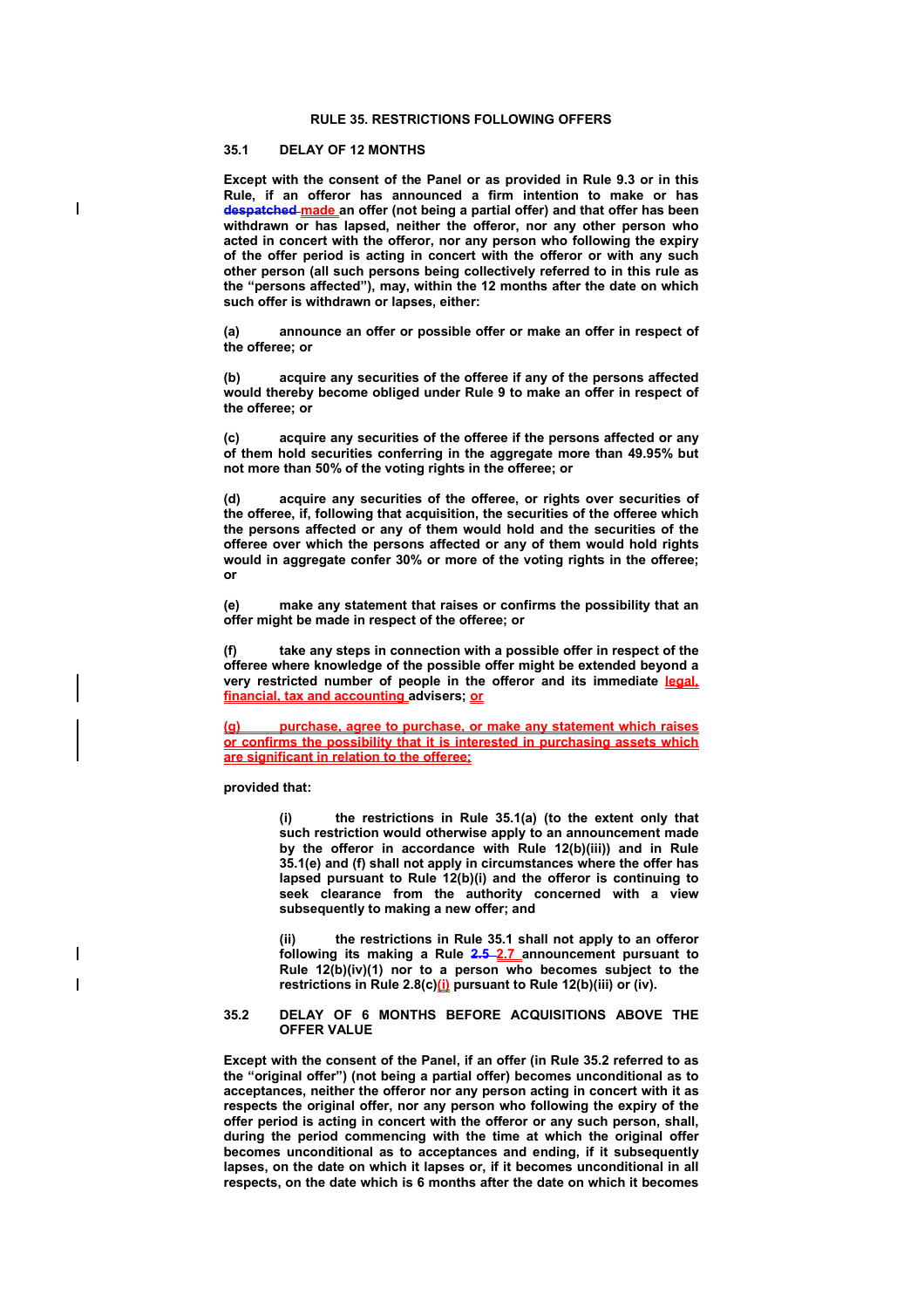**unconditional in all respects, acquire or make an offer to acquire any securities of that company on terms more favourable than those made available to holders of securities of the same class under the original offer. For this purpose, the value of an original offer which is a securities exchange offer shall be calculated as at the day on which such offer becomes unconditional as to acceptances. In addition, neither the offeror nor any person acting in concert with it as respects the original offer, nor any person who following the offer period is acting in concert with the offeror or any such person, shall during the above-mentioned period make any arrangement with any shareholder of the company relating to securities of the company if there would be attached to such arrangement a term favourable to that shareholder which was not available to all shareholders of the company under the original offer. If any of the requirements of Rule 35.2 is not observed, the Panel may, if it is of opinion that, having regard to the General Principles, it is appropriate so to direct, direct the offeror or any person acting in concert with it to pay to the acceptors of the original offer such additional consideration as the Panel may determine to be fair.** 

### **35.3 RESTRICTIONS ON DEALINGS BY A COMPETING OFFEROR WHOSE OFFER HAS LAPSED**

**Except with the consent of the Panel, where an offer has been one of two or more competing offers and has lapsed, neither the offeror whose offer has lapsed, nor any person acting in concert with that offeror, may acquire any securities of the offeree on terms more favourable than those made available under the lapsed offer until the other competing offer or, as the case may be, each of the other competing offers has either become unconditional in all respects or has itself lapsed. For that purpose, the value of the lapsed offer shall be calculated as at the day on which it lapsed.**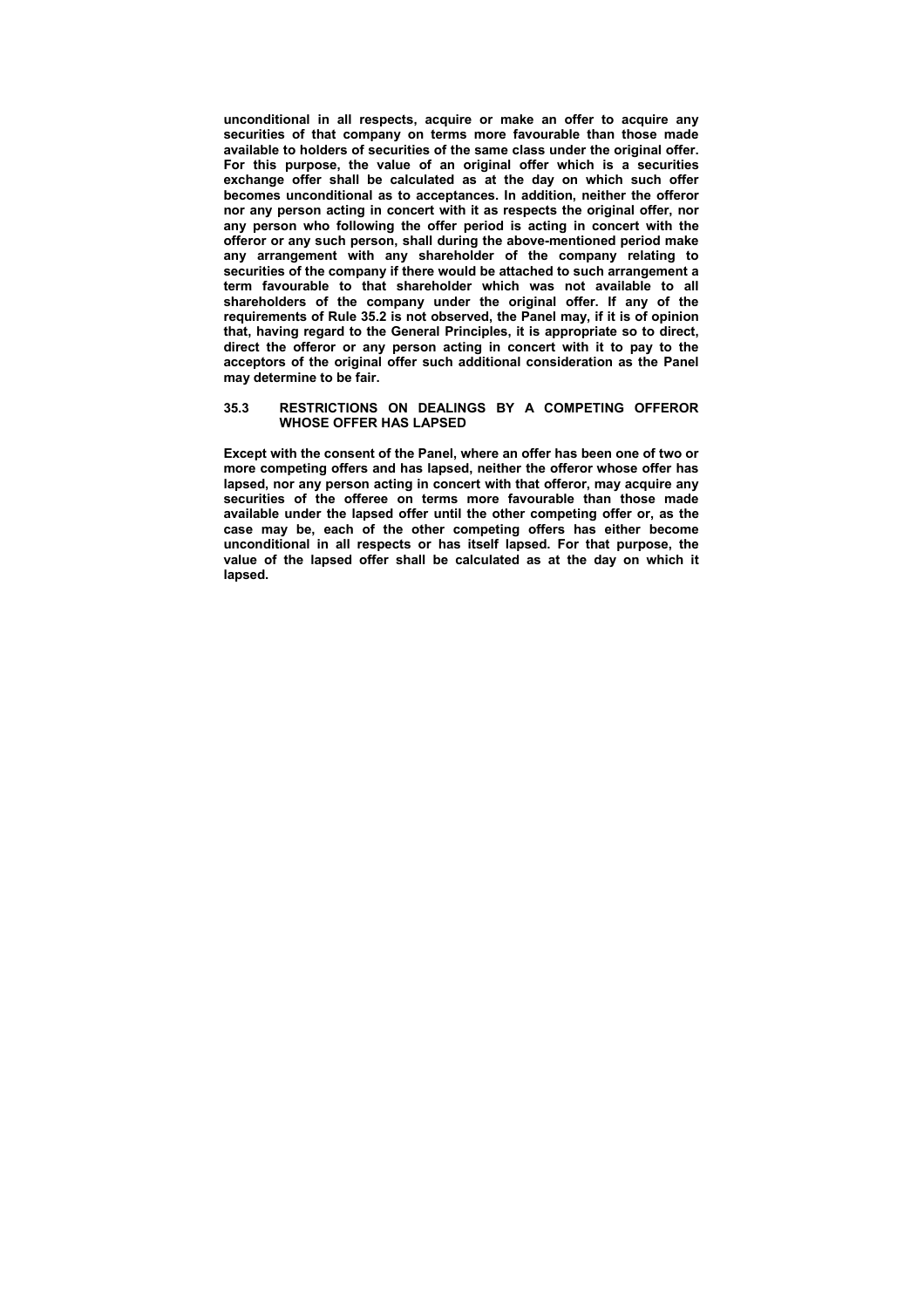# **36.1 PANEL'S CONSENT REQUIRED**

**Except with the consent of the Panel, a person shall not make a partial offer to acquire voting securities of a relevant company.** 

#### **36.2 ACQUIRING DURING AND AFTER A PARTIAL OFFER**

**Except with the consent of the Panel:** 

**(a) in the case of a partial offer neither the offeror nor any person acting in concert with it shall acquire any securities of the offeree during the offer period;** 

**(b) if a partial offer (the "original offer") becomes unconditional as to acceptances, neither the offeror, nor any person who acted in concert with the offeror as respects the original offer, nor any person who following the expiry of the offer period is acting in concert with the offeror or any such person, shall, during the period commencing at the time at which the original offer becomes unconditional as to acceptances and ending, if it subsequently lapses, on the date on which it lapses or, if it becomes unconditional in all respects, on the date which is 12 months after the date on which it becomes unconditional in all respects, either:** 

**(i) announce or make any offer in respect of the offeree, or** 

**(ii)(i) acquire any securities of the offeree, other than acquisitions pursuant to valid acceptances of the original offer; or**

**(ii) take any of the actions prohibited in Rules 35.1(a) and (e) to (g).**

**(c) if a person has announced a firm intention to make or has despatched made a partial offer which, if accepted in full, might result in the offeror and any persons acting in concert with it holding securities conferring in the aggregate not less than 30% of the voting rights in the offeree and that offer has been withdrawn or lapsed, the restrictions in Rule 35.1 shall, during the 12 months after the date of such withdrawal or lapse, apply to the offeror, to any person who acted in concert with the offeror as respects the offer and to any person who following the expiry of the offer period is acting in concert with the offeror or with any such person;** 

**(d) if a person (in this paragraph (d) referred to as the "offeror") makes an announcement or statement concerning a relevant company (in this paragraph (d) referred to as the "offeree") which, although not amounting to an announcement of a firm intention to make such an offer, raises or confirms the possibility that the offeror may make a partial offer which, if accepted in full, might result in the offeror and any persons acting in concert with it holding securities conferring in aggregate not less than 30% of the voting rights in the offeree, and the offeror does not, within a period which the Panel deems to be a reasonable period thereafter, announce a firm intention either to make, or not to make, such an offer, the restrictions in Rule 35.1 shall, during the 12 months commencing from the expiry of that reasonable period, apply to the offeror, to any person who was acting in concert with the offeror at the time of the announcement and to any person who is subsequently acting in concert with the offeror or with any such person.** 

# **36.3 PARTIAL OFFER FOR BETWEEN 30% AND 50%**

 $\overline{a}$ 

**If a partial offer is made which, if accepted in full, might result in the offeror and any persons acting in concert with it holding securities conferring in the aggregate not less than 30% and not more than 50% of the voting rights in the offeree, the offeror shall state in the offer document the precise number of shares the subject of the offer and the offer shall not become** 

<sup>10</sup> **Rule 36 is applicable to Shared Jurisdiction Companies only to the extent that it relates to partial offers that constitute takeover bids.**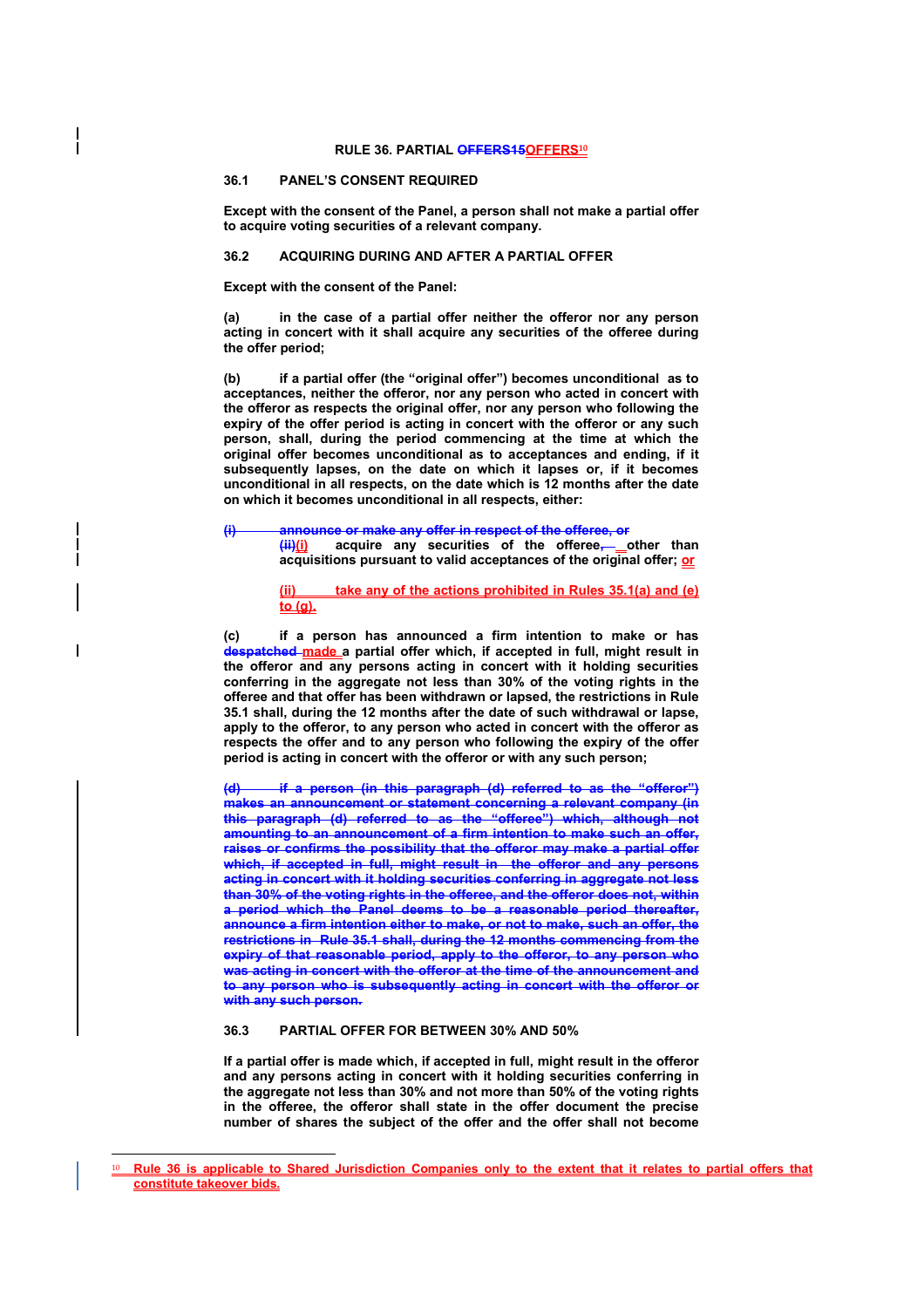**unconditional as to acceptances unless acceptances are received in respect of not less than that number of shares.** 

#### **36.4 PARTIAL OFFER FOR 30% OR MORE REQUIRES MAJORITY APPROVAL**

**If a partial offer is made which, if accepted in full, might result in the offeror and any persons acting in concert with it holding securities conferring in the aggregate 30% or more of the voting rights in the offeree, the offer shall be conditional not only on the specified level of acceptances being received but also on the offer being approved by shareholders holding securities conferring in the aggregate more than 50% of the voting rights in the offeree, excluding voting rights conferred by securities held by the offeror and any persons acting in concert with it.** 

# **36.5 WARNING ABOUT CONTROL POSITION**

**In the case of a partial offer which, if accepted in full, might result in the offeror and any persons acting in concert with it holding securities conferring in the aggregate more than 49.95% of the voting rights in the offeree, the offer document shall contain specific and prominent reference to that possibility and to the fact that, if the offer is accepted in full, the offeror will be free in accordance with the proviso to Rule 9.1 or, as the case may be, may be permitted by the Panel, subject to Rule 36.2, to acquire further securities without incurring any obligation to make an offer under Rule 9.** 

### **36.6 SCALING DOWN**

**Every partial offer shall be made to all shareholders of the offeree of the relevant class, and the offeror shall make arrangements for those shareholders who wish to do so to accept in full for the relevant percentage of their holdings. Shares tendered by shareholders in excess of such percentage shall be accepted by the offeror in respect of the same proportion of the excess shares tendered by each such shareholder, so as to achieve total acceptances equal to the number of shares for which the offer was made.** 

# **36.7 COMPARABLE PARTIAL OFFER**

**(a) If an offeror makes a partial offer for shares in a relevant company with more than one class of equity share capital which, if accepted in full, might result in the offeror and any persons acting in concert with it holding securities conferring in the aggregate 30% or more of the voting rights in the offeree, the offeror shall make a comparable partial offer for each class of equity share capital in the offeree, whether or not such class confers voting rights.** 

**(b) If an offeror makes a partial offer for equity share capital of a relevant company which, if accepted in full, might result in the offeror and any persons acting in concert with it holding securities conferring in the aggregate 30% or more of the voting rights in the offeree and the offeree has outstanding securities convertible into, or rights or options to subscribe for, shares of the class which is the subject of the offer, the offeror shall consult the Panel as to the terms of an appropriate offer or proposal to be made by the offeror to the holders of such securities.** 

### **36.8 DUAL CONSIDERATION OFFERS FOR 100%**

**The Panel may, if it deems it appropriate to do so, treat an offer made for all the equity share capital conferring voting rights in an offeree not already held by an offeror as a partial offer for the purposes of Rule 36 and as one to which Rule 36.4 applies if under the offer a certain consideration is offered for part of each shareholder's holding and a lower consideration is offered for the balance. Such an offer shall not be made without the consent of the Panel.** 

### **36.9 ALLOTTED BUT UNISSUED SHARES**

**For the purpose of calculating percentages of voting rights under Rule 36, the offeror shall take account of all shares conferring voting rights (or**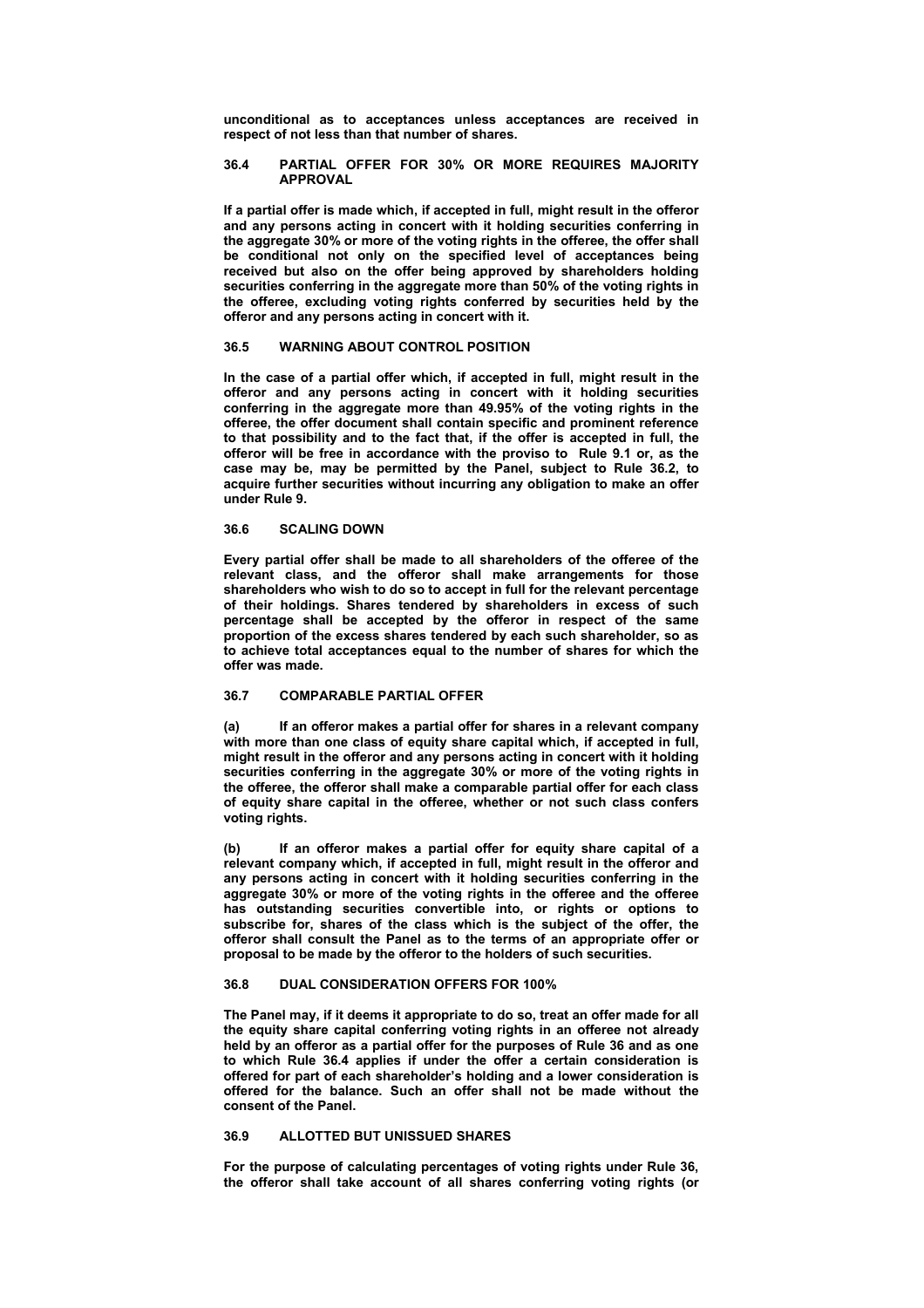**which, in the case of shares allotted but not yet issued, will upon issue confer voting rights) that are unconditionally allotted or issued, whether pursuant to the exercise of conversion or subscription rights or otherwise, before the offer becomes unconditional as to acceptances. If in any case (including, inter alia, as a result of a rights issue) shares have been allotted in renounceable form (even if provisionally), the offeree shall consult the Panel.**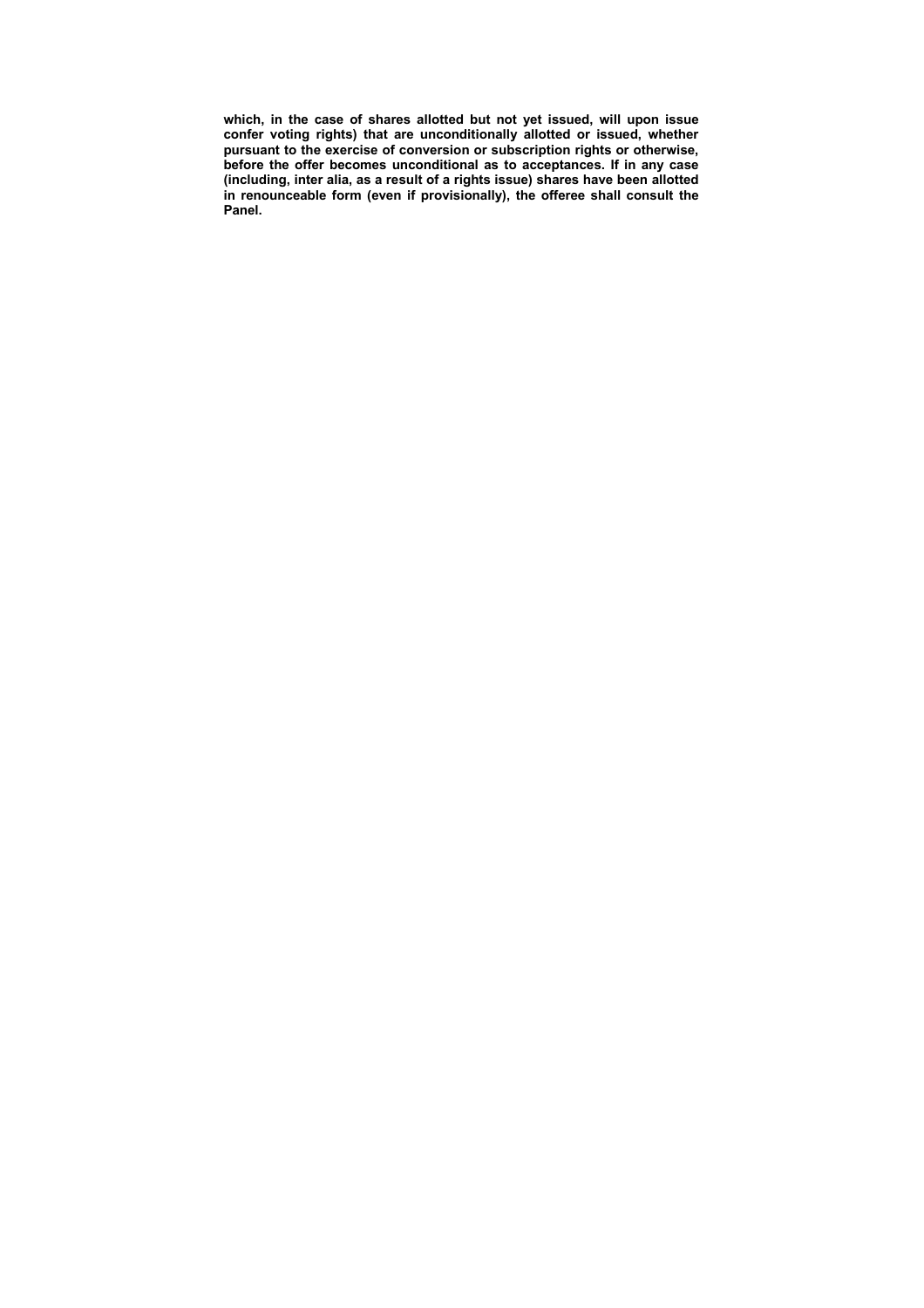### **RULE 37. OFFER REQUIRED FOLLOWING THE REDEMPTION OR PURCHASE BY A COMPANY OF ITS OWN SECURITIES16SECURITIES<sup>11</sup>**

**(a) Except with the consent of the Panel, if:** 

**(i) any person, or any persons acting in concert, acquire control of a relevant company wholly or partly by reason of the redemption or purchase by that company of any of its own securities; or** 

**(ii) any person, or any persons acting in concert, control a relevant company and, by reason of the redemption or purchase by that company of any of its own securities, the percentage of the voting rights in the company conferred by the securities held by that person or any one or more of those persons is increased by more than 0.05% within any period of 12 months,** 

**such person or, in the case of persons acting in concert, such one or more of those persons as the Panel shall direct shall extend offers, in accordance with the requirements of Rules 9.3 and 9.4 (as modified by paragraph (b)), to the holders of each class of equity share capital in the relevant company, whether or not such class confers voting rights, and also to the holders of each other class of transferable voting securities of the company, provided that, where the aggregate of the voting rights in a relevant company held by a single holder of securities (including persons regarded as such for the purposes of Rule 5.1(a)(ii)) amounts to more than 50% of the voting rights in that company, that person shall not incur an obligation under Rule 37 by reason of any increase in that percentage. The person who is, or in the case of persons acting in concert the persons who are or may become, obliged to make an offer under Rule 37 shall consult the Panel in all cases in which offers are to be made for more than one class of share capital of the offeree. Offers for different classes of equity share capital shall be comparable.** 

**(b) Rules 9.3, 9.4 and 9.6 shall apply to offers made pursuant to paragraph (a), subject to the following modifications:** 

> **(i) references in those Rules to Rule 9, Rule 9.1 and Rule 9.4 shall be deemed to be references to Rule 37;**

> **(ii) paragraphs (a) and (f) of Rule 9.4 shall be replaced by the following paragraphs:**

> **"(a) Except with the consent of the Panel and subject as otherwise provided by these paragraphs (a) to (f), an offer made under Rule 37 shall in respect of each class of shares the subject of the offer be in cash, or be accompanied by a cash alternative offer, at a price per share which shall not be less than either (i) the highest price per share at which the offeree redeemed or purchased shares in the offeree of that class during the period beginning 12 months prior to the announcement by the offeror of a firm intention to make the offer and ending on the date of the redemption or (as the case may be) purchase by the offeree of its own securities as a result of which the obligation to make the offer arose or (ii) the highest price per share paid by the offeror or any person acting in concert with it for shares in the offeree of that class during the period (in these paragraphs (a) to (f) referred to as the "relevant period") beginning 12 months prior to the announcement by the offeror of a firm intention to make the offer and ending on the date on which the offer closes for acceptance. Accordingly, if, after the time of the announcement of the offeror's firm intention to make the offer and before the offer closes for acceptance, the offeror or any person acting in concert with it acquires shares in the offeree of the class the subject of the offer at a price per share higher than the offer price, the offeror shall**

 $\overline{a}$ 

 $\overline{\phantom{a}}$ 

<sup>11</sup> **Rule 37 is not applicable to Shared Jurisdiction Companies**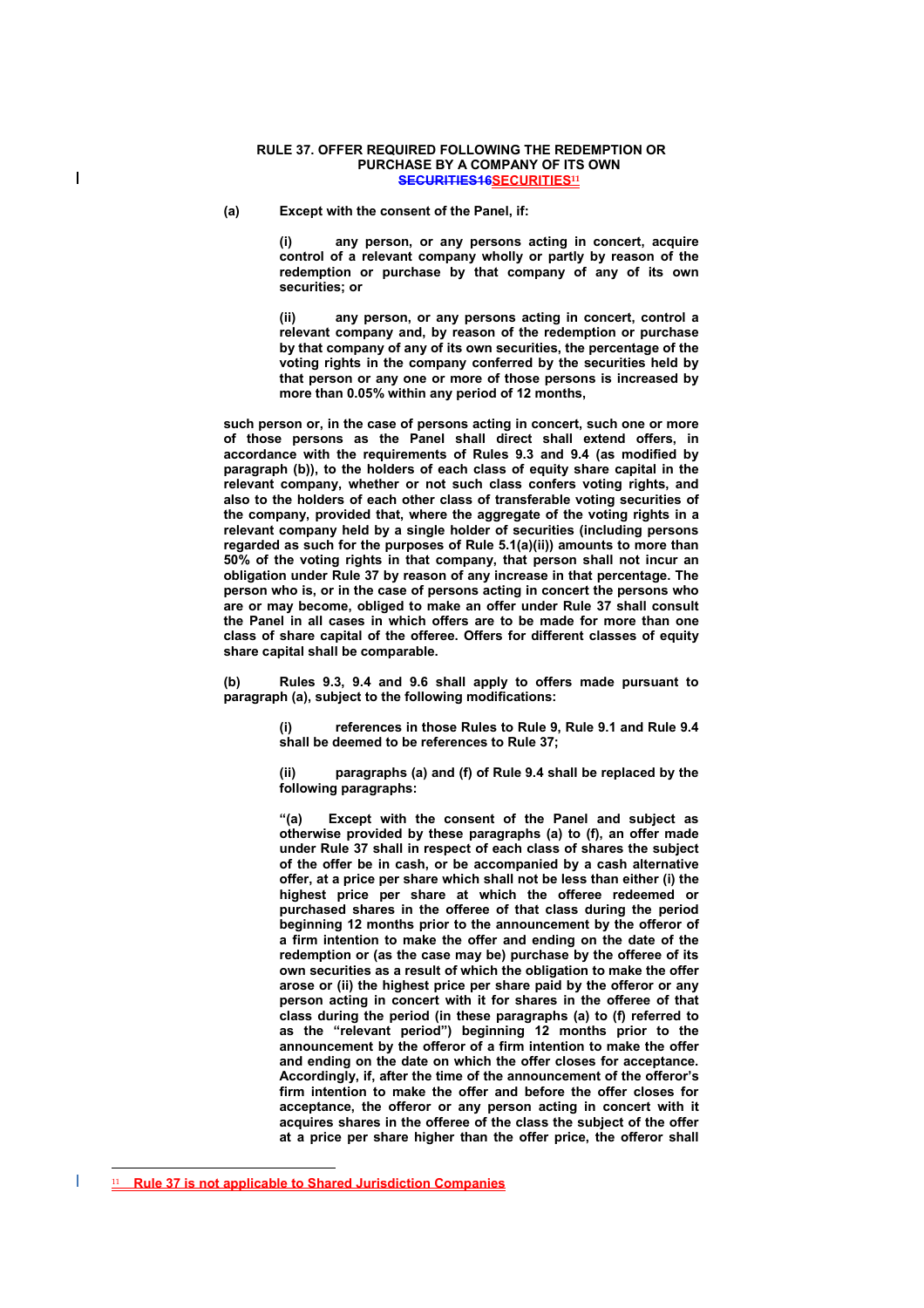**increase the offer price in respect of that class of shares to not less than the highest price per share paid for any of the shares so acquired. Immediately after any such acquisition, the offeror shall announce that a revised offer will be made in accordance with this paragraph (a). Such announcement shall also state the number of shares so acquired and the price per share paid for them and shall include the details prescribed by Rule 2.5(b2.7(b). After the offer has become unconditional as to acceptances, the cash offer or (as the case may be) the cash alternative offer shall remain open for not less than 14 days after the date on which it would otherwise have expired. The offeror shall consult the Panel if it is making offers for more than one class of shares of the offeree."** 

**"(f) If in any circumstances the Panel is of opinion that, having regard to the General Principles, it is just and proper so to direct in respect of an offer under Rule 37, then the Panel may, notwithstanding any other provision of this Rule 37, direct that such offer be made at such price as the Panel shall determine to be a fair price."** 

**and paragraph (g) of Rule 9.4 shall be deleted.** 

**(c) Where the board of a relevant company is aware that a redemption or purchase by the company of its own securities would give rise to an obligation for any person, or any persons acting in concert, to make an offer under Rule 37, then (except where the Panel is satisfied that the redemption or purchase is to be made pursuant to a contract entered into by the company at a time at which its board had no such awareness concerning the redemption or purchase) the company shall not make such redemption or purchase unless:** 

> either the person or persons concerned have confirmed **to the company and to the Panel that an offer will be made under Rule 37 or the Panel has granted a waiver of the obligation to make that offer and any conditions to the grant of the waiver have been satisfied; and**

> **(ii) where an offer under Rule 37 is intended to be made, the Panel is satisfied that the resources required to implement the offer are available to the offeror and that the making or implementation of the offer is not dependent upon the passing of a resolution at any meeting of shareholders of the offeror or upon any other condition, consent or arrangement (other than the acceptance condition specified in paragraph (d) and the condition required by Rule 12(a)(i)(1)).**

**(d) Except with the consent of the Panel, an offer made under Rule 37 shall, subject to Rule 12, be conditional only upon the offeror having received acceptances in respect of shares which, together with securities acquired or agreed to be acquired before or during the offer period, will result in the offeror and any persons acting in concert with it holding in the aggregate securities conferring more than 50% of the voting rights in the offeree.** 

**(e) If an offer under Rule 37 lapses because a purchase of securities of the offeree may not be counted by reason of Rule 10.4 and subsequently the purchase is completed, the offeror shall consult the Panel. In such circumstances the Panel may direct the offeror to make a new offer, to reduce its holding of securities of the offeree or to take such other action as the Panel may consider appropriate.**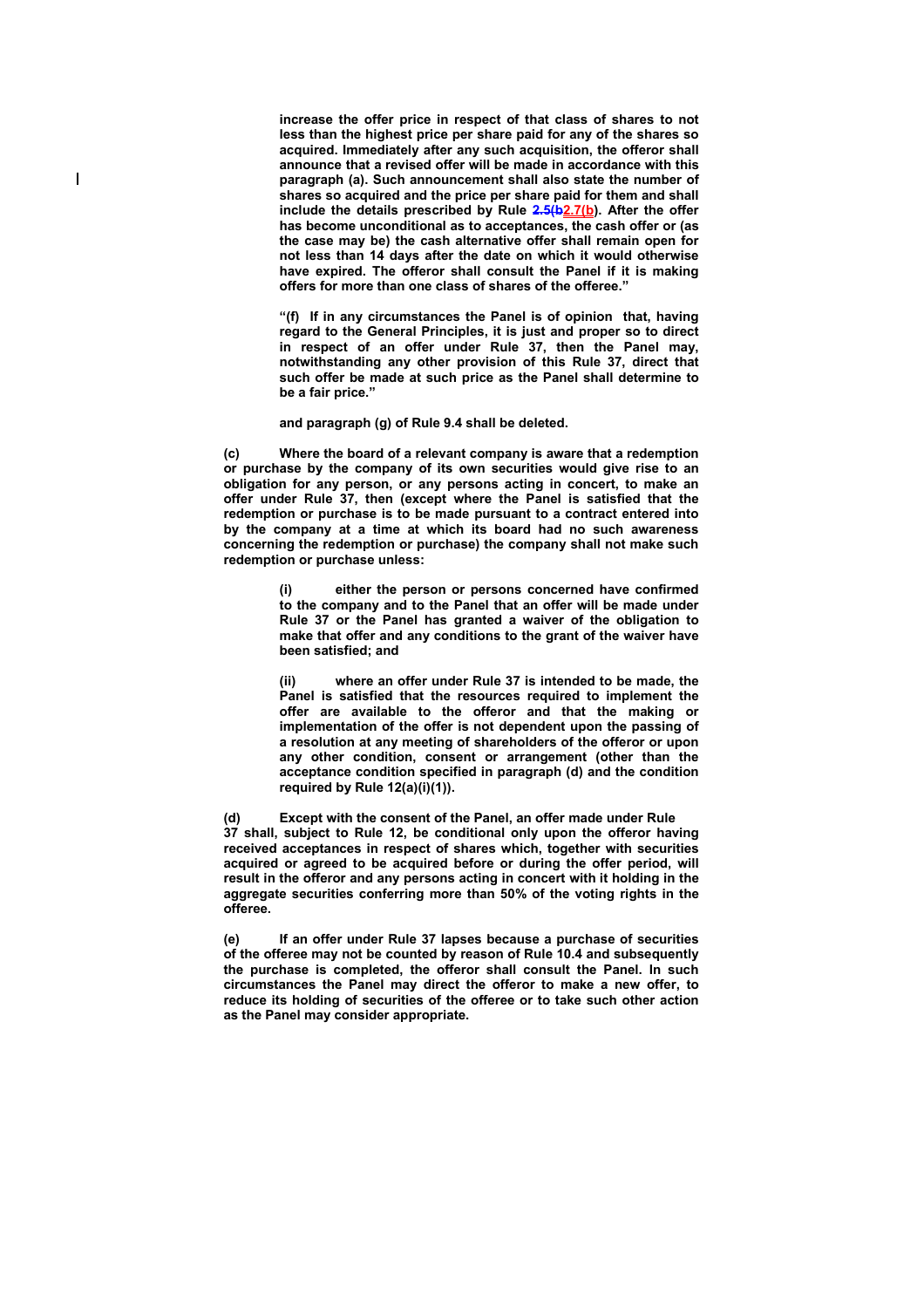# **RULE 38. DEALINGS BY CONNECTED EXEMPT PRINCIPAL TRADERS**

# **38.1 PROHIBITED DEALINGS**

 $\overline{\phantom{a}}$ 

**An exempt principal trader connected with an offeror or the offeree shall not carry out any dealings with the purpose of assisting the offeror or the offeree (as the case may be) in connection with the offer.** 

#### **38.2 DEALINGS BETWEEN OFFERORS AND CONNECTED EXEMPT PRINCIPAL TRADERS**

**No offeror or person acting in concert with it shall during the offer period deal as principal with an exempt principal trader connected with the offeror in relevant securities of the offeree.** 

### **38.3 ASSENTING SECURITIES**

**An exempt principal trader connected with the offeror shall not assent any securities owned by it to the offer or purchase any securities of the offeree in assented form until the offer has become unconditional as to acceptances.** 

# **38.4 VOTING**

**An exempt principal trader connected with an offeror or the offeree shall not, during the offer period or at any earlier time at which it has reason to believe that an offer is likely to be made, exercise the voting rights conferred by any securities of the offeror or offeree owned by it in respect of any resolution which bears on the offer.** 

### **38.5 DISCLOSURE OF DEALINGS**

**Dealings in relevant securities during the offer period by an exempt principal trader connected with an offeror or the offeree shall be aggregated and disclosed publicly by the principal trader in accordance**  with Rules 8.4(aRule 8.4(b) and 8.5(a), provided that where an offeror has **announced that an offer or possible offer is, or is likely to be, wholly in cash, this rule shall not require the disclosure of dealings in relevant securities of the offeror.Rule 8.5(a):**

**Such disclosure shall follow the format of the specimen disclosure form (Form 38.5(a)), as set out in Appendix 3, if the relevant trading desk has recognised intermediary status and is dealing in a client**serving capacity-If<sub>-</sub> following the format of the specimen disclosure form **(Form 38.5(a)), as set out in Appendix 3; and** 

**if** the relevant trading desk does not have recognised intermediary **status, or if it does have that status but it is not dealing in a client-serving capacity, disclosure shall follow following the format of the specimen disclosure form (Form 38.5(b)/38.6), as set out in Appendix 3.,** 

**provided that where an offeror has announced that an offer or possible offer is, or is likely to be, wholly in cash, this Rule shall not require the disclosure of dealings in relevant securities of the offeror.**

**In the case of a dealing in options or derivatives, full details shall be given so that the nature of the dealing can be fully understood.** 

# **38.6 OPENING POSITION DISCLOSURE**

**(a) An exempt principal trader connected with an offeror which does not have recognised intermediary status or which does have recognised intermediary status but which holds any interest or short position in any relevant securities of the offeror or of the offeree in a proprietary capacity must make an opening position disclosure in accordance with Rule 8.4(a) and Rule 8.5(a):** 

> **after the announcement that first identifies the offeror with which it is connected as an offeror; and**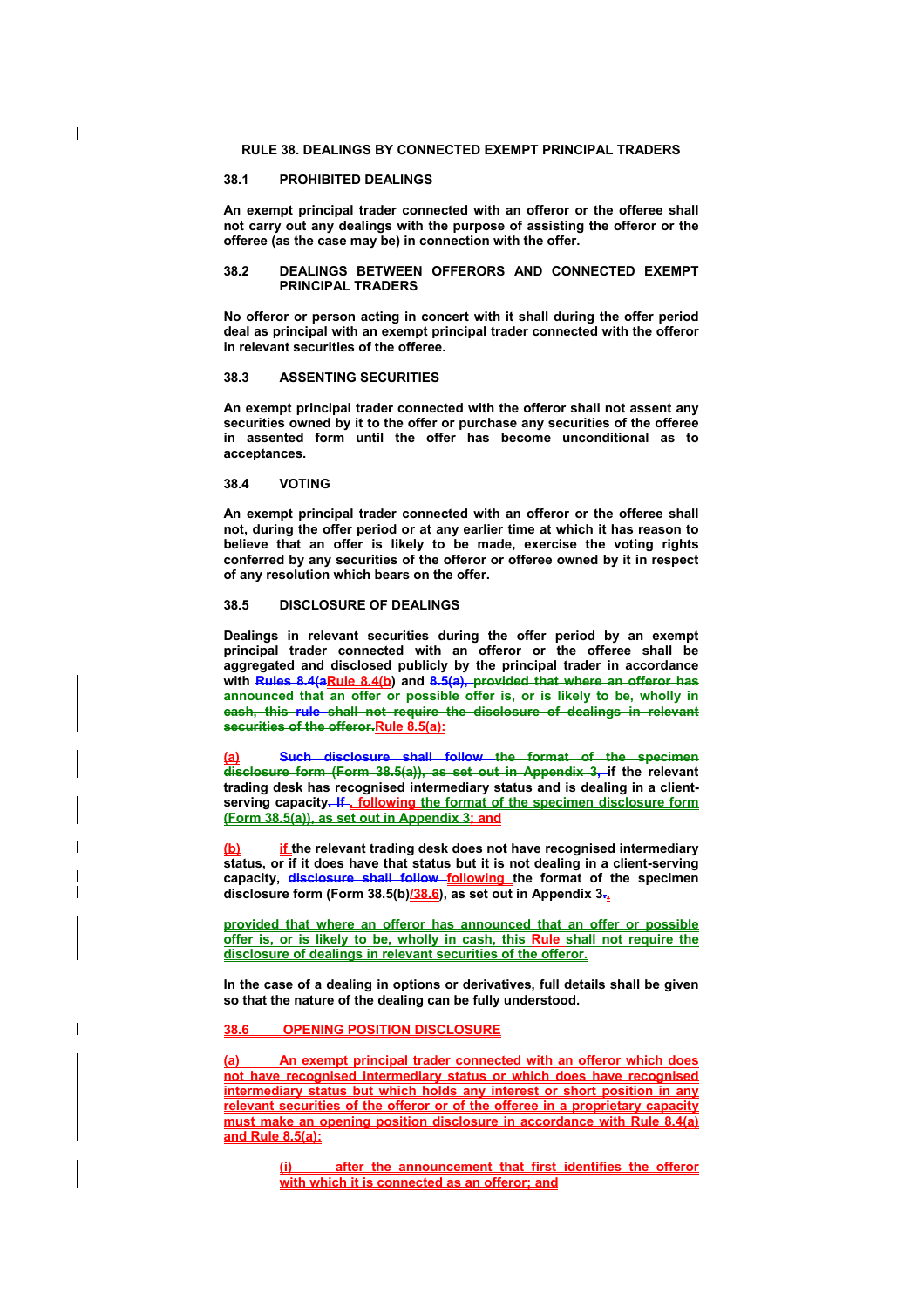**(ii) after the announcement that first identifies a competing securities exchange offeror.** 

**(b) An exempt principal trader connected with the offeree which does not have recognised intermediary status or which does have recognised intermediary status but which holds any interest or short position in any relevant securities of the offeror or of the offeree in a proprietary capacity must make an opening position disclosure in accordance with Rule 8.4(a) and Rule 8.5(a):** 

**(i) after the commencement of the offer period; and** 

**(ii) if later, after the announcement that first identifies any securities exchange offeror.**

**Where an offeror has announced that an offer or possible offer is, or is**  likely to be, wholly in cash, this Rule shall not require the disclosure of **positions in relevant securities of the offeror.**

**Disclosures under Rule 38.6 (a) and (b) shall follow the format of the specimen disclosure form (Form 38.5(b)/38.6), as set out in Appendix 3.**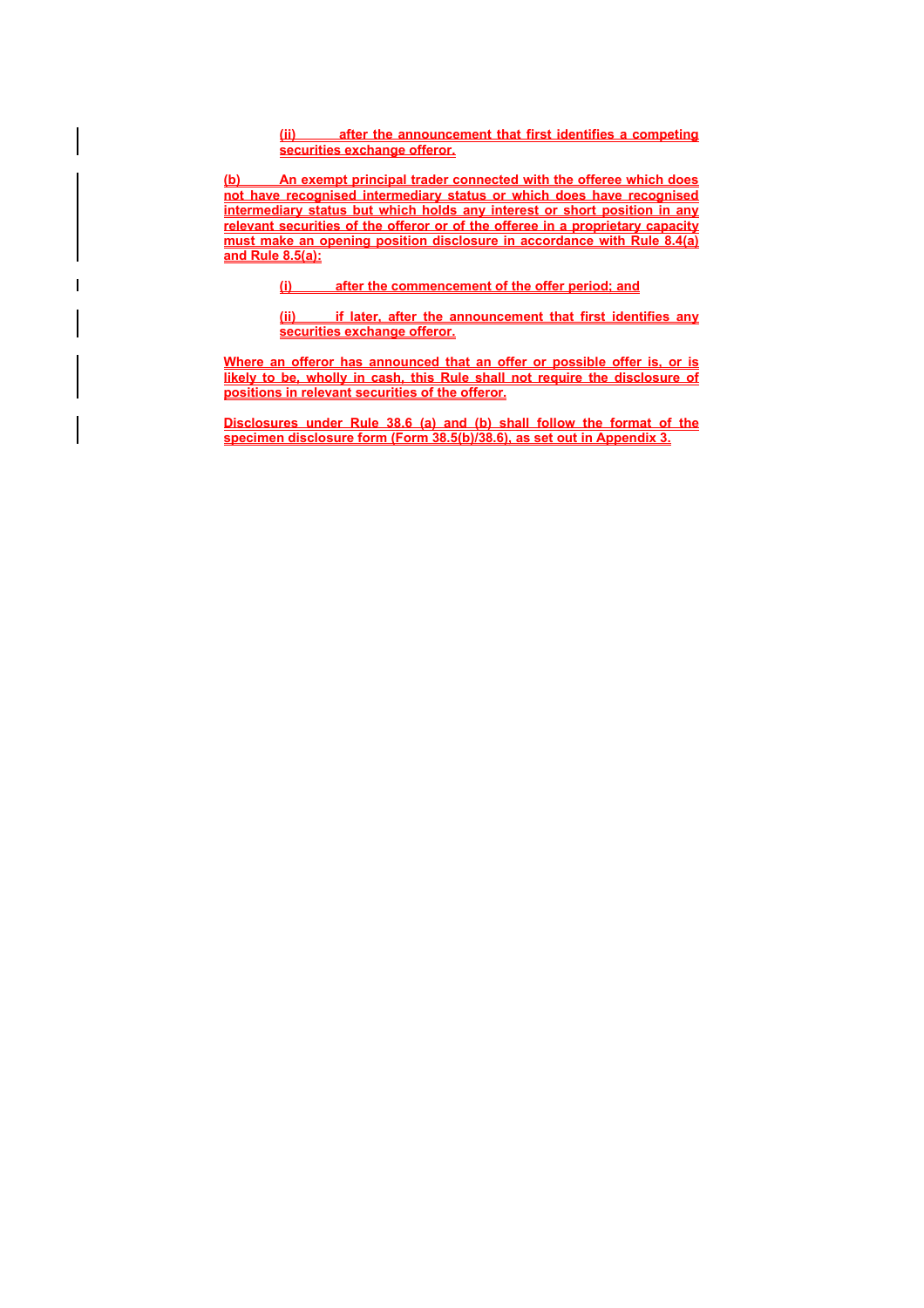**Except with the consent of the Panel, a relevant company shall not enter into any agreement or transaction of the kind described in Rule 3.1(d) of**  Part A nor any agreement or transaction which, but for the fact that it **constitutes a takeover, would be an agreement or transaction of the kind described in that Rule. In considering what conditions, if any, to attach to its consent in any such case, the Panel shall have regard to the General Principles.** 

 $\overline{\phantom{a}}$ 

 $\overline{a}$  $\overline{\phantom{a}}$ 12 **Rule 39 is not applicable to Shared Jurisdiction Companies.**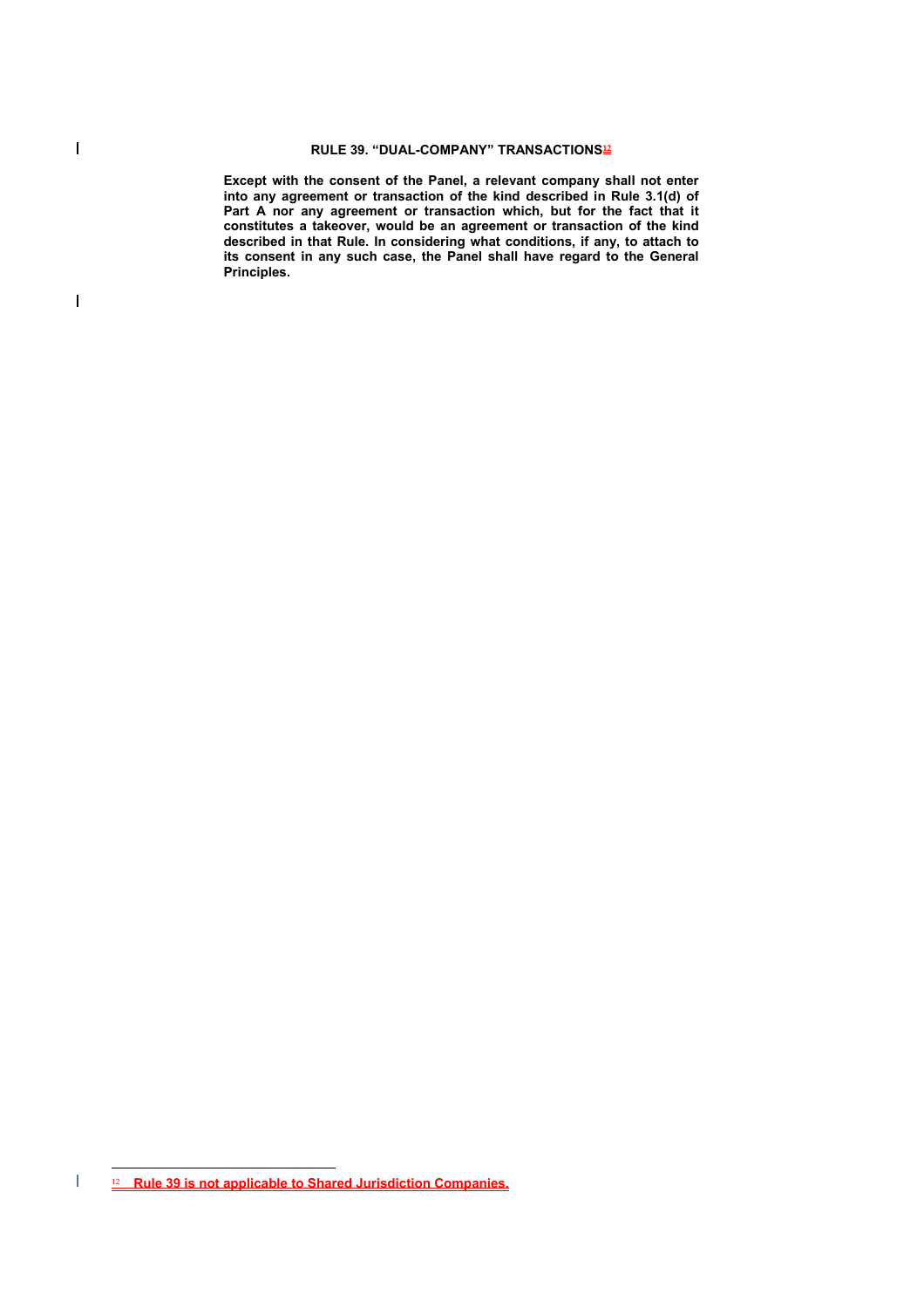# **RULE 40 REVERSE TAKEOVER TRANSACTIONS<sup>13</sup>**

## **40.1 NOTIFICATION, CONDITIONS AND OTHER REQUIREMENTS OF THE PANEL**

**A relevant company (in Rule 40 referred to as the "acquirer") which proposes to enter into a reverse takeover transaction (in Rule 40 referred to as the "transaction") shall notify the Panel promptly, following which notification the Panel may:** 

**(a) (where the transaction constitutes a takeover of the acquirer) if so requested, specify the conditions subject to which the Panel may grant a waiver of the obligation, arising in consequence of the transaction, to make an offer under Rule 9 in respect of the acquirer; and** 

**(b) specify such other requirements in respect of the transaction as the Panel, having regard to the General Principles and the Rules, may deem appropriate.** 

# **40.2 CIRCULAR TO SHAREHOLDERS OF THE ACQUIRER**

**On or before the date of despatch by on which the acquirer sends to its**  shareholders of notice of a general meeting to approve the transaction or such other date as the Panel may specify, the acquirer shall despatch send **a circular to each of its shareholders containing the following information:** 

**(a) the views of its directors on the effects of implementation of the transaction on the business and future prospects of the acquirer, with the substance and source of the advice given to them by the independent adviser appointed pursuant to Rule 3.2;** 

**(b) information on shareholdings and dealings as specified in Rule** 

**25.325.4 (other than subparagraph (a) (v) of that Rule), on arrangements in relation to dealings as specified in Rule 25.5 25.7(a) and on material contracts as specified in Rule 25.625.7(b), as if references in those Rules to:** 

> **(i) the first response circular were references to the circular required by Rule 40.2 to be despatchedsent;**

> **(ii) the offeree and the offeror were respectively references to the acquirer and the company or other person whose securities, business or assets the acquirer proposes to acquire in the transaction; and**

> **(iii) the commencement of the offer period were references to:**

- **(1) the time at which an announcement or statement concerning the transaction or the discussions leading to the transaction was first made by one of the parties involved; or**
- **(2) such other time as the Panel may specify as appropriate in the circumstances of a particular case;**

**(c) information on the service contracts of its directors, as specified in Rule 25.425.5, as if the directors or proposed directors of the acquirer were directors or proposed directors of an offeree;** 

**(d) if the board of the acquirer is split in its views on the transaction, the views of those directors who oppose the transaction, unless the Panel consents otherwise; and** 

 $\overline{a}$ 

 $\overline{\phantom{a}}$ 

<sup>13</sup> **Rule 40 is not applicable to Shared Jurisdiction Companies.**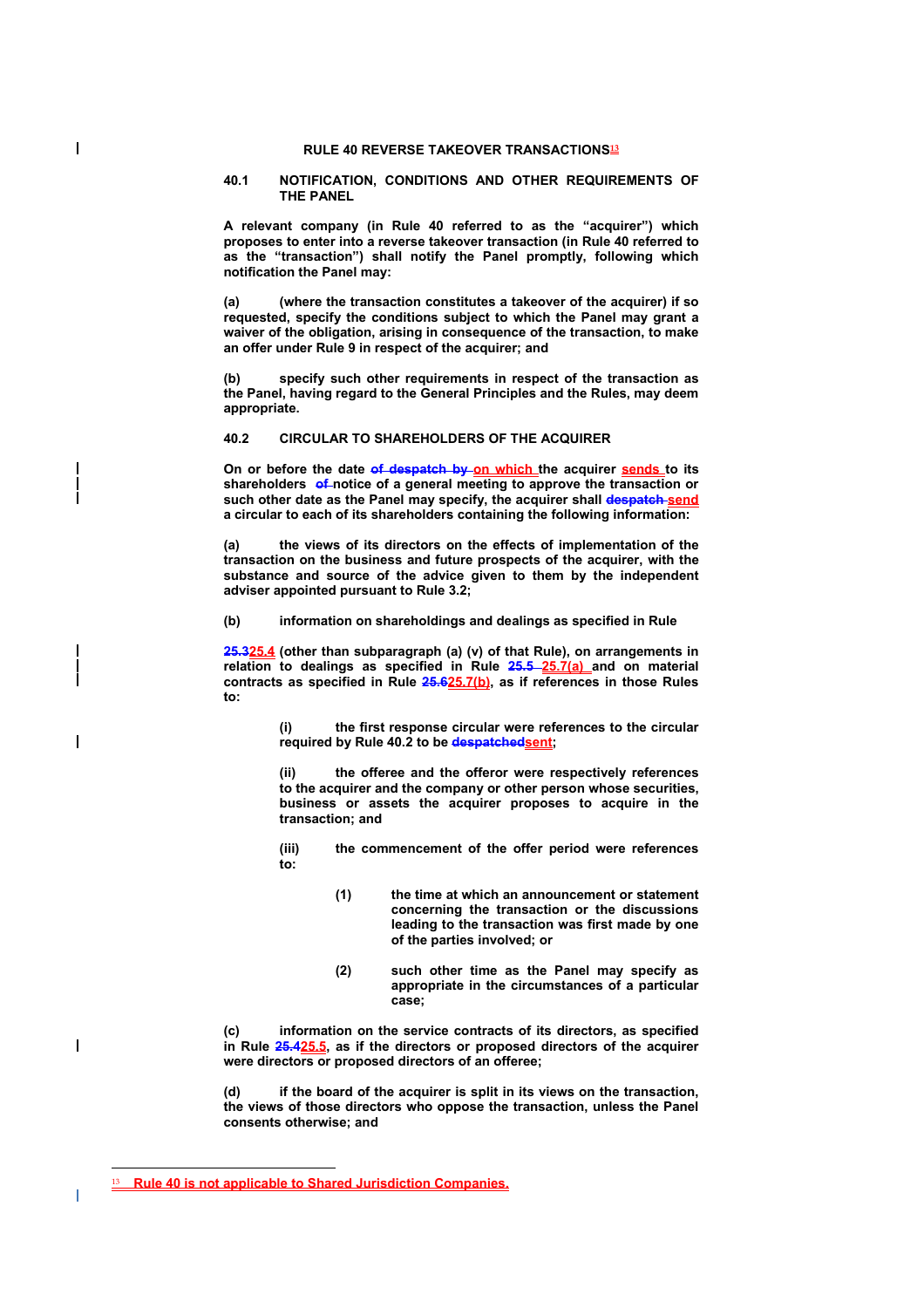**(e) if a director of the acquirer has a conflict of interest in relation to the transaction, the nature of the conflict and a statement confirming that such director has not been joined with the remainder of the board in the expression of its views on the proposal.**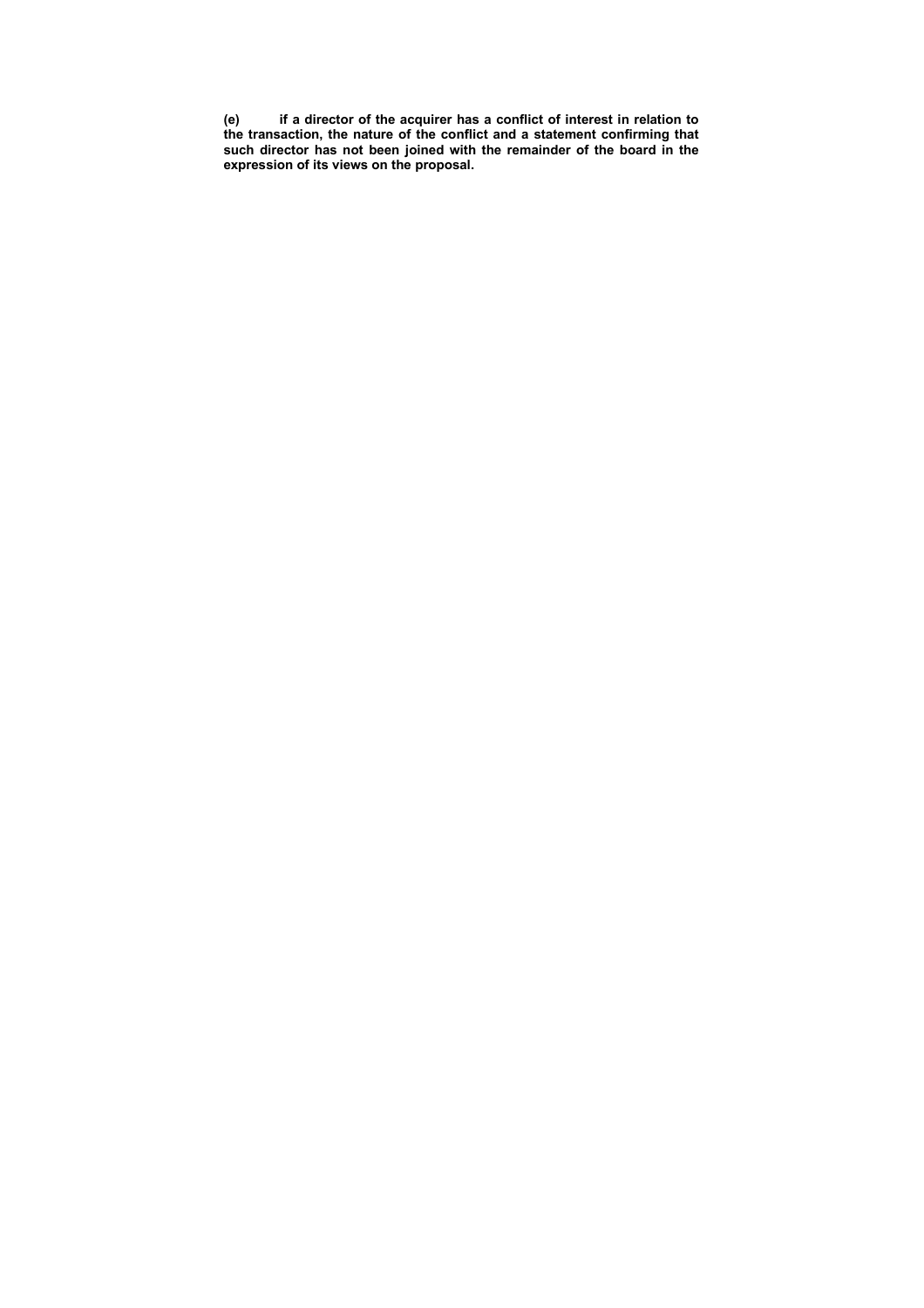## **RULE 41. TAKEOVERS BY SCHEME OF ARRANGEMENT<sup>14</sup>**

# **41.1 PROCEDURES IN RELATION TO TAKEOVER SCHEMES**

**(a) Where, in connection with a takeover scheme of arrangement, the relevant company concerned or any other person initiates or takes any other step in any proceedings in the Court under section 201 450 of the Companies Act, 19632014, or otherwise, the company or (as the case may be) such other person shall on each such occasion notify the Panel in writing of that fact and provide the Panel with copies of all documents furnished or to be furnished by that person to the Court.** 

**(b) Unless otherwise agreed by the Panel, such notification of and provision of documents to the Panel as is referred to in paragraph (a) shall be made at the same time as or immediately following the initiation of the relevant proceedings or (as the case may be) the notification of any such other step in such proceedings to the Court or to the offices of the Court but so that in any event copies of the takeover scheme, of the notice of the scheme meeting and of every explanatory statement proposed to be sent to any of its shareholders or creditors by the relevant company concerned in accordance with section 202(1)(a452(1)(a) of the Companies Act, 19632014, shall be received by the Panel not later than the tenth business day before the date on which it is proposed that they be considered by the Court and copies of any such other documents as are referred to in paragraph (a) shall be received by the Panel not later than the fourth business day before the date on which it is proposed that they be considered by the Court.** 

**(c) The Panel may seek leave of the Court to appear and be heard by the Court in the course of any such proceedings as are referred to in paragraph (a).** 

**(d) The Panel may make such rulings and give such directions in relation to a takeover scheme as it thinks fit, having regard to the General Principles. Where any such ruling or direction is made or given by the Panel at any time prior to the scheme taking effect, the relevant company or such other person as the Panel may specify shall, if and to the extent so directed by the Panel, notify the Court of the ruling or direction promptly following the making or giving of the ruling or direction or the initiation of the relevant proceedings (whichever is the later). The Panel shall provide the Court with such information as the Court may request concerning any ruling or direction made or given by the Panel.** 

**[19 Rule 41 is not applicable to Shared Jurisdiction Companies.]** 

### **41.2 APPLICATION OF THE RULES TO TAKEOVER SCHEMES**

**Subject to and in accordance with the provisions of Appendix 4 and unless the context requires otherwise, the Rules (other than Rule 41 and Appendix 4) shall apply mutatis mutandis to takeover schemes of arrangement as they apply to offers constituting takeovers but so that for that purpose in the case of a takeover scheme the acquirer shall be treated as if it were making an offer to the holders of voting securities of the acquiree at the time at which the acquiree summons the scheme meeting, and references in the Rules (other than Rule 41 and Appendix 4) to an "offer" shall be construed accordingly.** 

- **41.3 SWITCHING**
- **(a) (i) An offeror that is proposing to switch from an offer to a takeover scheme may not for that purpose withdraw its offer without the consent of the Panel.**

**(ii) An acquirer that is proposing to switch from a takeover scheme to an offer may not for that purpose announce an offer without the consent of the Panel.** 

 $\overline{a}$ 

 $\overline{\phantom{a}}$ 

 $\overline{\phantom{a}}$ 

<sup>14</sup> **Rule 41 is not applicable to Shared Jurisdiction Companies**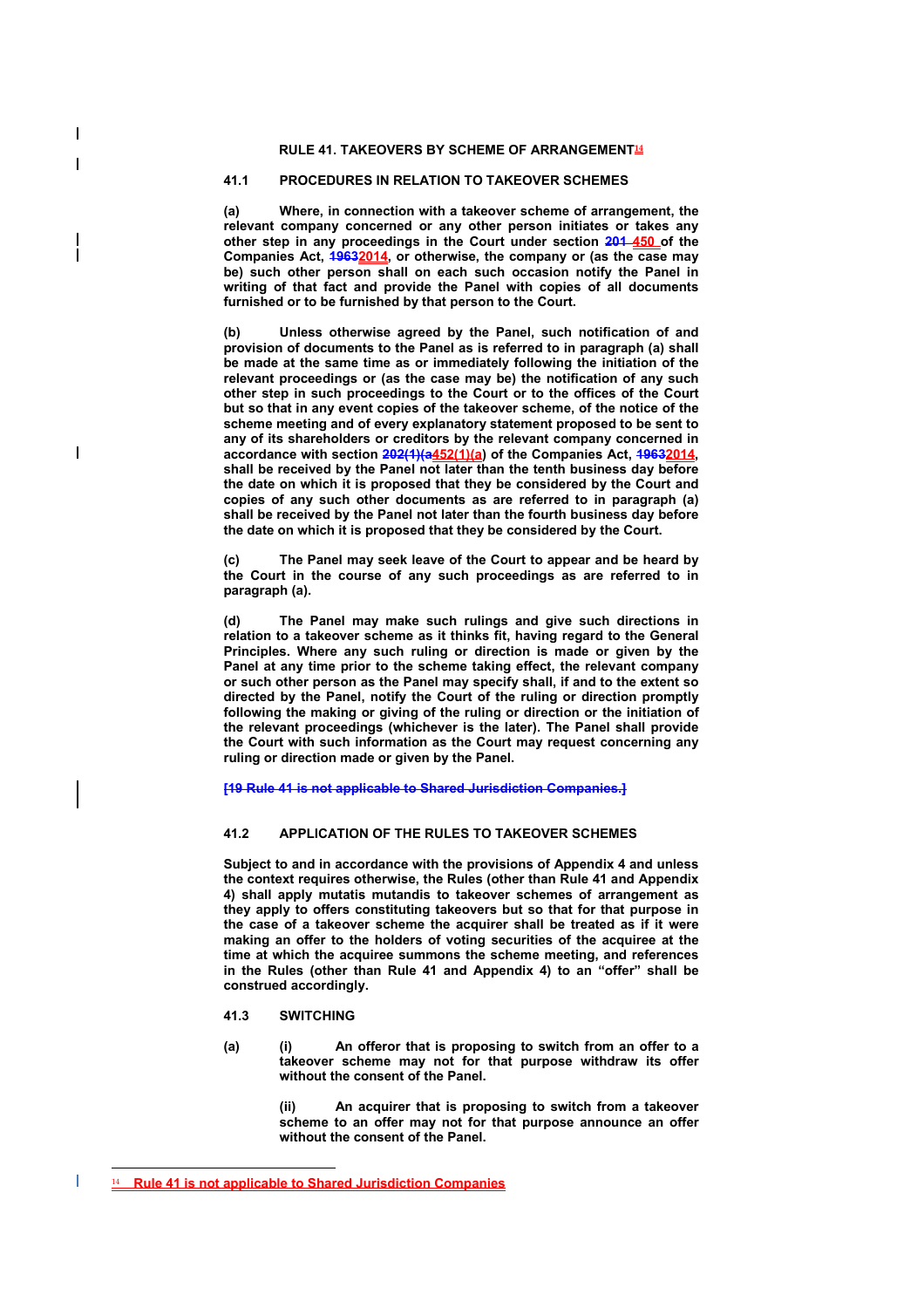**(b) An offeror or acquirer shall not be prevented from making such a switch by reason only of its not having reserved the right to change the structure of its offer or scheme (as the case may be).** 

**(c) The Panel will determine the offer or scheme timetable that will apply following any switch in relation to which it has consented in accordance with paragraph (a).** 

**(d) The offeror or acquirer shall announce a switch in accordance with Rule 2.930.1. The announcement shall include:** 

> **(i) details of all changes to the terms and conditions of the offer or scheme as a result of the switch;**

> **(ii) details of any material changes to the other details originally announced pursuant to Rule 2.5(b2.7(b);**

> **(iii) an explanation of the scheme or offer timetable applicable following the switch (as determined by the Panel); and**

> **(iv) an explanation of whether or not any irrevocable commitments or letters of intent procured by the offeror or acquirer or persons acting in concert with it will remain valid following the switch.**

#### **41.4 INTERPRETATION**

 $\overline{\phantom{a}}$ 

 $\overline{\phantom{a}}$ 

**In Rule 41 and in Appendix 4:** 

(a) references to "acquiree" and "acquirer" shall be construed **accordance with paragraphs (1) and (2) respectively of Section 2 in Appendix 4;** 

**(b) the "Application" means the application of the Rules (other than Rule 41 and Appendix 4) to takeover schemes, as prescribed by Rule 41.2;** 

**(c) "court sanction hearing" means the hearing of the Court at which a petition to sanction a takeover scheme is presented;** 

**(d) "related general meeting" means, in relation to a takeover scheme, a general meeting of the acquiree convened to consider a resolution to approve or to give effect to, or which is otherwise connected with, the scheme;** 

**(e) "partial takeover scheme" means a takeover scheme of arrangement under which, if it takes effect, the acquirer and any other persons acting in concert with the acquirer will hold securities conferring in aggregate less than 100% of the voting rights in the acquiree;** 

**(f) "scheme circular" means, in relation to a takeover scheme, the notice of the scheme meeting and the explanatory statement sent or to be sent by the acquiree to the shareholders or class of shareholders of the acquiree in accordance with section 202(1)(a452(1)(a) of the Companies Act, 19632014, together with any accompanying material directed or permitted by the Court to be sent to such shareholders;** 

**(g) "scheme meeting" means, in relation to a takeover scheme, the meeting of the shareholders or class of shareholders of the acquiree convened or summoned or to be convened or summoned under section 201 450 of the Companies Act, 19632014, to vote in respect of the scheme; and where, in relation to a takeover scheme, more than one such meeting**  is **convened or** summoned or is to be **convened or** summoned, "scheme **meeting" shall, where appropriate, be construed to refer to each such meeting;** 

**(h) "scheme resolution" means, in relation to a takeover scheme, the resolution to approve the scheme, proposed or to be proposed at the scheme meeting;**